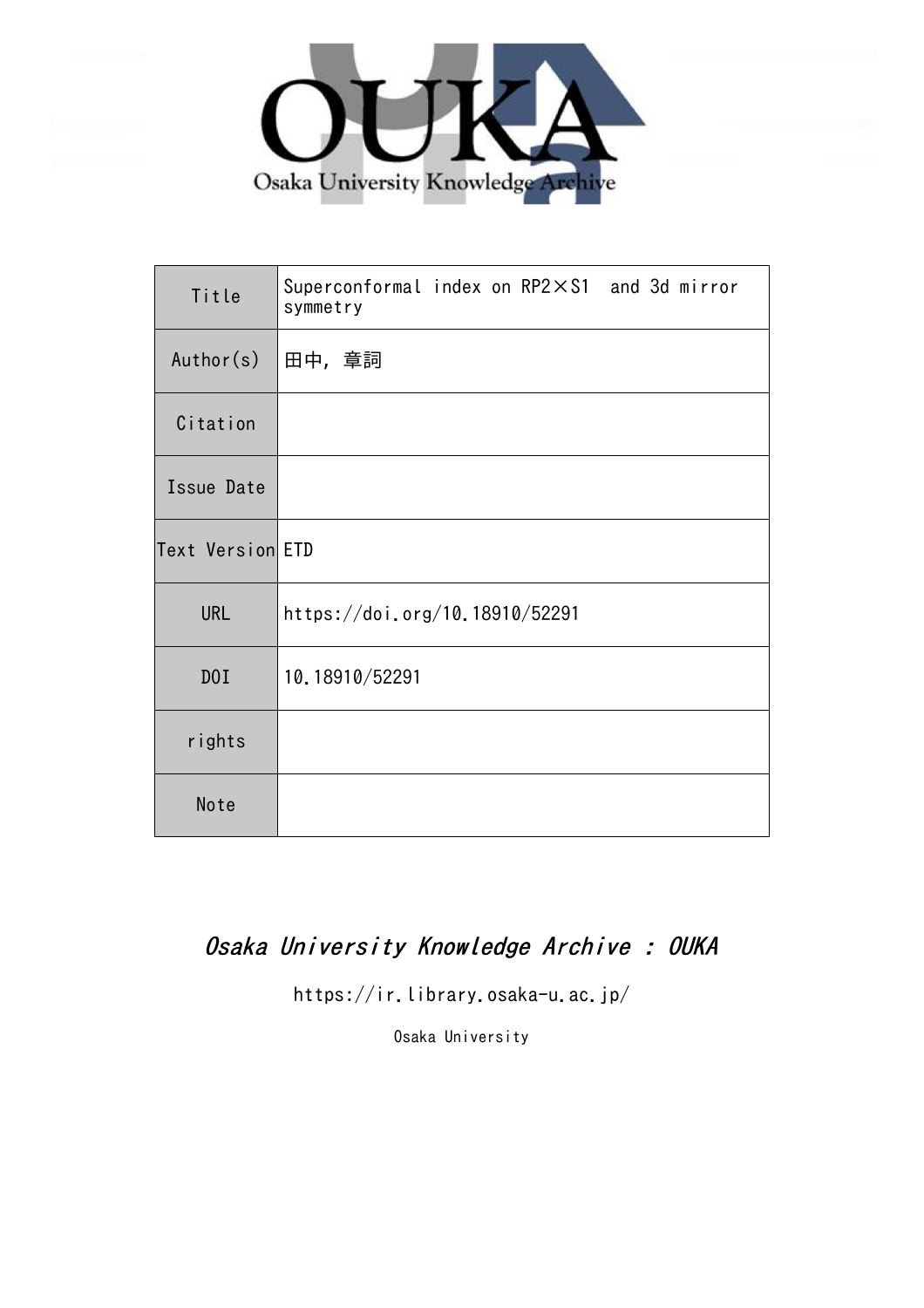# $\bf{Superconformal~index~on~RP^2} \times S^1$ **and 3d mirror symmetry**

**Akinori Tanaka** *∗*

*Department of Physics, Graduate School of Science, Osaka University, Toyonaka, Osaka 560-0043, Japan*

#### **Abstract**

In three dimensional quantum field theory, it is known that there is a nontrivial duality called 3d mirror symmetry. To check the duality, the so-called superconformal index is known to be a powerful tool. It was originally defined by the field theory on  $\mathbb{S}^2 \times S^1$ , and computed by using supersymmetric localization technique. In this thesis, we derive new formulas for the superconformal index on  $\mathbb{RP}^2 \times S^1$  by introducing supersymmetric  $\mathbb{Z}_2$  parity conditions on  $\mathbb{S}^2 \times S^1$ . The parity transformation causes non-trivial effects and the final formula becomes different from the known superconformal index. We also apply our result to the check of the 3d mirror symmetry, and give a new evidence for the duality by using quantum binomial theorem.

*<sup>∗</sup>*akinori@het.phys.sci.osaka-u.ac.jp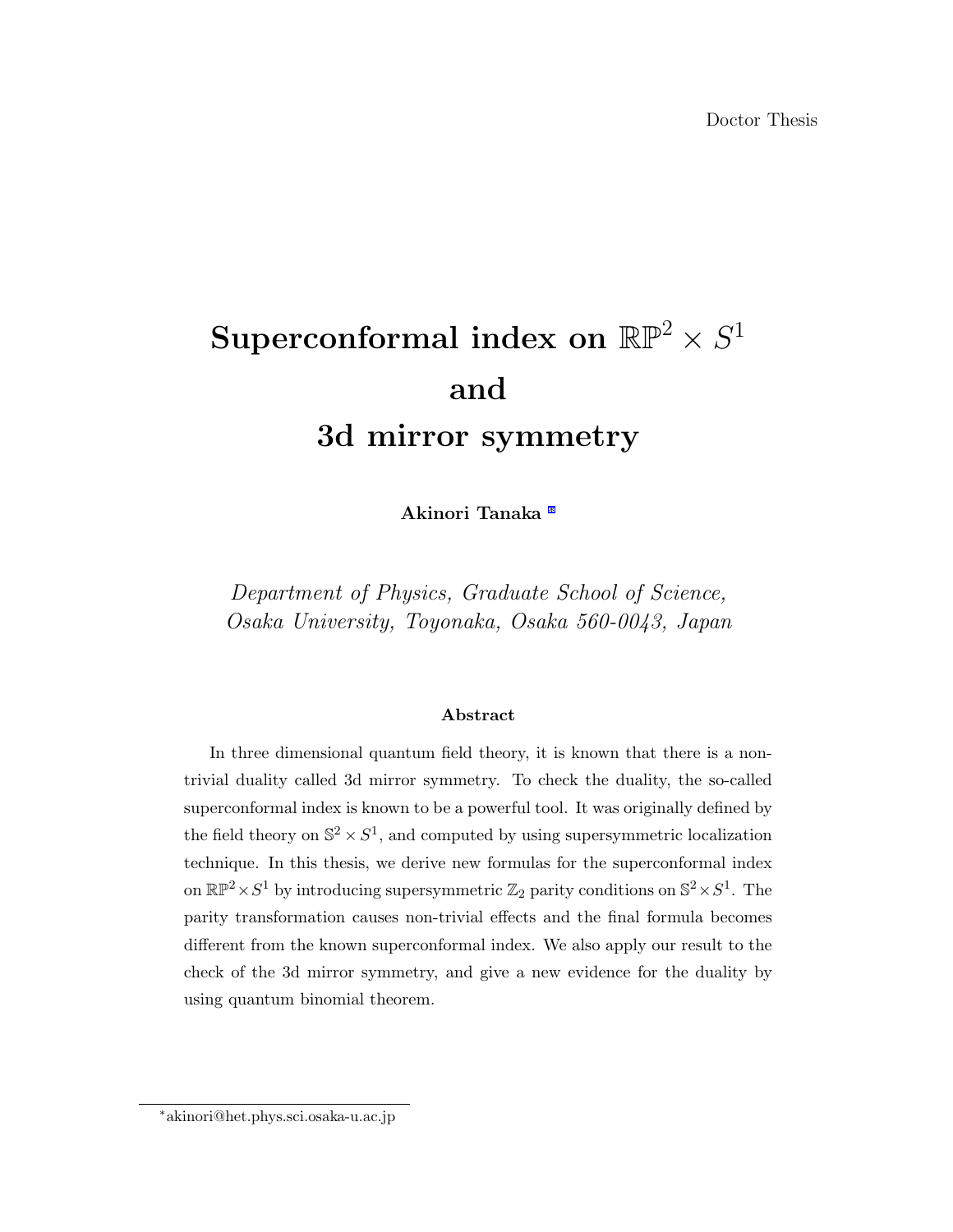# **Contents**

| 1        |         |       | <b>Introduction and Summary</b>                                                                                                                                                                                                | 3              |  |  |  |  |  |
|----------|---------|-------|--------------------------------------------------------------------------------------------------------------------------------------------------------------------------------------------------------------------------------|----------------|--|--|--|--|--|
| $\bf{2}$ |         |       | Preliminary - Quantum Mechanics (QM)                                                                                                                                                                                           | $\overline{7}$ |  |  |  |  |  |
|          | 2.1     |       |                                                                                                                                                                                                                                | $\overline{7}$ |  |  |  |  |  |
|          |         | 2.1.1 |                                                                                                                                                                                                                                | $\overline{7}$ |  |  |  |  |  |
|          |         | 2.1.2 |                                                                                                                                                                                                                                | 9              |  |  |  |  |  |
|          | 2.2     |       |                                                                                                                                                                                                                                | 10             |  |  |  |  |  |
|          |         | 2.2.1 | Boson sector $\ldots \ldots \ldots \ldots \ldots \ldots \ldots \ldots \ldots \ldots$                                                                                                                                           | 11             |  |  |  |  |  |
|          |         | 2.2.2 |                                                                                                                                                                                                                                | 13             |  |  |  |  |  |
|          | 2.3     |       |                                                                                                                                                                                                                                |                |  |  |  |  |  |
|          |         | 2.3.1 | Fermion sector (a) and a section of the section of the section of the section of the section of the section of the section of the section of the section of the section of the section of the section of the section of the se | 16             |  |  |  |  |  |
|          |         | 2.3.2 | Supersymmetric quantum mechanics                                                                                                                                                                                               | 17             |  |  |  |  |  |
|          |         | 2.3.3 |                                                                                                                                                                                                                                | 19             |  |  |  |  |  |
| 3        |         |       | 3d Superconformal indeces on $\mathbb{M}^2 \times S^1_{\beta}$                                                                                                                                                                 | 20             |  |  |  |  |  |
|          | 3.1     |       | Superconformal index                                                                                                                                                                                                           | 20             |  |  |  |  |  |
|          |         | 3.1.1 |                                                                                                                                                                                                                                | 20             |  |  |  |  |  |
|          |         | 3.1.2 |                                                                                                                                                                                                                                | 21             |  |  |  |  |  |
|          | 3.2     |       | Supersymmetric field theories on curved manifold $\mathbb{M}^2 \times S^1_{\beta}$                                                                                                                                             | 23             |  |  |  |  |  |
|          |         | 3.2.1 |                                                                                                                                                                                                                                | 23             |  |  |  |  |  |
|          |         | 3.2.2 |                                                                                                                                                                                                                                | 24             |  |  |  |  |  |
|          |         | 3.2.3 |                                                                                                                                                                                                                                | 25             |  |  |  |  |  |
|          |         | 3.2.4 |                                                                                                                                                                                                                                | 26             |  |  |  |  |  |
|          |         | 3.2.5 |                                                                                                                                                                                                                                | 28             |  |  |  |  |  |
|          | $3.3\,$ |       |                                                                                                                                                                                                                                | 29             |  |  |  |  |  |
| 4        |         |       | Localization calculous of SCI with $M^2 = \mathbb{S}^2$                                                                                                                                                                        | 31             |  |  |  |  |  |
|          | 4.1     |       |                                                                                                                                                                                                                                | 31             |  |  |  |  |  |
|          |         | 4.1.1 | $\mathrm{QFT}$ on $\mathbb{S}^2 \times S^1_{\beta} \to \mathrm{QM}$ on $S^1_{\beta}$                                                                                                                                           | 34             |  |  |  |  |  |
|          | 4.2     |       |                                                                                                                                                                                                                                | 36             |  |  |  |  |  |
|          |         | 4.2.1 | $\mathrm{QFT}$ on $\mathbb{S}^2 \times S^1_{\beta} \to \mathrm{QM}$ on $S^1_{\beta}$                                                                                                                                           | 37             |  |  |  |  |  |
|          | 4.3     |       |                                                                                                                                                                                                                                | 40             |  |  |  |  |  |
|          |         | 4.3.1 |                                                                                                                                                                                                                                | 40             |  |  |  |  |  |
|          |         | 4.3.2 |                                                                                                                                                                                                                                | 40             |  |  |  |  |  |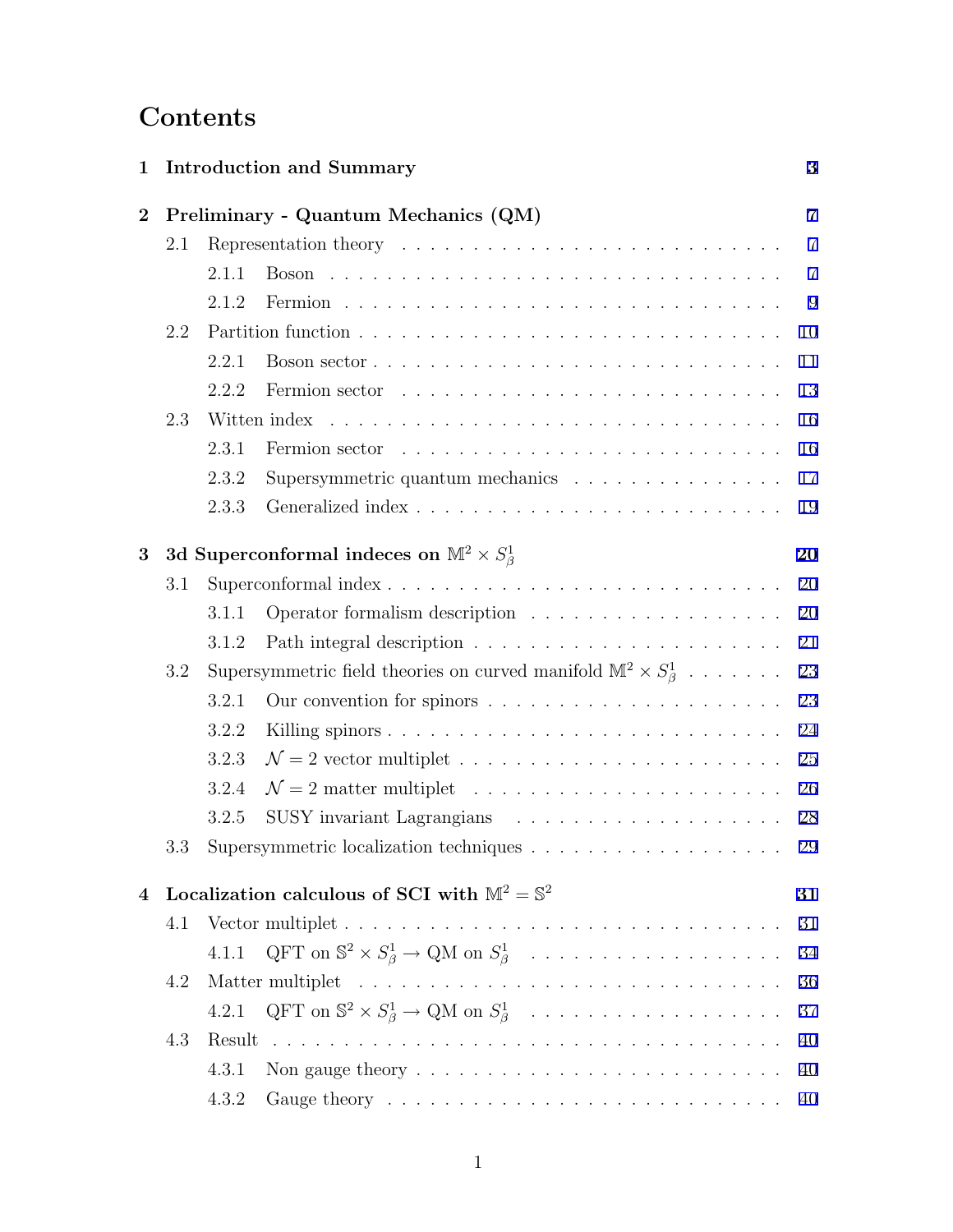| $\mathbf{5}$            |                                   | Localization calculous of SCI with $\mathbb{M}^2=\mathbb{RP}^2$                  | 42  |  |  |  |  |  |  |  |  |
|-------------------------|-----------------------------------|----------------------------------------------------------------------------------|-----|--|--|--|--|--|--|--|--|
|                         | 5.1                               |                                                                                  | 42  |  |  |  |  |  |  |  |  |
|                         | 5.2                               |                                                                                  | 44  |  |  |  |  |  |  |  |  |
|                         |                                   | 5.2.1 QFT on $\mathbb{RP}^2 \times S^1_{\beta} \to \mathbb{Q}M$ on $S^1_{\beta}$ | 45  |  |  |  |  |  |  |  |  |
|                         | 5.3                               |                                                                                  | 47  |  |  |  |  |  |  |  |  |
|                         |                                   | 5.3.1 QFT on $\mathbb{RP}^2 \times S^1_{\beta} \to \mathbb{Q}M$ on $S^1_{\beta}$ | 48  |  |  |  |  |  |  |  |  |
|                         | 5.4                               |                                                                                  | 51  |  |  |  |  |  |  |  |  |
|                         |                                   | 5.4.1                                                                            | 51  |  |  |  |  |  |  |  |  |
|                         |                                   | 5.4.2                                                                            | 52  |  |  |  |  |  |  |  |  |
| 6                       |                                   | An application : 3d abelian mirror symmetry                                      |     |  |  |  |  |  |  |  |  |
|                         | 6.1                               | Conjectual Duality between SQED and XYZ-model                                    | 53  |  |  |  |  |  |  |  |  |
|                         |                                   | 6.1.1                                                                            | 53  |  |  |  |  |  |  |  |  |
|                         |                                   | 6.1.2                                                                            | 54  |  |  |  |  |  |  |  |  |
|                         | 6.2                               |                                                                                  | 55  |  |  |  |  |  |  |  |  |
|                         |                                   | 6.2.1                                                                            | 55  |  |  |  |  |  |  |  |  |
|                         |                                   | 6.2.2                                                                            | 56  |  |  |  |  |  |  |  |  |
|                         | 6.3                               |                                                                                  | 56  |  |  |  |  |  |  |  |  |
|                         |                                   | 6.3.1                                                                            | 57  |  |  |  |  |  |  |  |  |
|                         |                                   | 6.3.2                                                                            | 57  |  |  |  |  |  |  |  |  |
| $\overline{\mathbf{7}}$ |                                   | <b>Concluding remarks</b>                                                        | 58  |  |  |  |  |  |  |  |  |
|                         | A Some arithmetics for the thesis |                                                                                  |     |  |  |  |  |  |  |  |  |
|                         |                                   |                                                                                  |     |  |  |  |  |  |  |  |  |
|                         |                                   |                                                                                  | -61 |  |  |  |  |  |  |  |  |
|                         |                                   |                                                                                  | 62  |  |  |  |  |  |  |  |  |
|                         |                                   | <b>B</b> Monopole spherical harmonics<br>63                                      |     |  |  |  |  |  |  |  |  |
|                         | B.1                               |                                                                                  | 64  |  |  |  |  |  |  |  |  |
|                         |                                   |                                                                                  | 65  |  |  |  |  |  |  |  |  |
|                         |                                   |                                                                                  | 66  |  |  |  |  |  |  |  |  |
|                         |                                   | C Proof of $\mathcal{I}_{XYZ}^{\Delta} = \mathcal{I}_{SQED}^{\Delta}$            | 67  |  |  |  |  |  |  |  |  |
|                         |                                   |                                                                                  | 67  |  |  |  |  |  |  |  |  |
|                         |                                   |                                                                                  |     |  |  |  |  |  |  |  |  |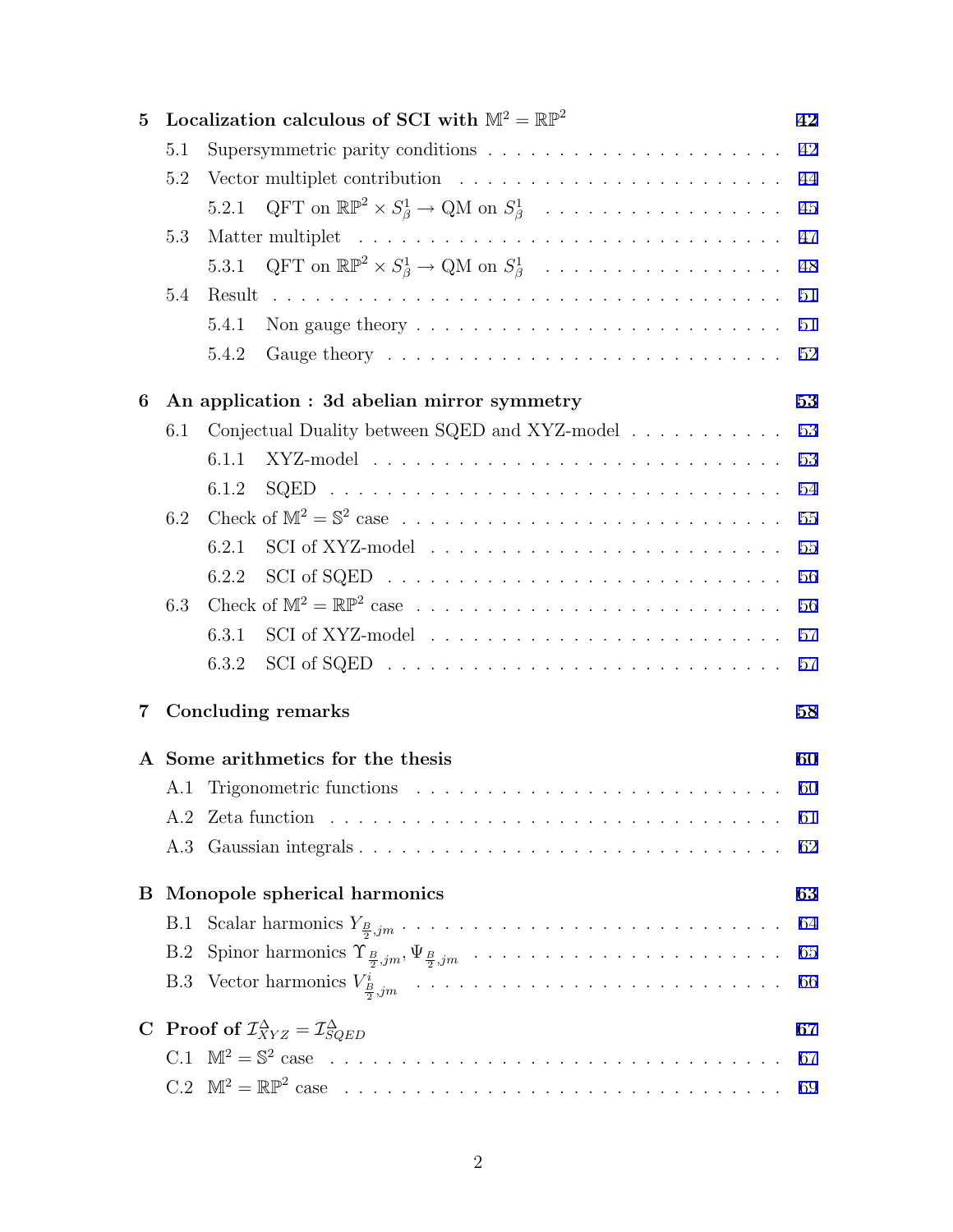# **1 Introduction and Summary**

*Quantum Field Theory* (QFT) has been a useful and fundamental tool for studying physics of large degrees of freedom like particle physics or condensed matter physics. In particle physics, the theory is described by a Lagrangian with the *Poincaré symmetry* generated by translations and rotations in order to make it compatible with special relativity. (See [1] for a good explanation.) One of the generalizations of the Poincaré symmetry, supersymmetry (SUSY), was discovered in 1971 in the context of string theory  $[2, 3, 4]$ . After that, it was applied to the usual QFT in  $[5, 6]$ . The study of SUSY gauge theories has been providing many interesting results including various non-perturbative effects and un-expected relationships with mathematics since 1990's [7, 8, 9]. SUSY has a generator  $\hat{Q}$  with the fermionic statistics. One can show that the SUSY algebra is a unique extension of the Poincaré algebra under the existence of a non-trivial S-matrix [10]. If we loosen this condition, there is another extension of the Poincar´e symmetry. This is called *Conformal symmetry* generated by translations, rotations, dilatation and conformal boosts. The Conformal symmetry naturally emarges in the study of IR fixed points for *renormalization group* [11]. Around each IR fixed point, there is no scale, and this scale invariance enhances to the Conformal symmetry in many cases. See for example [12]. Once we start with supersymmetric UV Lagrangian and flow the renormalization group with preserving supersymmetry, the symmetry of the IR theory is expected to enhance to *Superconformal symmetry*. The possible superconformal algebras are classified in [13], and according to it, we can define superconformal theories only within (2*,*) 3*,* 4*,* 5*,* 6 dimensions. 2d is in a special case because the algebra becomes infinite dimensional one. 3d is the lowest dimension with the *finite dimensional* superconformal algebra, and we focus on the 3d SUSY QFTs from now on.

SUSY QFTs in 3d have many interesting features. Our main interest is a non-trivial dynamics of *U*(1) gauge theory in 3d, called *three-dimensional mirror symmetry*. It is originally proposed in [14] with  $\mathcal{N} = 4$  SUSY QFT, and after that in [15] with  $\mathcal{N}=2$  SUSY case. The simplest case for the duality is an equivalence between the moduli space<sup>1</sup> for *Supersymmetric Quantum ElectroDynamics* (SQED), and the moduli space for a SUSY matter theory called *XYZ-model*. Branches for the moduli space of SQED, so-called Coulomb branches are deformed by the quantum effect [16] but the conjectured dual moduli space branches, called Higgs branches are not because of the

<sup>&</sup>lt;sup>1</sup> It corresponds to the space of possible vacuum expectation values.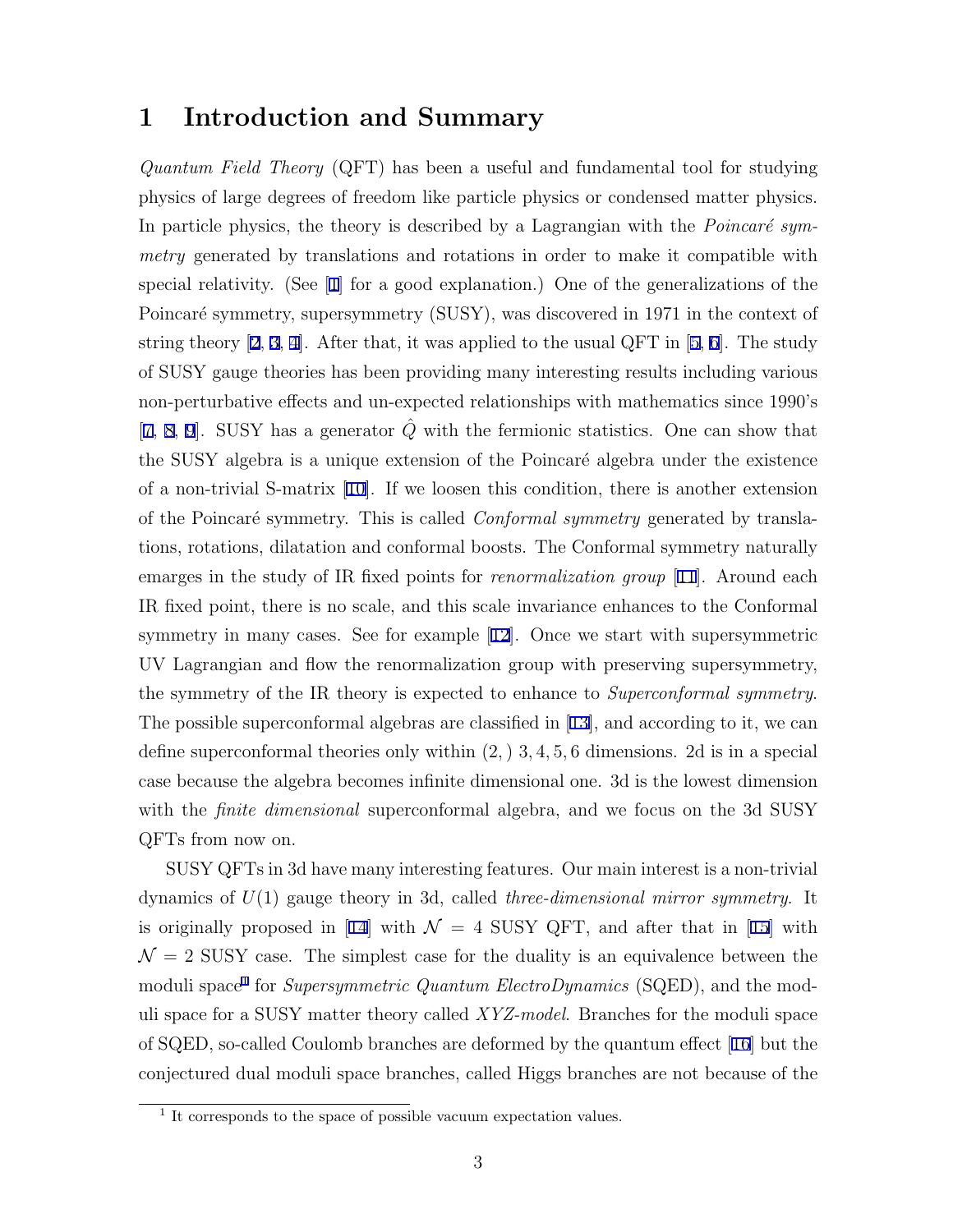non-renormalization theorem [17, 18]. In other words, the quantum effect in one side is realized by the classical effect in the other side, so it means the full quantum effects is inevitable for the duality. This proposal is reformulated in the context of the string theory [19, 20], and 3d mirror symmetry was explained as one of the consequences of the  $SL(2,\mathbb{Z})$  duality in type IIB superstring theory. In addition to it, this proposal has been checked by utilizing the parity anomaly [15]. It is an analog of 't Hooft anomaly matching condition in 4d duality [7].

Of course, these results are quite non-trivial and guarantee the validity of the proposal of 3d mirror symmetry. However, it is disireble to establish more straightforward checks including full quantum calculation. For example, the following equality is expected naively.

$$
Z_{\rm XYZ} = Z_{\rm SQED},\tag{1.1}
$$

where *Z* represents the partition function for each theory. At a first glance, the exact check for (1.1) looks very hard because of the existence of the interaction. Recently, however, so-called *supersymmetric localization techniques* have been developed within 2,3,4,5 dimensional SUSY QFTs2 . It provides us a way to perform exact path integral calculations even there are interactions. One of the interesting features for these developments is that the techniques can be applied to the theories on a *curved space*. The curved space, called *manifold* in mathematics, is not arbitrary because we have to guarantee the existence of SUSY and it exists if and only if the manifold has a simple structure. In 3d, the structure has been identified to so-called *almost integrable contact structure* [40], and the exact calculations were performed on manifolds with such a structure, product space  $\mathbb{S}^2 \times S^1$  [28, 41, 42, 43],  $\mathbb{D}^2 \times S^1$  [30, 33], three sphere  $\mathbb{S}^3$ [27, 44, 45, 46, 47, 48, 49, 50, 51] and its orbifold  $\mathbb{S}^3/\mathbb{Z}_p$  [32]. In each case, the equality  $(1.1)$  has been verified by using mathematically rigorous formulas<sup>3</sup>. In particular, the supersymmetric partition functions on  $\mathbb{M}^2 \times S^1$  where  $\mathbb{M}^2$  is a 2d manifold is known to be equivalent to the following object

$$
\mathcal{I}_{\text{Theory}}^{\mathbb{M}^2}(x,\alpha_a) = \text{Tr}_{\mathcal{H}(\mathbb{M}^2)} \Big( (-1)^{\hat{F}} x'^{\{Q,Q^\dagger\}} x^{\hat{H} + \hat{j}_3} \prod_a \alpha_a^{\hat{f}_a} \Big),\tag{1.2}
$$

called *SuperConformal Index* (SCI).  $\hat{j}_3$  and  $\hat{f}_a$  are an orbital angular momentum and flavor charges respectively. As reviewed in Section 3, this quantity is an analog of usual

 $2$  The reader can find resultsof the localization tequniques for 2d QFTs in [21, 22, 23, 24, 25, 26], for 3d QFTs in [27, 28, 29, 30, 31, 32, 33] for 4d QFTs in [34, 35, 36] for 5d QFTs in [37, 38, 39].

<sup>&</sup>lt;sup>3</sup> The check or proof of the equality (1.1) by utilizing supersymmetric partition function on  $\mathbb{S}^2 \times S^1$ ,  $\mathbb{D}^2 \times S^1$ ,  $\mathbb{S}^3$  and  $\mathbb{S}^3/\mathbb{Z}_p$  can be found in [42, 53, 43, 30, 44, 32] respectively.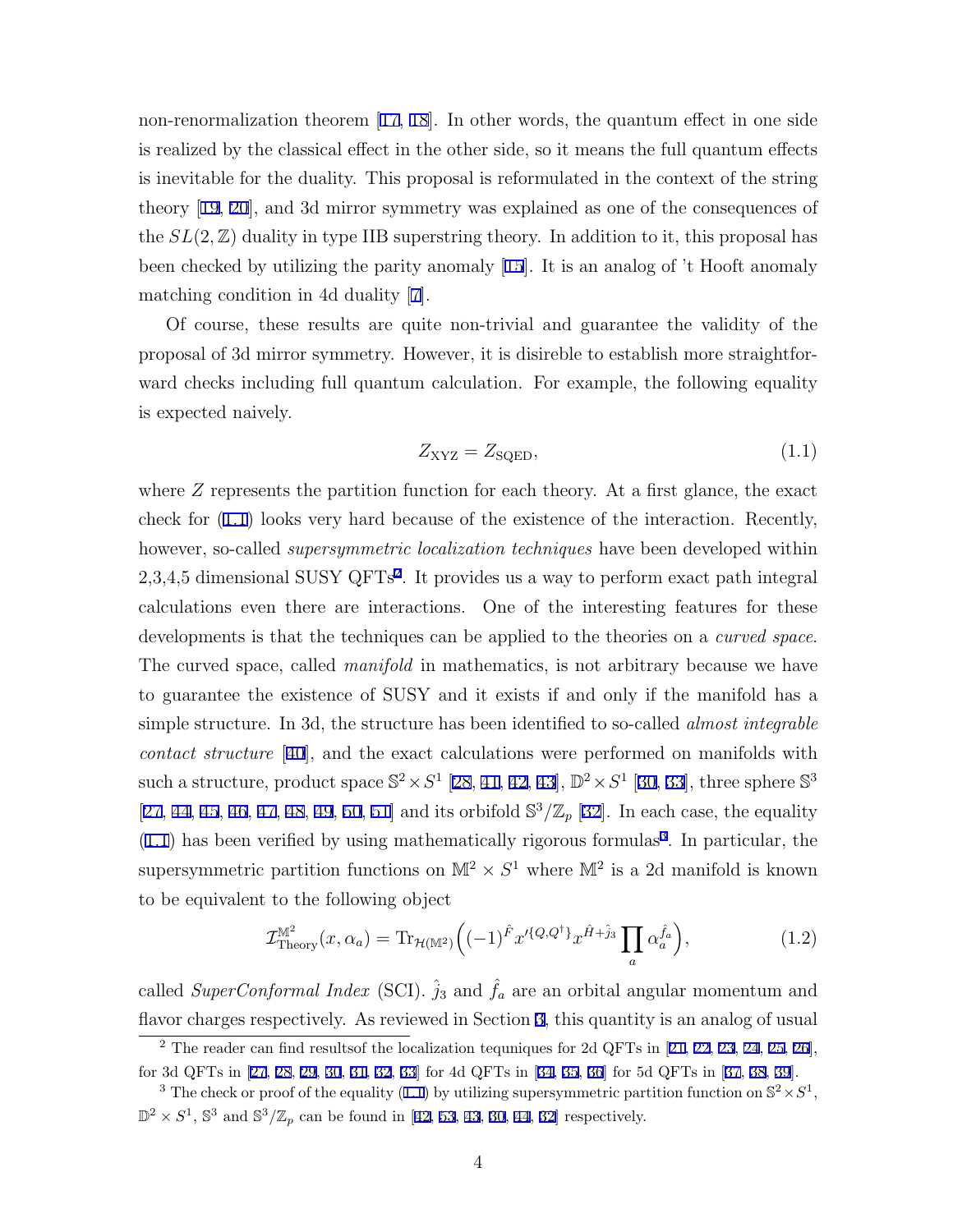thermal partition function. It is expected to satisfy the following equality similar to the one in  $(1.1)$ :

$$
\mathcal{I}_{\text{XYZ}}^{\mathbb{M}^2}(x,\alpha) = \mathcal{I}_{\text{SQED}}^{\mathbb{M}^2}(x,\alpha^{-1}).\tag{1.3}
$$

As explained in Section 4, thanks to the localization techniques, the structure of exact SCI on  $\mathbb{S}^2 \times S^1$  for SQED is known to be constructed by a summation over the Dirac monopoles labelled by  $B \in \mathbb{Z}$ . As reviewed in the first subsection of Appendix C, we have to combine these contributions and utilize fancy mathematical formulas, *Ramanujan's summation formula* and *quantum binomial formula*, in order to deform its infinite summation to the XYZ side contribution:

$$
\mathcal{I}_{\text{XYZ}}^{\mathbb{S}^2}(x,\alpha) \xleftarrow{\text{quantum binomial formula}} \mathcal{I}_{\text{SQED}}^{\mathbb{S}^2}(x,\alpha^{-1}).\tag{1.4}
$$

This proof was originally perfomed in [53], and it provides an explicit evidence for the 3d mirror symmetry. We can observe a mechanism for the agreement through this proof. The infinitely many terms coming from Dirac monopoles combines into one contribution in XYZ-model via the mathematical formulas.

**Our main results** We get the following new results.

- We define a new SCI by using  $\mathbb{M}^2 = \mathbb{RP}^2$  in (1.2).
- We derive formulas for the SCI based on localization for  $U(1)$  gauge theories.
- We observe the equality  $(1.3)$  and prove it in our context.

RP<sup>2</sup> is called *real projective plene*, topologically, one can construct this curved surface by combining the *Möbius strip* and the hemisphere  $\mathbb{D}^2$  along the boundary.  $\mathbb{RP}^2$  is not isomorphic to neither  $\mathbb{S}^2$  nor  $\mathbb{D}^2$ .  $\mathbb{RP}^2$  is an example for unorientable manifold, and the field theory on it sounds somewhat exotic in usual sense. We define SUSY gauge theories on  $\mathbb{RP}^2 \times S^1$  by introducing sets of supersymmetric parity condition on  $\mathbb{S}^2 \times S^1$ . The SCI for gauge theory on  $\mathbb{RP}^2 \times S^1$  consists of a summation over contributions of +holonomy sector and *−*holonomy sector, and there is no infinitely many terms but just 2 terms, and differ from the SCI on  $\mathbb{S}^2 \times S^1$ . The equality (1.3) is checked numerically in Section 6, and we exhibit its exact proof by using *quantum binomial formula* and unnamed formula (7.1) in Appendix C.

$$
\mathcal{I}_{\text{XYZ}}^{\mathbb{RP}^2}(x,\alpha) \xleftarrow{\text{quantum binomial formula}} \mathcal{I}_{\text{SQED}}^{\mathbb{RP}^2}(x,\alpha^{-1}).\tag{1.5}
$$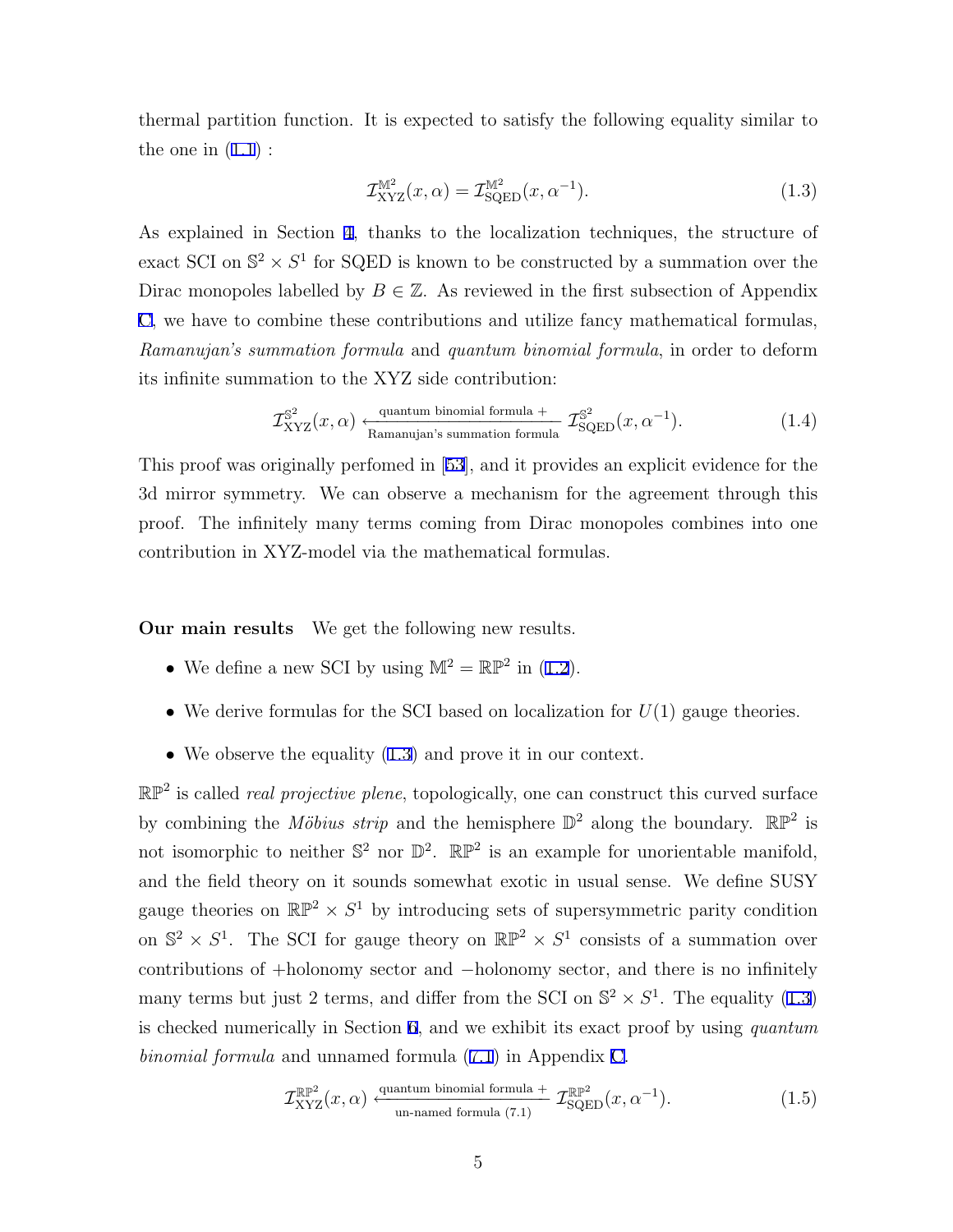Compared with the proof of  $(1.4)$ , we can observe that the agreement in  $(1.5)$  is guaranteed not by the Ramanujan's formula but another, un-named formula (7.1). We can easily understand its difference because there is no Dirac monopole on  $\mathbb{RP}^2$ but  $\pm$  holonomies as noted above. The use of the un-named formula  $(7.1)$  is an algebraic representation of the  $\pm$  holonomies. As one can see, the use of quantum binomial formula is in common. This is also easy to understand because as a common factor, we have Wilson line phase along the thermal  $S<sup>1</sup>$ . The use of quantum binomial formula is, therefore, an algebraic representation of the Wilson line phase along the thermal  $S^1$ .

The organization of this paper is as follows. In Section 2, we review some basics of the Quantum Mechanics (QM). This section is important because we calculate SCI (1.2) by utilizing this section's method. In Section 3, we summarize some basic facts on the 3d  $\mathcal{N} = 2$  supersymmetry and review the supersymmetric localization techniques. In Section 4, we review the exact calculation for the SCI with  $\mathbb{M}^2 = \mathbb{S}^2$ by localization method from the many-body QM point of view. And in Section 5, we turn to the calculation with  $\mathbb{M}^2 = \mathbb{RP}^2$  and get new results. Finally, in Section 6, we check the simplest 3d mirror symmetry, equivalence between XYZ-model and SQED numerically. If one wants to know how to prove it analytically, see Appendix C. In Section 7, we summarize this thesis and comment on some ongoing projects.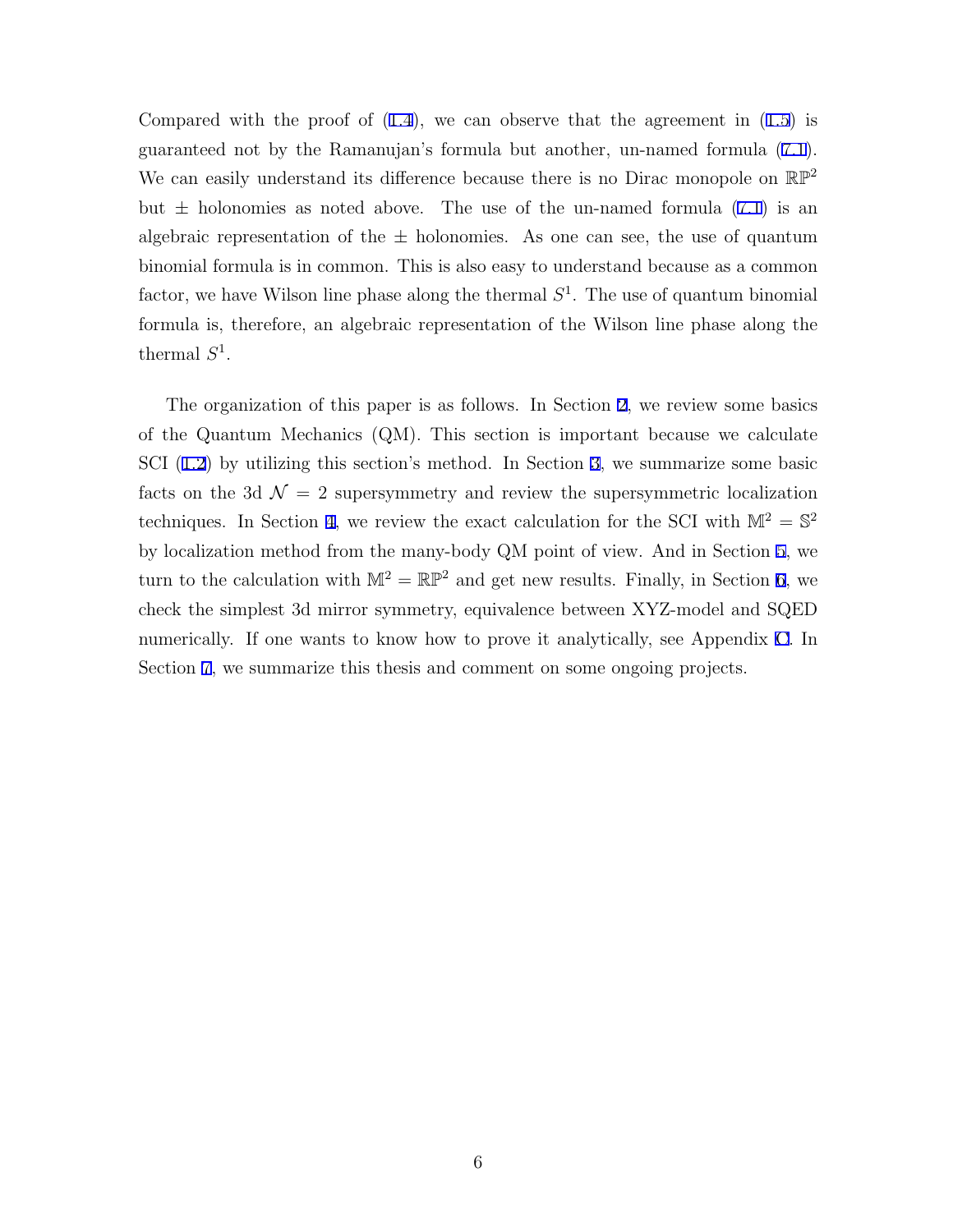# **2 Preliminary - Quantum Mechanics (QM)**

We begin our consideration from Quantum Mechanics (QM). First, we review some representation theory for boson and fermion. Second, we turn to consider the partition function

$$
Z = \text{Tr}(e^{-\beta \hat{H}}). \tag{2.1}
$$

Third, we generalize it by turning on a insertion of  $(-1)^{\hat{F}}$  into the trace :

$$
I = \text{Tr}\left((-1)^{\hat{F}}e^{-\beta\hat{H}}\right).
$$
\n(2.2)

This is called *Witten index*, a prototype of the superconformal index in later discussion.  $\hat{F}$  is called fermion number operator which counts the number of fermions. And in the final subsection, we generalize it and the generalized index gives the basis for the next section.

### **2.1 Representation theory**

We briefly review the basics of boson and fermion in QM. We emphasis the relationship between operator formalism and path integral formalism for later use.

#### **2.1.1 Boson**

**Classical prescription** Bosonic Lagrangian typically takes the following form:

$$
L_b = \frac{1}{2}\dot{x}^2 - V(x). \tag{2.3}
$$

The conjugate momentum of *x* is defined by

$$
p = \frac{\partial L_{bos}}{\partial \dot{x}}.\tag{2.4}
$$

The Hamiltonian is defined by the Legendre transformation of *Lbos*:

$$
H_b = p\dot{x} - L_{bos}
$$
  
=  $\frac{1}{2}p^2 + V(x)$ . (2.5)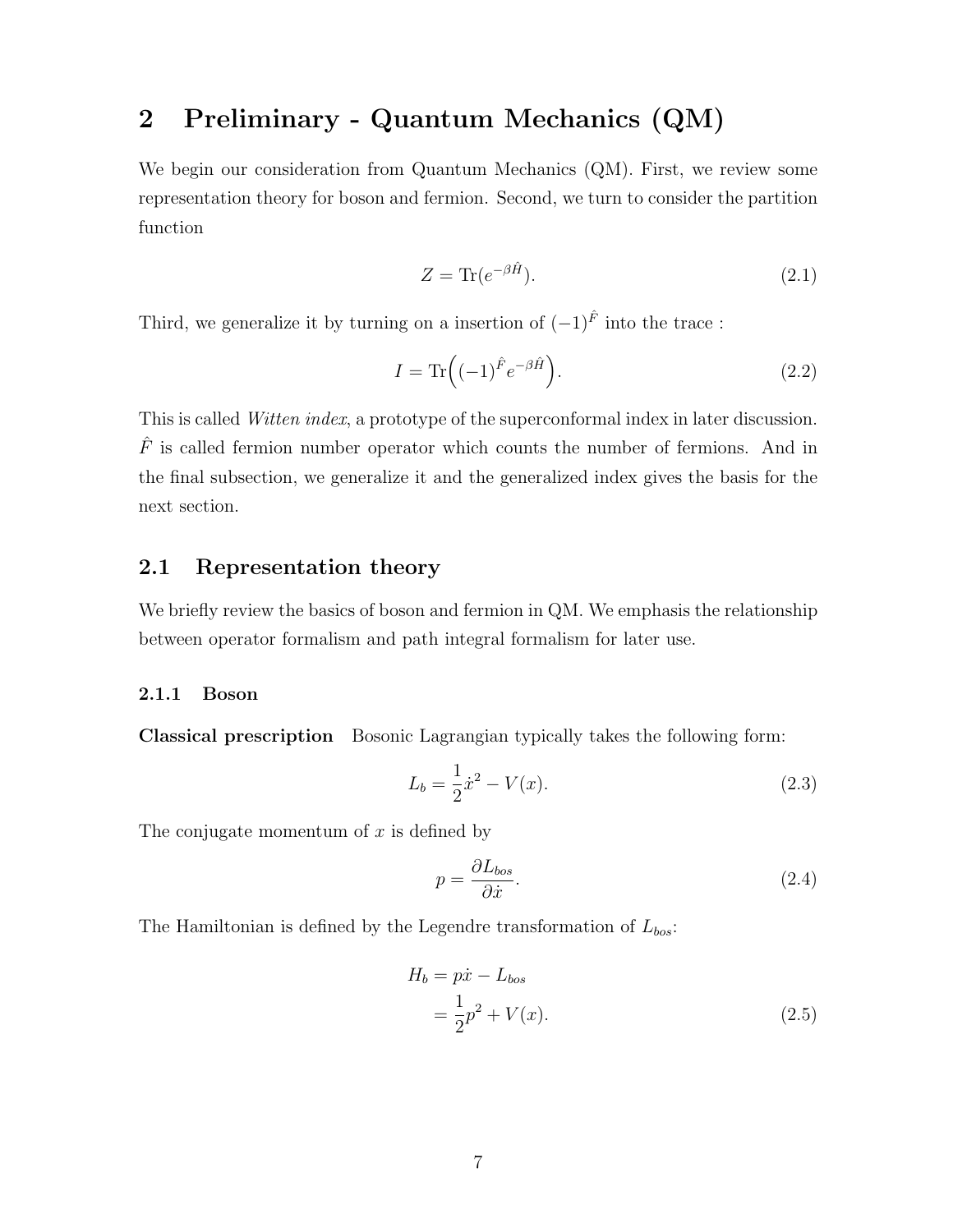**Canonical quantization** We start with the representation of the bosonic algebra, Heisenberg algebra:

$$
[\hat{p}, \hat{x}] = -i,\tag{2.6}
$$

where  $\hat{p}$  and  $\hat{x}$  are momentum and position operators correspondingly. In principle, we do not need to stick on the definition of  $\pm$  sign in (2.6) if we treat it in self consistent way [54]. As a basis of the Hilbert space, we can take

$$
|x\rangle \quad \text{or} \quad |p\rangle \tag{2.7}
$$

These states are defined by

$$
\hat{x}|x\rangle = x|x\rangle, \quad \int_{-\infty}^{+\infty} dx \, |x\rangle\langle x| = 1,\tag{2.8}
$$

$$
\hat{p}|p\rangle = p|p\rangle, \quad \int_{-\infty}^{+\infty} dp \, |p\rangle\langle p| = 1. \tag{2.9}
$$

There are two important facts. First fact is that  $e^{-i\hat{p}a}$  generates translation<sup>4</sup>of  $|x\rangle$ :

$$
e^{-i\hat{p}a}|x\rangle = |x+a\rangle.
$$
\n(2.10)

Second fact is the explicit form of the inner product<sup>5</sup>

$$
\langle p|x\rangle = \frac{1}{\sqrt{2\pi}}e^{-ipx}.\tag{2.11}
$$

The integration constant is determined by requireing the orthonormality condition  $\langle x'|x \rangle = \delta(x - x').$ 

<sup>4</sup>It can be proved by utilizing Baker-Campbell-Hausdorff (BCH) formula:

$$
\hat{x}e^{-i\hat{p}a}|x\rangle = e^{-i\hat{p}a}\underbrace{e^{+i\hat{p}a}\hat{x}e^{-i\hat{p}a}}_{BCH}|x\rangle = e^{-i\hat{p}a}\left(\hat{x} + \underbrace{[i\hat{p}a, x]}_{a} + \underbrace{\dots}_{0}\right)|x\rangle
$$
\n
$$
= e^{-i\hat{p}a}\left(\hat{x} + a\right)|x\rangle = (x + a)e^{-i\hat{p}a}|x\rangle.
$$

<sup>5</sup>The simplest way to prove this is to use the differential equation. For example,

$$
\frac{\partial}{\partial x} \langle p|x \rangle = \lim_{a \to 0} \frac{\langle p|x+a \rangle - \langle p|x \rangle}{a}
$$

$$
= \lim_{a \to 0} \frac{\langle p|e^{-ipa}|x \rangle - \langle p|x \rangle}{a}
$$

$$
= \lim_{a \to 0} \frac{e^{-ipa}\langle p|x \rangle - \langle p|x \rangle}{a}
$$

$$
= -ip\langle p|x \rangle.
$$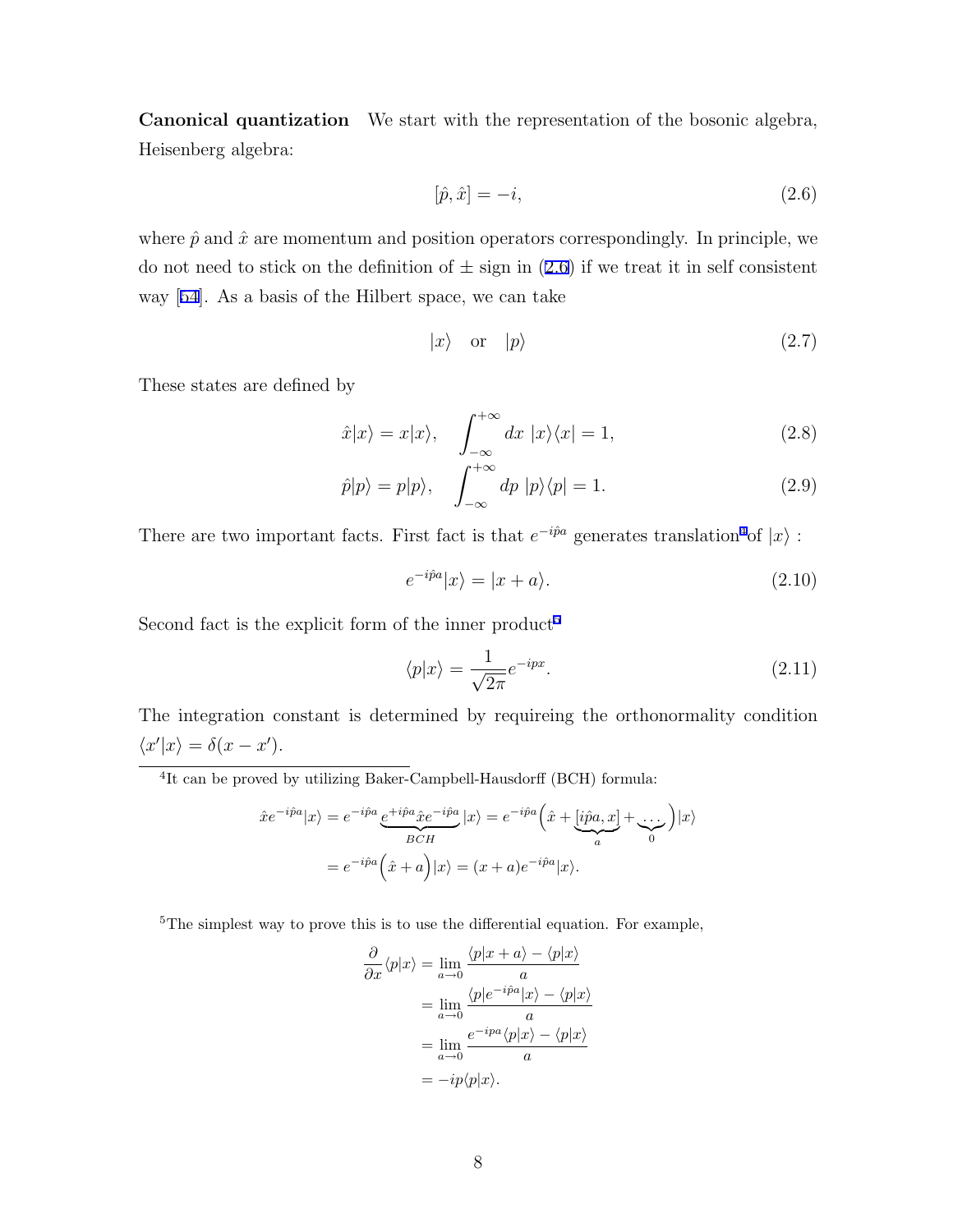#### **2.1.2 Fermion**

**Classical prescription** Fermionic Lagrangian typically takes the following form :

$$
L_f = i\psi_+ \dot{\psi}_- - V(\psi_\pm). \tag{2.12}
$$

Here we treat  $\psi_+, \psi_-$  as independent Grassmann numbers :

$$
\psi_{+}^{2} = 0, \quad \psi_{-}^{2} = 0, \quad \psi_{+}\psi_{-} = -\psi_{-}\psi_{+}.
$$
 (2.13)

The (left<sup>6</sup>) conjugate momentum of  $\psi$ <sub>−</sub> is defined by

$$
\Pi_{-} = \frac{\partial}{\partial \dot{\psi}_{-}} L_{f}.
$$
\n(2.14)

The Hamiltonian is defined by the Legendre transformation of  $L_f$ :

$$
H_f = \Pi_- \dot{\psi}_- - L_f
$$
  
=  $V(\psi_\pm).$  (2.15)

**Canonical quantization** We start with the representation of the fermionic algebra, Clifford algebra<sup>7</sup>:

$$
\{\hat{\psi}_{+}, \hat{\psi}_{-}\} = +1. \tag{2.16}
$$

In contrast to the bosonic case, the sign of (rhs) in (2.16) is important to get the unitary representation[54]. As an orthonormal basis of the Hilbert space, we can take

$$
\left\{ |0\rangle, |1\rangle \right\}.
$$
\n(2.17)

These states are defined by

$$
\hat{\psi}_{-}|0\rangle = 0, \quad \hat{\psi}_{+}|0\rangle = |1\rangle, \n\hat{\psi}_{-}|1\rangle = |0\rangle, \quad \hat{\psi}_{+}|1\rangle = 0, \n|0\rangle\langle 0| + |1\rangle\langle 1| = 1.
$$
\n(2.18)

One can regard  $|0\rangle$  as a hole-state, and  $|1\rangle$  as an occupied state. We cannot make  $|2\rangle := \psi_{+}|1\rangle$  because it is automatically zero. This is the famous Pauli exclusion principle.

 $\overline{6}$ Because of the fermionic character (2.13), we have to be careful about the order of the  $\psi_+$  and *ψ−*.

<sup>&</sup>lt;sup>7</sup> In order to derive this relation from the usual canonical quantization method, we need to consider not Poisson bracket but Dirac bracket.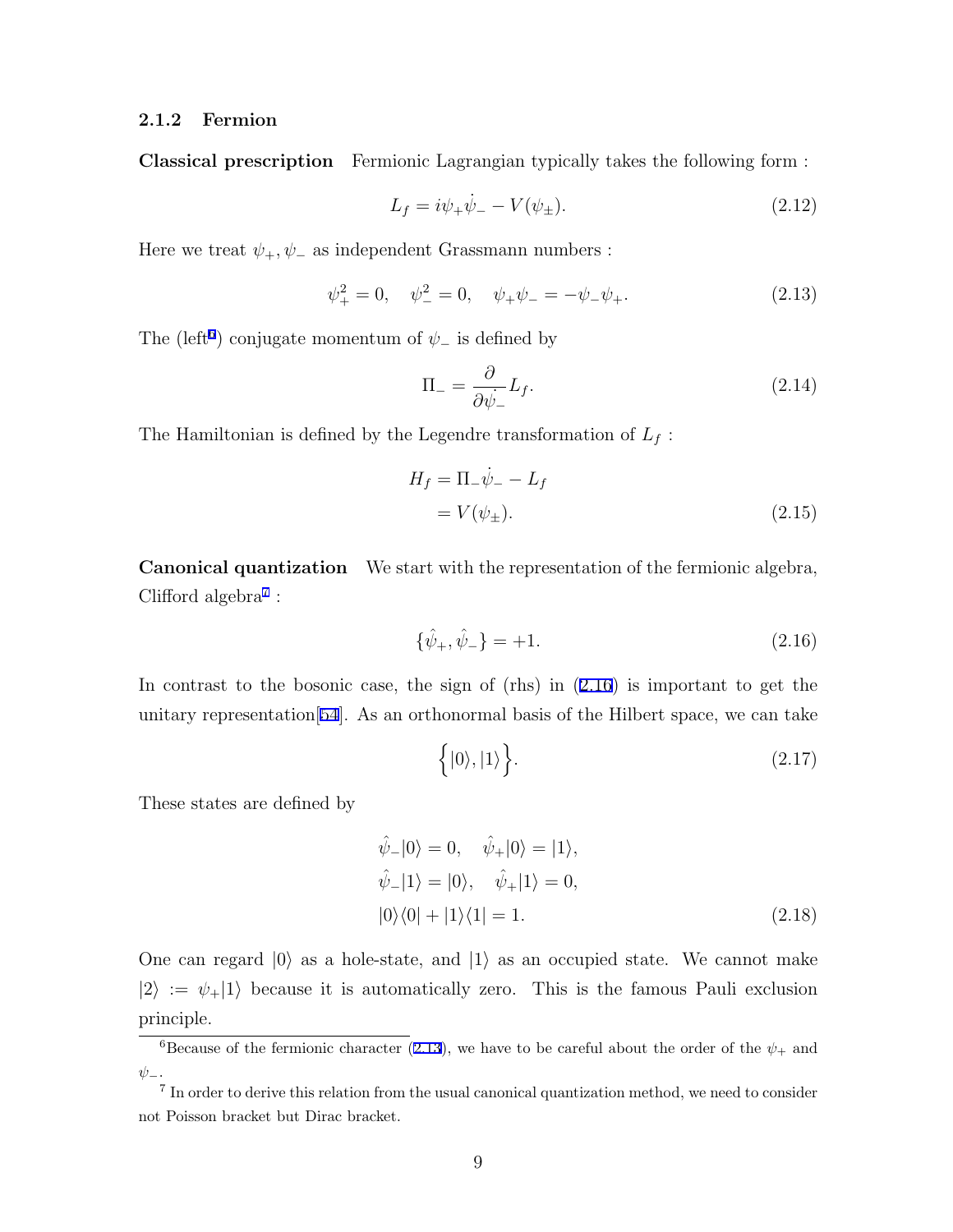**Coherent state basis** In later discussion, we convert our formalism to the path integral formalism. In order to do so, there is a more useful basis than the basis in (2.17), the coherent state basis:

$$
|\Psi\rangle = e^{-\Psi\hat{\psi}_{+}}|0\rangle, \quad \langle \Psi| = \langle 0|e^{\Psi\hat{\psi}_{-}}.
$$
\n(2.19)

We should take  $\Psi$  as a Grassmann valuable, therefore  $\Psi^2=0$  and

$$
|\Psi\rangle = (1 - \Psi \hat{\psi}_+)|0\rangle. \tag{2.20}
$$

These states satisfy the following relations.

$$
\hat{\psi}_{-}|\Psi\rangle = \Psi|\Psi\rangle, \quad \langle\Psi|\hat{\psi}_{+} = \langle\Psi|\Psi. \tag{2.21}
$$

After a direct calculation, one can get the inner product formula

$$
\langle \Psi_+ | \Psi_- \rangle = e^{\Psi_+ \Psi_-},\tag{2.22}
$$

and the complete relation

$$
\int d\Psi_+ d\Psi_- |\Psi_-\rangle e^{-\Psi_+\Psi_-} \langle \Psi_+ | = 1. \tag{2.23}
$$

# **2.2 Partition function**

One of the most interesting object to study in quantum mechanics is the partition function :

$$
Z = \text{Tr}(e^{-\beta \hat{H}}). \tag{2.24}
$$

It contains all informations of the energy spectrum because we can extract each energy by taking following process<sup>8</sup>:

- 1. Taking  $\beta \to \infty$  of *Z*, then  $Z \sim e^{-\beta E_0}$  where  $E_0$  is the ground state energy.
- 2. Subtracting  $e^{-\beta E_0}$  from *Z*, and rename it *Z*<sub>1</sub>, and taking  $\beta \to \infty$  of  $Z_1$ , then  $Z_1 \sim e^{-\beta E_1}$  where  $E_1$  is the 1st exited state energy.
- 3. Repeating this procedure*.*

<sup>8</sup> This is valid if there is no degeneracy.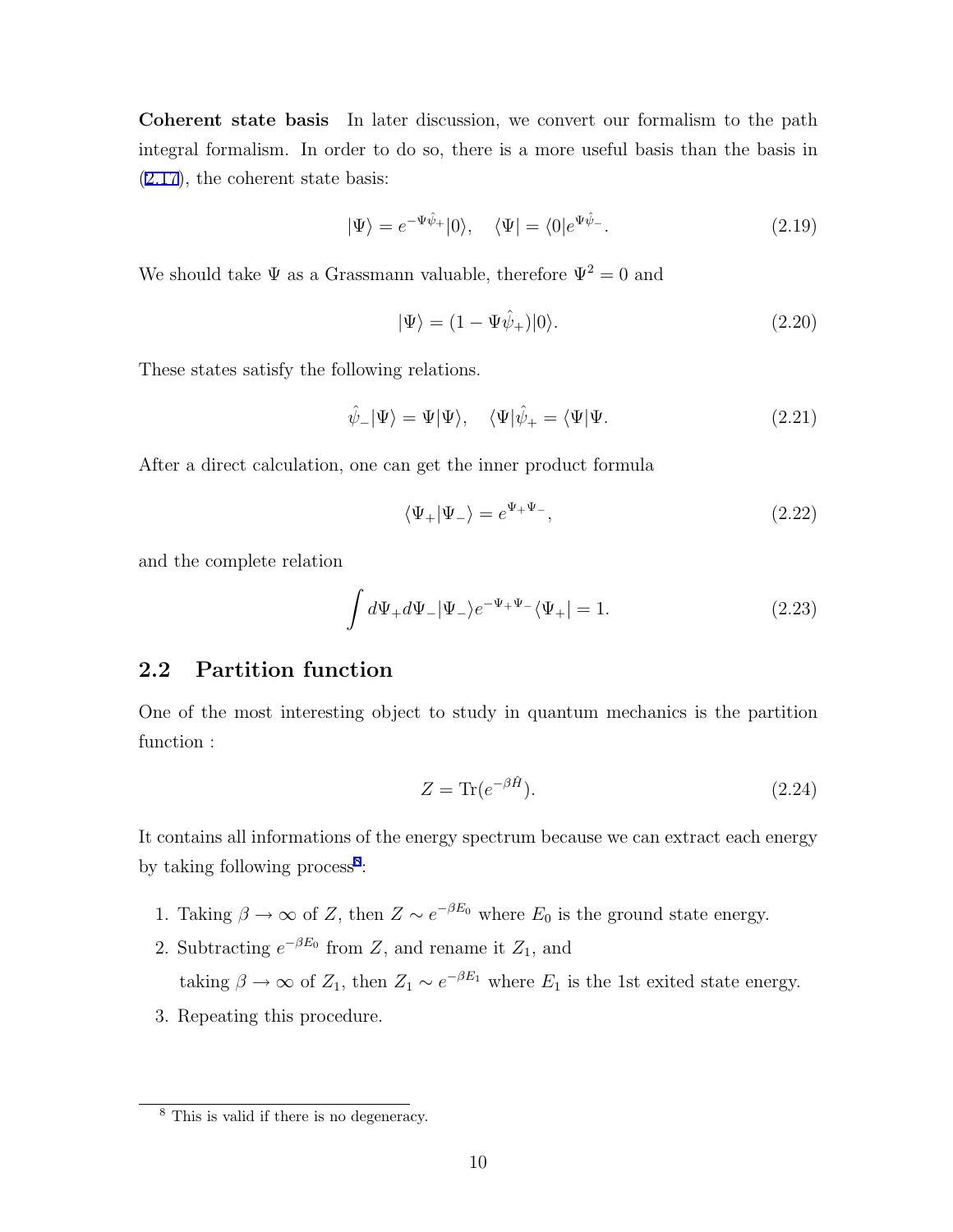#### **2.2.1 Boson sector**

Partition function of the bosonic degrees of freedom is described by the Hamiltonian operator defined in (2.5) classically :

$$
\hat{H} = \hat{H}_b, \quad \hat{H}_b = \frac{1}{2}\hat{p}^2 + V(\hat{x}).
$$
\n(2.25)

**Operator formalism description** of harmonic oscillator's  $Z$  – The simplest example is

$$
V(\hat{x}) = \frac{1}{2}\omega^2 \hat{x}^2.
$$
 (2.26)

In this case, as well known, once we define  $\hat{a}$  and  $\hat{a}^{\dagger}$  so that

$$
\hat{H}_b = \omega(\hat{a}^\dagger \hat{a} + \frac{1}{2}),\tag{2.27}
$$

and by constructing a basis

$$
\left\{|0\rangle_b, |1\rangle_b, |2\rangle_b, \dots\right\}, \qquad \hat{a}|n\rangle = \sqrt{n}|n-1\rangle, \quad \hat{a}^\dagger|n\rangle = \sqrt{n+1}|n+1\rangle, \quad (2.28)
$$

then, we can diagonalize the Hamiltonian :  $\hat{H}_b|n\rangle = \omega(n + \frac{1}{2})$  $\frac{1}{2}$ / $\ket{n}$ . By using this basis, the partition function can be computed by utilizing the formula of power series

$$
\operatorname{Tr}(e^{-\beta \hat{H}_b}) = \sum_{n=0}^{\infty} e^{-\beta \omega (n + \frac{1}{2})}
$$

$$
= \frac{e^{-\frac{\beta \omega}{2}}}{1 - e^{-\beta \omega}}
$$

$$
= \frac{1}{2 \sinh \frac{\beta \omega}{2}}.
$$
(2.29)

The zero energy which corresponds to  $n = 0$  is often called Casimir energy.

**Path integral formalism** By Inserting the complete set  $(2.8)$  and  $(2.9)$  into the trace in (2.24), we can re-express it as

**✒ ✑**

$$
Z_b = \int_{x(0) = x(\beta)} \left( \prod_{t \in [0,\beta]} dx(t) \frac{dp(t)}{2\pi} \right) e^{-\int_0^{\beta} dt \left( ip\dot{x} + \frac{1}{2}p^2 + V(x) \right)}
$$
  
= 
$$
\int_{x(0) = x(\beta)} \left( \prod_{t \in [0,\beta]} \frac{dx(t)}{\sqrt{2\pi}} \right) e^{-\int_0^{\beta} dt \left( \frac{-1}{2}x \partial_t^2 x + V(x) \right)}.
$$
 (2.30)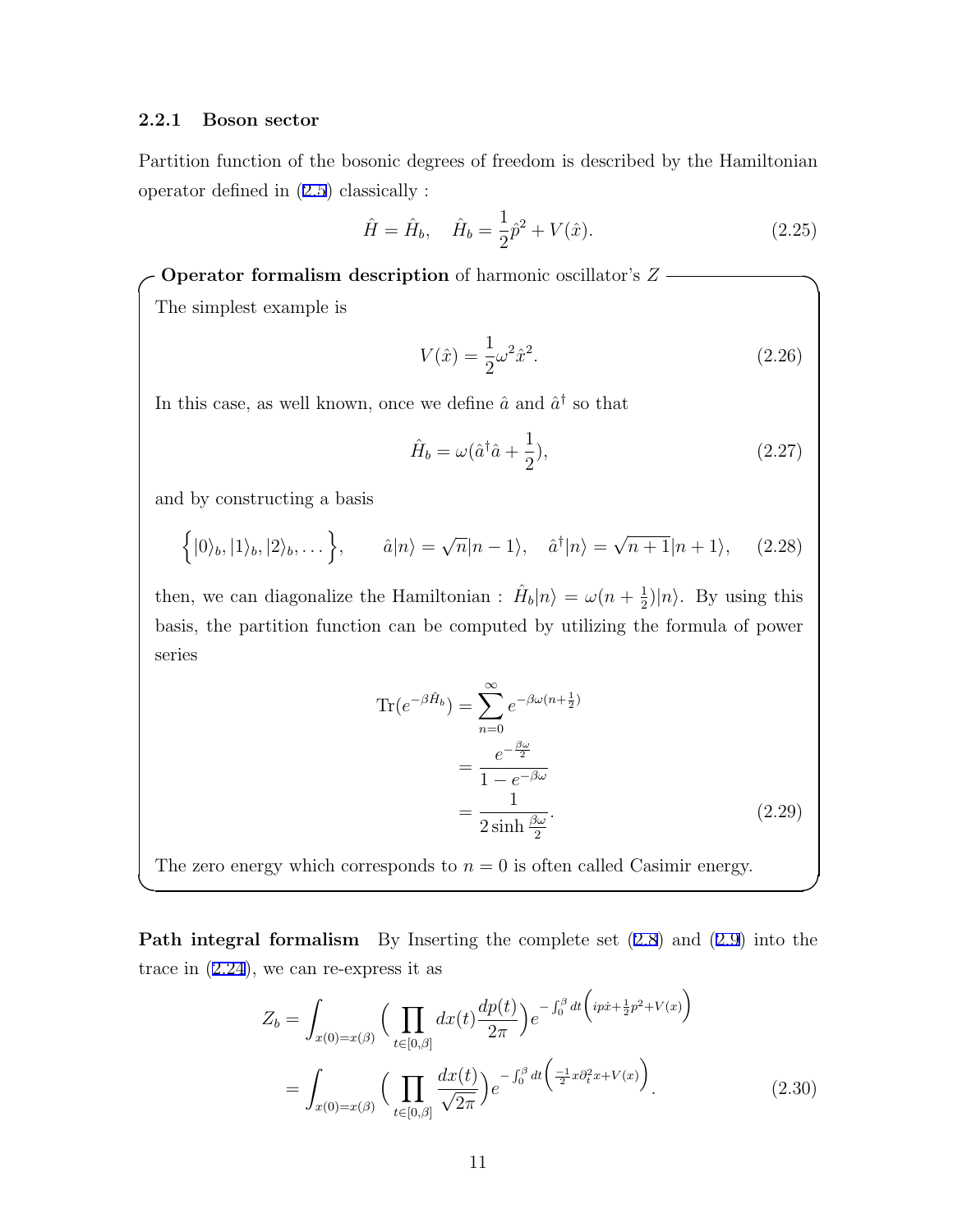*Path integral description* of harmonic oscillator's  $Z$  —

We have the following action

$$
-\int_0^\beta dt \left(\frac{-1}{2}x\partial_t^2 x + V(x)\right) = -\frac{1}{2}\int_0^\beta dt \ x(-\partial_t^2 + \omega^2)x. \tag{2.31}
$$

Thanks to the Gaussian integral formula (A.13), we get formally,

$$
Z_b = \frac{1}{\sqrt{\det_{x(0) = x(\beta)}(-\partial_t^2 + \omega^2)}}.
$$
\n(2.32)

The "matrix"  $\partial_t$ 's eigenvectors are  $x_n(t) = e^{\frac{2\pi i}{\beta}nt}$ ,  $n \in \mathbb{Z}$  because

$$
\partial_t x_n = \frac{2\pi i}{\beta} n x_n. \tag{2.33}
$$

Therefore, we get the following representation of the determinant.

$$
\det_{x(0)=x(\beta)}(-\partial_t^2 + \omega^2) = \prod_{n=-\infty}^{\infty} \left(\frac{(2\pi)^2}{\beta^2}n^2 + \omega^2\right)
$$
  

$$
= \omega^2 \Big[\prod_{n=1}^{\infty} \left(\frac{(2\pi)^2}{\beta^2}n^2 + \omega^2\right)\Big]^2
$$
  

$$
= \Big[\prod_{n=1}^{\infty} \frac{2\pi}{\beta}n\Big]^4 \times \omega^2 \prod_{n=1}^{\infty} \left(1 + \frac{(\beta\omega)^2}{(2\pi n)^2}\right)^2.
$$
 (2.34)

Obviously, the first factor diverges. We regularize it by using zeta-function regularization. (See Appendix A for  $\zeta(0), \zeta'(0)$  values' derivation.):

$$
\left[\prod_{n=1}^{\infty} \frac{2\pi}{\beta} n\right]^4 = \exp\left(4\sum_{n=1}^{\infty} \log \frac{2\pi}{\beta} n\right) \to \exp\left(4\left[-\zeta'(0) - \zeta(0)\log \frac{\beta}{2\pi}\right]\right)
$$

$$
= \exp\left(4\left[-\left(-\frac{1}{2}\log 2\pi\right) - \left(-\frac{1}{2}\right)\log \frac{\beta}{2\pi}\right]\right)
$$

$$
= \beta^2. \tag{2.35}
$$

Then, by using the infinite product formula (A.1),

$$
(2.34) = \left[ (\beta \omega) \prod_{n=1}^{\infty} \left( 1 + \frac{(\beta \omega)^2}{(2\pi n)^2} \right) \right]^2 = \left[ 2 \sinh \frac{\beta \omega}{2} \right]^2. \tag{2.36}
$$

It reproduces the result (2.29) :

$$
Z_b = \frac{1}{\sqrt{\det_{x(0)=x(\beta)}(-\partial_t^2 + \omega^2)}} = \frac{1}{2\sinh\frac{\beta\omega}{2}}.\tag{2.37}
$$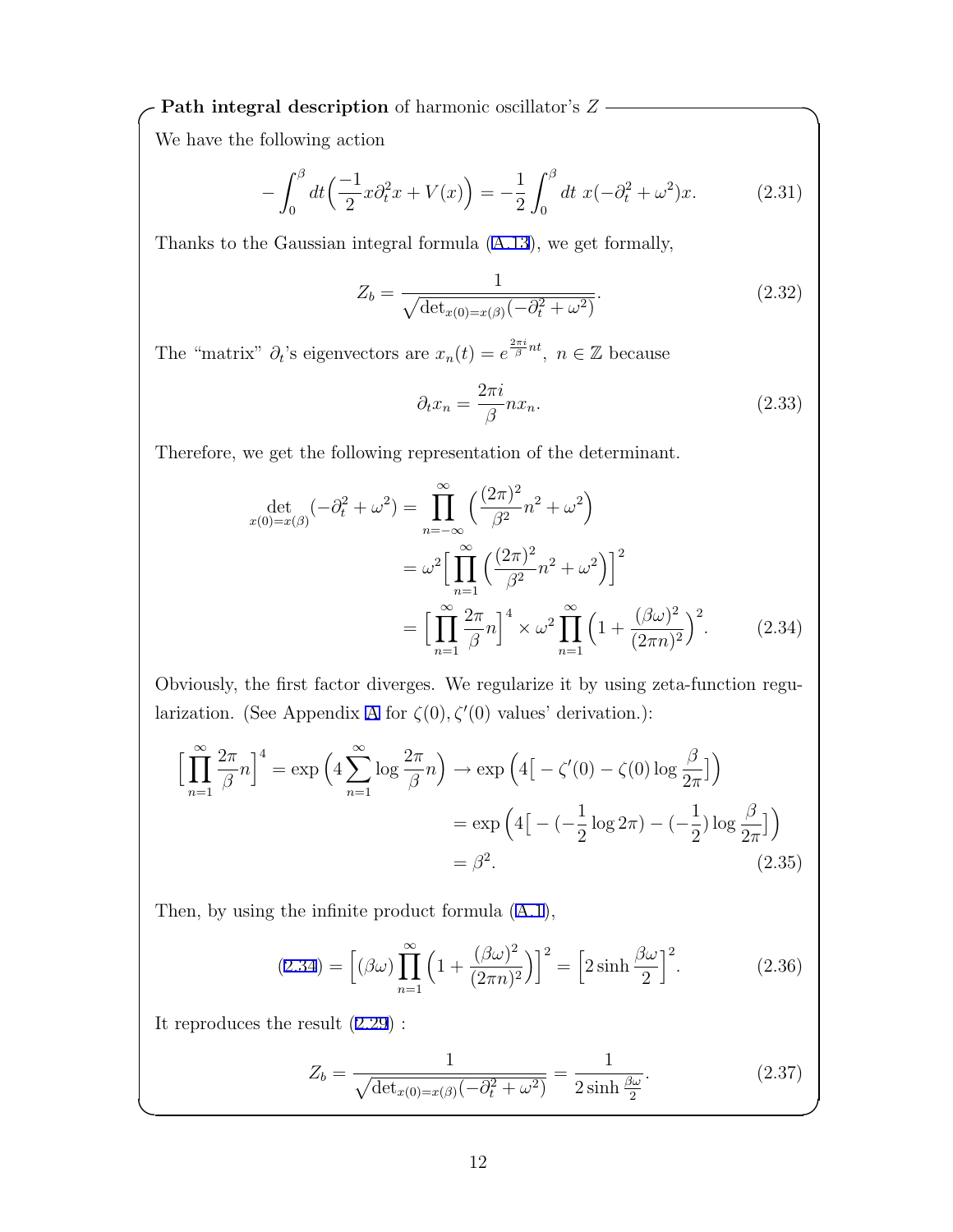#### **2.2.2 Fermion sector**

Partition function of the fermionic degrees of freedom is described by the Hamiltonian operator defined in (2.15) classically :

$$
\hat{H} = \hat{H}_f, \quad \hat{H}_f = V(\hat{\psi}_\pm).
$$
\n(2.38)

**Operator formalism description** of harmonic oscillator's  $Z$   $\cdot$ 

The simplest example is

$$
V(\hat{\psi}_{\pm}) = \omega(\hat{\psi}_{+}\hat{\psi}_{-} - \frac{1}{2}).
$$
\n(2.39)

Then, the basis (2.18) diagonalizes this Hamiltonian:

$$
\hat{H}_f|n\rangle = \omega(n - \frac{1}{2})|n\rangle, \quad n = 0, 1.
$$
\n(2.40)

The partition function is, therefore,

$$
\text{Tr}(e^{-\beta \hat{H}_f}) = \sum_{n=0}^{1} e^{-\beta \omega (n - \frac{1}{2})}
$$

$$
= e^{\frac{\beta \omega}{2}} + e^{-\frac{\beta \omega}{2}}
$$

$$
= 2 \cosh \frac{\beta \omega}{2}.
$$
(2.41)

There are two important discrepancies compared with the bosonic harmonic oscillator.

- The absolute value of Casimir energy is same but the sign is different.
- *•* cosh function appears, unlike the sinh in bosonic case.

As we will see later, if we insert  $(-1)^{\hat{\psi}_+ \hat{\psi}_-}$  into the trace, we get sinh not cosh.

**Path integral formalism** When we derive fermion's path integral representation of the partition function, we have to be careful about the periodicity.

**✒ ✑**

$$
Z_f = \text{Tr}(e^{-\beta \hat{H}_f})
$$
  
= 
$$
\int d\Psi_+ d\Psi_- e^{\Psi_+ \Psi_-} \langle \Psi_+ | e^{-\beta V(\hat{\psi}_+,\hat{\psi}_-)} | \Psi_- \rangle.
$$
 (2.42)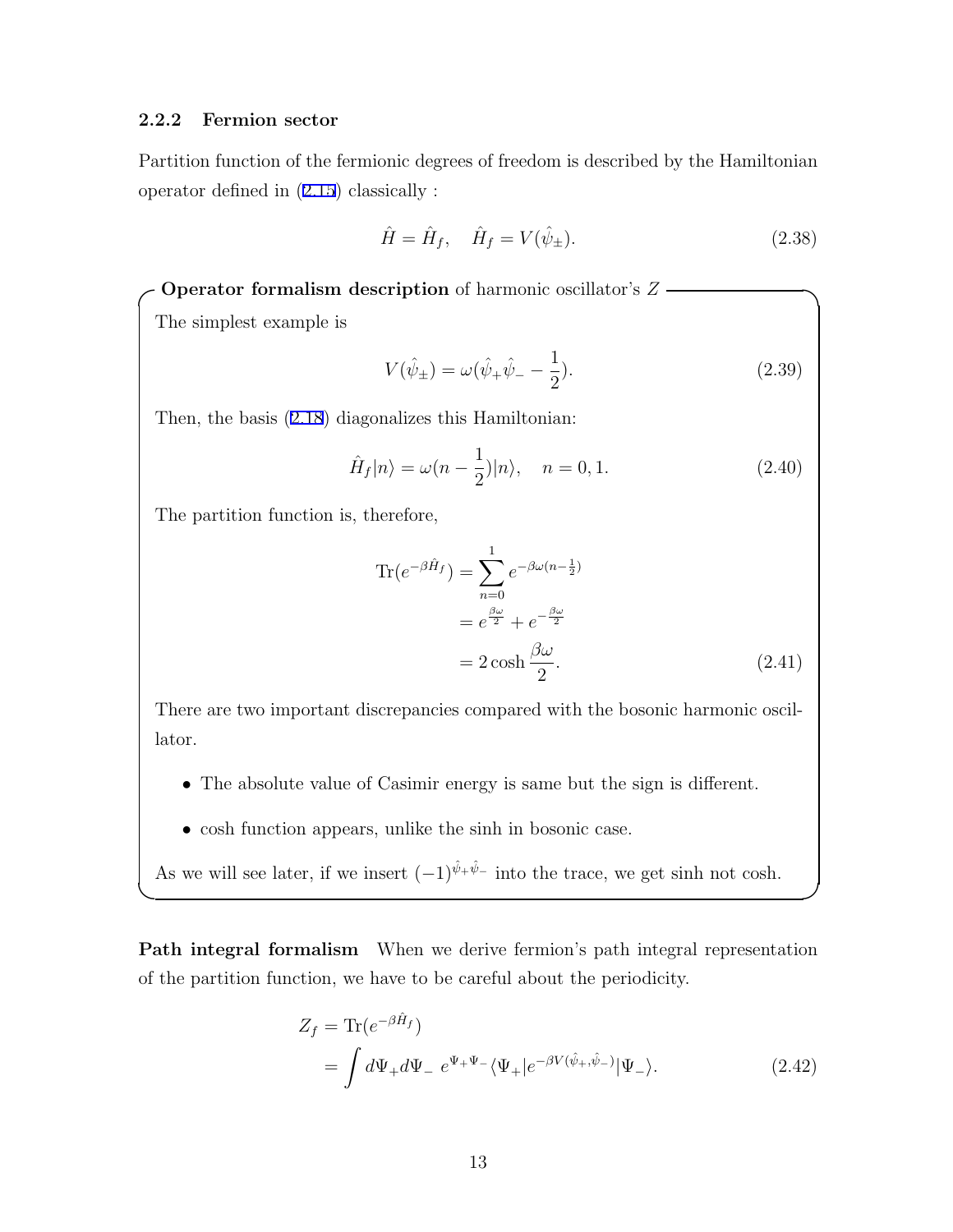Now, we divide  $\beta$  into N pieces :  $\epsilon = \frac{\beta}{N}$  $\frac{\beta}{N}$ , then, we can write, say N=2

$$
(2.42) = \int d\Psi_{+} d\Psi_{-} \int d\Lambda_{+} d\Lambda_{-} e^{\Psi_{+}\Psi_{-}} \langle \Psi_{+} | e^{-\epsilon V(\hat{\psi}_{+}, \hat{\psi}_{-})} | \Lambda_{-} \rangle e^{-\Lambda_{+}\Lambda_{-}} \langle \Lambda_{+} | e^{-\epsilon V(\hat{\psi}_{+}, \hat{\psi}_{-})} | \Psi_{-} \rangle
$$
  
\n
$$
= \int d\Psi_{+} d\Psi_{-} \int d\Lambda_{+} d\Lambda_{-} e^{\Psi_{+}\Psi_{-}} e^{-\epsilon V(W)} (\Psi_{+}, \Lambda_{-}) \langle \Psi_{+} | \Lambda_{-} \rangle e^{-\Lambda_{+}\Lambda_{-}} \langle \Lambda_{+} | \Psi_{-} \rangle e^{-\epsilon V(\Lambda_{+}, \Psi_{-})}
$$
  
\n
$$
= \int d\Psi_{+} d\Psi_{-} \int d\Lambda_{+} d\Lambda_{-} e^{\Psi_{+}\Psi_{-} + \Psi_{+}\Lambda_{-} - \Lambda_{+}\Lambda_{-} + \Lambda_{+}\Psi_{-}} e^{-\epsilon V(\Psi_{+}, \Lambda_{-}) - \epsilon V(\Lambda_{+}, \Psi_{-})}.
$$
\n(2.43)

We rename fermionic valuables:

$$
\Psi_{+} = \Psi_{+}^{2}, \quad \Lambda_{-} = \Psi_{-}^{2}, \quad \Lambda_{+} = \Psi_{+}^{1}, \quad \Psi_{-} = \Psi_{-}^{1},
$$
\n(2.44)

then we get

$$
(2.43) = \int d\Psi_{+}^{2} d\Psi_{-}^{2} d\Psi_{+}^{1} d\Psi_{-}^{1} e^{\Psi_{+}^{2} \Psi_{-}^{1} + \Psi_{+}^{2} \Psi_{-}^{2} - \Psi_{+}^{1} \Psi_{-}^{2} + \Psi_{+}^{1} \Psi_{-}^{1} - \epsilon V^{(W)} (\Psi_{+}^{2}, \Psi_{-}^{2}) - \epsilon V^{(W)} (\Psi_{+}^{1}, \Psi_{-}^{1})}.
$$
\n
$$
(2.45)
$$

Now, we regard each  $\Psi_{\pm}^n$  as  $\Psi_{\pm}(t_n) = \Psi_{\pm}^n$ , where  $t_n = \epsilon n$ . In this N=2 case,

$$
\Psi_{+}^{2} \Psi_{-}^{1} + \Psi_{+}^{2} \Psi_{-}^{2} - \Psi_{+}^{1} \Psi_{-}^{2} + \Psi_{+}^{1} \Psi_{-}^{1}
$$
\n
$$
= \Psi_{+}(t_{2}) \Big( \underbrace{\Psi_{-}(t_{1})}_{\Psi_{-}(0) + \epsilon \dot{\Psi}_{-}(0)} + \Psi_{-}(t_{2}) \Big) - \Psi_{+}(t_{1}) \Big( \underbrace{\Psi_{-}(t_{2})}_{\Psi_{-}(t_{1}) + \epsilon \dot{\Psi}_{-}(t_{1})} - \Psi_{-}(t_{1}) \Big)
$$
\n
$$
= \Psi_{+}(t_{2}) \Big( \epsilon \dot{\Psi}_{-}(0) + \underbrace{\Psi_{-}(0) + \Psi_{-}(t_{2})}_{\text{we have to make it zero.}} \Big) - \Psi_{+}(t_{1}) \Big( \epsilon \dot{\Psi}_{-}(t_{1}) + \underbrace{\Psi_{-}(t_{1}) - \Psi_{-}(t_{1})}_{0} \Big)
$$

As we can see above, in order to drop the  $\mathcal{O}(\epsilon^0)$  term, we have to take

$$
\Psi_{-}(t_2) = \Psi_{-}(\beta) = -\Psi_{-}(0). \tag{2.46}
$$

Therefore, corresponding fermionic field  $\Psi_{\pm}(t)$  are anti-periodic<sup>9</sup> under the translation  $t \rightarrow t + \beta$ . By using

$$
\dot{\Psi}(0) = \frac{d}{dt}\Big|_{t=0} \Psi(t) = -\frac{d}{dt}\Big|_{t=0} \Psi(t+\beta) = -\dot{\Psi}(t_2),\tag{2.47}
$$

and taking  $\textbf{N}\mathbin{\rightarrow}\infty$  limit, we arrive at

$$
(2.45) = \int_{\Psi_{\pm}(0) = -\Psi_{\pm}(\beta)} \left( \prod_{t \in [0,\beta]} d\Psi_{+}(t) d\Psi_{-}(t) \right) e^{-\int_0^{\beta} dt \left( \Psi_{+} \dot{\Psi}_{-} + V^{(W)}(\Psi_{+}, \Psi_{-}) \right)}.
$$
 (2.48)

<sup>&</sup>lt;sup>9</sup>We have checked it only with  $\Psi_$ , but we can understand the case for  $\Psi_+$  in similar way.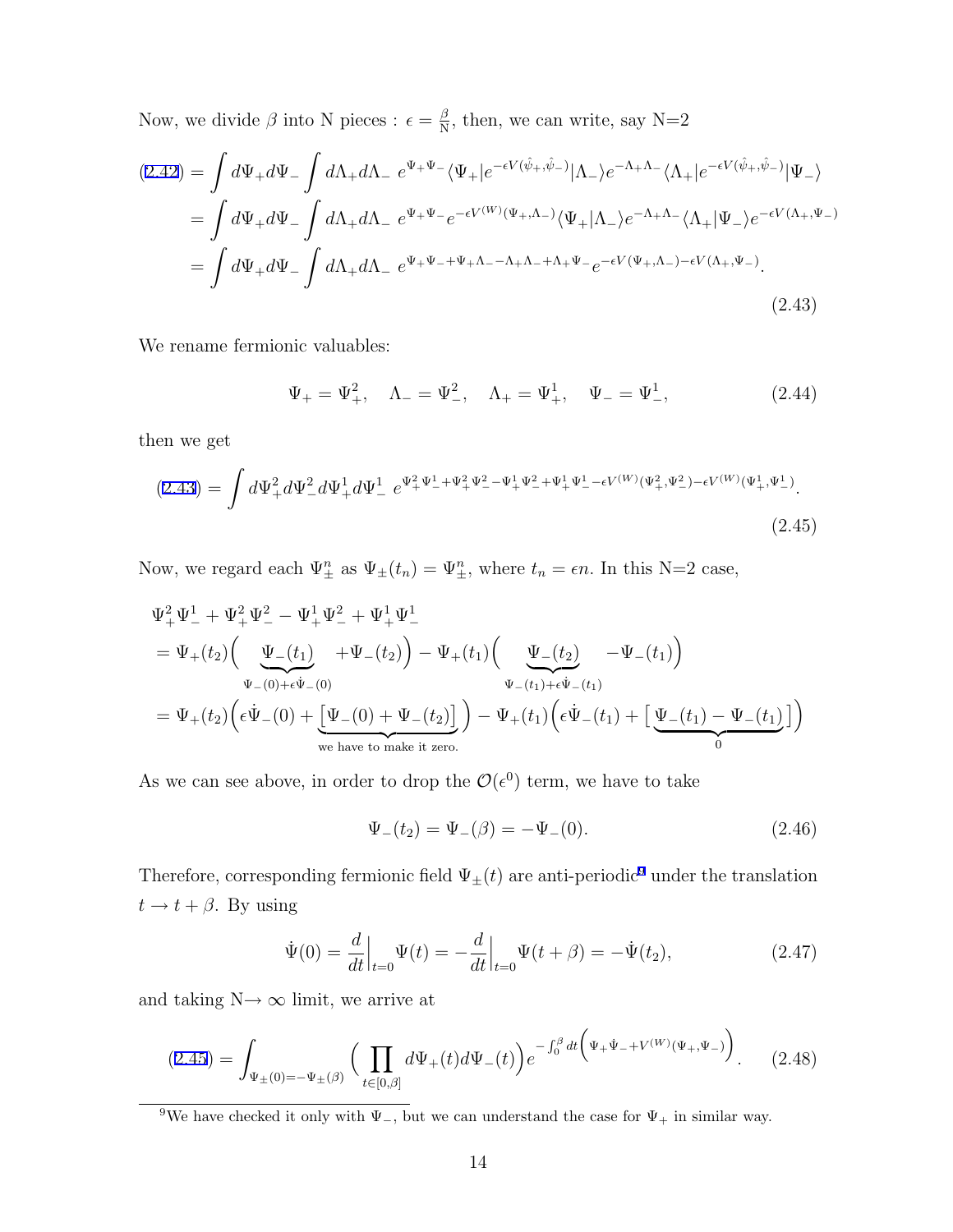$Z -$  **Path integral description** of harmonic oscillator's  $Z -$ 

$$
\operatorname{Tr}(e^{-\beta \hat{H}_f}) = \int_{\Psi_{\pm}(0) = -\Psi_{\pm}(\beta)} \left( \prod_{t \in [0,\beta]} d\Psi_+(t) d\Psi_-(t) \right) e^{-\int_0^{\beta} dt \ \Psi_+(\partial_t + \omega)\Psi_-}
$$
  
= 
$$
\det_{\Psi_{\pm}(0) = -\Psi_{\pm}(\beta)} (\partial_t + \omega).
$$
 (2.49)

We used the Gaussian integral formula for fermionic variables (A.16). In this antiperiodic sector, the eigenvectors of  $\partial_t$  are  $\psi_n(t) = e^{\frac{2\pi i}{\beta}(n-\frac{1}{2})t}$  with  $n \in \mathbb{Z}$ . Therefore,

$$
\begin{split} \det_{\Psi_{\pm}(0)=-\Psi_{\pm}(\beta)}(\partial_{t}+\omega) &= \prod_{n=-\infty}^{\infty} \left(\frac{2\pi i}{\beta}(n-\frac{1}{2})+\omega\right) \\ &= \prod_{n=1}^{\infty} \left(\frac{(2\pi)^{2}}{\beta^{2}}(n-\frac{1}{2})^{2}+\omega^{2}\right) \\ &= \left[\prod_{n=1}^{\infty} \frac{2\pi}{\beta}(n-\frac{1}{2})\right]^{2} \times \prod_{n=1}^{\infty} \left(1+\frac{(\beta\omega)^{2}}{(2\pi[n-\frac{1}{2}])^{2}}\right). \end{split} \tag{2.50}
$$

The first factor diverges, so we have to regularize it.One might think that the zetafunction regularization works, however in this case, we should calculate carefully:

$$
\left[\prod_{n=1}^{\infty} \frac{2\pi}{\beta} (n - \frac{1}{2})\right]^2 = \left[\prod_{n=1}^{\infty} \frac{2\pi}{\beta} n\right]^2 \times \left[\prod_{n=1}^{\infty} \frac{\frac{2\pi}{\beta} (n - \frac{1}{2})}{\frac{2\pi}{\beta} n}\right]^2
$$

$$
= \left[\prod_{n=1}^{\infty} \frac{2\pi}{\beta} n\right]^2 \times \left[\prod_{n=1}^{\infty} \frac{\frac{\pi}{\beta} (2n - 1)}{\frac{\pi}{\beta} (2n)}\right]^2
$$

$$
= \underbrace{\left[\prod_{n=1}^{\infty} \frac{2\pi}{\beta} n\right]^2}_{\rightarrow \beta} \times \underbrace{\pi}_{\beta} \times \underbrace{\left[\prod_{n=1}^{\infty} \frac{\frac{\pi}{\beta} (2n - 1) \times \frac{\pi}{\beta} (2n + 1)}{\frac{\pi^2}{\beta^2} (2n)^2}\right]}_{\rightarrow 2},
$$
(2.51)

where we used Wallis' formula. And, of course, another part of (2.50) can be calculated by using infinite product formula for cosh (A.2) :

$$
\prod_{n=1}^{\infty} \left( 1 + \frac{(\beta \omega)^2}{(2\pi \left[ n - \frac{1}{2} \right])^2} \right) = \cosh \frac{\beta \omega}{2}.
$$
\n(2.52)

Gathering all, we recover the result (2.41)

$$
\text{Tr}(e^{-\beta \hat{H}_f}) = 2 \cosh \frac{\beta \omega}{2}.
$$
 (2.53)

**✒ ✑**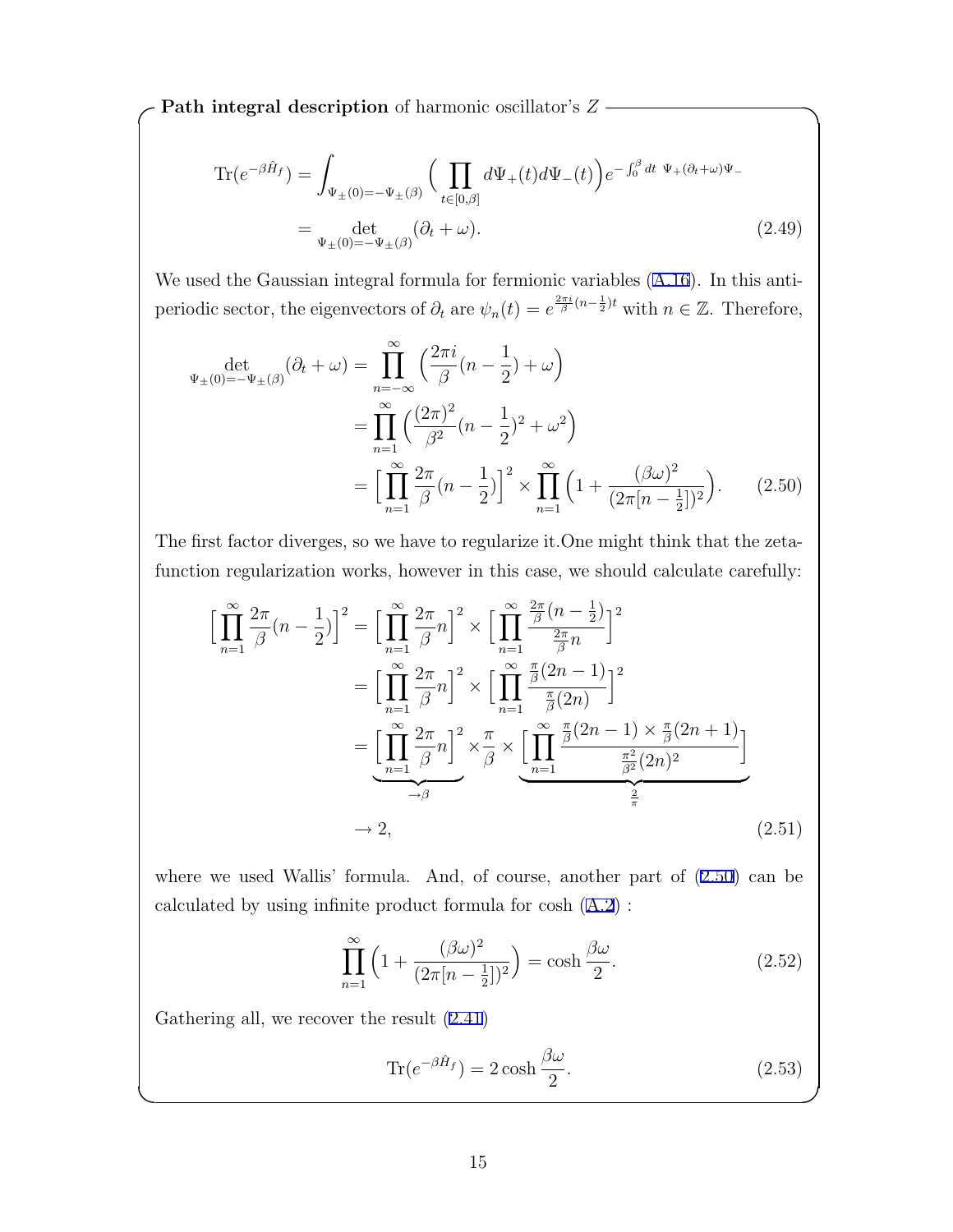#### **2.3 Witten index**

As we have surveyed briefly, the partition function of the harmonic oscillator can be calculated easily. However, once we turn on the cubic or more higher interaction in *V* , we cannot hope for the possibility of the exact calculation. In addition to it, naive zeta-function regularization does not work in the fermionic sector as we have observed in previous page. However, we can overcome such a situation by considering

$$
I = \text{Tr}\left((-1)^{\hat{F}}e^{-\beta \hat{H}}\right), \text{ where } \hat{F} \text{ is a fermion number operator,} \tag{2.54}
$$

instead of *Z*. This is called Witten index [55].

**Fermion number operator**  $\hat{F}$  is an operator which counts the number of fermion excitation, 0 or 1. Explicitly, we can write it as

$$
\hat{F} = \hat{\psi}_+ \hat{\psi}_-.\tag{2.55}
$$

As one can check easily,

$$
(-1)^{\hat{F}} = \begin{cases} +1 & \text{bosonic state} \\ -1 & \text{fermionic state} \end{cases}
$$
 (2.56)

Therefore, within only bosonic sector, *I* and *Z* are identical :

$$
I_b = \text{Tr}_b \left( (-1)^{\hat{F}} e^{-\beta \hat{H}_b} \right) = \text{Tr}_b (e^{-\beta \hat{H}_b}) = Z_b,
$$
\n(2.57)

and nothing different happens compared with the partition function. However, the fermion sector's behavior changes drastically.

#### **2.3.1 Fermion sector**

Let us see what happens in the operator formalism first by using the harmonic oscillator example.

 $\bullet$  **Operator formalism description** of harmonic oscillator's *I*  $\bullet$ Let us remind the calculation in (2.41). We can get *I* as  $\text{Tr}\left((-1)^{\hat{F}}e^{-\beta \hat{H}_f}\right) = \sum_{\lambda}$ 1 *n*=0  $(-1)^n e^{-\beta \omega (n-\frac{1}{2})}$  $= e^{\frac{\beta \omega}{2}} - e^{-\frac{\beta \omega}{2}}$  $= 2 \sinh \frac{\beta \omega}{\rho}$ 2  $(2.58)$ 

**✒ ✑**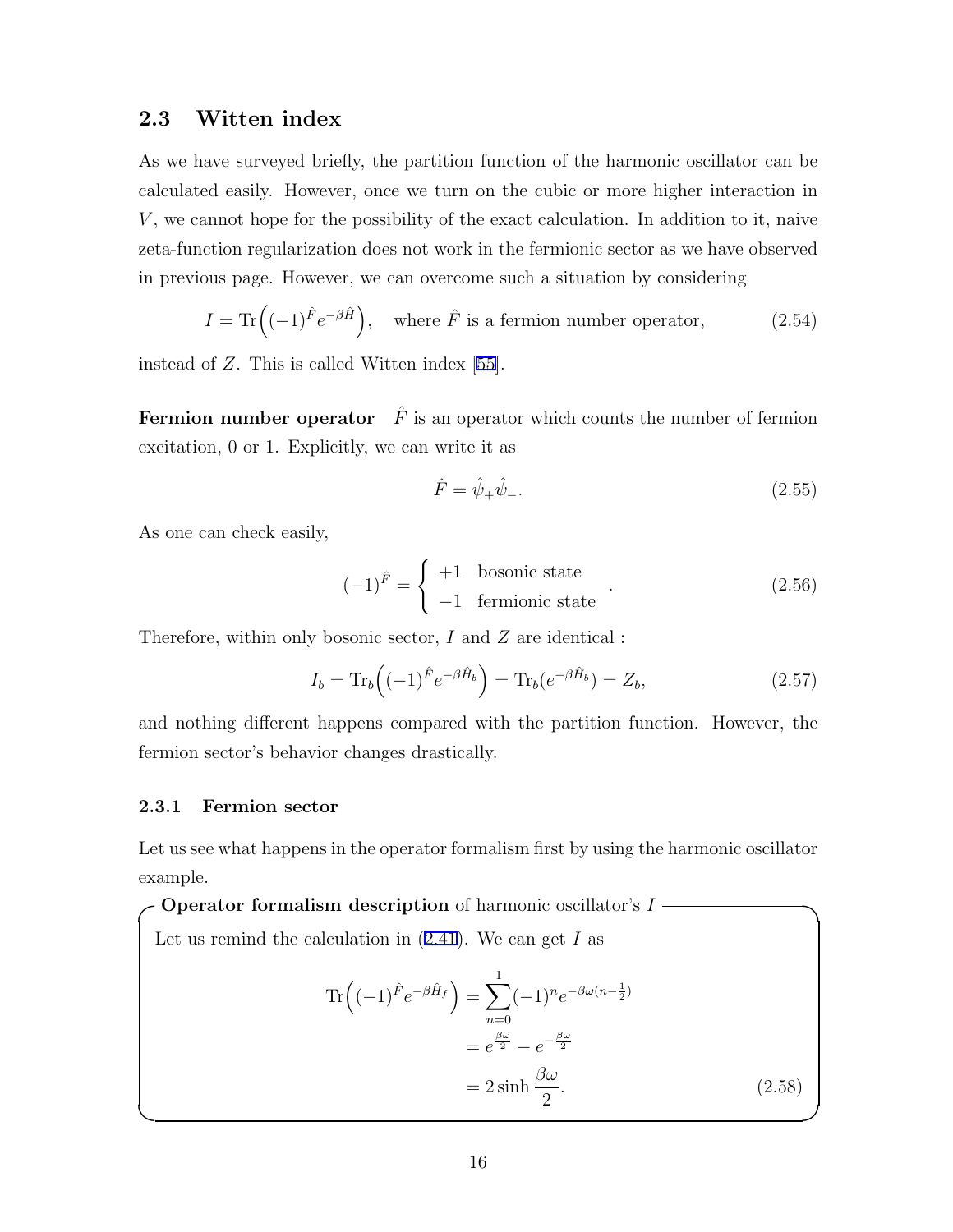**Path integral formalism** After a simple calculation, one can verify that

$$
I = \text{Tr}\left((-1)^{\hat{F}}e^{-\beta \hat{H}_f}\right)
$$
  
= 
$$
\int d\Psi_+ d\Psi_- e^{-\Psi_+ \Psi_-} \langle \Psi_+ | e^{-\beta \hat{H}_f} \Psi_- \rangle.
$$
 (2.59)

Compering with the partition function (2.42), one can see that the sign of the exponential factor is different. This insertion causes periodic boundary conditions of the fermionic field  $\Psi_{\pm}(t)$  under  $t \to t + \beta$  because the sign in the first term in (2.46) changes. In summary,

$$
I_f = \int_{\Psi_{\pm}(0) = \Psi_{\pm}(\beta)} \left( d\Psi_{+}(t) d\Psi_{-}(t) \right) e^{-\int_0^{\beta} \left( \Psi_{+} \partial_t \Psi_{-} + V^{(W)}(\Psi_{+}, \Psi_{-}) \right)}.
$$
 (2.60)

In this case, we can recover the result (2.58) as follows.

**Path integral description** of harmonic oscillator's  $I$  –

$$
I_f = \int_{\Psi_{\pm}(0)=\Psi_{\pm}(\beta)} \left( d\Psi_{+}(t) d\Psi_{-}(t) \right) e^{-\int_0^{\beta} \Psi_{+}(\partial_t + \omega)\Psi_{-}}
$$
  
\n
$$
= \det_{\Psi_{\pm}(0)=\Psi_{\pm}(\beta)} (\partial_t + \omega)
$$
  
\n
$$
= \prod_{n=-\infty}^{\infty} \left( \frac{2\pi i}{\beta} n + \omega \right)
$$
  
\n
$$
= \omega \prod_{n=1}^{\infty} \left( \frac{(2\pi n)^2}{\beta^2} + \omega^2 \right).
$$
 (2.61)

The same infinite product in the bosonic partition function (2.34) emerges. Therefore, by repeating zeta-function regularization procedure, we arrive at

**✒ ✑**

$$
I_f = 2\sinh\frac{\beta\omega}{2}.\tag{2.62}
$$

#### **2.3.2 Supersymmetric quantum mechanics**

What happens when we consider the Witten index

$$
I = \text{Tr}\left((-1)^{\hat{F}}e^{-\beta\hat{H}}\right),\tag{2.63}
$$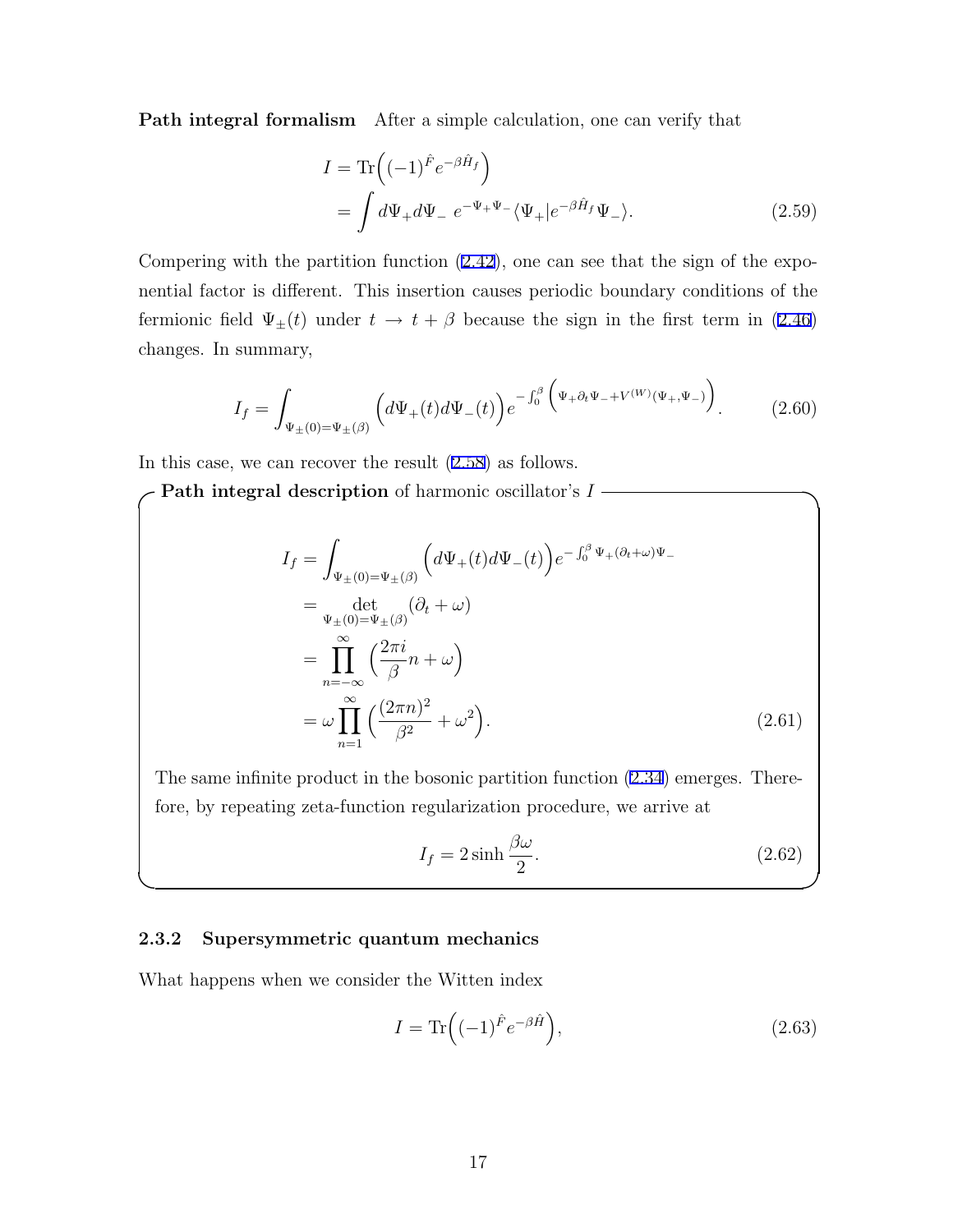with harmonic oscillator Hamiltonians  $\hat{H} = \hat{H}_b + \hat{H}_f$ ? The answer is extremely simple;

$$
I = I_b \times I_f
$$
  
=  $Z_b \times I_f$   
=  $\frac{1}{2 \sinh \frac{\beta \omega}{2}} \times 2 \sinh \frac{\beta \omega}{2}$   
= 1. (2.64)

Note that if we turn on different frequencies  $\omega_b$ ,  $\omega_f$  for boson and fermion respectively, we get

$$
I = \frac{\sinh\frac{\beta\omega_f}{2}}{\sinh\frac{\beta\omega_b}{2}},\tag{2.65}
$$

and it does depend on  $\beta$ . Therefore, the  $\beta$  independence is equivalent to the condition  $\omega_b = \omega_f$ . It is strongly related to the concept of *supersymmetry*. In other words, the Hamiltonian

$$
\hat{H} = \omega(\hat{a}^\dagger \hat{a} + \frac{1}{2}) + \omega(\hat{\psi}_+ \hat{\psi}_- - \frac{1}{2}) = \omega(\hat{a}^\dagger \hat{a} + \hat{\psi}_+ \hat{\psi}_-) \tag{2.66}
$$

defines supersymmetric quantum mechanics. The physical meaning is also extremely simple : the state  $|0\rangle$  only contributes. The numerics  $I = 1$  means that there is one unique vacuum in the system. We can learn other facts of supersymmetry from this extremely simple example by defining

$$
\hat{Q} := \sqrt{\omega} \; \hat{a}^{\dagger} \hat{\psi}_{-}, \quad \hat{Q}^{\dagger} := \sqrt{\omega} \; \hat{a} \hat{\psi}_{+}.
$$
 (2.67)

These operators are called *supercharges* which satisfy the following equation.

$$
\hat{H} = \{\hat{Q}, \hat{Q}^{\dagger}\}.
$$
\n(2.68)

By using this expression, the reason for *β* independence of the supersymmetric Witten index becomes clear because the differential of the index with respect to  $\beta$  becomes zero:

$$
\frac{d}{d\beta}\text{Tr}(-1)^{\hat{F}}e^{-\beta\hat{H}} = \frac{d}{d\beta}\text{Tr}(-1)^{\hat{F}}e^{-\beta\{\hat{Q},\hat{Q}^{\dagger}\}} \n= -\text{Tr}(-1)^{\hat{F}}(\hat{Q}\hat{Q}^{\dagger} + \hat{Q}^{\dagger}\hat{Q})e^{-\beta\{\hat{Q},\hat{Q}^{\dagger}\}} \n= -\text{Tr}(-1)^{\hat{F}}(\hat{Q}\hat{Q}^{\dagger} - \hat{Q}\hat{Q}^{\dagger})e^{-\beta\{\hat{Q},\hat{Q}^{\dagger}\}} = 0.
$$
\n(2.69)

We can construct a somewhat more non-trivial Hamiltonian (e.g. [55, 56, 57]) which contains interaction terms. In such case, supersymmetric Witten index counts the number of degeneracy of ground states, or more technically speaking, it counts the number of *BPS states*.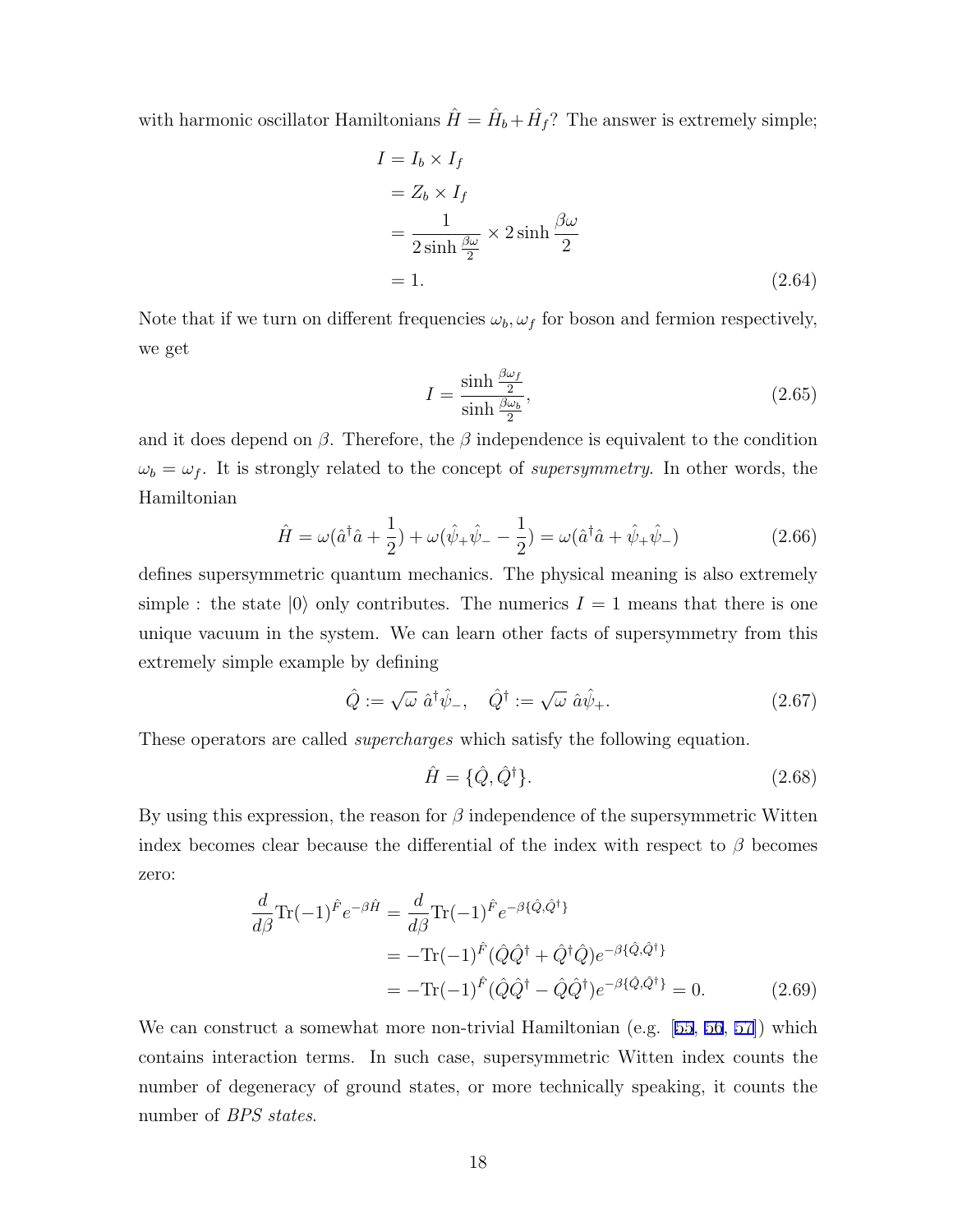#### **2.3.3 Generalized index**

In (2.69), we use the following facts:

$$
[\hat{H}, \hat{Q}] = [\hat{H}, \hat{Q}^{\dagger}] = 0.
$$
\n(2.70)

It means  $\hat{Q}$  and  $\hat{Q}^{\dagger}$  generate symmetry of the system. Suppose there is another generator  $\hat{J}$  which commutes with the supercharges:

$$
[\hat{Q}, \hat{J}] = 0, \quad [\hat{Q}^{\dagger}, \hat{J}] = 0, \tag{2.71}
$$

then following trace

$$
\operatorname{Tr}\left((-1)^{\hat{F}}e^{-\beta\{\hat{Q},\hat{Q}^{\dagger}\}}e^{-i\mu\hat{J}}\right) \tag{2.72}
$$

also does not depend on *β*. In later section, we introduce the concept of *Super Conformal Index* (SCI). SCI can be regarded such a generalized index.  $e^{-i\mu\hat{J}}$  insertion makes  $x(t)$  and  $\Psi_{\pm}(t)$  not periodic but as follows.

**✓**Twisted boundary conditions **✏**

$$
x(t + \beta) = e^{i\mu J_x} x(t), \quad \Psi_{\pm}(t + \beta) = e^{i\mu J_{\psi}} \Psi_{\pm}(t), \tag{2.73}
$$

where  $J_x, J_\psi$  are eigenvalues of  $\hat{J}$  operator. The reason is as follows. For bosonic degrees of freedom, (2.72) can be expressed

$$
\begin{split} \operatorname{Tr}\left((-1)^{\hat{F}}e^{-\beta\{\hat{Q},\hat{Q}^{\dagger}\}}e^{-i\mu\hat{J}}\right) &= \int dx \langle x|(-1)^{\hat{F}}e^{-\beta\{\hat{Q},\hat{Q}^{\dagger}\}}e^{-i\mu\hat{J}}|x\rangle \\ &= \int dx \langle x|e^{-\beta\hat{H}}|e^{-i\mu J_x}x\rangle \\ &= \int dx dp dx_1 \langle x|e^{-(\beta-\epsilon)\hat{H}}|x_1\rangle \underbrace{\langle x_1|e^{-\epsilon\hat{H}}|p\rangle}_{e^{-\epsilon H(x_1,p)+ipx_1}} \underbrace{\langle p|e^{-i\mu J_x}x\rangle}_{e^{-ip e^{-i\mu J_x}}}, \end{split} \tag{2.74}
$$

and at the edge, we have

$$
e^{-\epsilon H(x_1, p) + ipx_1 - ipe^{-i\mu J_x}x}.\tag{2.75}
$$

In order to get rid of  $\mathcal{O}(\epsilon^0)$  term,

$$
+ipx_1 - ip e^{-i\mu J_x} x = ip(x_1 - e^{-i\mu J_x} x)
$$
  
=  $ip\left(x(t = \epsilon) - e^{-i\mu J_x} x(t = \beta)\right)$   
=  $ip\left(\epsilon \dot{x}(0) \underbrace{+x(t = 0) - e^{-i\mu J_x} x(t = \beta)}_{\text{we have to make it zero.}}\right).$  (2.76)

This is the origin of the twisted boundary condition in (2.73).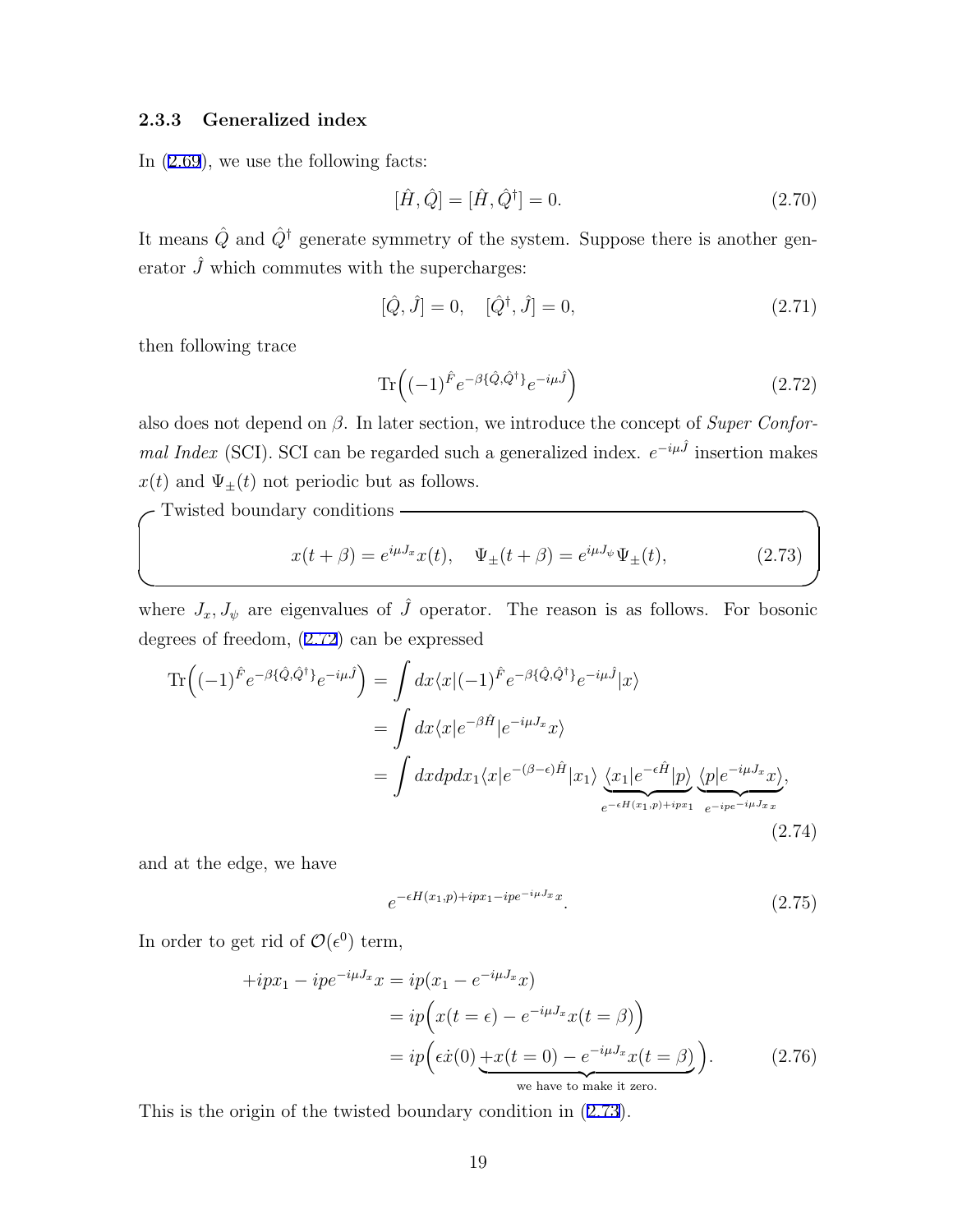#### ${\bf 3} \quad {\bf 3d} \,\, {\bf Superconformal}\,\, {\bf indeces\,\, on}\,\, {\mathbb M}^2\times S^1_{\beta}$ *β*

In this section, we review basics for the recent calculations of the 3d superconformal index

$$
\mathcal{I}_{\text{Theory}}^{\mathbb{M}^2}(x,\alpha_a) = \text{Tr}_{\mathcal{H}(\mathbb{M}^2)} \left( (-1)^{\hat{F}} x^{\prime \{Q,Q^{\dagger}\}} x^{\hat{H} + \hat{j}_3} \prod_a \alpha_a^{\hat{f}_a} \right),\tag{3.1}
$$

based on supersymmetric localization principle. In 3.1, we give the physical meaning for the SCI (3.1), and represent it in the path integral formalism. In 3.2, we turn to define the SUSY QFT on  $\mathbb{M}^2 \times S^1_\beta$  where  $\beta$  corresponds to the inverse temperature. It gives the precise definition for the SCI in the path integral formalism. In 3.3, we explain the supersymmetric localization principle. We will perform the exact calculations in later sections based on this principle.

### **3.1 Superconformal index**

First, we consider the physical meaning of the SCI (3.1) in operator formalism. After that, we turn to the path integral representation of SCI by quoting the results in Section 2.

#### **3.1.1 Operator formalism description**

As one can find in [58, 59, 28], the following operators

$$
\hat{H} + \hat{j}_3, \quad \hat{f}_a, \quad a = 1, ..., N_f
$$
\n(3.2)

commute<sup>10</sup> with both of  $\hat{Q}$  and  $\hat{Q}^{\dagger}$ , therefore, each operator can play a role of  $\hat{J}$  in  $(2.71)$  and SCI turns to one of the generalized indices and does not depends on  $x'$ . It means that states which satisfy

$$
\{\hat{Q}, \hat{Q}^{\dagger}\}|\text{phys}\rangle = 0\tag{3.4}
$$

$$
[P_a, Q_{\alpha}] = -\frac{1}{2r} (\gamma_a)^{\beta}_{\alpha} Q_{\beta}, \quad [M, Q_{\alpha}] = -\frac{1}{2} (\gamma_3)^{\beta}_{\alpha} Q_{\beta}, \tag{3.3}
$$

where *r* represents  $\mathbb{S}^2$  radius which we take  $r = 1$ . Our operators  $\hat{H}, \hat{j}_3$  correspond to  $P_3$ ,  $-\hat{M}$ respectively. Therefore, the combination  $\hat{H} + \hat{j}_3$  is a consequence of the curvature, and if we recover the *r*, we should write it as  $\hat{H} + \frac{1}{r}\hat{j}_3$ . The character  $[\hat{Q}, \hat{f}_a] = 0$  is easily understood because the supercharges act only operators with Lorentz indices, spacetime vector, spinor, R-symmetry etc, and the flavor index *a* is not in the class.

<sup>&</sup>lt;sup>10</sup> One may wonder why  $\hat{H}$  alone does not commute with  $\hat{Q}$  and  $\hat{Q}^{\dagger}$ . For example, we can find the same SUSY algebra in [60]: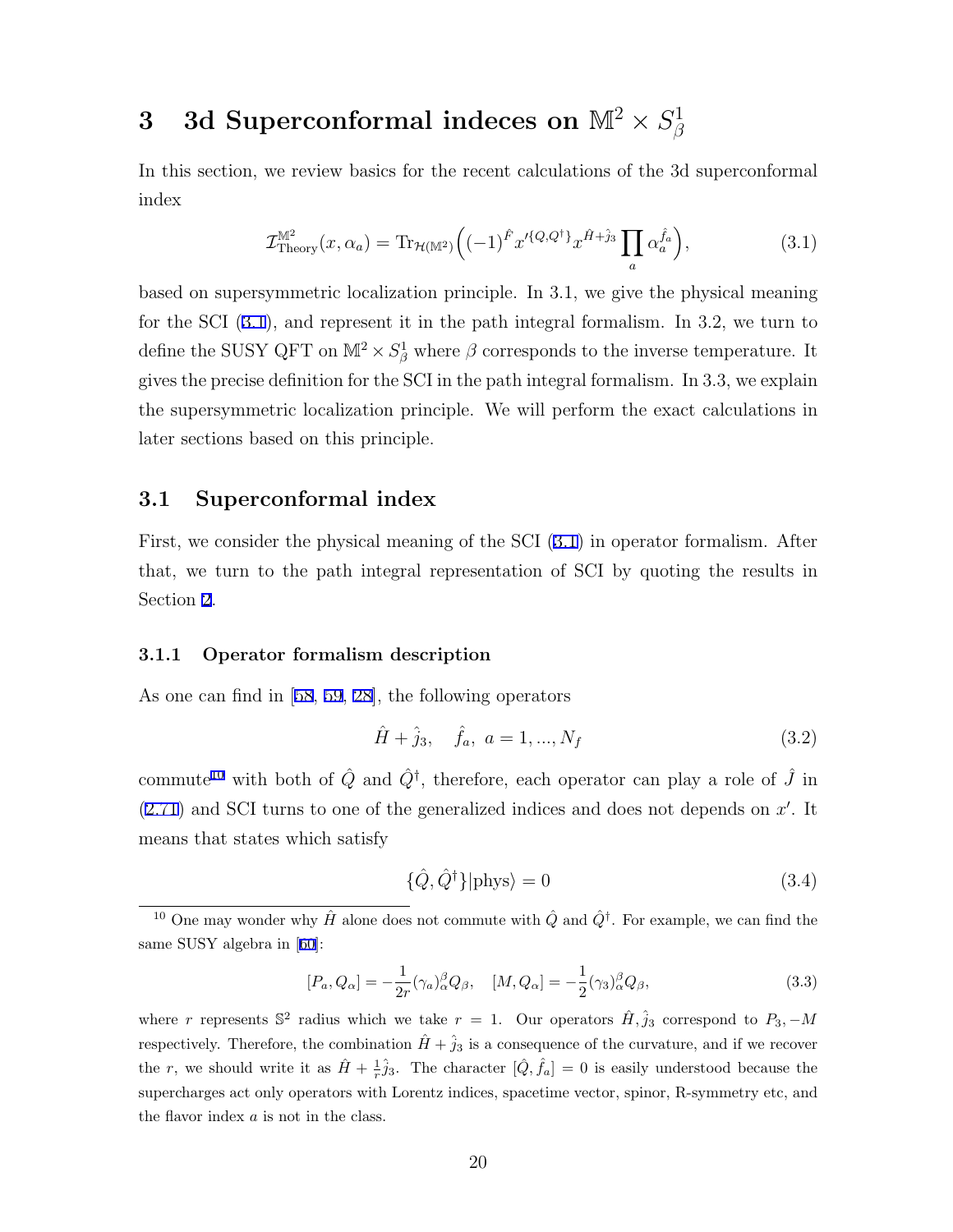called BPS states [61, 62] only contribute to the SCI. Now, we define subspace of the Hilbert space *H*:

$$
\mathcal{H}^{BPS} := \left\{ |\text{phys}\rangle \in \mathcal{H} \middle| \{ \hat{Q}, \hat{Q}^{\dagger} \} | \text{phys}\rangle = 0 \right\}.
$$
 (3.5)

Then, we can rewrite SCI as follows

$$
\mathcal{I}(x,\alpha_a) = \text{Tr}_{\mathcal{H}^{BPS}}\Big((-1)^{\hat{F}}x^{\hat{H}+\hat{j}_3}\prod_a \alpha_a^{\hat{f}_a}\Big). \tag{3.6}
$$

For simplicity, we suppose here the index  $a$  runs for  $a = 1$  only, and omit this index, then SCI reduces to

$$
\mathcal{I}(x,\alpha) = \text{Tr}_{\mathcal{H}^{BPS}}\left((-1)^{\hat{F}}x^{\hat{H}+\hat{j}_3}\alpha^{\hat{f}}\right).
$$
\n(3.7)

 $\hat{H} + \hat{j}_3$  and  $\hat{f}$  are conserved charges so we can divide  $\mathcal{H}^{BPS}$  into more basic ingredients

$$
\mathcal{H}_{J,f}^{BPS} := \left\{ |BPS\rangle \in \mathcal{H}^{BPS} \middle| \begin{array}{c} (\hat{H} + \hat{j}_3)|BPS\rangle = J|BPS\rangle \\ \hat{f}|BPS\rangle = f|BPS\rangle \end{array} \right\}.
$$
 (3.8)

Then, SCI can be represented by each Witten index of  $(J, f)$  sector  $I_{(J,f)}$ :

$$
\mathcal{I}(x,\alpha) = \sum_{J,f} x^J \alpha^f \times \underbrace{\text{Tr}_{\mathcal{H}_{J,f}^{BPS}}(-1)^{\hat{F}}}_{I_{(J,f)}}.
$$
\n(3.9)

Therefore, once we know the exact form of the  $\mathcal{I}(x,\alpha)$ , we can extract the number  $I_{(J,f)}$  by expanding it around  $x = \alpha = 0$ . Compared with the usual Witten index, SCI gives us finer informations of the theory because this is not just a number but a polynomial (or function) with respect to fugacities  $x, \alpha$ .

#### **3.1.2 Path integral description**

In order to convert the path integral description, it is useful to introduce  $\beta_1, \beta_2, \beta, \mu_a$ as follows.

$$
x' = e^{-\beta_1}, \quad x = e^{-\beta_2}, \quad \alpha_a = e^{-i\mu_a}, \quad \beta = \beta_1 + \beta_2.
$$
 (3.10)

By utilizing the  $\mathcal{N} = 2$  SUSY algebra [58, 59, 28, 60], we get the relation

$$
\{\hat{Q}, \hat{Q}^{\dagger}\} = \hat{H} + \hat{R} - \hat{j}_3,\tag{3.11}
$$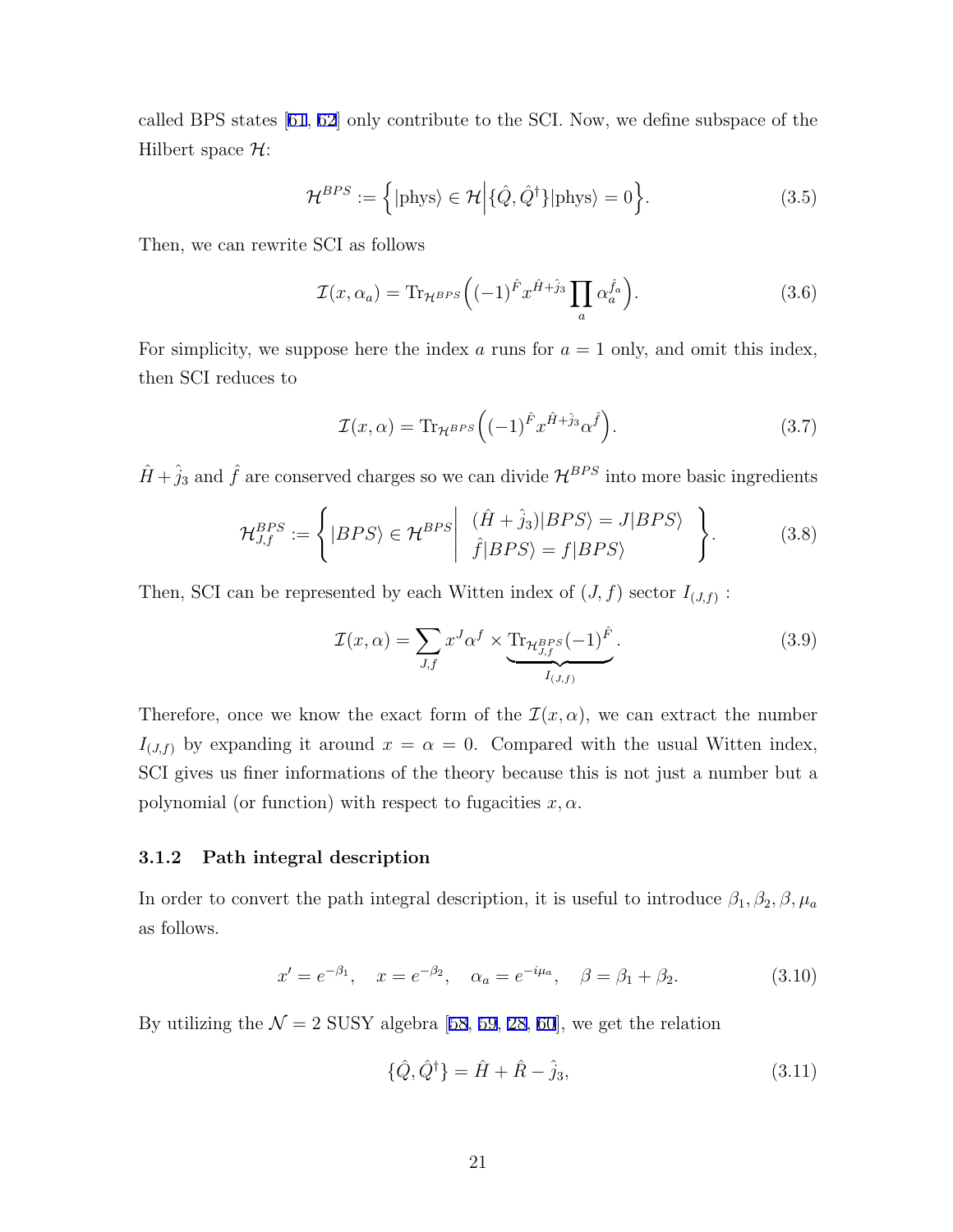where  $\hat{R}$  is called *R-charge*. We will assign R-charge to each field. (See Table 1 in later discussion.) Then we can rewrite the SCI as follows:

$$
\mathcal{I}(x,\alpha_a) = \text{Tr}_{\mathcal{H}}\Big( (-1)^{\hat{F}} e^{-\beta \hat{H}} \cdot e^{-\beta_1(\hat{R}-\hat{j}_3)} e^{-\beta_2 \hat{j}_3} e^{-\sum_a i \mu_a \hat{f}_a} \Big). \tag{3.12}
$$

As we have already mentioned in Section 2, the  $e^{-\beta \hat{H}}$  generates translation along the  $\beta$  circle,  $(-1)^{\hat{F}}$  makes the all sets of degrees of freedom periodic, and other insertions  $e^{-\beta_1(\hat{R}-\hat{j}_3)}e^{-\beta_2\hat{j}_3}e^{\sum_a i\mu_a\hat{f}_a}$  define twisted boundary condition for each field. (See also  $(2.73).):$ 

$$
x(t+\beta) = e^{\beta_1(\hat{R}-\hat{j}_3)} e^{\beta_2 \hat{j}_3} e^{\sum_a i \mu_a \hat{f}_a} x(t), \quad \text{for boson}, \tag{3.13}
$$

$$
\Psi_{\pm}(t+\beta) = e^{\beta_1(\hat{R}-\hat{j}_3)} e^{\beta_2 \hat{j}_3} e^{\sum_a i \mu_a \hat{f}_a} \Psi_{\pm}(t), \quad \text{for fermion.} \tag{3.14}
$$

Therefore, by repeating the derivation of the path integral descriptions of the Witten index, or generalized index, we arrive at the path integral definition of SCI:

$$
\mathcal{I}(x,\alpha_a) = \int \Big( \prod_{t \in [0,\beta]} dx(t) d\Psi_+(t) d\Psi_-(t) \Big) e^{-S_b - S_f}, \tag{3.15}
$$

with conditions (3.13), (3.14).

**To quantum field theory** The above explanation is almost correct, but more precisely speaking, we should add two spacial dimensions represented by  $x^i$  ( $i = 1, 2$ ) which is a set of coordinates for two-dimensional manifold  $\mathbb{M}^2$ , and consider not quantum mechanical degrees of freedom but quantum field theoretical degrees of freedom:

$$
x(t) \to \phi(x^i, t), \qquad \Psi_+(t) \to \overline{\psi}(x^i, t), \quad \Psi_-(t) \to \psi(x^i, t). \tag{3.16}
$$

And of course the twisted boundary conditions (3.13) and (3.14) are lifted to

$$
\phi(x^i, t + \beta) = e^{\beta_1(\hat{R} - \hat{j}_3)} e^{\beta_2 \hat{j}_3} e^{\sum_a i \mu_a \hat{f}_a} \phi(x^i, t), \quad \text{for bosons}, \tag{3.17}
$$

$$
\psi(x^i, t + \beta) = e^{\beta_1(\hat{R} - \hat{j}_3)} e^{\beta_2 \hat{j}_3} e^{\sum_a i \mu_a \hat{f}_a} \psi(x^i, t), \quad \text{for fermions.} \tag{3.18}
$$

Therefore, we get the path integral representation as

$$
\mathcal{I}(x,\alpha_a) = \int \mathcal{D}\phi \mathcal{D}\psi \mathcal{D}\overline{\psi} \ e^{-S_b - S_f}.
$$
 (3.19)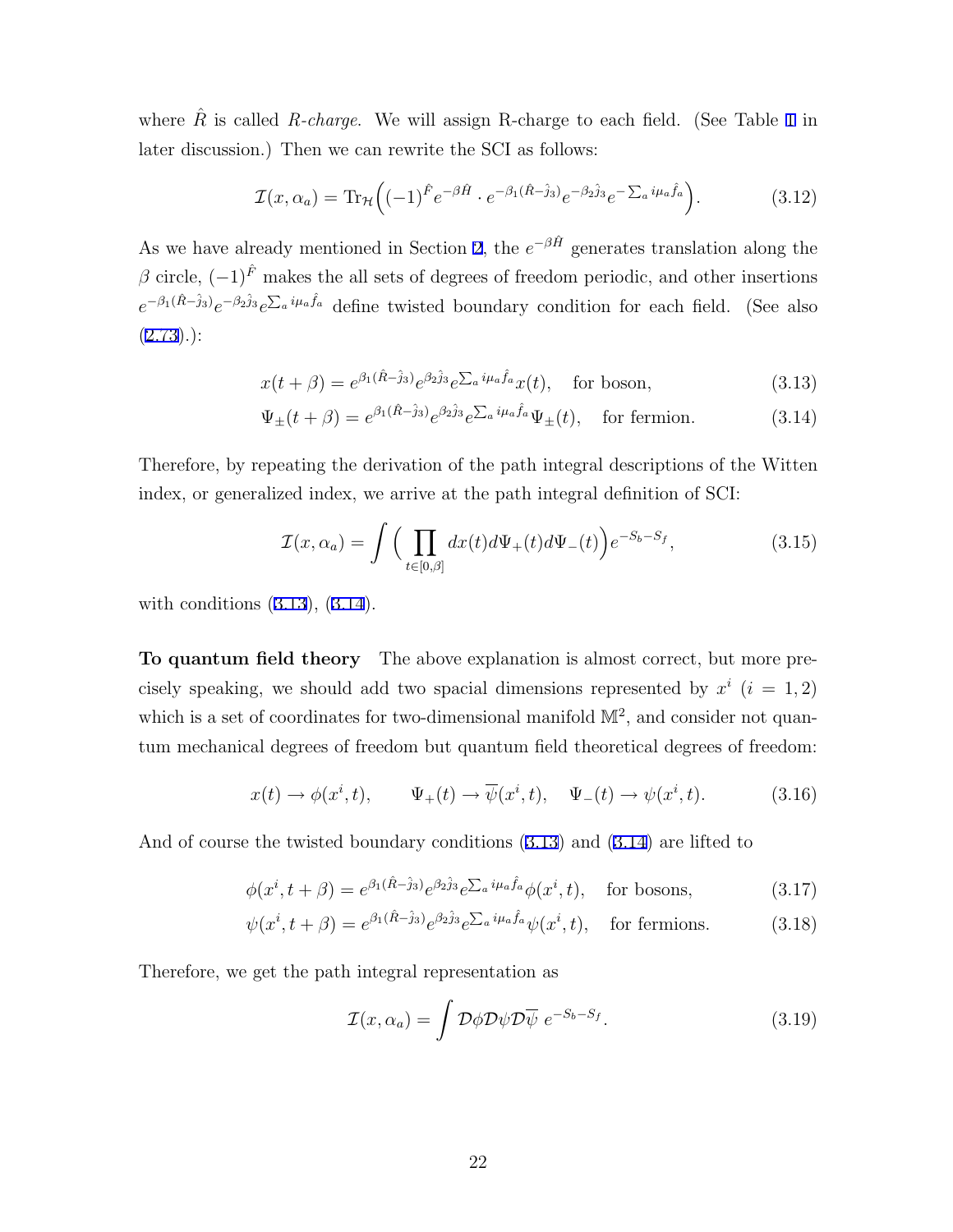#### ${\bf 3.2} \quad$  Supersymmetric field theories on curved manifold  $\mathbb{M}^2\!\times S^1_{\beta}$ *β*

Finally, we can begin to discuss main part of this thesis. Our main interest is to calculate SCI (3.1) by using the path integral formalism (3.19) with the twisted boundary conditions (3.17) and (3.18). In order to do so, it is useful to make our discussion of supersymmetry to the off-shell formalism. We use so-called three-dimensional  $\mathcal{N}=2$ supersymmetries. There are two irreducible representations, called vector multiplet and matter multiplet. From now on, we take two-dimensional manifold  $\mathbb{M}^2$  as round sphere  $\mathbb{S}^2$  or real projective space  $\mathbb{RP}^2$ :

$$
\mathbb{S}^2 : ds_{\mathbb{M}^2}^2 = d\vartheta^2 + \sin^2 \vartheta d\varphi^2, \quad \begin{cases} 0 \le \vartheta \le \pi \\ 0 \le \varphi < 2\pi \end{cases} , \tag{3.20}
$$

$$
\mathbb{RP}^2 : ds_{\mathbb{M}^2}^2 = d\vartheta^2 + \sin^2 \vartheta d\varphi^2, \quad \begin{cases} 0 \le \vartheta \le \pi \\ 0 \le \varphi < 2\pi \\ (\vartheta, \varphi) \sim (\pi - \vartheta, \pi + \varphi) \end{cases} \tag{3.21}
$$

As one can see, the difference between  $\mathbb{S}^2$  and  $\mathbb{RP}^2$  is the global information of antipodal identification  $(\vartheta, \varphi) \sim (\pi - \vartheta, \pi + \varphi)$ . Therefore, once we can construct a supersymmetry on S 2 , if and only if its representation is based on local Lagrangian description, we can project it into the theory on  $\mathbb{RP}^2$ . Its projection might looks trivial, however it is not true. For example, in mathematical point of view, we have the following 2nd homology groups

$$
H_2(\mathbb{S}^2) = \mathbb{Z}, \quad H_2(\mathbb{RP}^2) = 0.
$$
 (3.22)

This means that the classical gauge field on  $\mathbb{S}^2$  is labeled by the 1st Chern number, or equivalently monopole number. In addition to it, the fundamental groups are as follows.

$$
\pi_1(\mathbb{S}^2) = 0, \quad \pi_1(\mathbb{RP}^2) = \mathbb{Z}_2.
$$
 (3.23)

This fact means that the classical gauge field on  $\mathbb{RP}^2$  is labeled by the  $\mathbb{Z}_2$ -holonomy, or equivalently (discretized) Wilson line phases.

#### **3.2.1 Our convention for spinors**

We consider the following dreibein :

$$
e1 = d\vartheta, \quad e2 = \sin \vartheta d\varphi, \quad e3 = dt.
$$
 (3.24)

We use alphabets *a, b, c,* for the local Lorentz indices.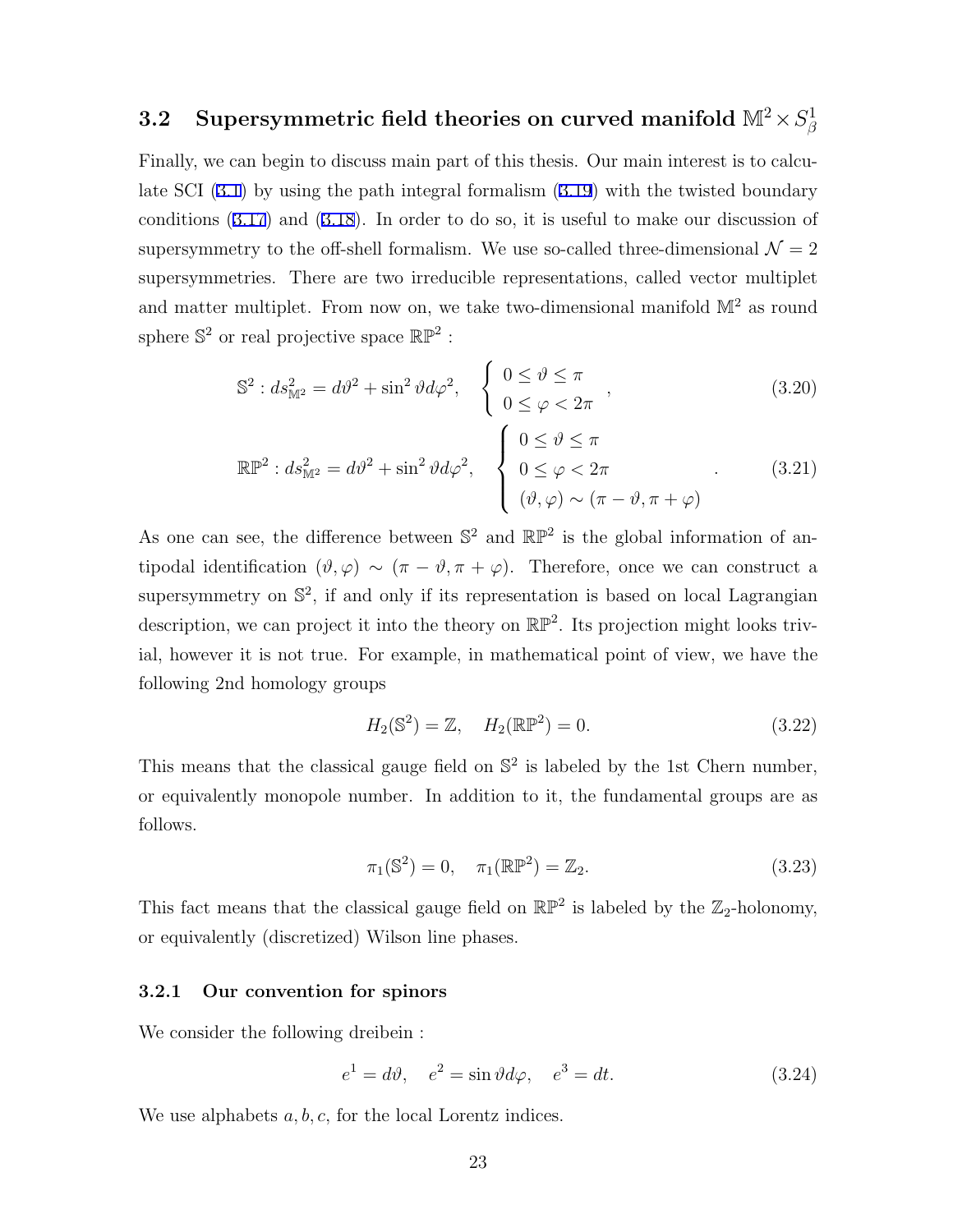**Covariant derivative** The 3d covariant derivative is defined by

$$
\nabla_{\mu} = \partial_{\mu} + \frac{1}{4} \omega_{\mu}^{ab} \hat{\mathcal{J}}_{ab} \tag{3.25}
$$

where  $\omega_{\mu}^{ab}$  is the spin connection computed from the dreibein (3.24),

$$
de^{a} + \omega^{ab} \wedge e^{b} = 0, \quad \omega^{ba} = -\omega^{ab}, \quad \omega^{ab} = \omega_{\mu}^{ab} dx^{\mu}.
$$
 (3.26)

 $\hat{\mathcal{J}}_{ab}$  are Lorentz generators of the fields characterized by its spin:

$$
\begin{aligned}\n\text{spin } 0 & \Rightarrow \hat{\mathcal{J}}_{ab} = 0, \\
\text{spin } 1/2 & \Rightarrow \hat{\mathcal{J}}_{ab} = \gamma_{ab}, \\
\text{spin } 1 & \Rightarrow (\hat{\mathcal{J}}_{ab})^c{}_d = 2(\delta^{ac}\delta^{bd} - \delta^{bc}\delta^{ad}),\n\end{aligned} \tag{3.27}
$$

where  $\gamma_{ab}$  are antisymmetrized gamma matrices defined in (3.28).

**Gamma matrices** The gamma matrices  $\gamma_a$  are defined by the Pauli matrices

$$
\gamma_1 = \begin{pmatrix} 0 & 1 \\ 1 & 0 \end{pmatrix}, \quad \gamma_2 = \begin{pmatrix} 0 & -i \\ i & 0 \end{pmatrix}, \quad \gamma_3 = \begin{pmatrix} 1 & 0 \\ 0 & -1 \end{pmatrix}, \quad \gamma_{ab} = \frac{1}{2} (\gamma_a \gamma_b - \gamma_b \gamma_a). \quad (3.28)
$$

**Spinor bilinear** Our convention is as follows. Let us denote generic spinors by  $\epsilon$ ,  $\bar{\epsilon}$ , and  $\lambda$ . We take spinor bilinears as

$$
\epsilon \lambda = \begin{pmatrix} \epsilon_1 & \epsilon_2 \end{pmatrix} \begin{pmatrix} 0 & 1 \\ -1 & 0 \end{pmatrix} \begin{pmatrix} \lambda_1 \\ \lambda_2 \end{pmatrix}, \quad \epsilon \gamma_a \lambda = \begin{pmatrix} \epsilon_1 & \epsilon_2 \end{pmatrix} \begin{pmatrix} 0 & 1 \\ -1 & 0 \end{pmatrix} \gamma_a \begin{pmatrix} \lambda_1 \\ \lambda_2 \end{pmatrix}.
$$

Using this convention, one can prove the following formulas:

$$
\epsilon \lambda = (-1)^{1+|\epsilon|\cdot|\lambda|} \lambda \epsilon, \quad \epsilon \gamma_a \lambda = (-1)^{|\epsilon|\cdot|\lambda|} \lambda \gamma_a \epsilon, \quad (\gamma_a \epsilon) \lambda = -\epsilon \gamma_a \lambda,
$$
  

$$
\overline{\epsilon}(\epsilon \lambda) + (-1)^{1+|\epsilon|\cdot|\overline{\epsilon}|} \epsilon(\overline{\epsilon} \lambda) + (\overline{\epsilon} \epsilon) \lambda = 0, \quad (-1)^{1+|\epsilon|\cdot|\overline{\epsilon}|} \epsilon(\overline{\epsilon} \lambda) + 2(\overline{\epsilon} \epsilon) \lambda + (-1)^{1+|\lambda|\cdot|\epsilon|} (\overline{\epsilon} \gamma_a \lambda) \gamma^a \epsilon = 0,
$$

where  $|\epsilon|$  means the spinor  $\epsilon$ 's statistics such that  $|\epsilon| = 0$  for a bosonic  $\epsilon$  and  $|\epsilon| = 1$ for a fermonic  $\epsilon$ .

#### **3.2.2 Killing spinors**

Now what we want to do is to construct SUSY QFTs on  $\mathbb{M}^2 \times S^1_{\beta}$  with the metric

$$
ds^2 = ds_{\mathbb{M}^2}^2 + dt^2. \tag{3.29}
$$

As well known, so-called superspace formalism is very useful to construct SUSY theories on flat space [63]. However, the curved superspace formalism is still under construction. (See [60, 64] for theories on 2,3 spheres.) So we take an ad-hoc way here.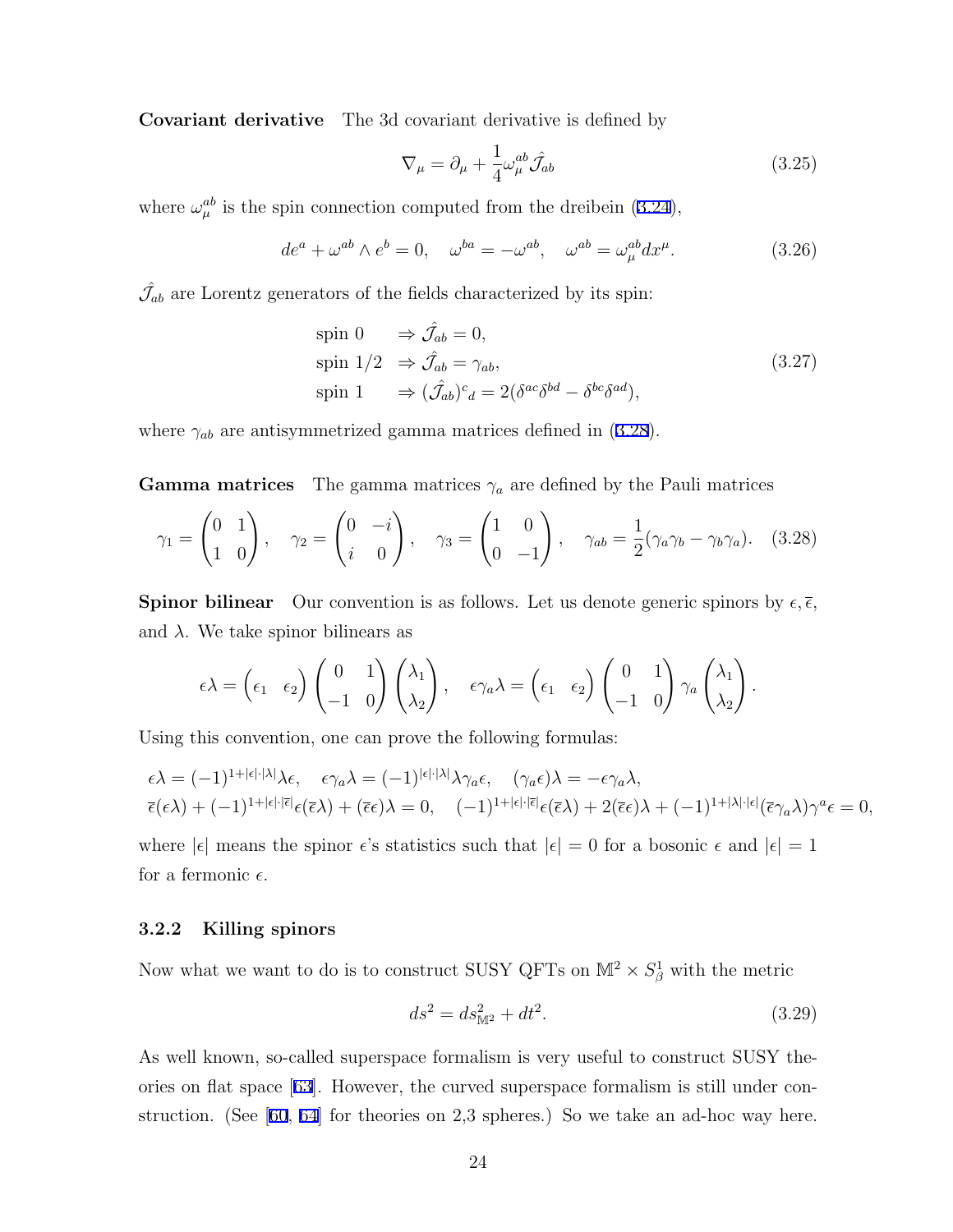One of the sufficient conditions to construct supersymmetry is the existence of Killing spinors [40]. With our metric (3.29) and dreibein (3.24), the following two spinors

$$
\epsilon(\vartheta,\varphi,t) = e^{\frac{1}{2}(t+i\varphi)} \begin{pmatrix} \cos\frac{\vartheta}{2} \\ \sin\frac{\vartheta}{2} \end{pmatrix}, \quad \overline{\epsilon}(\vartheta,\varphi,t) = e^{\frac{-1}{2}(t+i\varphi)} \begin{pmatrix} \sin\frac{\vartheta}{2} \\ \cos\frac{\vartheta}{2} \end{pmatrix}
$$
(3.30)

satisfy the following equations

$$
\nabla_{\mu}\epsilon = \frac{1}{2}\gamma_{\mu}\gamma_{3}\epsilon, \quad \nabla_{\mu}\bar{\epsilon} = \frac{-1}{2}\gamma_{\mu}\gamma_{3}\bar{\epsilon}.
$$
 (3.31)

These spinors are Killing spinors in our case. In later discussion, we use these spinors  $\overline{\epsilon}, \epsilon.$ 

# **3.2.3**  $\mathcal{N} = 2$  **vector multiplet**

Vector multiplet is constructed from a gauge field  $A_\mu$ , an adjoint scalar field  $\sigma$ , an auxiliary field *D*, and adjoint 2-component spinors  $\overline{\lambda}$ ,  $\lambda$ :

$$
V := (A_{\mu}, \sigma, D \mid \overline{\lambda}, \lambda). \tag{3.32}
$$

 $\mathcal{N}=2$  supersymmetry is defined as follows [44]:

$$
\delta_{\epsilon} A_{\mu} = -\frac{i}{2} \overline{\lambda} \gamma_{\mu} \epsilon, \qquad \delta_{\overline{\epsilon}} A_{\mu} = -\frac{i}{2} \overline{\epsilon} \gamma_{\mu} \lambda,
$$
\n(3.33)

$$
\delta_{\epsilon}\sigma = +\frac{1}{2}\overline{\lambda}\epsilon, \quad \delta_{\overline{\epsilon}}\sigma = +\frac{1}{2}\overline{\epsilon}\lambda,
$$
\n(3.34)

$$
\delta_{\epsilon}\lambda = \frac{1}{2}\gamma^{\mu\nu}\epsilon F_{\mu\nu} - D\epsilon + i\gamma^{\mu}\epsilon D_{\mu}\sigma + \frac{2i}{3}\sigma\gamma^{\mu}\nabla_{\mu}\epsilon, \quad \delta_{\bar{\epsilon}}\lambda = 0,
$$
\n(3.35)

$$
\delta_{\epsilon}\overline{\lambda} = 0, \quad \delta_{\overline{\epsilon}}\overline{\lambda} = \frac{1}{2}\gamma^{\mu\nu}\overline{\epsilon}F_{\mu\nu} + D\overline{\epsilon} - i\gamma^{\mu}\overline{\epsilon}\mathcal{D}_{\mu}\sigma - \frac{2i}{3}\sigma\gamma^{\mu}\nabla_{\mu}\overline{\epsilon},
$$
\n(3.36)

$$
\delta_{\epsilon}D = +\frac{i}{2}\mathcal{D}_{\mu}\overline{\lambda}\gamma^{\mu}\epsilon - \frac{i}{2}[\overline{\lambda}\epsilon,\sigma] + \frac{i}{6}\overline{\lambda}\gamma^{\mu}\nabla_{\mu}\epsilon, \delta_{\overline{\epsilon}}D = -\frac{i}{2}\overline{\epsilon}\gamma^{\mu}\mathcal{D}_{\mu}\lambda + \frac{i}{2}[\overline{\epsilon}\lambda,\sigma] - \frac{i}{6}\nabla_{\mu}\overline{\epsilon}\gamma^{\mu}\lambda.
$$
\n(3.37)

The covariant derivative is defined as

$$
\mathcal{D}_{\mu} = \nabla_{\mu} - i[A_{\mu}, \circ]. \tag{3.38}
$$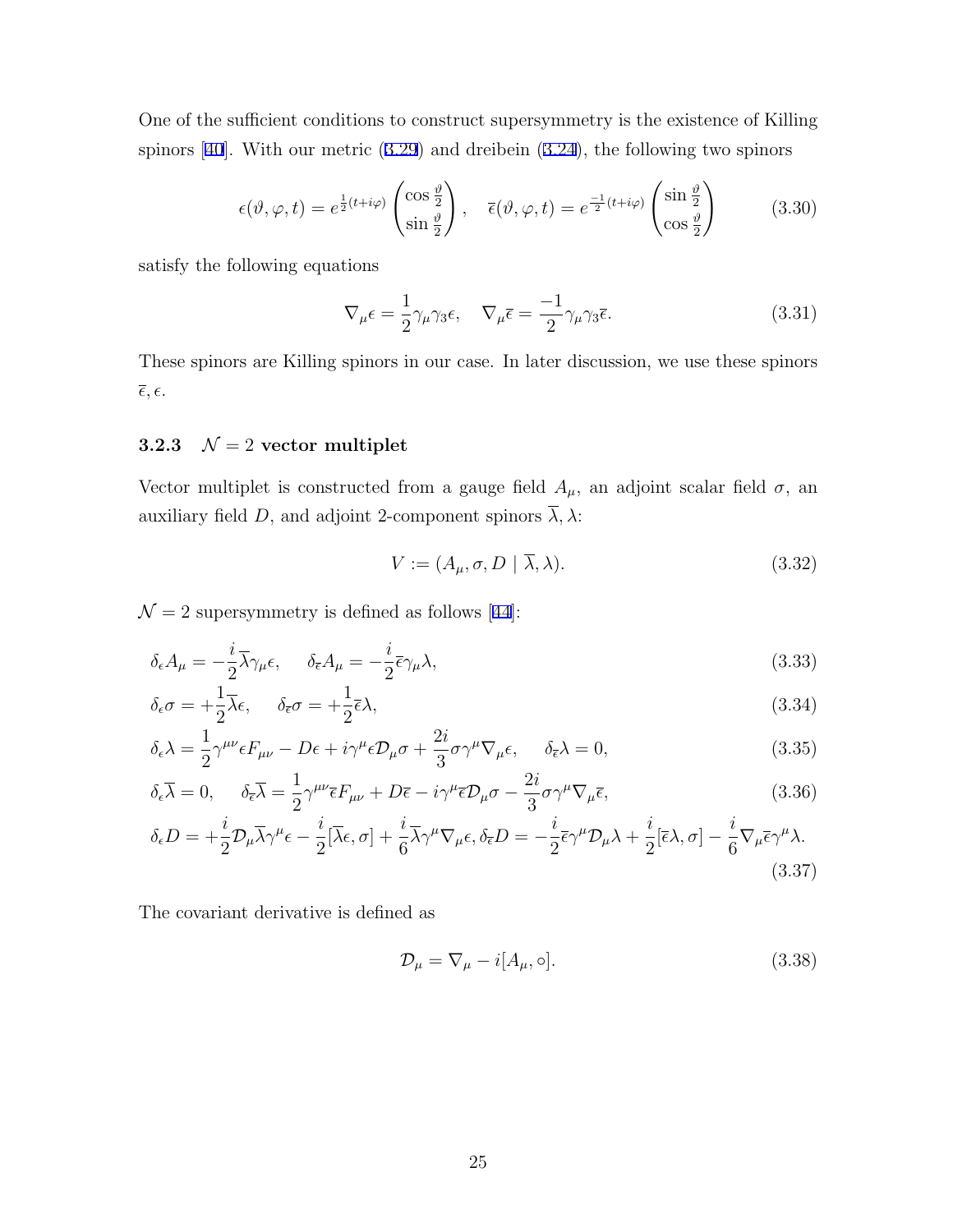One can verify the following algebraic structure:

$$
\{\delta_{\epsilon}, \delta_{\epsilon}\} = 0, \quad \{\delta_{\overline{\epsilon}}, \delta_{\overline{\epsilon}}\} = 0,
$$
\n(3.39)

$$
\{\delta_{\epsilon}, \delta_{\bar{\epsilon}}\} A_{\mu} = \xi^{\nu} \partial_{\nu} A_{\mu} + \partial_{\mu} \xi^{\nu} A_{\nu} + \mathcal{D}_{\mu} \Lambda, \tag{3.40}
$$

$$
\{\delta_{\epsilon}, \delta_{\overline{\epsilon}}\}\sigma = \xi^{\mu}\partial_{\mu}\sigma + i[\Lambda, \sigma],\tag{3.41}
$$

$$
\{\delta_{\epsilon}, \delta_{\bar{\epsilon}}\}\lambda = \xi^{\mu}\partial_{\mu}\lambda + \frac{1}{4}\Theta_{\mu\nu}\gamma^{\mu\nu}\lambda + i[\Lambda, \lambda] + \alpha\lambda, \tag{3.42}
$$

$$
\{\delta_{\epsilon}, \delta_{\overline{\epsilon}}\}\overline{\lambda} = \xi^{\mu}\partial_{\mu}\overline{\lambda} + \frac{1}{4}\Theta_{\mu\nu}\gamma^{\mu\nu}\overline{\lambda} + i[\Lambda, \overline{\lambda}] - \alpha\overline{\lambda},\tag{3.43}
$$

$$
\{\delta_{\epsilon}, \delta_{\overline{\epsilon}}\}D = \xi^{\mu}\partial_{\mu}D + i[\Lambda, D].
$$
\n(3.44)

(3.40) - (3.44) relations mean

$$
\{\delta_{\epsilon}, \delta_{\bar{\epsilon}}\} = \delta_{\text{Translation}}^{\xi} + \delta_{\text{Rotation}}^{\Theta} + \delta_{\text{Gauge transformation}}^{\Lambda} + \delta_{\text{R-symmetry}}^{\alpha},\tag{3.45}
$$

where each parameter is defined as follows.

$$
\xi^{\mu} = i\bar{\epsilon}\gamma^{\mu}\epsilon,\tag{3.46}
$$

$$
\Theta^{\mu\nu} = \nabla^{[\mu}\xi^{\nu]} + \xi^{\lambda}\omega^{\mu\nu}_{\lambda},\tag{3.47}
$$

$$
\Lambda = -A_{\mu}\xi^{\mu} + \sigma\bar{\epsilon}\epsilon,\tag{3.48}
$$

$$
\alpha = \frac{i}{3} (\nabla_{\mu} \bar{\epsilon} \gamma^{\mu} \epsilon - \bar{\epsilon} \gamma^{\mu} \nabla_{\mu} \epsilon). \tag{3.49}
$$

## **3.2.4**  $\mathcal{N} = 2$  **matter multiplet**

Matter multiplet is constructed from scalar fields  $\phi$ ,  $\overline{\phi}$ , spinor fields  $\psi$ ,  $\overline{\psi}$ , and auxiliary fields  $F, \overline{F}$ :

$$
\Phi := (\phi, F \mid \psi), \quad \overline{\Phi} := (\overline{\phi}, \overline{F} \mid \overline{\psi}). \tag{3.50}
$$

We can couple these fields to the vector multiplet (3.32) in supersymmetric way. In addition to it, we can assign arbitrary conformal dimension  $\Delta$  to the matter multiplet (3.50).  $\mathcal{N} = 2$  supersymmetry is defined as follows [44]:

$$
\delta_{\epsilon}\phi = 0, \qquad \delta_{\overline{\epsilon}}\phi = \overline{\epsilon}\psi,\tag{3.51}
$$

$$
\delta_{\epsilon}\overline{\phi} = \epsilon \overline{\psi}, \qquad \delta_{\overline{\epsilon}}\overline{\phi} = 0, \tag{3.52}
$$

$$
\delta_{\epsilon}\psi = i\gamma^{\mu}\epsilon \mathcal{D}_{\mu}^{A}\phi + i\epsilon\sigma\phi + \frac{2\Delta i}{3}\gamma^{\mu}\nabla_{\mu}\epsilon\phi, \quad \delta_{\bar{\epsilon}}\psi = \bar{\epsilon}F, \tag{3.53}
$$

$$
\delta_{\epsilon}\overline{\psi} = \overline{F}\epsilon, \qquad \delta_{\overline{\epsilon}}\overline{\psi} = i\gamma^{\mu}\overline{\epsilon}\mathcal{D}_{\mu}^{A}\overline{\phi} + i\overline{\phi}\sigma\overline{\epsilon} + \frac{2\Delta i}{3}\overline{\phi}\gamma^{\mu}\nabla_{\mu}\overline{\epsilon}, \tag{3.54}
$$

$$
\delta_{\epsilon}F = \epsilon (i\gamma^{\mu}\mathcal{D}_{\mu}^{A}\psi - i\sigma\psi - i\lambda\phi) + \frac{i}{3}(2\Delta - 1)\nabla_{\mu}\epsilon\gamma^{\mu}\psi, \quad \delta_{\bar{\epsilon}}F = 0, \tag{3.55}
$$

$$
\delta_{\epsilon}\overline{F} = 0, \quad \delta_{\overline{\epsilon}}\overline{F} = \overline{\epsilon}(i\gamma^{\mu}\mathcal{D}_{\mu}^{A}\overline{\psi} - i\overline{\psi}\sigma + i\overline{\phi}\overline{\lambda}) + \frac{i}{3}(2\Delta - 1)\nabla_{\mu}\overline{\epsilon}\gamma^{\mu}\overline{\psi}.
$$
 (3.56)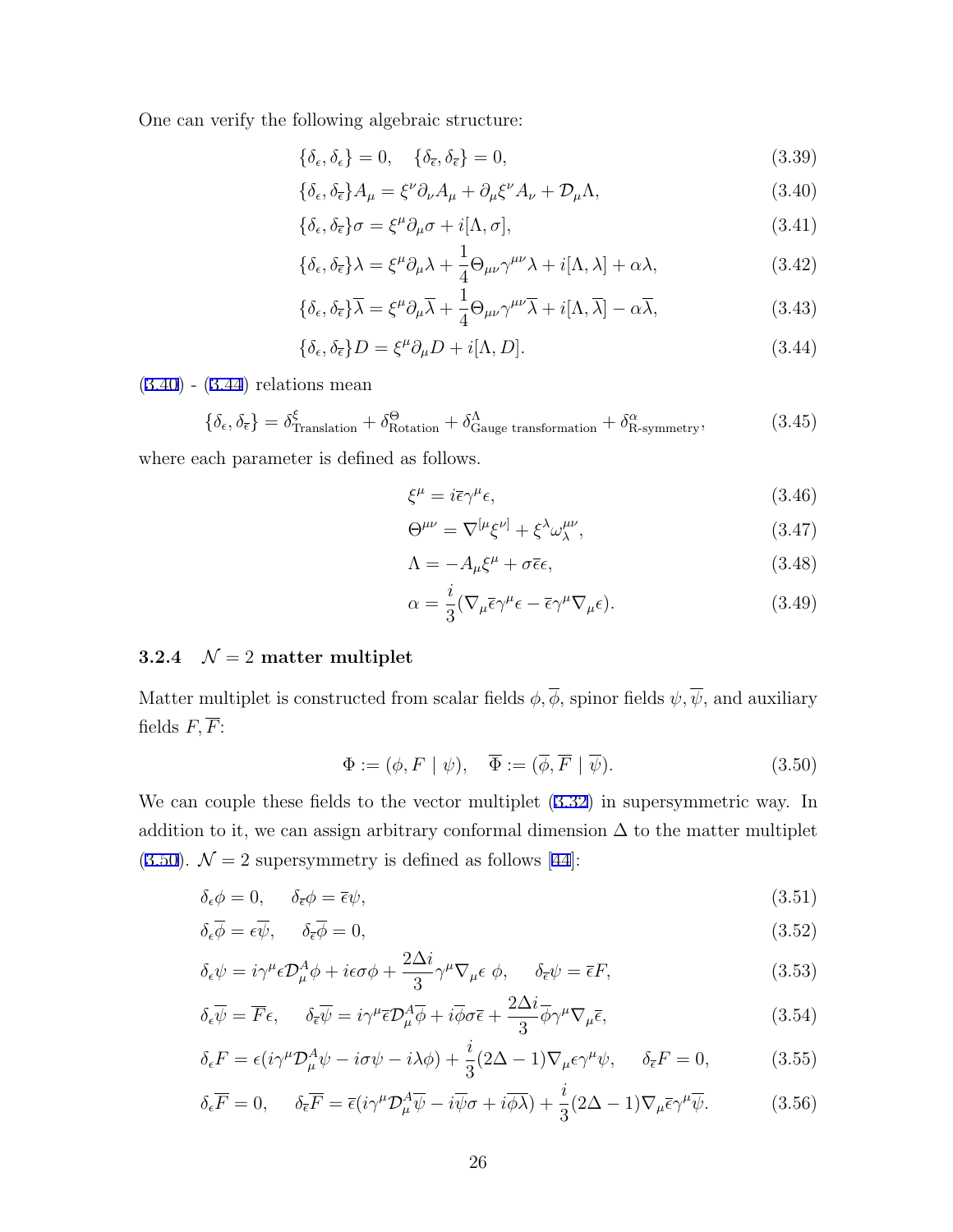We define the covariant derivative  $\mathcal{D}_{\mu}^{A}$  as

$$
\mathcal{D}_{\mu}^{A}\Phi = \mathcal{D}_{\mu}\Phi - iA_{\mu}\Phi, \quad \mathcal{D}_{\mu}^{A}\overline{\Phi} = \mathcal{D}_{\mu}\overline{\Phi} + i\overline{\Phi}A_{\mu}.
$$
 (3.57)

One can verify the following relations:

$$
\{\delta_{\epsilon}, \delta_{\epsilon}\} = 0, \quad \{\delta_{\overline{\epsilon}}, \delta_{\overline{\epsilon}}\} = 0, \tag{3.58}
$$

$$
\{\delta_{\bar{\epsilon}}, \delta_{\epsilon}\}\phi = \xi^{\mu}\partial_{\mu}\phi + i\Lambda\phi - \Delta\alpha\phi, \tag{3.59}
$$

$$
\{\delta_{\bar{\epsilon}}, \delta_{\epsilon}\}\overline{\phi} = \xi^{\mu}\partial_{\mu}\overline{\phi} - i\overline{\phi}\Lambda + \Delta\alpha\overline{\phi},\tag{3.60}
$$

$$
\{\delta_{\bar{\epsilon}}, \delta_{\epsilon}\}\psi = \xi^{\mu}\partial_{\mu}\psi + \frac{1}{4}\Theta_{\mu\nu}\gamma^{\mu\nu}\psi + i\Lambda\psi + (1 - \Delta)\alpha\psi, \tag{3.61}
$$

$$
\{\delta_{\bar{\epsilon}}, \delta_{\epsilon}\}\overline{\psi} = \xi^{\mu}\partial_{\mu}\overline{\psi} + \frac{1}{4}\Theta_{\mu\nu}\gamma^{\mu\nu}\overline{\psi} - i\overline{\psi}\Lambda + (\Delta - 1)\alpha\overline{\psi},\tag{3.62}
$$

$$
\{\delta_{\overline{\epsilon}}, \delta_{\epsilon}\}F = \xi^{\mu}\partial_{\mu}F + i\Lambda F + (2 - \Delta)\alpha F, \tag{3.63}
$$

$$
\{\delta_{\bar{\epsilon}}, \delta_{\epsilon}\}\overline{F} = \xi^{\mu}\partial_{\mu}\overline{F} - i\overline{F}\Lambda + (\Delta - 2)\alpha\overline{F}.
$$
\n(3.64)

Of course, we can interpret these relations in (3.45) way.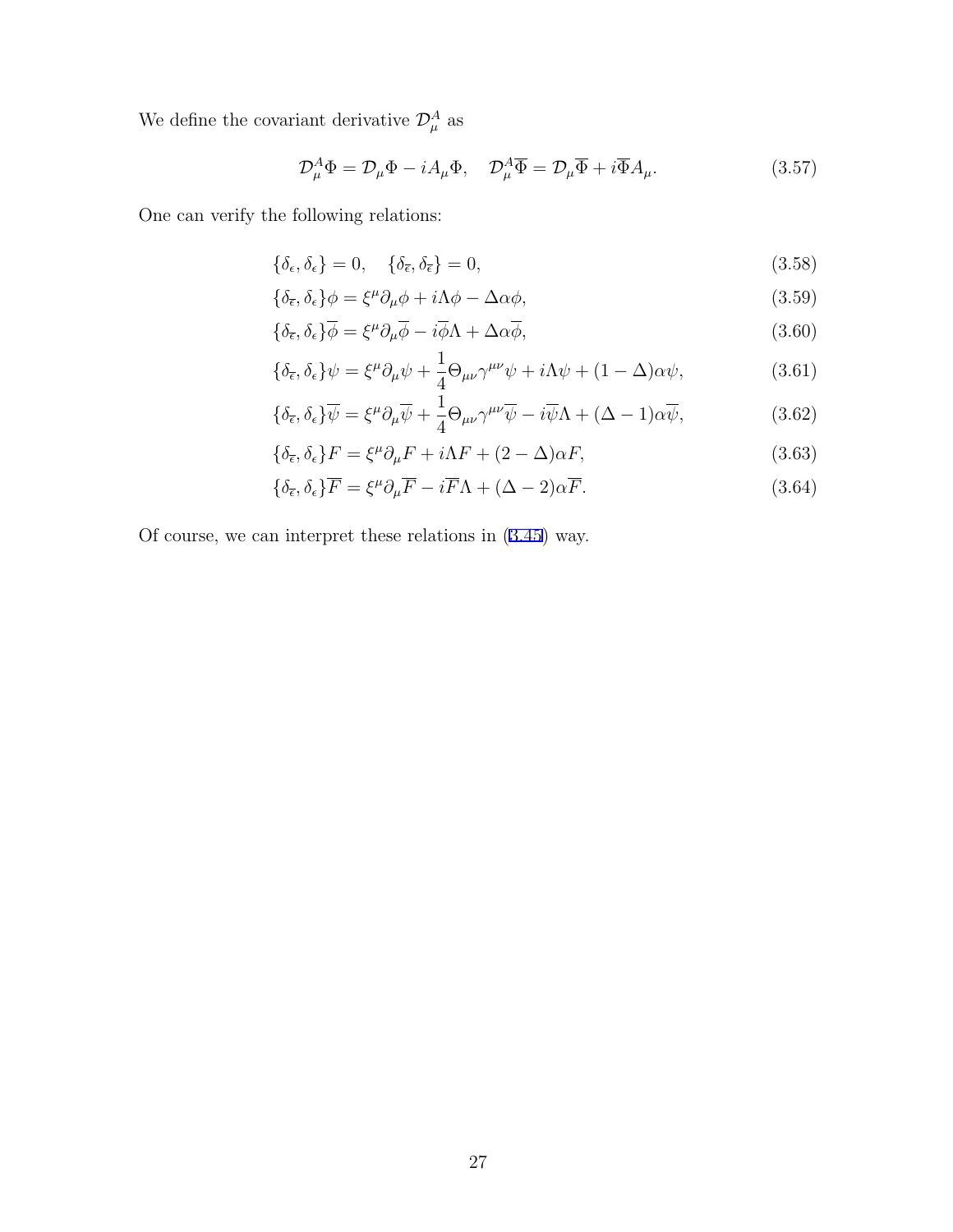#### **3.2.5 SUSY invariant Lagrangians**

We summarize here the SUSY invariant Lagrangians which will be relevant in later discussion of this thesis.

**Supersymmetric Yang-Mills term** This action is automatically SUSY invariant because of the fact that it can be rewrite as  $S_{YM} = \delta_{\epsilon} V_V = \delta_{\bar{\epsilon}} \tilde{V}_V$  for certain  $V_V, \tilde{V}_V$ , and thanks to the nilpotent character of  $\delta_{\epsilon}, \delta_{\bar{\epsilon}}$  (3.39).

$$
S_{YM} = \int d^3x \sqrt{g} \operatorname{Tr} \left( + \frac{1}{2} F_{\mu\nu} F^{\mu\nu} + D^2 + \mathcal{D}_{\mu} \sigma \cdot \mathcal{D}^{\mu} \sigma + \epsilon^{3\rho\sigma} \sigma F_{\rho\sigma} + \sigma^2 + i \overline{\lambda} \gamma^{\mu} \mathcal{D}_{\mu} \lambda - i \overline{\lambda} [\lambda, \sigma] - \frac{i}{2} \overline{\lambda} \gamma_3 \lambda \right)
$$
(3.65)

**Supersymmatric matter kinetic term** This action is automatically SUSY invariant because of the fact that it can be rewrite as  $S_{mat} = \delta_{\epsilon} V_M = \delta_{\epsilon} \tilde{V}_M$  for certain  $\mathcal{V}_M, \tilde{\mathcal{V}}_M$ , and thanks to the nilpotent character of  $\delta_{\epsilon}, \delta_{\bar{\epsilon}}$  (3.58).

$$
S_{mat} = \int d^3x \sqrt{g} \left( -i(\overline{\psi}\gamma^{\mu}\mathcal{D}_{\mu}^{A}\psi) + i(\overline{\psi}\sigma\psi) - i\overline{\phi}(\overline{\lambda}\psi) - \frac{i(2\Delta - 1)}{2}(\overline{\psi}\gamma_3\psi) + \overline{F}F + i(\overline{\psi}\lambda)\phi + \mathcal{D}_{\mu}^{A}\overline{\phi}\mathcal{D}_{A}^{\mu}\phi + \overline{\phi}\sigma^{2}\phi + i\overline{\phi}D\phi - (2\Delta - 1)\overline{\phi}\mathcal{D}_{3}^{A}\phi - \frac{\Delta(2\Delta - 1)}{2}\overline{\phi}\phi + \frac{\Delta}{4}R\overline{\phi}\phi \right)
$$
(3.66)

**Superpotential term** We do not know how to construct superpotential terms on the curved space systematically. However, it must be possible in a certain way. For example, such a construction can be found in [60, 64]. In later discussion, we will use this term, however the result does not depends on this term thanks to the powerful calculation method, localization.

|           |         |          |            |           | Killing spinor |                                         |                | $\epsilon$ | $\overline{\epsilon}$    |        |          |                |
|-----------|---------|----------|------------|-----------|----------------|-----------------------------------------|----------------|------------|--------------------------|--------|----------|----------------|
|           |         |          |            |           |                | spin                                    |                | ′2         | /2                       |        |          |                |
|           |         |          |            |           |                | $\hat{\phantom{a}}$<br>$\boldsymbol{R}$ |                | $+1$       | $\overline{\phantom{a}}$ |        |          |                |
| Field     | $A_\mu$ | $\sigma$ | $\lambda$  | $\lambda$ | D              | $\varphi$                               | $\varphi$      | W          |                          | $\eta$ | $\,F$    | $\,F$          |
| spin      |         | O        | $\sqrt{2}$ | າ         | $\overline{0}$ | $\theta$                                | $\overline{0}$ | 1/2        |                          | 1/2    |          |                |
| $\hat{R}$ | O       | U        |            | –         | O              |                                         |                |            |                          |        | $\Omega$ | $\overline{2}$ |

Table 1: Charge assignments for each field.  $\hat{R}$  is the R-charge appeared in (3.11).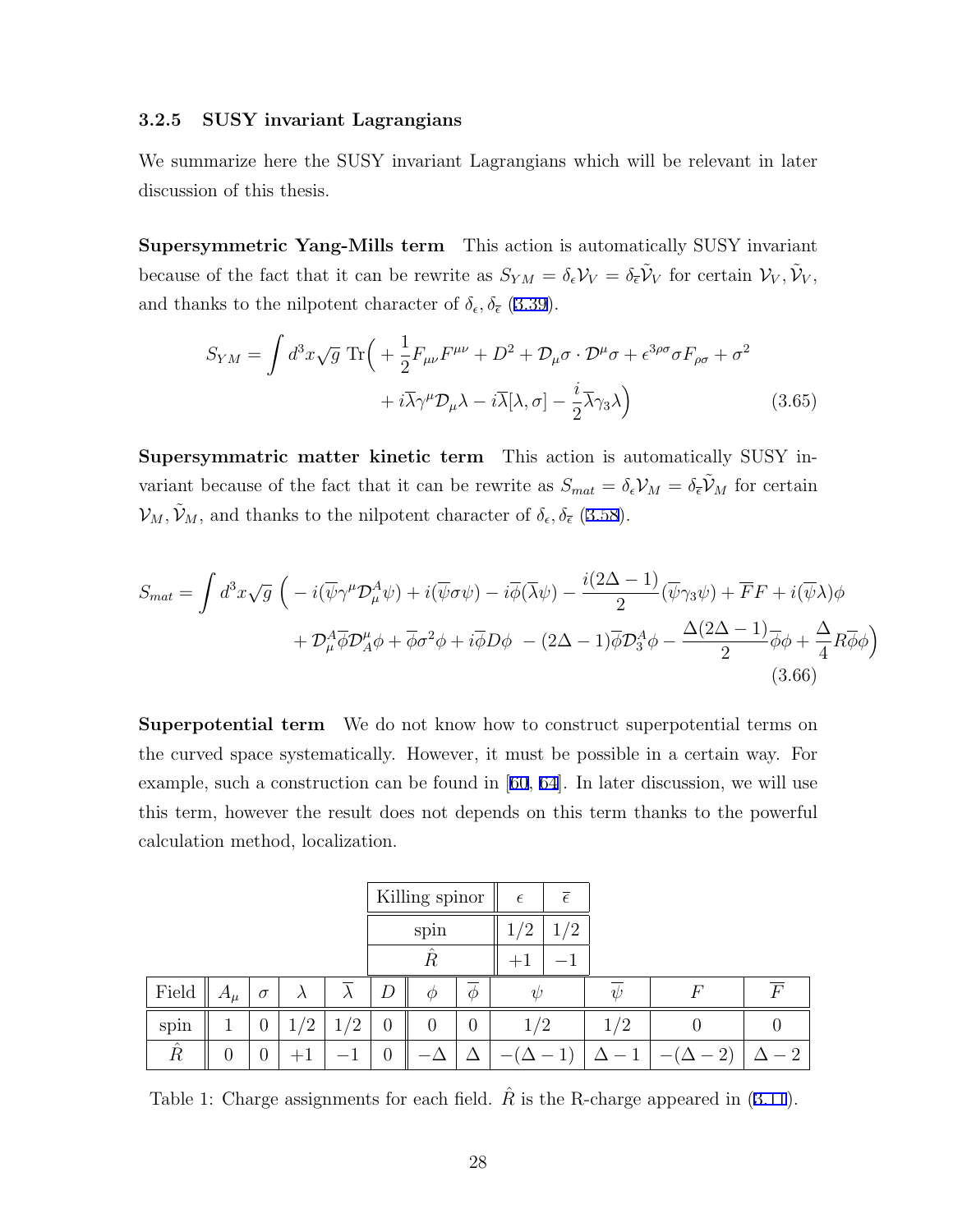### **3.3 Supersymmetric localization techniques**

The mirror symmetry conjecture predicts an equivalence between two theories with *non-trivial interactions*. Therefore, the *exact check* sounds impossible in usual sense. However, a very interesting method had been introduced in [65] which provides an exact calculation method for path integrals of interacting SUSY theories on flat 4d space. This method is called *supersymmetric localization techniques*. After the discovery of it, this technique had been extended to the SUSY theories on four-sphere [34], three-sphere [27, 45, 44], and deformed spheres [47, 46, 50], and other various dimensional manifolds. We utilize this method on  $\mathbb{M}^2 \times S^1_{\beta}$  [28, 42, 29] which give SCI.  $\mathbb{M}^2$ represents two-sphere  $\mathbb{S}^2$  or real projective plane  $\mathbb{RP}^2$ . The lower index  $\beta$  corresponds to the inverse temperature. The localization technique is applicable if there are

A SUSY : 
$$
\delta
$$
, A functional :  $V$ ,  
A SUSY exact action :  $S = \delta V$ , such that  $\begin{cases} \delta S = 0 \\ S_{boson} \ge 0 \end{cases}$ 

Note that the actions defined in (3.65) and (3.66) satisfy this condition. Then, the path integral

$$
\int \mathcal{D}\phi \mathcal{D}\psi \; e^{-S[\phi,\psi]} \tag{3.67}
$$

 $\theta$ 

*.*

can be computed from

$$
I(t) = \int \mathcal{D}\phi \mathcal{D}\psi \ e^{-tS[\phi,\psi]} \tag{3.68}
$$

because  $I(t)$  does not depend on  $t$ . One can derive this fact as follows.

$$
\frac{dI(t)}{dt} = \int \mathcal{D}\phi \mathcal{D}\psi(-S) e^{-tS}
$$

$$
= \int \mathcal{D}\phi \mathcal{D}\psi(-\delta \mathcal{V}) e^{-tS}
$$

$$
= -\int \mathcal{D}\phi \mathcal{D}\psi \ \delta(\mathcal{V}e^{-tS}) = 0. \tag{3.69}
$$

In order to perform the path integral (3.68), we can take the ultimate limit  $t \to \infty$ because  $I(t)$  does not depend on  $t$ ! Then, the field configurations  $\phi_0$ ,  $\psi_0$  which give

$$
S[\phi_0, \psi_0] = \frac{\partial S}{\partial \phi}[\phi_0, \psi_0] = \frac{\partial S}{\partial \psi}[\phi_0, \psi_0] = 0, \qquad (3.70)
$$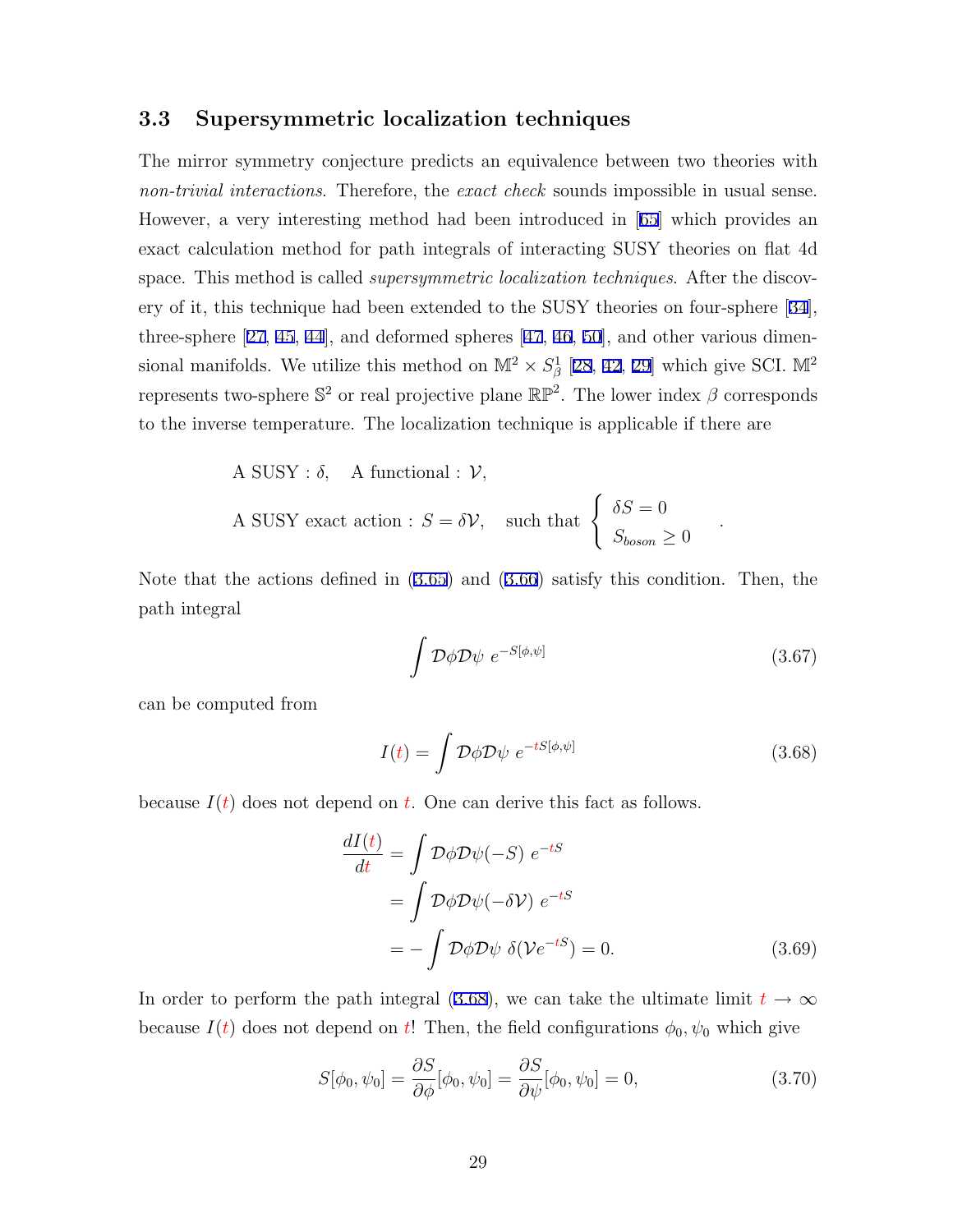dominate. We call them *locus* in the context of localization. Therefore, we can expand each field around the locus :

$$
\phi = \phi_0 + \frac{1}{\sqrt{t}}\tilde{\phi}, \qquad \psi = \psi_0 + \frac{1}{\sqrt{t}}\tilde{\psi}, \tag{3.71}
$$

then the action becomes

$$
tS[\phi,\psi] = \underbrace{\frac{1}{2}\tilde{\phi}\frac{\partial S}{\partial\phi\partial\phi}[\phi_0,\psi_0]\tilde{\phi} + \frac{1}{2}\tilde{\psi}\frac{\partial S}{\partial\psi\partial\psi}[\phi_0,\psi_0]\tilde{\psi}}_{:=\tilde{S}[\phi_0,\psi_0;\tilde{\phi},\tilde{\psi}]}\n\tag{3.72}
$$

By taking  $t \to \infty$ , only the first two parts contribute. We define it as  $\tilde{S}[\phi_0, \psi_0; \tilde{\phi}, \tilde{\psi}]$ . After taking into account the cancellation of *t* in the measure  $\mathcal{D}\phi\mathcal{D}\psi$ , the original path integral can be calculated by summing up all Gaussian contributions around the locus.

$$
\int \mathcal{D}\phi \mathcal{D}\psi \ e^{-S[\phi,\psi]} = \sum_{\phi_0,\psi_0} \int \mathcal{D}\tilde{\phi} \mathcal{D}\tilde{\psi} \ e^{-\tilde{S}[\phi_0,\psi_0;\tilde{\phi},\tilde{\psi}]}.
$$
 (3.73)

Roughly speaking, this is the analog of the steepest decent method in usual integral on complex plane. We will utilize this method, and perform the exact check of (1.3).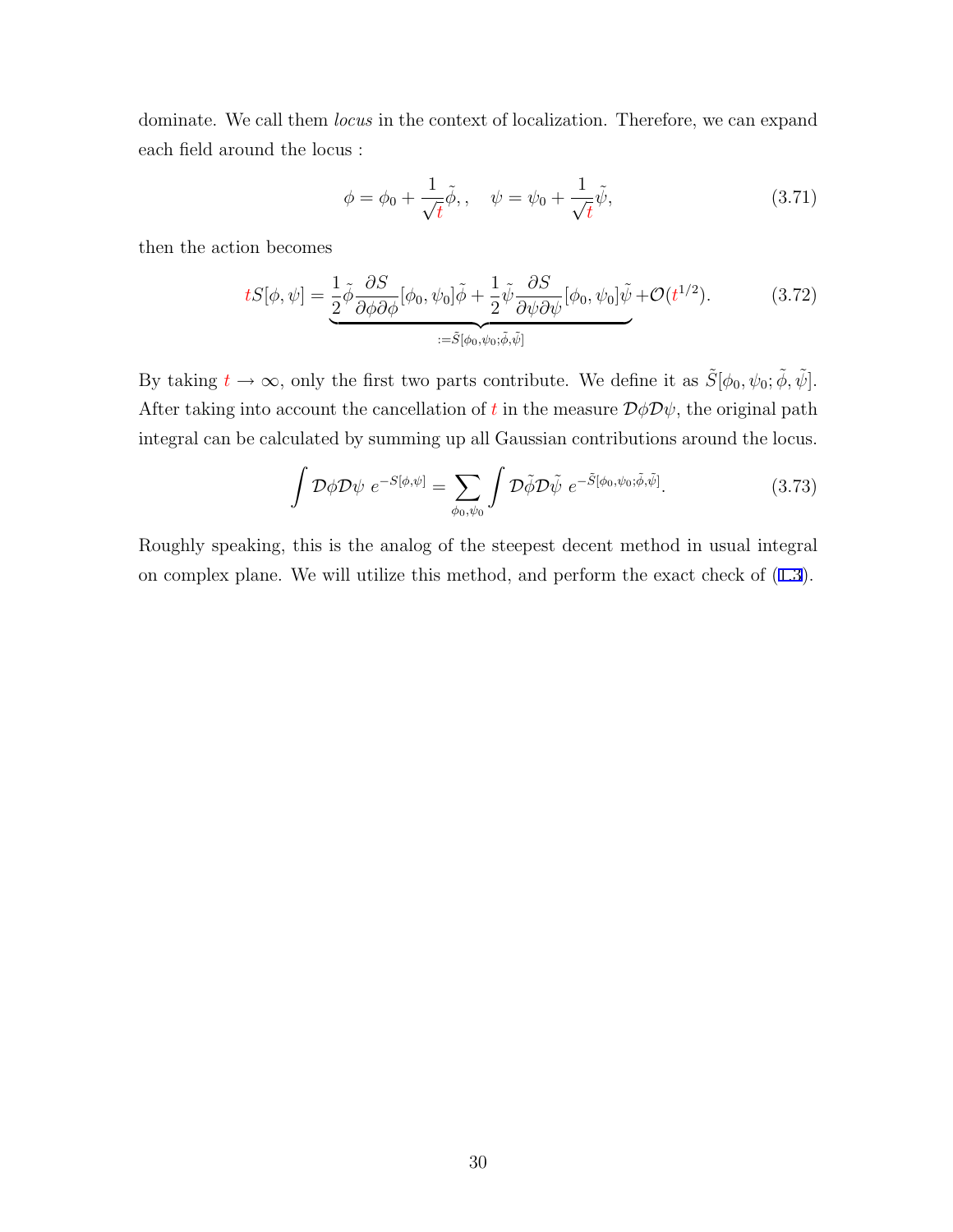# $\boldsymbol{4} \quad$  Localization calculous of SCI with  $\mathbb{M}^2 = \mathbb{S}^2$

In this section, we mainly review the calculations performed in [28, 41, 42, 43]. If we consider the *U*(1) gauge theory, the action (3.65) defines free theory. It may sound not so interesting, however we can turn on the matter gauge coupling in (3.66) like usual QED, this is very nontrivial theory. Once we turn on the non-commutativity, there exist some different points in the argument, however the essence is same. Therefore, we focus on the gauge theory with abelian gauge field for simplicity.

### **4.1 Vector multiplet**

**Locus** Now, let us remind that the Lagrangian (3.65), SUSY exact Lagrangian for vector multiplet. One can easily check that the Lagrangian defined in (3.65) can be deformed to

$$
\mathcal{L}_{\text{YM}} = \mathcal{F}_{\mu} \mathcal{F}^{\mu} + D^2 + i \overline{\lambda} \gamma^{\mu} \mathcal{D}_{\mu} \lambda - \frac{i}{2} \overline{\lambda} \gamma_3 \lambda,
$$
  

$$
\mathcal{F}^{\mu} = \frac{1}{2} \epsilon^{\mu \rho \sigma} F_{\rho \sigma} + \partial^{\mu} \sigma + \delta^{\mu}_3 \sigma.
$$
 (4.1)

The bosonic terms are obviously positive definite. Therefore, we can use this action as the  $S = \delta V$  term in (3.73), and the localization locus, which corresponds to the pair of configurations  $\phi_0$ ,  $\psi_0$  in (3.70), is determined by the following equations:

$$
0 = \mathcal{F}^{\mu} = D. \tag{4.2}
$$

We can solve this BPS equation by taking

$$
A = A_{\text{mon}} + \frac{\theta}{\beta} dt, \quad \sigma = -\frac{B}{2}, \tag{4.3}
$$

where  $A_{\text{mon}}$  is defined as

$$
A_{\text{mon}} = \frac{B}{2} (\kappa - \cos \vartheta) d\varphi, \quad \kappa = \begin{cases} +1 & \text{for } 0 \le \vartheta < \pi \\ -1 & \text{for } 0 < \vartheta \le \pi \end{cases} \tag{4.4}
$$

Thanks to the gauge symmetry, the parameters  $B, \theta$  are constrained as<sup>11</sup>

$$
B \in \mathbb{Z}, \quad \theta \in [0, 2\pi]. \tag{4.5}
$$

<sup>&</sup>lt;sup>11</sup> The reason for  $B \in \mathbb{Z}$  is explained in the Appendix B. The condition for the  $\theta$  can be also derived by the gauge symmetry.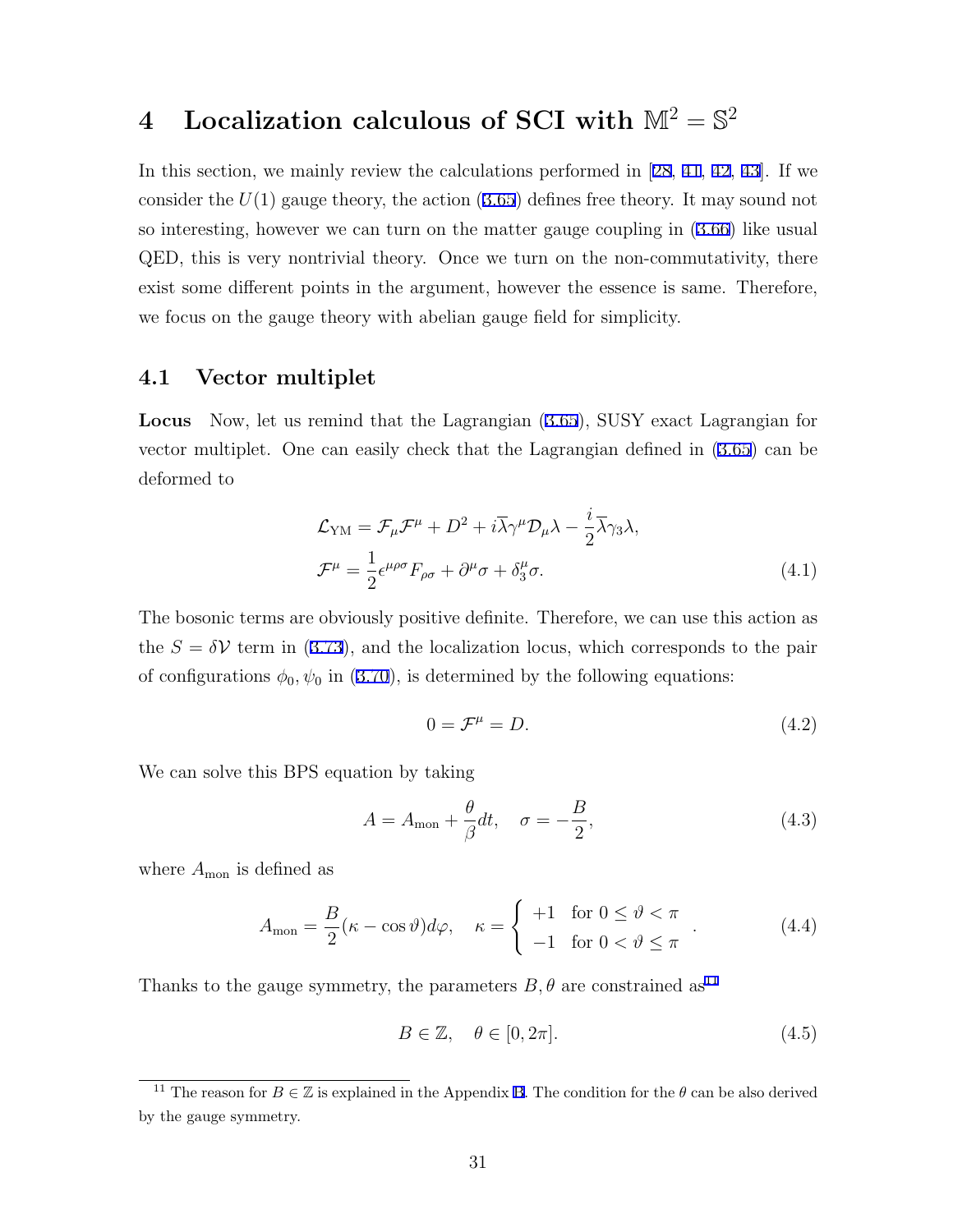As explained in the introduction, in the context of the supersymmetric localization, we expand field *V* around the locus  $V_0$  which is parametrized by  $B, \theta$ :

$$
V = V_0[B, \theta] + \tilde{V}, \qquad (4.6)
$$

where  $\tilde{V}$  represents fluctuation. It means that the path integral is composed from the summation over  $B \in \mathbb{Z}$ , integral over  $\theta \in [0, 2\pi]$ , and path integral over the fluctuation  $\tilde{V}$ :

$$
\int \mathcal{D}Ve^{-S_{YM}[V]} = \sum_{B \in \mathbb{Z}} \int_0^{2\pi} \frac{d\theta}{2\pi} \int \mathcal{D}\tilde{V} e^{-\tilde{S}_{YM}[\tilde{V}]}.
$$
(4.7)

**Action for the fluctuation**  $\tilde{V}$  We show here the action  $\tilde{S}_{YM}[\tilde{V}]$  explicitly.

$$
\tilde{S}_{\text{boson}} = \int dt \int \sin \vartheta d\vartheta d\varphi \Big( \frac{1}{2} [\partial_{\mu} \tilde{A}_{\nu} - \partial_{\nu} \tilde{A}_{\mu}]^{2} + (\partial_{\mu} \tilde{\sigma})^{2} + \epsilon^{3\mu\nu} \tilde{\sigma} [\partial_{\mu} \tilde{A}_{\nu} - \partial_{\nu} \tilde{A}_{\mu}] + \tilde{\sigma}^{2} \Big), \tag{4.8}
$$

$$
\tilde{\mathcal{S}}_{\text{fermion}} = \int dt \int \sin \vartheta d\vartheta d\varphi \left( i \tilde{\bar{\lambda}} \gamma^{\mu} \nabla_{\mu} \tilde{\lambda} - \frac{i}{2} \tilde{\bar{\lambda}} \gamma_{3} \tilde{\lambda} \right). \tag{4.9}
$$

For later simplicity, we will omit  $\tilde{\,}$  from now on, and divide the 3d gauge field  $A_\mu$  to the  $S^1_\beta$  component  $A_t$  and 1-form on  $S^2$   $A_2 = A_\vartheta d\vartheta + A_\varphi d\varphi$  then the bosonic Lagrangian reduces to

$$
\mathcal{S}_{\text{boson}} = \int dt \int \begin{pmatrix} A_2 \\ A_t \\ \sigma \end{pmatrix}^T \wedge *_2 \begin{pmatrix} -*_2 d_2 *_2 d_2 - \partial_t^2 & \partial_t d_2 & -*_2 d_2 \\ \partial_t *_2 d_2 *_2 & -*_2 d_2 *_2 d_2 & 0 \\ *_2 d_2 & 0 & -*_2 d_2 *_2 d_2 - \partial_t^2 + 1 \end{pmatrix} \begin{pmatrix} A_2 \\ A_t \\ \sigma \end{pmatrix},
$$
\n(4.10)

where *\**<sub>2</sub> is the Hodge star operator [66, 67, 68] on S<sup>2</sup> defined by

 $*_21 = \sin \vartheta d\vartheta \wedge d\varphi$ ,  $*_2d\vartheta = \sin \vartheta d\varphi$ ,  $*_2d\varphi = -d\vartheta$ ,  $*_2\sin \vartheta d\vartheta \wedge d\varphi = 1$ , (4.11)

and  $d_2$  is the exterior derivative along  $\mathbb{S}^2$ :

$$
d_2 = \frac{\partial}{\partial \vartheta} d\vartheta + \frac{\partial}{\partial \varphi} d\varphi.
$$
\n(4.12)

**Gauge fixing procedure** In order to calculate the path integral, even it is Gaussian, gauge fixing procedure is necessary. In usual procedure, one introduces Fadeev-Popov ghost fields, and construct BRST symmetry, etc. Here, we take more simpler root performed in [46, 69, 23]. The gauge orbit can be represented as follows.

Gauge mode : 
$$
\begin{pmatrix} A_2^{(\eta)} \\ A_t^{(\eta)} \end{pmatrix} := \begin{pmatrix} id_2 \eta \\ i \partial_t \eta \end{pmatrix}
$$
. (4.13)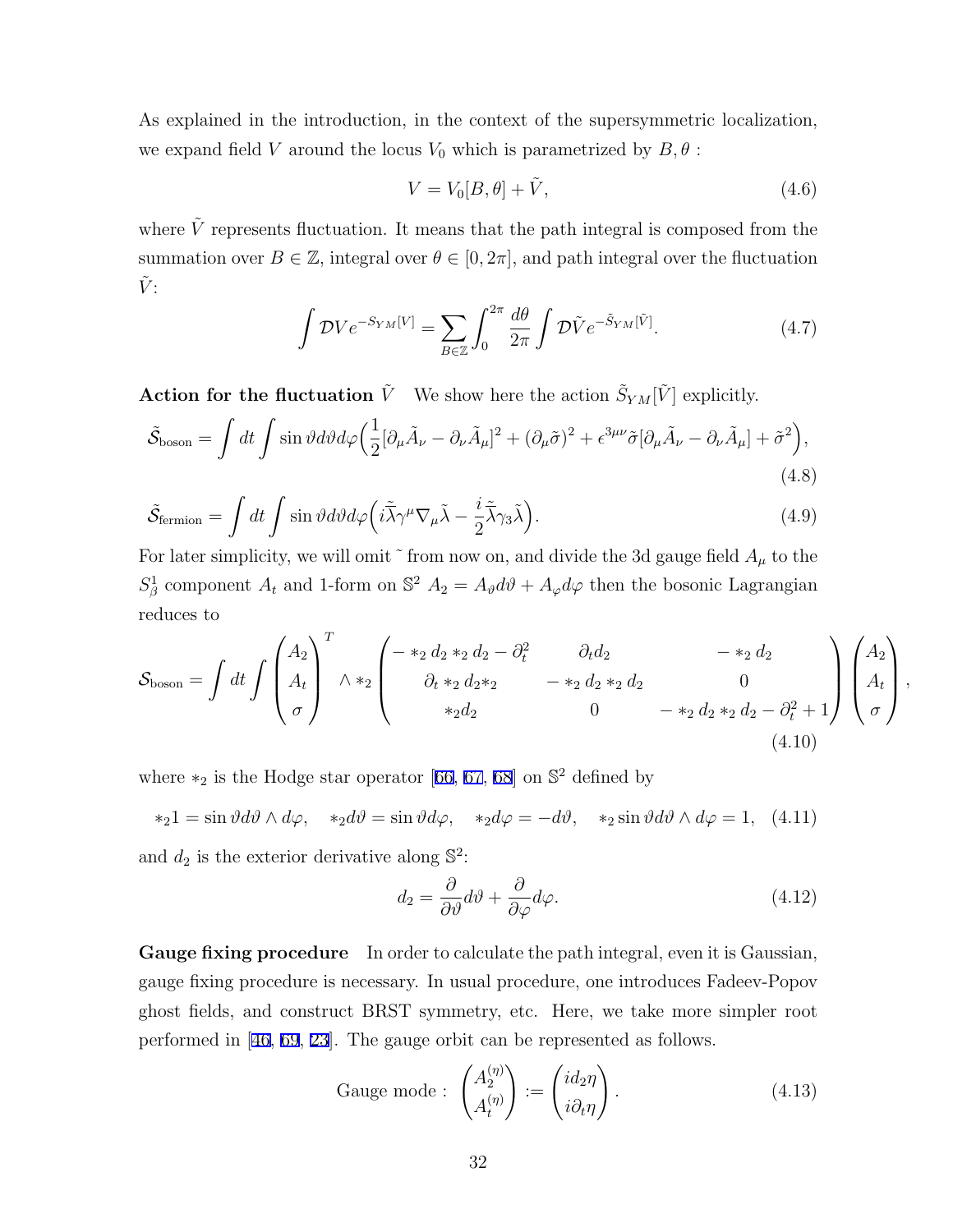It gives *zero modes* for the fluctuation integral. We have to get rid of the mode from the path integral. It can be achieved by inserting

$$
\delta(A^{(\eta)}). \tag{4.14}
$$

into the path integral. However, the precise insertion is

$$
\delta(\eta) \tag{4.15}
$$

where  $\eta$  is the generator of the gauge transformation mode in (4.13). The Fadeev-Popov determinant is the factor recovering its discrepancy:

$$
\delta(\eta) = \Delta_{FP} \ \delta(A^{(\eta)}). \tag{4.16}
$$

The easiest way to calculate  $\Delta_{FP}$  is as follows.

$$
1 = \int \mathcal{D}A^{(\eta)} e^{-\frac{1}{2}\langle A^{(\eta)}, A^{(\eta)}\rangle} = \Delta_{FP} \int \mathcal{D}\eta e^{-\frac{1}{2}\langle A^{(\eta)}, A^{(\eta)}\rangle}
$$

$$
= \Delta_{FP} \int \mathcal{D}\eta e^{-\frac{1}{2}\langle d\eta, d\eta\rangle}
$$

$$
= \Delta_{FP} \int \mathcal{D}\eta e^{-\frac{1}{2}\langle \eta, d^\dagger d\eta\rangle}
$$
(4.17)

where the inner product for the gauge fields are defined by

$$
\langle A, B \rangle = \int dt \int \sin \vartheta d\vartheta d\varphi \ A^{\mu} B_{\mu}.
$$
 (4.18)

Now, the precise measure for the gauge theory is

$$
\Delta_{FP} \ \delta(A^{(\eta)}) \mathcal{D}A^{(\eta)} \mathcal{D}A_{\perp} = \Delta_{FP} \ \mathcal{D}A_{\perp},\tag{4.19}
$$

where  $A_{\perp}$  represents the modes perpendicular to the gauge mode  $A^{(\eta)}$ :

$$
\langle A_{\perp}, A^{(\eta)} \rangle = 0. \tag{4.20}
$$

As such mode, we can construct

$$
\begin{pmatrix} A_2^{(\omega)} \\ A_t^{(\omega)} \end{pmatrix} := \begin{pmatrix} \partial_t d_2 \omega \\ \Delta_0 \omega \end{pmatrix}, \quad \text{where } \Delta_0 = -*_2 d_2 *_2 d_2. \tag{4.21}
$$

This mode gives  $S_{\text{boson}} = \frac{1}{2}$  $\frac{1}{2} \langle A^{(\omega)}, d^{\dagger} dA^{(\omega)} \rangle$ , and it gives

$$
\int \mathcal{D}A^{(\omega)} e^{-\mathcal{S}_{\text{boson}}} = \frac{1}{\Delta_{FP}}.\tag{4.22}
$$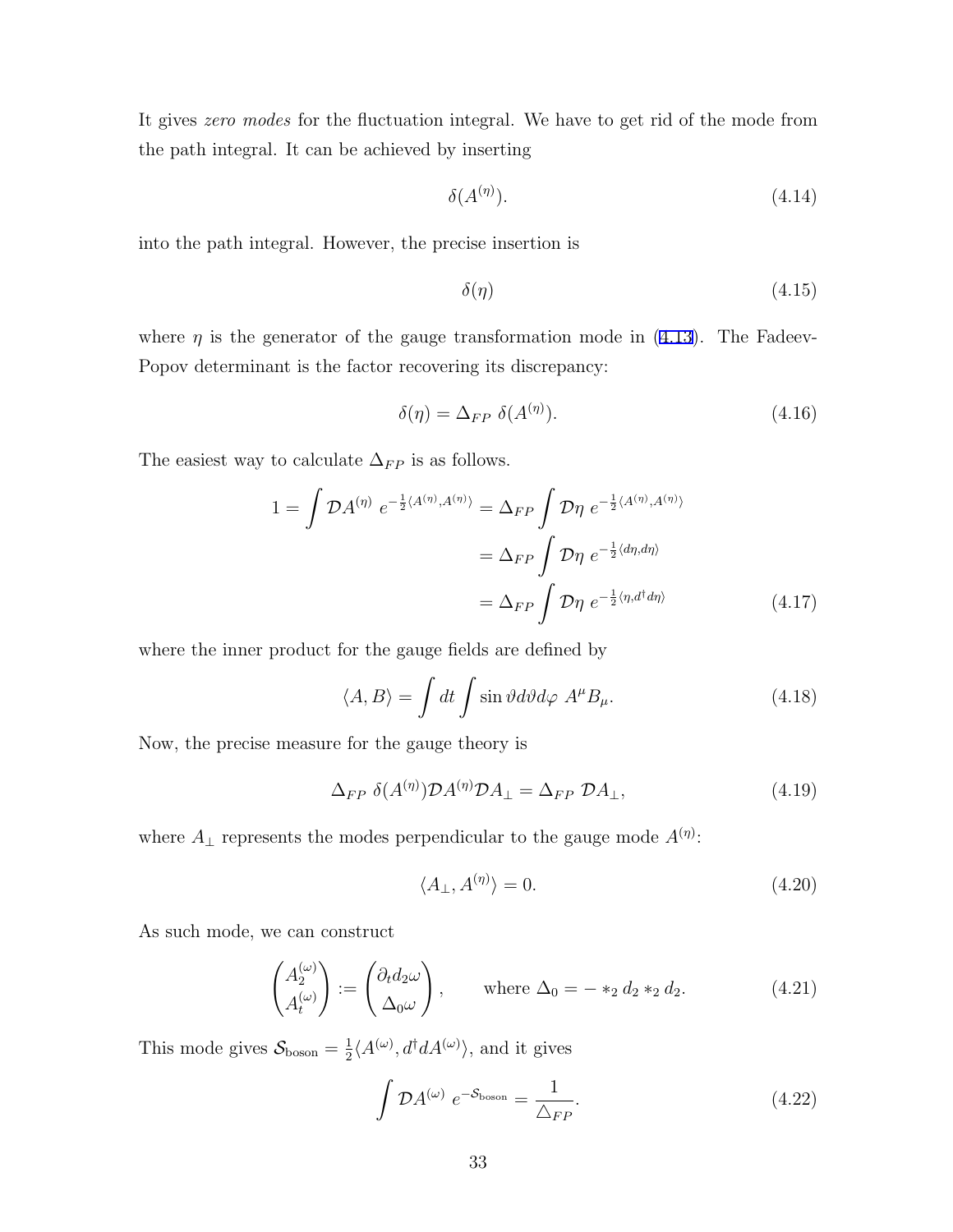Therefore, if we can identify the remaining modes which are perpendicular to both of (4.13) and (4.21), we can forget complicated effects of the gauge fixing procedure. And the modes are represented as follows.

$$
A_t = 0, \quad *_2 d_2 *_2 A_2 = 0. \tag{4.23}
$$

The second condition is equivalent to the Coulomb gauge condition

$$
\nabla_i A^i = 0,\tag{4.24}
$$

where *i* runs for  $\vartheta, \varphi$ . In summary, what we have to consider is the path integral over  $(A_i, \sigma \mid \lambda, \lambda)$  weighted by the following actions.

**✓Actions for the fluctuation fields ✏**  $\mathcal{S}^{gf}_{\rm boson} = \int dt \, \int \int^{A_2}$ *σ*  $\setminus^T$ *∧ ∗*<sup>2</sup>  $\int -\ast_2 d_2 \ast_2 d_2 - \partial_t^2$  *−*  $\ast_2 d_2$  $(*_2 d_2 - \partial_t^2$   $- *_2 d_2$   $*_{2} d_2 - \partial_t^2 + 1)$   $\left(\frac{A_2}{\sigma}\right)$  $\setminus$ *,* (4.25)  $\mathcal{S}_{\text{fermion}} = \int dt \int \sin \vartheta d\vartheta d\varphi \; \overline{\lambda} \Big(i\gamma^i \nabla_i + i\gamma_3 (\partial_t - \frac{1}{2})\Big)$ 2  $(\lambda,$  (4.26) constrained by (4.24).

**✒ ✑**

# $4.1.1$  QFT on  $\mathbb{S}^2 \times S^1_{\beta} \rightarrow \textbf{QM}$  on  $S^1_{\beta}$

Now, we take the following eigenfunction expansion:

$$
A^{i}(\vartheta, \varphi, t) = \sum_{j=1}^{\infty} \sum_{m=-j}^{j} V_{jm}^{i}(\vartheta, \varphi) A_{jm}(t), \qquad (4.27)
$$

$$
\sigma(\vartheta, \varphi, t) = \sum_{j=0}^{\infty} \sum_{m=-j}^{j} Y_{jm}(\vartheta, \varphi) \sigma_{jm}(t), \qquad (4.28)
$$

$$
\lambda(\vartheta,\varphi,t) = \sum_{j=1/2}^{\infty} \sum_{m=-j}^{j} \sum_{\epsilon} \Upsilon_{jm}^{\epsilon}(\vartheta,\varphi) \lambda_{jm}^{\epsilon}(t), \qquad (4.29)
$$

$$
\overline{\lambda}(\vartheta,\varphi,t) = \sum_{j=1/2}^{\infty} \sum_{m=-j}^{j} \sum_{\epsilon} \Upsilon_{jm}^{\epsilon}{}^{\dagger}(\vartheta,\varphi) \overline{\lambda}_{jm}^{\epsilon}(t), \tag{4.30}
$$

where  $V_{jm}^i, Y_{jm}$ ,  $\Upsilon_{jm}^{\epsilon}$  are spherical harmonics with zero monopole  $B = 0$  explained in the Appendix B. Then, the actions (4.25) and (4.26) gives many-body quantum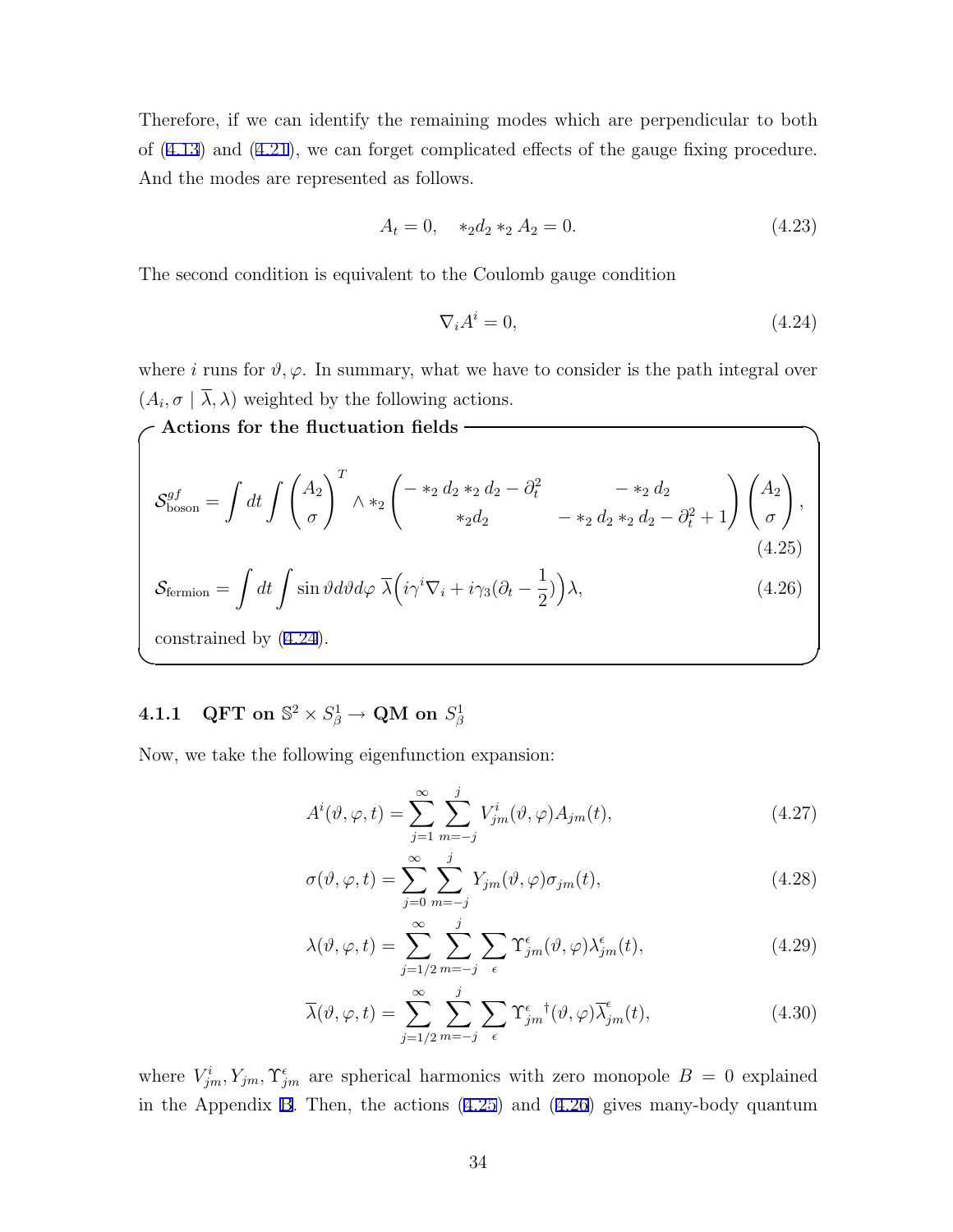mechanics :

$$
\mathcal{S}_{\text{boson}}^{gf} = \sum_{j=1}^{\infty} \sum_{m=-j}^{j} \int dt \left( A_{jm} \quad \sigma_{jm} \right) \begin{pmatrix} -\partial_t^2 + j(j+1) & \sqrt{j(j+1)} \\ \sqrt{j(j+1)} & -\partial_t^2 + j(j+1) + 1 \end{pmatrix} \begin{pmatrix} A_{jm} \\ \sigma_{jm} \end{pmatrix}
$$

$$
+\int dt \; \sigma_0(-\partial_t^2 + 1)\sigma_0,\tag{4.31}
$$

$$
\mathcal{S}_{\text{fermion}} = \sum_{j=1/2}^{\infty} \sum_{m=-j}^{j} \int dt \, \left( \overline{\lambda}_{jm}^{-} \, \overline{\lambda}_{jm}^{+} \right) \begin{pmatrix} j+\frac{1}{2} & i(\partial_{t}-\frac{1}{2}) \\ i(\partial_{t}-\frac{1}{2}) & -(j+\frac{1}{2}) \end{pmatrix} \begin{pmatrix} \lambda_{jm}^{-} \\ \lambda_{jm}^{+} \end{pmatrix} \tag{4.32}
$$

The periodicities for each set factor can be read from the definition of SCI (3.1) and Table 1, then,

$$
A_{jm}(t+\beta) = e^{-(\beta_1 - \beta_2)m} A_{jm}(t), \quad \sigma_{jm}(t+\beta) = e^{-(\beta_1 - \beta_2)m} \sigma_{jm}(t), \tag{4.33}
$$

$$
\overline{\lambda}_{jm}^{\epsilon}(t+\beta) = e^{(-1-m)\beta_1 + m\beta_2} \overline{\lambda}_{jm}^{\epsilon}(t), \quad \lambda_{jm}^{\epsilon}(t+\beta) = e^{(+1-m)\beta_1 + m\beta_2} \lambda_{jm}^{\epsilon}(t). \tag{4.34}
$$

Then, we can calculate the contributions explicitly as follows.

$$
\int \mathcal{D}A_2 \mathcal{D}\sigma \ e^{-S_{\text{boson}}^{gf}} = \int \prod_{t \in [0,\beta]} \left( d\sigma_0(t) \prod_{j=1}^{\infty} \prod_{m=-j}^{j} dA_{jm}(t) d\sigma_{jm}(t) \right) e^{-S_{\text{boson}}^{gf}}
$$

$$
= \prod_{j=1}^{\infty} \prod_{\tilde{m}=-\tilde{j}}^{\tilde{j}-1} \frac{1}{\left(2 \sinh \frac{\beta \omega_{\tilde{j},-\tilde{m}}}{2}\right) \left(2 \sinh \frac{\beta \omega_{\tilde{j},\tilde{m}}}{2}\right)},
$$
(4.35)

where

$$
\omega_{jm} = \frac{\beta_1 - \beta_2}{\beta} m + j. \tag{4.36}
$$

Note that the  $\tilde{m}$  in resulting product runs for  $(-\tilde{j}) \sim (\tilde{j} - 1)$  not  $(-\tilde{j}) \sim (\tilde{j})$ . One can derive this results as follows. For simplicity let us denote  $(\tilde{m}, \tilde{j}) := \prod_{n \in \mathbb{Z}} \left( \frac{2\pi}{\beta} n + \frac{1}{n} \right)$  $i\frac{\beta_1-\beta_2}{\beta}\tilde{m}\Big|^2+\tilde{j}^2\Big)$ , then the denominator of (4.35) is a square root of products of the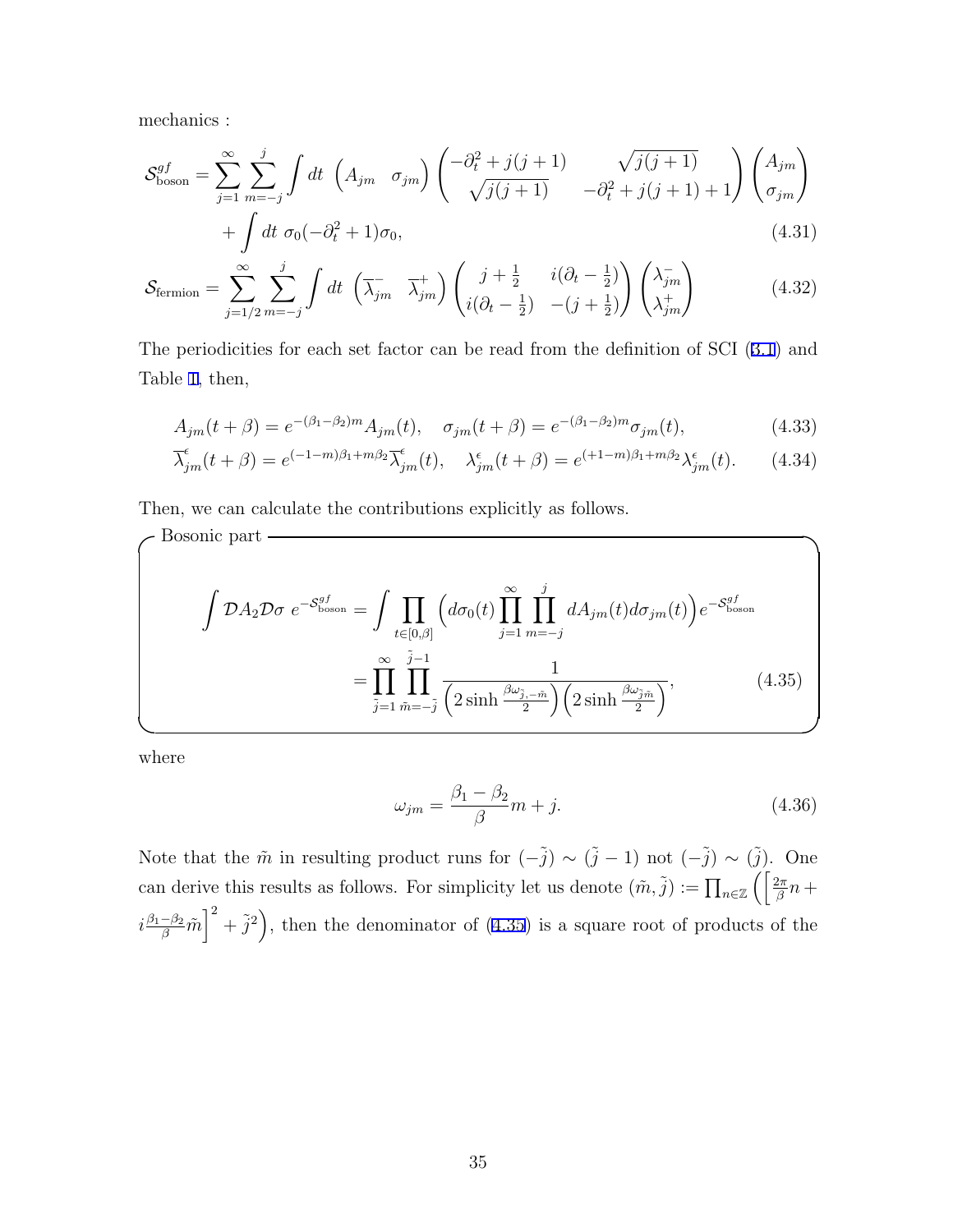following towers:

**Fermionic part -**

$$
(0, 1)
$$
\n
$$
(\mp 1, 1), (0, 1)
$$
\n
$$
(0, 2), (\pm 1, 2)
$$
\n
$$
(\mp 2, 2), (\mp 1, 2), (0, 2)
$$
\n
$$
(0, 3), (\pm 1, 3), (\pm, 2, 3)
$$
\n
$$
(\mp 3, 3), (\mp 2, 3), (\mp 1, 3)(0, 3)
$$
\n
$$
\dots \tag{4.37}
$$

Easily noticed,  $(-\tilde{m}, \tilde{j}) = (\tilde{m}, \tilde{j})$ , so we get the result after the zeta-function regularization.

$$
\int \mathcal{D}\overline{\lambda}\mathcal{D}\lambda \ e^{-\mathcal{S}_{\text{fermion}}} = \int \prod_{t \in [0,\beta]} \Big(\prod_{j=1/2}^{\infty} \prod_{m=-j}^{j} d\overline{\lambda}_{jm}^{+}(t) d\overline{\lambda}_{jm}^{-}(t) d\lambda_{jm}^{+}(t) d\lambda_{jm}^{-}(t)\Big) e^{-\mathcal{S}_{\text{fermion}}} \n= \prod_{\tilde{j}=1}^{\infty} \prod_{\tilde{m}=-\tilde{j}}^{\tilde{j}-1} \Big(2 \sinh \frac{\beta \omega_{\tilde{j},-\tilde{m}}}{2}\Big) \Big(2 \sinh \frac{\beta \omega_{\tilde{j}\tilde{m}}}{2}\Big), \tag{4.38}
$$

where  $\omega s$  are same ones in (4.36).

Therefore, the numerator and the denominator in (4.35) and (4.38) cancel out, and we get somewhat trivial 1-loop determinant.

**✒ ✑**

$$
\int \mathcal{D}A_2 \mathcal{D} \sigma \mathcal{D} \overline{\lambda} \mathcal{D} \lambda \ e^{-\mathcal{S}_{\text{boson}}^{\mathcal{GI}} - \mathcal{S}_{\text{fermion}}} \\
= 1.
$$
\n(4.39)

**✒ ✑**

In later section, we will see non-trivial contribution emerges when we consider the theory not on  $\mathbb{S}^2$  but  $\mathbb{RP}^2$ .

### **4.2 Matter multiplet**

First of all, the matter field in gauge theory is defined by assigning a certain representation of the gauge group. With  $U(1)$  gauge group, the matter representation becomes the  $U(1)$  charge  $q \in \mathbb{R}$ .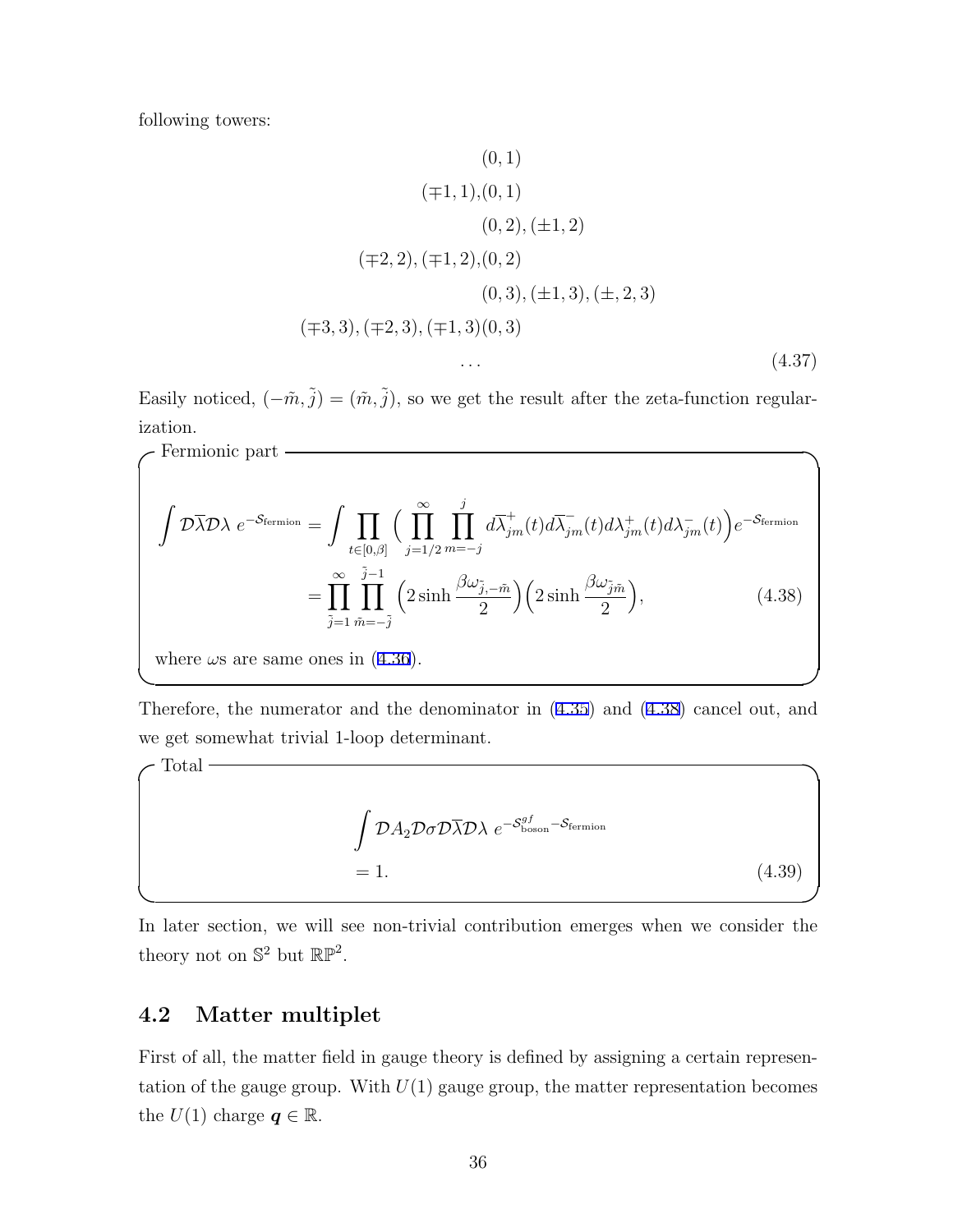**Locus** The matter Lagrangian (3.66) defines the trivial locus.

$$
0 = \phi = \psi = F, \quad 0 = \overline{\phi} = \overline{\psi} = \overline{F}.
$$
\n(4.40)

So, there is no need for summation for matter sector. And we get the following actions for the fluctuation fields. We omit~and integrate out the auxiliary fields for simplicity.

$$
\mathcal{S}_{\text{boson}} = \int dt \int \sin \vartheta d\vartheta d\varphi \left( \mathfrak{D}_{\mu} \overline{\phi} \mathfrak{D}^{\mu} \phi + \frac{(\mathbf{q}B)^2}{2^2} \overline{\phi} \phi - (2\Delta - 1) \overline{\phi} \mathfrak{D}_{t} \phi - \Delta(\Delta - 1) \overline{\phi} \phi \right),
$$
\n(4.41)  
\n
$$
\mathcal{S}_{\text{fermion}} \int dt \int \sin \vartheta d\vartheta d\varphi \left( -i(\overline{\psi} \gamma^{\mu} \mathfrak{D}_{\mu} \psi) - i \frac{\mathbf{q}B}{2} (\overline{\psi} \psi) - \frac{i(2\Delta - 1)}{2} (\overline{\psi} \gamma_{3} \psi) \right),
$$
\n(4.42)

where  $\mathfrak{D}_{\mu}$  represent the covariant derivative with respect to the locus gauge field (4.3):

$$
\mathfrak{D}_i = \nabla_i - i\mathbf{q} A_i^{\text{mon}}, \quad (i = \vartheta, \varphi) \tag{4.43}
$$

$$
\mathfrak{D}_t = \partial_t - i \mathbf{q} \frac{\theta}{\beta}.
$$
\n(4.44)

The charge *q* must be in integers in order to make the gauge transformation of the matter fields as single valued function.

### $4.2.1$  QFT on  $\mathbb{S}^2 \times S^1_{\beta} \rightarrow \textbf{QM}$  on  $S^1_{\beta}$

**✓Actions for the fluctuation fields ✏**

As performed in the previous subsection, we expand the component fields as follows:

$$
\phi(\vartheta,\varphi,t) = \sum_{j=\frac{|\mathbf{q}B|}{2}}^{\infty} \sum_{m=-j}^{j} Y_{\frac{|\mathbf{q}B|}{2},jm}(\vartheta,\varphi)\phi_{jm}(t)
$$
\n(4.45)

$$
\psi(\vartheta,\varphi,t) = \sum_{j=\frac{|qB|}{2}+1/2}^{\infty} \sum_{m=-j}^{j} \sum_{\epsilon} \Upsilon^{\epsilon}_{\frac{|qB|}{2},jm}(\vartheta,\varphi)\psi^{\epsilon}_{jm}(t) + \sum_{m=1/2-\frac{|qB|}{2}}^{|\frac{qB|}{2}-1/2} \Upsilon^0_{\frac{|qB|}{2},m}(\vartheta,\varphi)\psi^0_m(t)
$$
\n(4.46)

$$
\overline{\phi}(\vartheta,\varphi,t) = \sum_{j=\frac{|\mathbf{q}B|}{2}}^{\infty} \sum_{m=-j}^{j} Y_{\frac{|\mathbf{q}B|}{2},jm}^{*}(\vartheta,\varphi)\overline{\phi}_{jm}(t)
$$
\n(4.47)

$$
\overline{\psi}(\vartheta,\varphi,t) = \sum_{j=\frac{|\mathbf{q}B|}{2}+1/2}^{\infty} \sum_{m=-j}^{j} \sum_{\epsilon} \Upsilon_{\frac{|\mathbf{q}B|}{2},jm}^{\epsilon^{\prime}} \dagger(\vartheta,\varphi) \overline{\psi}_{jm}^{\epsilon}(t) + \sum_{m=1/2-\frac{|\mathbf{q}B|}{2}}^{\frac{|\mathbf{q}B|}{2}-1/2} \Upsilon_{\frac{|\mathbf{q}B|}{2},m}^{0} \dagger(\vartheta,\varphi) \overline{\psi}_{m}^{0}(t),\tag{4.48}
$$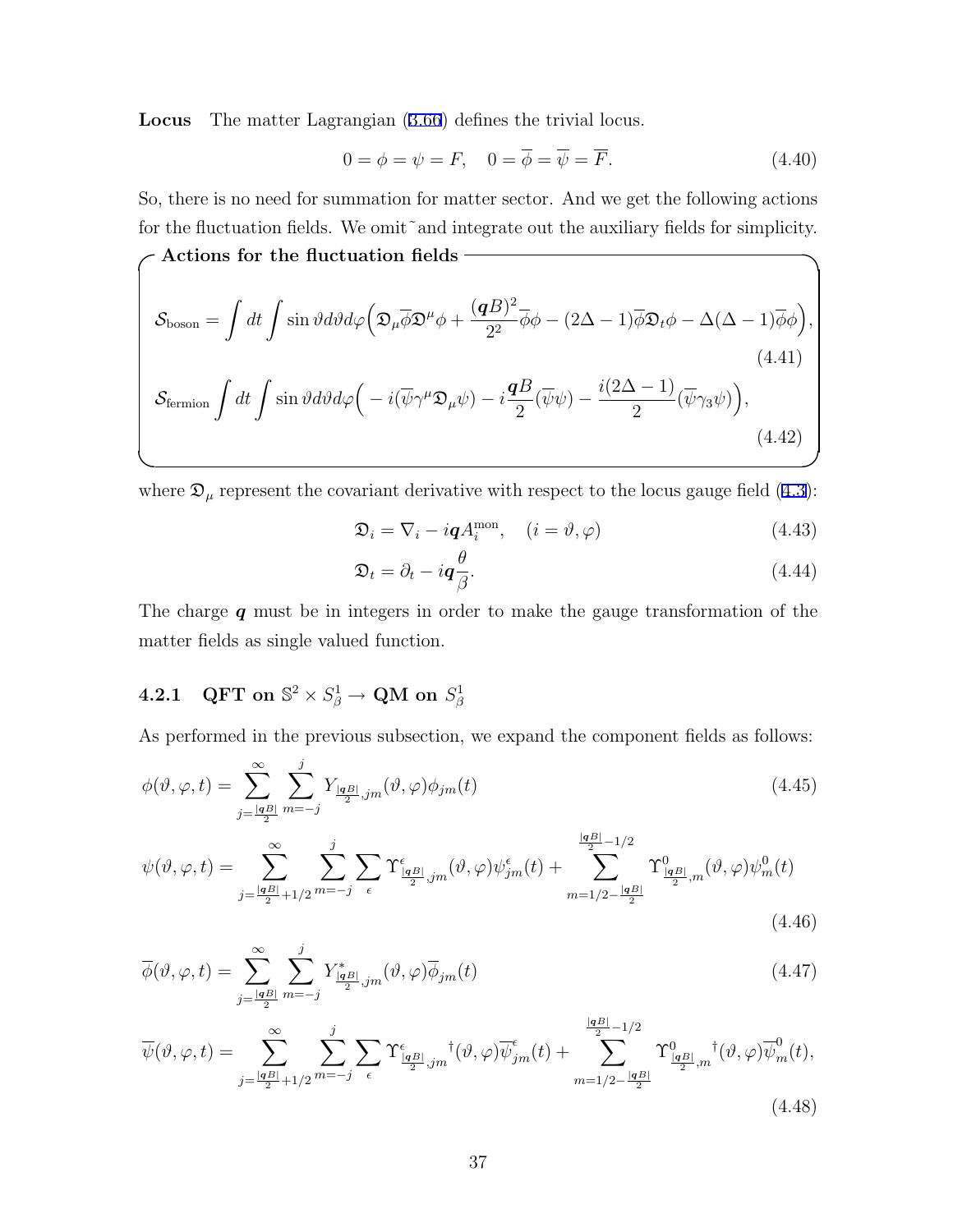where  $Y_{q,jm}$ ,  $\Upsilon_{q,jm}^{\epsilon}$  are monopole harmonics explained in the Appendix B. Then, the action (5.33) and (5.34) gives many-body quantum mechanics :

$$
\mathcal{S}_{\text{boson}} = \sum_{j=\frac{|\mathbf{q}B|}{2}}^{\infty} \sum_{m=-j}^{j} \int dt \; \overline{\phi}_{jm} (j + \Delta + \mathfrak{D}_t) (j + 1 - \Delta - \mathfrak{D}_t) \phi_{jm}
$$
(4.49)

$$
S_{\text{boson}} = \sum_{j=\frac{|\mathbf{q}B|}{2}+1/2}^{\infty} \sum_{m=-j}^{j} \int dt \left( \overline{\psi}_{jm}^{+} \overline{\psi}_{jm}^{-} \right) \left( -\frac{\sqrt{(2j+1)^{2}-(\mathbf{q}B)^{2}}}{2} - i \frac{\mathbf{q}B}{2} - i \mathbf{Q}_{t} - i \frac{2\Delta-1}{2} + \frac{\sqrt{(2j+1)^{2}-(\mathbf{q}B)^{2}}}{2} - i \frac{\mathbf{q}B}{2} \right) \left( \psi_{jm}^{+} \right) - i \frac{B}{|B|} \sum_{m=1/2-\frac{|\mathbf{q}B|}{2}}^{\frac{|\mathbf{q}B|}{2}-1/2} \int dt \, \overline{\psi}_{m}^{0} \left( j + \Delta + \mathfrak{D}_{t} \right) \psi_{m}^{0} \tag{4.50}
$$

The periodicities for each det factor can be read from the definition of SCI (3.1) and Table 1 :

$$
\phi_{jm}(t+\beta) = e^{(-\Delta - m)\beta_1 + m\beta_2 + i\mu} \phi_{jm}(t)
$$
\n(4.51)

$$
\psi_{jm}(t+\beta) = e^{(-\Delta + 1 - m)\beta_1 + m\beta_2 + i\mu} \psi_{jm}(t)
$$
\n(4.52)

Then each factor becomes as follows.

$$
\mathcal{D}\overline{\phi}\mathcal{D}\phi e^{-S_{\text{boson}}} = \prod_{j\geq \frac{|\mathbf{q}B|}{2}} \prod_{m=-j}^{j} \frac{1}{\left(2\sinh\frac{\beta\omega_{jm}^{1}}{2}\right)\left(2\sinh\frac{\beta\omega_{jm}^{2}}{2}\right)},
$$
(4.53)

where

$$
\beta \omega_{jm}^1 = -i\mathbf{q}\theta + (j - m)\beta_1 + (j + \Delta + m)\beta_2 + i\mu,\tag{4.54}
$$

$$
\beta \omega_{jm}^2 = -i\mathbf{q}\theta - (j+1+m)\beta_1 - (j+1-\Delta-m)\beta_2 + i\mu. \tag{4.55}
$$

Fermionic part  
\n
$$
\int \mathcal{D}\overline{\psi}\mathcal{D}\psi \ e^{-\mathcal{S}_{\text{fermion}}} = \prod_{\tilde{j} \ge \frac{|\mathbf{q}B|}{2}} \Big(\prod_{\tilde{m}=-\tilde{j}}^{\tilde{j}-1} 2\sinh\frac{\beta\omega_{\tilde{j}\tilde{m}}^1}{2}\Big) \Big(\prod_{\tilde{m}=-\tilde{j}-1}^{\tilde{j}} 2\sinh\frac{\beta\omega_{\tilde{j}\tilde{m}}^2}{2}\Big), \quad (4.56)
$$

First term in fermionic term looks similar to the first factors of bosonic term in (4.53), but lacking the contribution of  $m = j$ . So this fermionic contribution cancels almost half of the bosonic contributions. Second term in fermionic part looks similar to the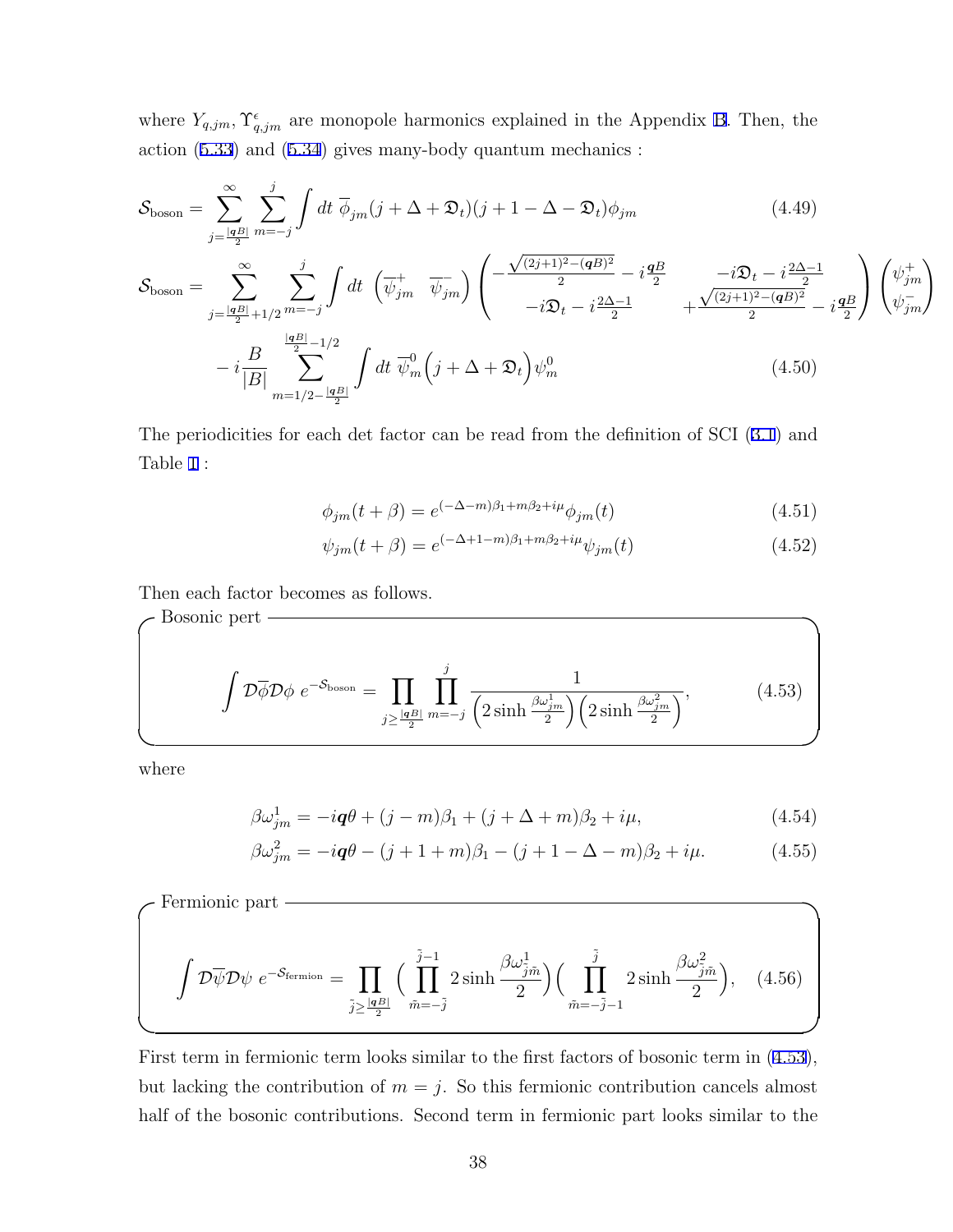second factors in (4.53), there is contributions of  $\tilde{m} = -\tilde{j} - 1$  in surplus. So this fermionic contribution cancels almost half of the bosonic contributions. Therefore, we get the following total contribution.

**✓**Total **✏**

$$
\int \mathcal{D}\overline{\phi}\mathcal{D}\phi\mathcal{D}\overline{\psi}\mathcal{D}\psi \ e^{-\mathcal{S}_{\text{boson}}-\mathcal{S}_{\text{fermion}}} = \prod_{j\geq \frac{|\mathbf{q}B|}{2}} \frac{2\sinh\frac{\beta\omega_{j,j}^2}{2}}{2\sinh\frac{\beta\omega_{j,j}^1}{2}}.\tag{4.57}
$$

**Another representation** In later section, we will use more useful representation of (4.57). We can shift the product with respect to *j* by defining

$$
J = j - \frac{|qB|}{2},\tag{4.58}
$$

then

$$
(4.57) = \prod_{J=0}^{\infty} \frac{2 \sinh \frac{\beta \omega_f^{(J)}}{2}}{2 \sinh \frac{\beta \omega_b^{(J)}}{2}},
$$
\n(4.59)

where we define  $\beta \omega_f^{(J)}$ ,  $\beta \omega_b^{(J)}$  as follows

$$
\beta \omega_f^{(J)} = i(q\theta - \mu) + 2\beta_2 \left( J + 1 + \frac{|qB|}{2} - \frac{\Delta}{2} \right) \tag{4.60}
$$

$$
\beta \omega_b^{(J)} = -i(\mathbf{q}\theta - \mu) + 2\beta_2 \left( J + \frac{|\mathbf{q}B|}{2} + \frac{\Delta}{2} \right) \tag{4.61}
$$

Here we ignore the overall sign. Now, after simple deformations, we get the following representation.

Another representation of  $(4.57)$ 

$$
\left(x^{(1-\Delta)}e^{-i\mathbf{q}\theta}\alpha^{-1}\right)^{\frac{|\mathbf{q}B|}{2}}\frac{\left(e^{-i\mathbf{q}\theta}\alpha^{-1}x^{2-\Delta+|\mathbf{q}B|};x^2\right)_{\infty}}{\left(e^{i\mathbf{q}\theta}\alpha^{+1}x^{\Delta+|\mathbf{q}B|};x^2\right)_{\infty}},\tag{4.62}
$$

where  $(z, q)_{\infty}$  is called *quantum Pochhammer symbol* or *q-shifted factorial* [70] :

$$
(A;q)_{\infty} = \prod_{J=0}^{\infty} (1 - Aq^{J}).
$$
\n(4.63)

We used zeta function regularization to get the prefactor here. As one can noticed by comparing it to the calculation of free harmonic oscillator in Section 2, this part corresponds to the Casimir energy.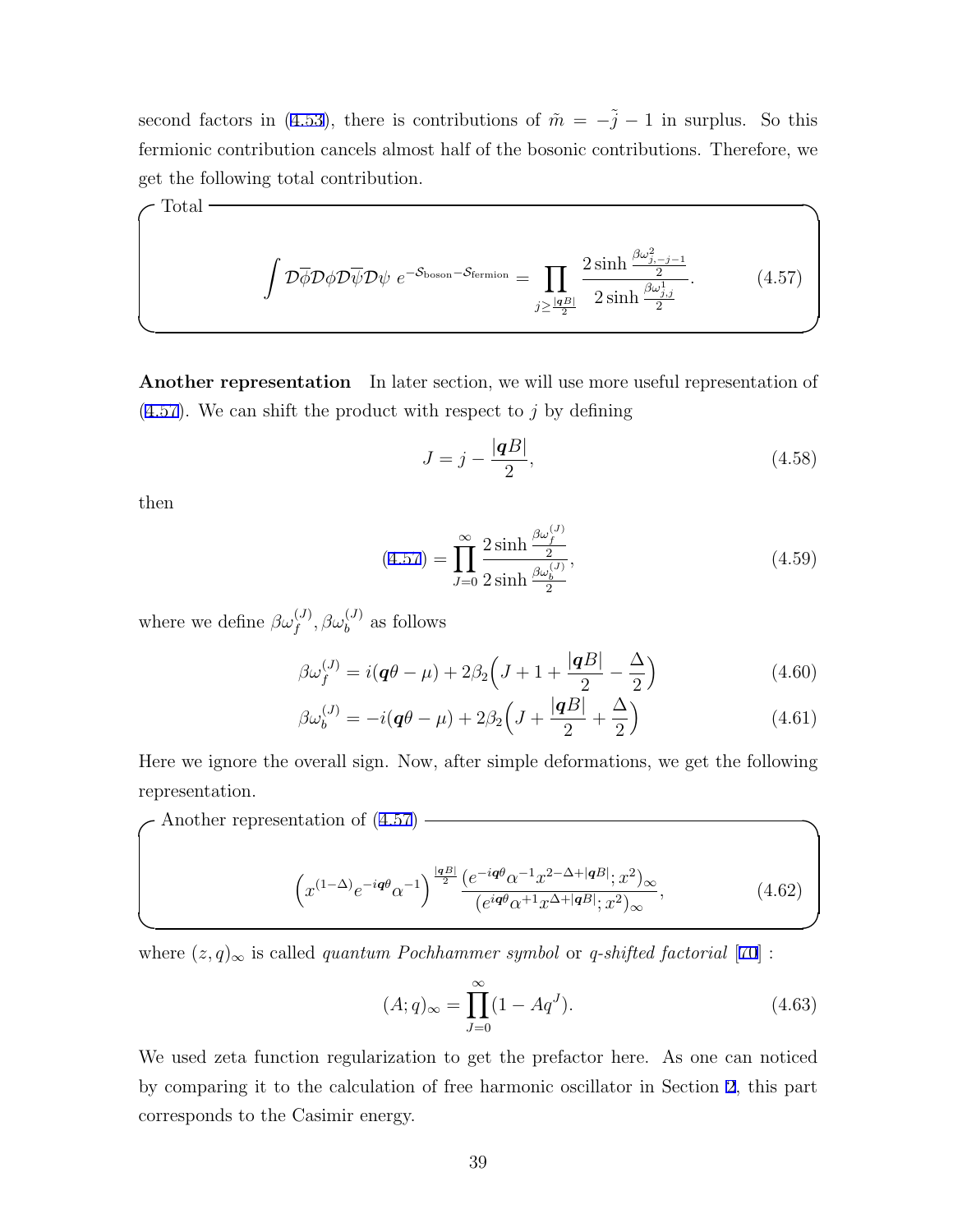### **4.3 Result**

We summarize here a toolkit for making SCI of our SUSY theories on  $\mathbb{S}^2 \times S^1_{\beta}$ .

#### **4.3.1 Non gauge theory**

In this case, we assume that there are dynamical fields,

$$
\Phi_a = (\phi_a, F_a | \psi_a), \quad \overline{\Phi}_a = (\overline{\phi}_a, \overline{F}_a | \overline{\psi}_a), \quad a = 1, ..., N_f.
$$
\n(4.64)

We assign each multiplet with dimension ∆*<sup>a</sup>* and flavor charge *f<sup>a</sup>* . Our method can be applied to the theories with the following type of action:

$$
\mathcal{S}[\Phi,\overline{\Phi}] = \sum_{a=1}^{N_f} \mathcal{S}_{mat}^{q=0}[\Phi_a,\overline{\Phi}_a] + W[\Phi] + \overline{W}[\overline{\Phi}], \tag{4.65}
$$

where  $S_{mat}^{q=0}$  is the action (3.66) with  $q=0$ . We can take arbitrary superpotential *W*. The only restriction is that the flavor charge assignments  $f_a$  have to preserve *W*.

 $\sim$  SCI for non gauge theory on  $\mathbb{S}^2 \times S^1_\beta$ 

In this case, the SCI is simple:

$$
\mathcal{I}(x,\alpha) = \prod_{a=1}^{N_f} \frac{(\alpha^{-\mathbf{f}_a} x^{2-\Delta_a}; x^2)_{\infty}}{(\alpha^{+\mathbf{f}_a} x^{\Delta_a}; x^2)_{\infty}}.
$$
\n(4.66)

#### **4.3.2 Gauge theory**

For simplicity, we consider the  $U(1)$  gauge theory with single gauge field (vector multiplet):

**✒ ✑**

$$
V = (A_{\mu}, \sigma, D | \overline{\lambda}, \lambda). \tag{4.67}
$$

Of course, we can add charged matter multiplets :

$$
\Phi_a = (\phi_a, F_a | \psi_a), \quad \overline{\Phi}_a = (\overline{\phi}_a, \overline{F}_a | \overline{\psi}_a), \quad a = 1, ..., N_f,
$$
\n(4.68)

with  $\Delta_a$ ,  $f_a$  and  $U(1)$  charges  $q_a$ . We assume action as follows.

$$
\mathcal{S}[V; \Phi, \overline{\Phi}] = \mathcal{S}_{YM}[V] + \sum_{a=1}^{N_f} \mathcal{S}_{mat}^{q_a}[V; \Phi_a, \overline{\Phi}_a] + W[\Phi] + \overline{W}[\overline{\Phi}], \tag{4.69}
$$

where  $S_{YM}$  is the action (3.65) with  $U(1)$  gauge group. See [28, 42] for more detail.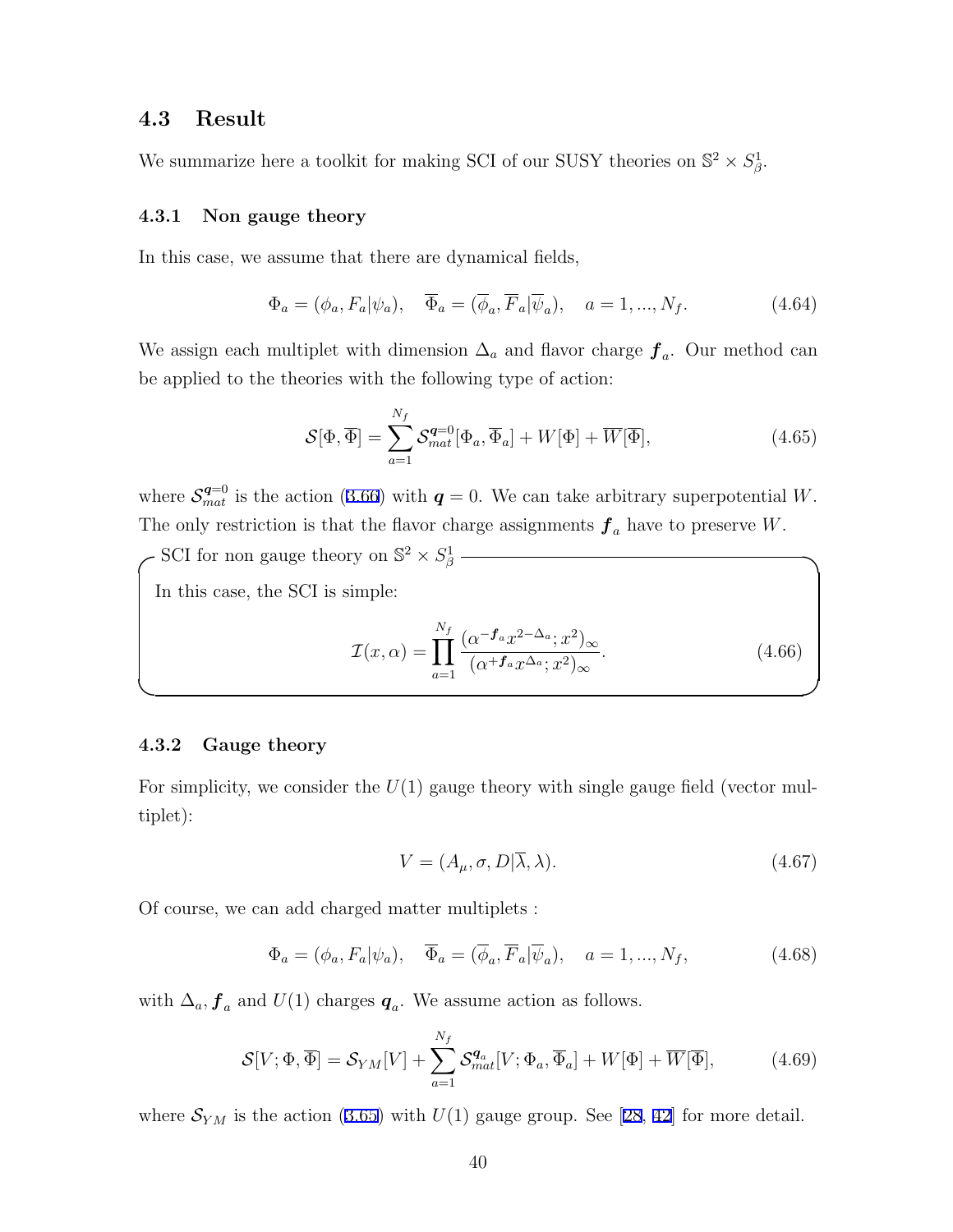$\sim$  SCI for gauge theory on  $\mathbb{S}^2 \times S^1_\beta$ We should sum up  $B \in \mathbb{Z}$  and integrate  $\theta \in [0, 2\pi]$ :  $\mathcal{I}(x,\alpha)=\sum$ *B∈*Z  $\int_0^{2\pi}$ 0 *dθ* 2*π* ∏ *N<sup>f</sup> a*=1  $\left(x^{(1-\Delta_a)}e^{-i\mathbf{q}_a\theta}\alpha^{-\mathbf{f}_a}\right)^{\frac{|\mathbf{q}_aB|}{2}}\frac{\left(e^{-i\mathbf{q}_a\theta}\alpha^{-\mathbf{f}_a}x^{2-\Delta_a+|\mathbf{q}_aB|};x^2\right)}{\left(\sin\theta+\mathbf{f}_a\right)^{|\mathbf{f}_aB|}\right)^{2}}$  $(e^{i\boldsymbol{q}_a\theta}\alpha^{+\boldsymbol{f}_a}x^{\Delta_a+|\boldsymbol{q}_a B|};x^2)_{\infty}$ *.*  $(4.70)$ **✒ ✑**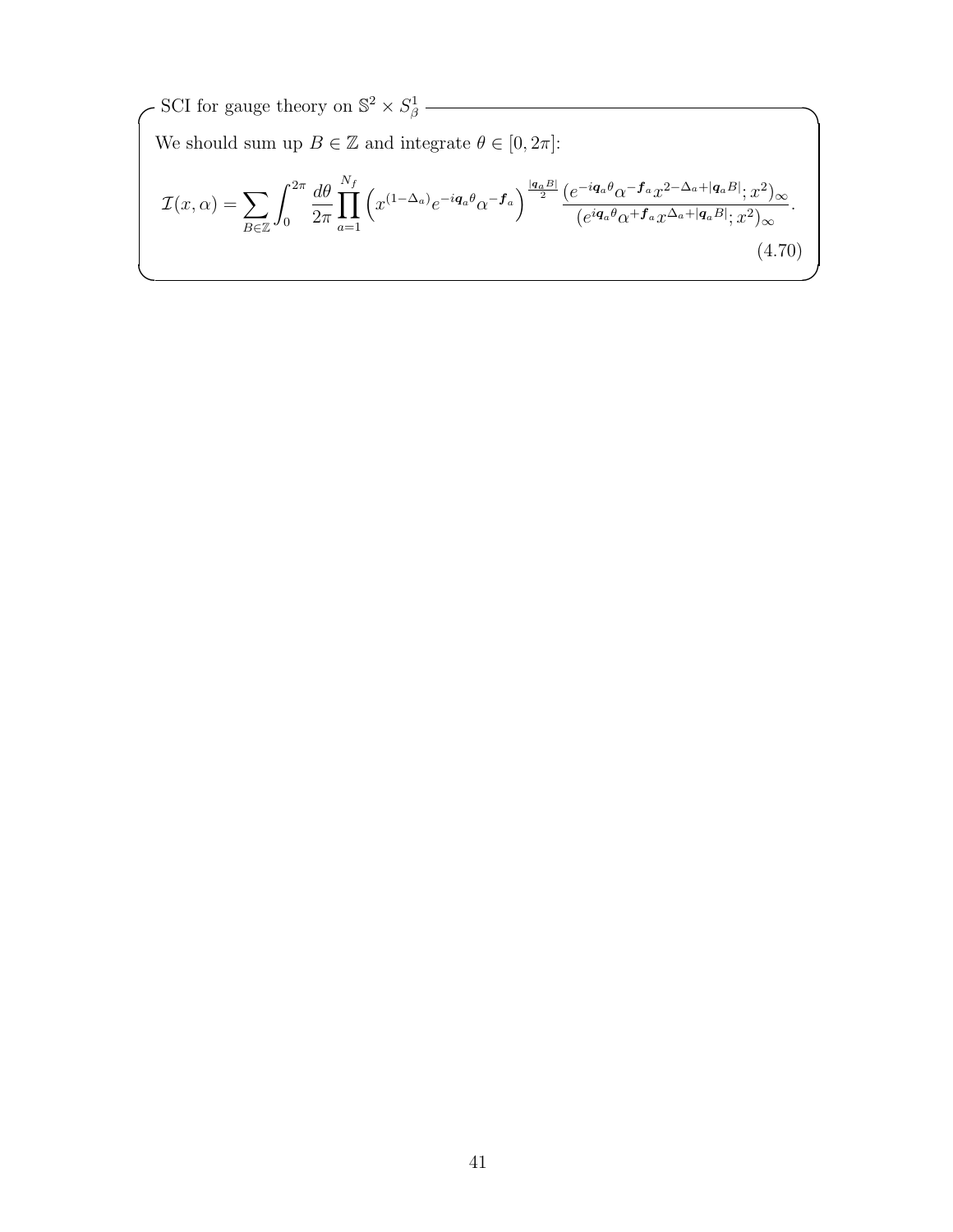## **5** Localization calculous of SCI with  $\mathbb{M}^2 = \mathbb{RP}^2$

In this section, we explain our main results on new SCI by taking  $\mathbb{M}^2 = \mathbb{RP}^2$ . The curved space  $\mathbb{RP}^2 \times S^1_\beta$  can be constructed from  $\mathbb{S}^2 \times S^1_\beta$  by taking the identification

$$
(\pi - \vartheta, \pi + \varphi, t) \sim (\vartheta, \varphi, t). \tag{5.1}
$$

And the QFT on  $\mathbb{RP}^2 \times S^1_\beta$  is defined by imposing a boundary condition, we will call it *parity condition*, under the antipodal identification (5.1) on  $\mathbb{S}^2 \times S^1_{\beta}$ . However, we cannot take arbitrary parity condition because most of them break the supersymmetry and it spoils the validity for using supersymmetric localization techniques. Therefore, we start our argument from the discussion of the possible *supersymmetric parity condition* which preserves supersymmetry under the antipodal identification (5.1). This a very simple operation causes very non-trivial effects, for example the localization locus for vector multiplet drastically changes, and the resulting SCIs differ from the ones in Section 4.

### **5.1 Supersymmetric parity conditions**

We can define field theories on  $\mathbb{RP}^2 \times S^1_\beta$  by imposing appropriate parity condition under (5.1) on  $\mathbb{S}^2 \times S^1_{\beta}$ . Of course, in order to use the localization method, we have to preserve supersymmetry. As studied in [23] in the context of 2d supersymmetric field theory, we can find such parity conditions compatible with the antipodal identification (5.1) for component fields. Our guiding principles are as follows.

- *•* The squared parity transformation becomes +1 for bosons and *−*1 for fermions.
- *•* SUSY exact Lagrangians, (3.65) and (3.66), must be invariant under the parity.
- Supersymmetries,  $\delta_{\epsilon}$  and  $\delta_{\bar{\epsilon}}$ , must be consistent with the parity.

Let us comment on the second assumption. This requirement is too strong because one should assume parity invariance of not (3.65) or (3.66) alone, but *full* Lagrangian, e.g. (4.69). We will comment on this generic case in Section 7.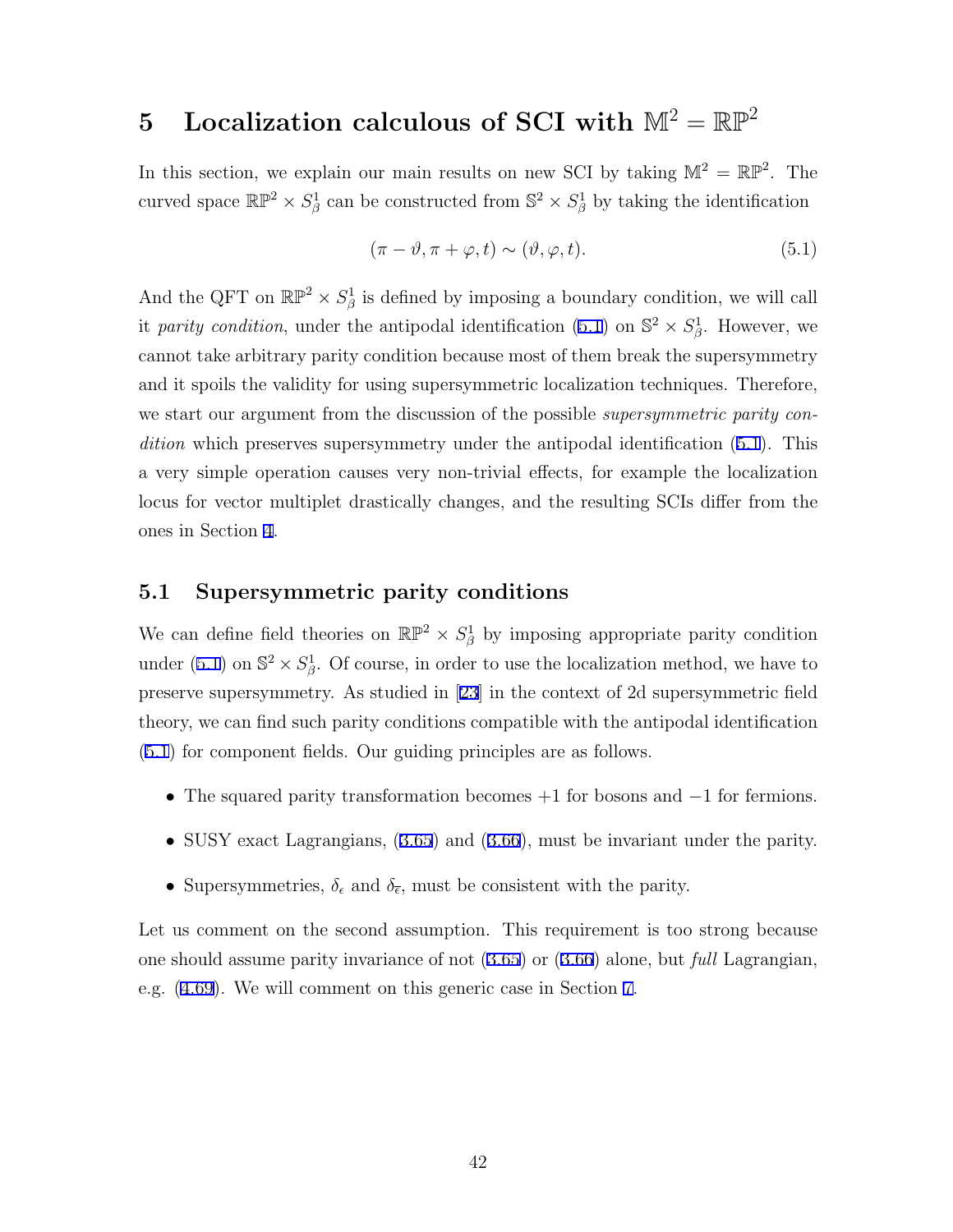**Vector multiplet** We find a set of parity conditions for the vector multiplet as follows.

$$
A_{\vartheta}(\pi - \vartheta, \pi + \varphi, t) = -A_{\vartheta}(\vartheta, \varphi, t), \quad A_{\varphi, t}(\pi - \vartheta, \pi + \varphi, t) = +A_{\varphi, t}(\vartheta, \varphi, t),
$$
  
\n
$$
\sigma(\pi - \vartheta, \pi + \varphi, t) = -\sigma(\vartheta, \varphi, t),
$$
  
\n
$$
\lambda(\pi - \vartheta, \pi + \varphi, t) = +i\gamma_1 \lambda(\vartheta, \varphi, t), \quad \overline{\lambda}(\pi - \vartheta, \pi + \varphi, t) = -i\gamma_1 \overline{\lambda}(\vartheta, \varphi, t),
$$
  
\n
$$
D(\pi - \vartheta, \pi + \varphi, t) = +D(\vartheta, \varphi, t).
$$
\n(5.2)

**One flavor matter multiplet** The one flavor matter multiplet has two choices:

$$
\phi(\pi - \vartheta, \pi + \varphi, t) = \pm \phi(\vartheta, \varphi, t), \qquad \overline{\phi}(\pi - \vartheta, \pi + \varphi, t) = \pm \overline{\phi}(\vartheta, \varphi, t),
$$
  

$$
\psi(\pi - \vartheta, \pi + \varphi, t) = \mp i \gamma_1 \psi(\vartheta, \varphi, t), \quad \overline{\psi}(\pi - \vartheta, \pi + \varphi, t) = \pm i \gamma_1 \overline{\psi}(\vartheta, \varphi, t), \qquad (5.3)
$$
  

$$
F(\pi - \vartheta, \pi + \varphi, t) = \pm F(\vartheta, \varphi, t), \qquad \overline{F}(\pi - \vartheta, \pi + \varphi, t) = \pm \overline{F}(\vartheta, \varphi, t).
$$

**Many flavors matter multiplets** We use  $a, b, \ldots$  as flavor indices  $a = 1, \ldots, N_f$ , then

$$
\phi_a(\pi - \vartheta, \pi + \varphi, t) = \sum_{b=1}^{N_f} M_{ab} \phi_b(\vartheta, \varphi, t), \qquad \overline{\phi}_a(\pi - \vartheta, \pi + \varphi, t) = \sum_{b=1}^{N_f} N_{ab} \overline{\phi}_b(\vartheta, \varphi, t),
$$
  

$$
\psi_a(\pi - \vartheta, \pi + \varphi, t) = -i\gamma_1 \sum_{b=1}^{N_f} M_{ab} \psi_b(\vartheta, \varphi, t), \quad \overline{\psi}_a(\pi - \vartheta, \pi + \varphi, t) = i\gamma_1 \sum_{b=1}^{N_f} N_{ab} \overline{\psi}_b(\vartheta, \varphi, t),
$$
  

$$
F_a(\pi - \vartheta, \pi + \varphi, t) = \sum_{b=1}^{N_f} M_{ab} F_b(\vartheta, \varphi, t), \qquad \overline{F}_a(\pi - \vartheta, \pi + \varphi, t) = \sum_{b=1}^{N_f} N_{ab} \overline{F}_b(\vartheta, \varphi, t),
$$
  
(5.4)

where  $(M_{ab})_{a,b=1,\dots,N_f} = \mathbf{M}$  and  $(N_{ab})_{a,b=1,\dots,N_f} = \mathbf{N}$  are  $N_f \times N_f$  matrices constrained by

$$
N^{T}M = 1, \quad M^{2} = N^{2} = 1.
$$
\n(5.5)

**Comments on the parity condition** Suppose we have a doublet and the parity condition described by the  $2 \times 2$  matrices

$$
\mathbf{M} = \mathbf{N} = \begin{pmatrix} 0 & 1 \\ 1 & 0 \end{pmatrix},\tag{5.6}
$$

then we can lift its Lagrangian on  $\mathbb{RP}^2 \times S^1_\beta$  to the one on  $\mathbb{S}^2 \times S^1_\beta$  by defining a new matter multiplet on  $\mathbb{S}^2 \times S^1_{\beta}$  as

$$
\Phi(\vartheta, \varphi, t) = \begin{cases} \Phi_1(\vartheta, \varphi, t), & \vartheta \in [0, \frac{\pi}{2}] \\ \Phi_2(\vartheta, \varphi, t), & \vartheta \in [\frac{\pi}{2}, \pi] \end{cases}.
$$
\n(5.7)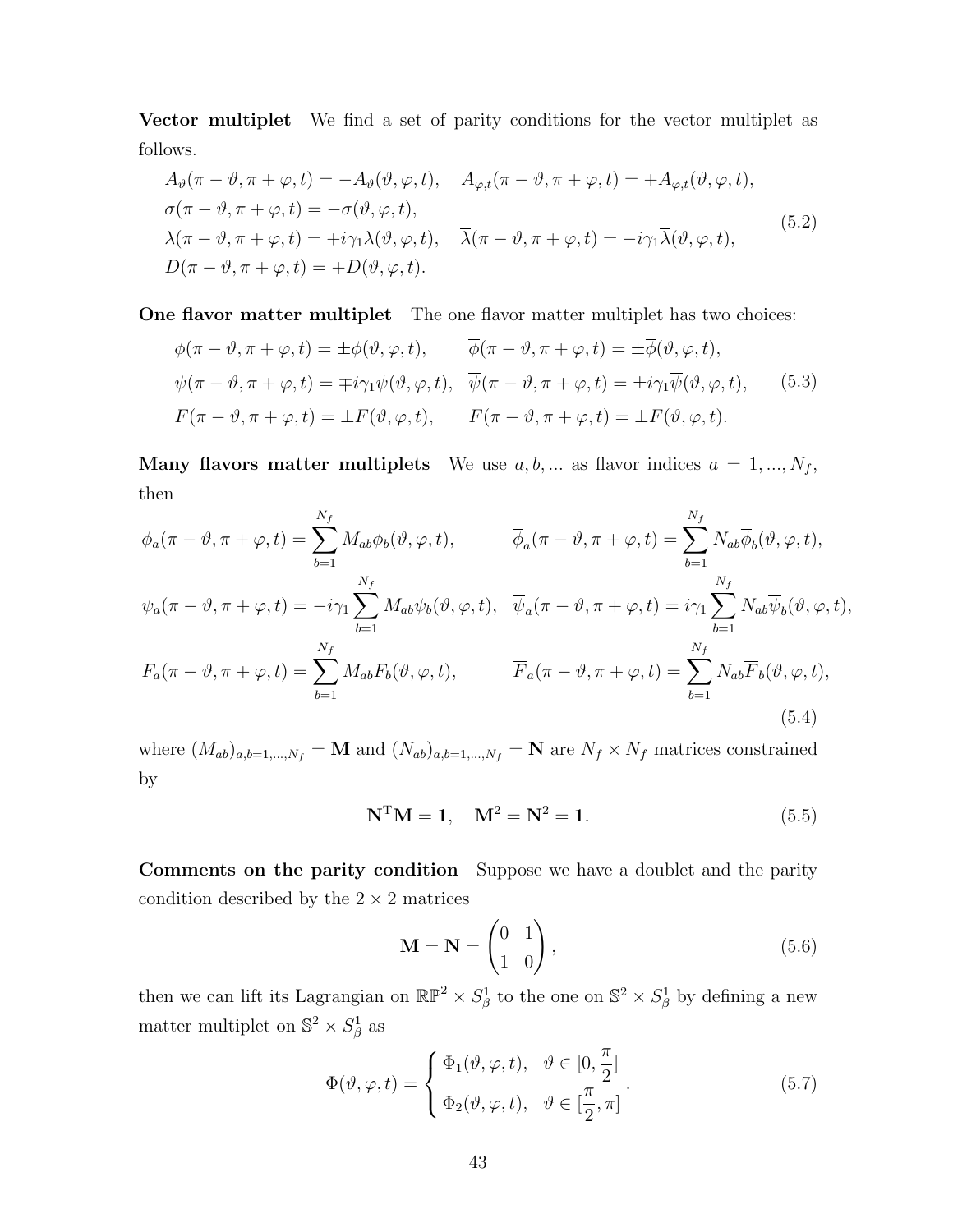The authors of [23] also commented on this fact. This is quite similar to the *doubling trick* in string theory. In Section 6, we use such parity condition exactly in the context of 3d mirror symmetry.

### **5.2 Vector multiplet contribution**

We focus on the gauge theory with abelian gauge field for simplicity as same as in the previous section.

**Locus** Now, let us remind that the Lagrangian (3.65) again,

$$
\mathcal{L}_{\text{YM}} = \mathcal{F}_{\mu} \mathcal{F}^{\mu} + D^2 + i \overline{\lambda} \gamma^{\mu} \mathcal{D}_{\mu} \lambda - \frac{i}{2} \overline{\lambda} \gamma_3 \lambda,
$$
  

$$
\mathcal{F}^{\mu} = \frac{1}{2} \epsilon^{\mu \rho \sigma} F_{\rho \sigma} + \partial^{\mu} \sigma + \delta^{\mu}_3 \sigma.
$$
 (5.8)

The bosonic terms are obviously positive definite. Therefore, the localization locus is determined by the following equations:

$$
0 = \mathcal{F}^{\mu} = D. \tag{5.9}
$$

However, we cannot take the Dirac monopole configuration  $A_{\text{mon}}$  in (4.3) because it breaks parity invariance under (5.2). Instead of it, we can take the flat connection  $A_{\text{flat}}^{(\pm)}$  on  $\mathbb{RP}^2$ .

$$
A = A_{\text{flat}}^{(\pm)} + \frac{\theta}{\beta} dt, \quad \sigma = 0,
$$
\n(5.10)

where  $A_{\text{flat}}^{(\pm)}$  represent holonomies of  $\mathbb{RP}^2$  along the non-contractible cycle  $[\gamma] \neq 0 \in$  $\pi_1(\mathbb{RP}^2)$ . It is also characterized by

$$
e^{i\oint_{\gamma} A_{\text{flat}}^{(\pm)}} = \pm 1. \tag{5.11}
$$

The constraint on the parameter  $\theta$  is invariant.

$$
\theta \in [0, 2\pi].\tag{5.12}
$$

As explained in the introduction, in the context of the supersymmetric localization, we expand field *V* around the locus  $V_0$  which is parametrized by  $\pm 1, \theta$ :

$$
V = V_0[\pm 1, \theta] + \tilde{V}, \tag{5.13}
$$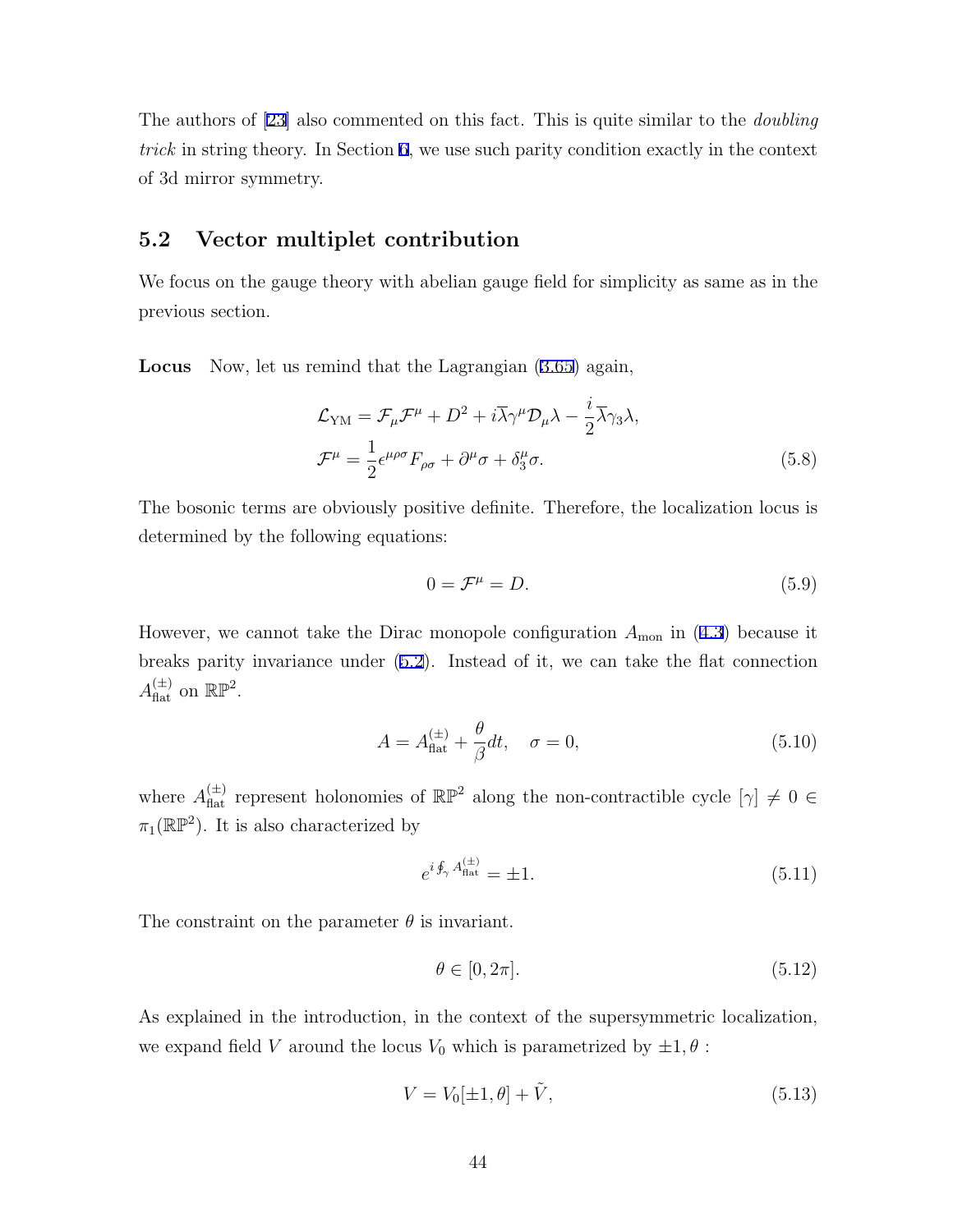where  $\tilde{V}$  represents fluctuation. It means that the path integral is composed from the summation over  $\pm 1$  and integration over  $\theta \in [0, 2\pi]$ , and path integral over the fluctuation  $\tilde{V}$ :

$$
\int \mathcal{D}Ve^{-S_{YM}[V]} = \sum_{\pm 1} \int_0^{2\pi} \frac{d\theta}{2\pi} \int \mathcal{D}\tilde{V} e^{-\tilde{S}_{YM}[\tilde{V}]}. \tag{5.14}
$$

Note that there is no monopole but  $\pm 1$  holonomies, so the summation is not infinite summation over the integers but constructed of just 2 terms, +1 sector and *−*1 sector.

## ${\bf 5.2.1} \quad \textbf{QFT on } \, \mathbb{RP}^2 \times S^1_{\beta} \rightarrow \textbf{QM on } S^1_{\beta}$

The gauge fixing procedure in the previous section also works on  $\mathbb{RP}^2 \times S^1_\beta$ , so we can use the Lagrangians

$$
S_{\text{boson}}^{gf} = \int dt \int \left(\frac{A_2}{\sigma}\right)^T \wedge *_2 \left(\begin{matrix} -*_2 d_2 *_2 d_2 - \partial_t^2 & -*_2 d_2 \\ *_2 d_2 & -*_2 d_2 *_2 d_2 - \partial_t^2 + 1 \end{matrix}\right) \left(\frac{A_2}{\sigma}\right),\tag{5.15}
$$

$$
S_{\text{fermion}} = \int dt \int \sin \vartheta d\vartheta d\varphi \ \overline{\lambda} \Big( i\gamma^i \nabla_i + i\gamma_3 (\partial_t - \frac{1}{2}) \Big) \lambda,\tag{5.16}
$$

constrained by (4.24). One might think that the expansion of each field with respect to the harmonics  $V_{jm}^i, \Psi_{jm}^{\epsilon}$ ,  $Y_{jm}$  works. However it is not. Precisely speaking, the range of summation for  $j$  is constrained because of the parity condition  $(5.2)$ . As one can find in the Appendix of [23], each harmonics behaves as follows<sup>12</sup>:

$$
Y_{jm}(\pi - \vartheta, \pi + \varphi) = (-1)^j Y_{jm}(\vartheta, \varphi), \qquad (5.17)
$$

$$
\Psi_{jm}^{\pm}(\pi - \vartheta, \pi + \varphi) = \mp i(-1)^{j - \frac{1}{2}} \gamma_1 \Psi_{jm}^{\pm}(\vartheta, \varphi), \tag{5.18}
$$

$$
V_{jm}(\pi - \vartheta, \pi + \varphi) = (-1)^{j+1} V_{jm}(\vartheta, \varphi).
$$
\n(5.19)

We have no fermion zero mode, and we take eigenspinor  $\Psi$  for a modified Dirac operator  $-i\gamma_3\gamma^i\mathfrak{D}_i$  rather than  $\Upsilon$  for the Dirac operator  $-i\gamma^i\mathfrak{D}_i$ .  $V_{jm}$  is the 1-form constructed by  $(V_{jm})_{\vartheta} d\vartheta + (V_{jm})_{\varphi} d\varphi$ . The harmonics which preserves supersymmetric parity conditions in (5.2) only contribute to the expansion, then we get the following

<sup>&</sup>lt;sup>12</sup> Our  $V_{jm}$  corresponds to  $C_{jm}^2$  in their notation.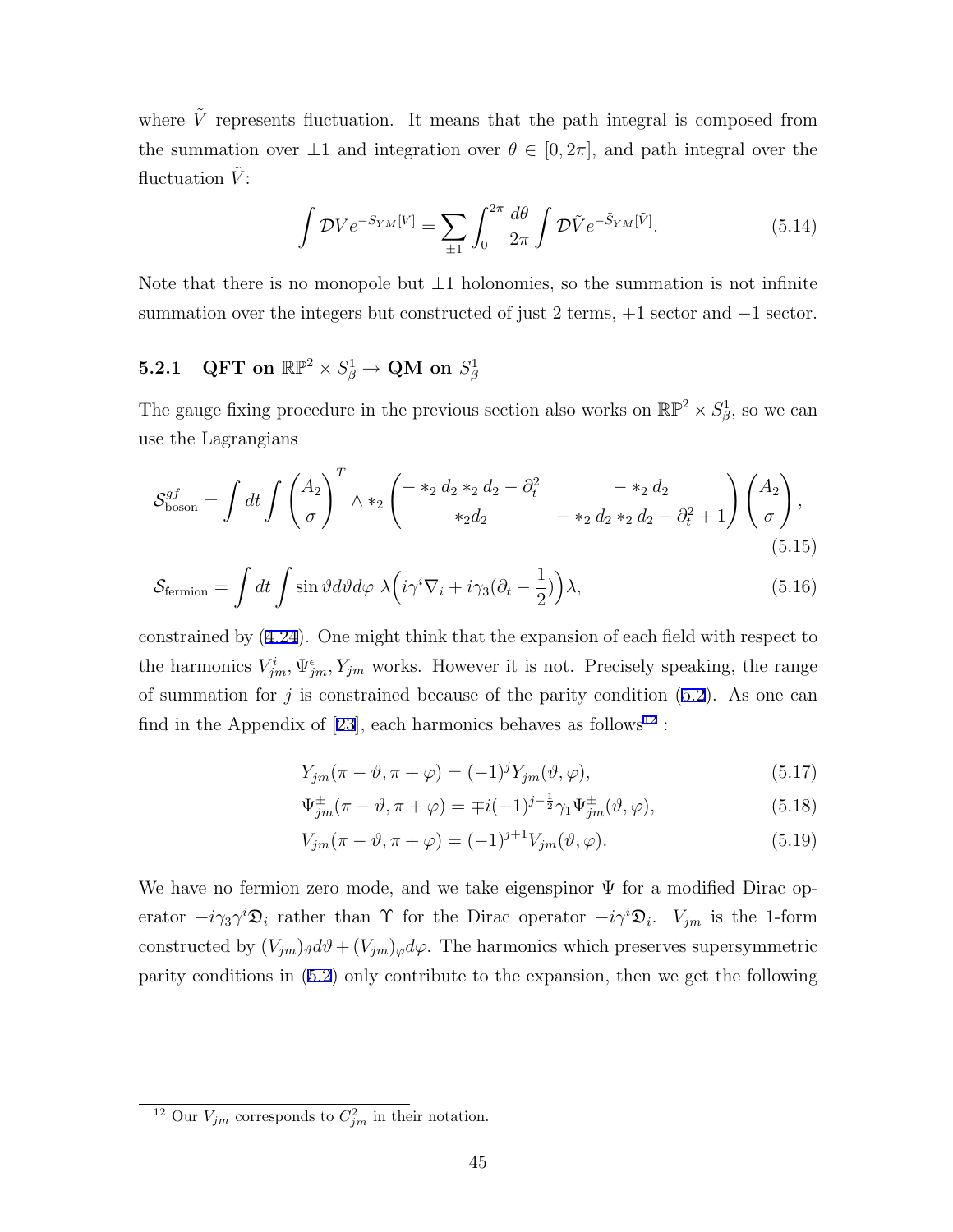expansions.

$$
A^i(\vartheta, \varphi, t) = \sum_{\substack{j=2k+1 \ k\geq 0}} \sum_{m=-j}^j V^i_{jm}(\vartheta, \varphi) A_{jm}(t), \qquad (5.20)
$$

$$
\sigma(\vartheta, \varphi, t) = \sum_{\substack{j=2k+1 \ k \ge 0}} \sum_{m=-j}^{j} Y_{jm}(\vartheta, \varphi) \sigma_{jm}(t), \qquad (5.21)
$$

$$
\lambda(\vartheta,\varphi,t) = \sum_{\substack{j=2k+1/2 \ m=-j}} \sum_{m=-j}^{j} \Psi_{jm}(\vartheta,\varphi) \lambda_{jm}^{-}(t) + \sum_{\substack{j=2k+3/2 \ m=-j}} \sum_{m=-j}^{j} \Psi_{jm}^{+}(\vartheta,\varphi) \lambda_{jm}^{+}(t), \quad (5.22)
$$

$$
\overline{\lambda}(\vartheta,\varphi,t) = \sum_{\substack{j=2k+1/2 \ m=-j}} \sum_{m=-j}^{j} \overline{\Psi}_{jm}(\vartheta,\varphi) \overline{\lambda}_{jm}^-(t) + \sum_{\substack{j=2k+3/2 \ m=-j}} \sum_{m=-j}^{j} \overline{\Psi}_{jm}^+(\vartheta,\varphi) \overline{\lambda}_{jm}^+(t). \tag{5.23}
$$

Then, the actions (4.25) and (4.26) give many-body quantum mechanics defined by the following actions :

$$
S_{\text{boson}}^{gf} = \sum_{\substack{j=2k+1 \ m=-j}} \sum_{m=-j}^{j} \int dt \, \left( A_{jm} \, \sigma_{jm} \right) \begin{pmatrix} -\partial_t^2 + j(j+1) & \sqrt{j(j+1)} \\ \sqrt{j(j+1)} & -\partial_t^2 + j(j+1) + 1 \end{pmatrix} \begin{pmatrix} A_{jm} \\ \sigma_{jm} \end{pmatrix},
$$
\n(5.24)

$$
S_{\text{fermion}} = i \sum_{\substack{j=2k+1/2 \ m=-j}} \sum_{m=-j}^{j} \int dt \ \overline{\lambda}_{jm} \Big( (j+\frac{1}{2}) + (\partial_t - \frac{1}{2}) \Big) \lambda_{jm}^{-}
$$
  
+ 
$$
i \sum_{\substack{j=2k+3/2 \ m=-j}} \sum_{m=-j}^{j} \int dt \ \overline{\lambda}_{jm}^{+} \Big( - (j+\frac{1}{2}) + (\partial_t - \frac{1}{2}) \Big) \lambda_{jm}^{+}.
$$
 (5.25)

The periodicity for each field can be read from the definition of SCI (3.1) and Table 1, then it becomes as

$$
A_{jm}(t+\beta) = e^{-(\beta_1 - \beta_2)m} A_{jm}(t), \quad \sigma_{jm}(t+\beta) = e^{-(\beta_1 - \beta_2)m} \sigma_{jm}(t)
$$
(5.26)

$$
\overline{\lambda}_{jm}^{\epsilon}(t+\beta) = e^{(-1-m)\beta_1 + m\beta_2} \overline{\lambda}_{jm}^{\epsilon}(t), \quad \lambda_{jm}^{\epsilon}(t+\beta) = e^{(+1-m)\beta_1 + m\beta_2} \lambda_{jm}^{\epsilon}(t). \tag{5.27}
$$

Therefore, we get each contribution as follows.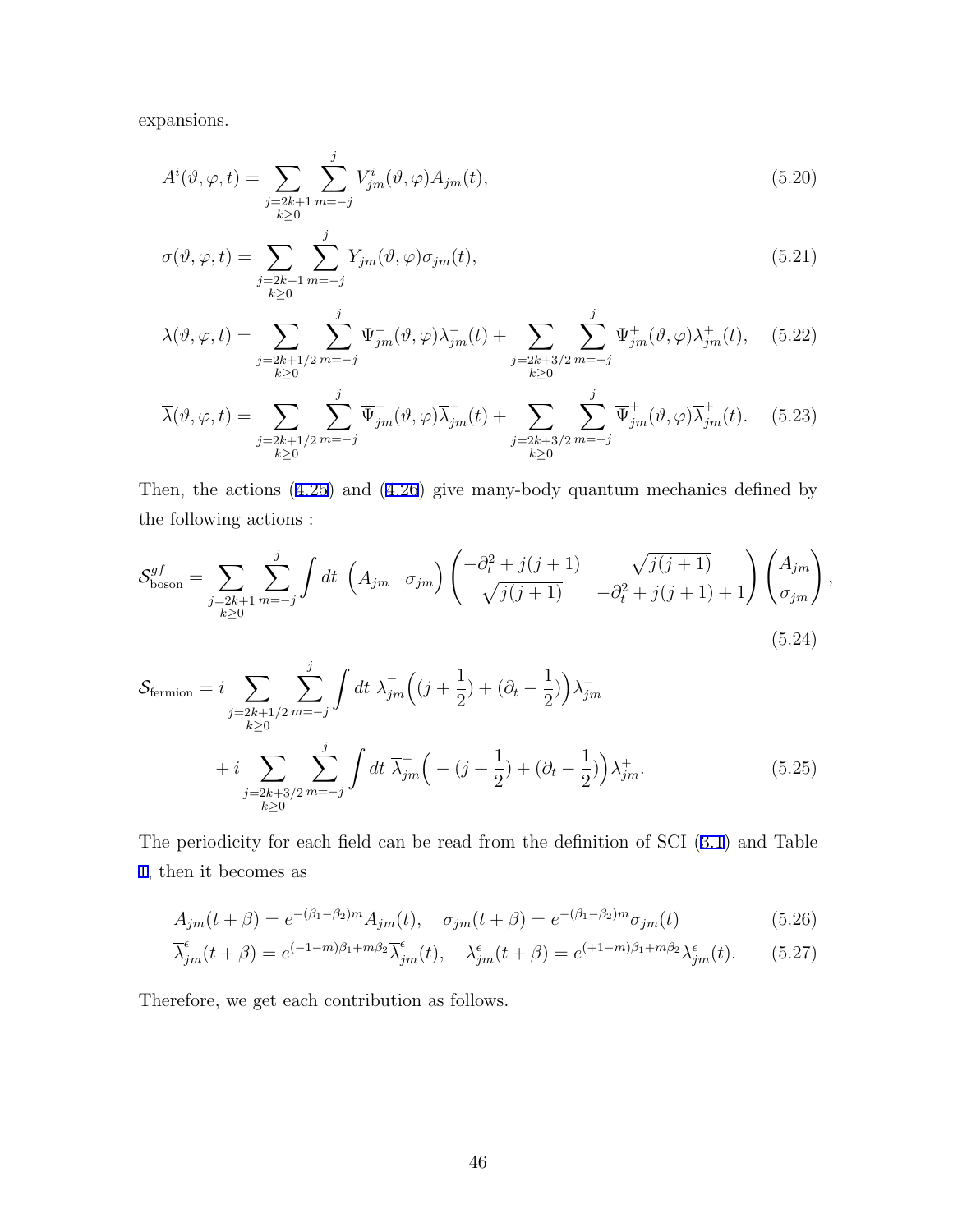$$
\int \mathcal{D}A_2 \mathcal{D}\sigma \ e^{-S_{\text{boson}}^{gf}} = \int \prod_{t \in [0,\beta]} \Big( \prod_{\substack{j=2k+1 \\ k \ge 0}} \prod_{m=-j}^{j} dA_{jm}(t) d\sigma_{jm}(t) \Big) \ e^{-S_{\text{boson}}^{gf}} \\
= \prod_{\substack{j=2k+1 \\ k \ge 0}} \prod_{m=-j}^{j} \frac{1}{\Big(2 \sinh \frac{\omega_{jm}}{2}\Big) \Big(2 \sinh \frac{\omega_{j+1,m}}{2}\Big)}, \tag{5.28}
$$

**✒ ✑**

where

$$
\omega_{jm} = \frac{\beta_1 - \beta_2}{\beta} m + j. \tag{5.29}
$$

Fermionic part  
\n
$$
\int \mathcal{D}\overline{\lambda}\mathcal{D}\lambda e^{-\mathcal{S}_{\text{fermion}}}
$$
\n
$$
= \prod_{t \in [0,\beta]} \Big(\prod_{j=2k+1/2 \atop k\geq 0}^{\infty} \prod_{m=-j}^{j} d\lambda_{jm}^{-}(t) d\overline{\lambda}_{jm}^{-}(t)\Big) \Big(\prod_{j=2k+3/2 \atop k\geq 0}^{\infty} \prod_{j=2k+3/2 \atop k\geq 0}^{j} d\lambda_{jm}^{+}(t) d\overline{\lambda}_{jm}^{+}(t)\Big) e^{-\mathcal{S}_{\text{fermion}}}
$$
\n
$$
= \prod_{j=2k+1}^{j} \Big(\prod_{m=-j+1}^{j} 2 \sinh \frac{\beta \omega_{jm}}{2}\Big) \Big(\prod_{m=-j-1}^{j} 2 \sinh \frac{\beta \omega_{j+1,m}}{2}\Big).
$$
\n(5.30)

Therefore, in contrast to the case of  $\mathbb{M}^2 = \mathbb{S}^2$  (4.39), we get the following non-trivial contribution even from the vector multiplet.

$$
\int \mathcal{D}A_2 \mathcal{D}\sigma \mathcal{D}\overline{\lambda} \mathcal{D}\lambda \ e^{-S_{\text{boson}}^{gf} - S_{\text{fermion}}}
$$
\n
$$
= \prod_{\substack{j=2k+1\\k\geq 0}} \frac{2 \sinh \frac{\beta \omega_{j+1,-(j+1)}}{2}}{2 \sinh \frac{\beta \omega_{j,-j}}{2}} = x^{\frac{1}{4}} \frac{(x^4; x^4)_{\infty}}{(x^2; x^4)_{\infty}}.
$$
\n(5.31)

**✒ ✑**

## **5.3 Matter multiplet**

**Locus** The matter Lagrangian (3.66) defines the trivial field contents:

$$
0 = \phi = \psi = F, \quad 0 = \overline{\phi} = \overline{\psi} = \overline{F}.
$$
 (5.32)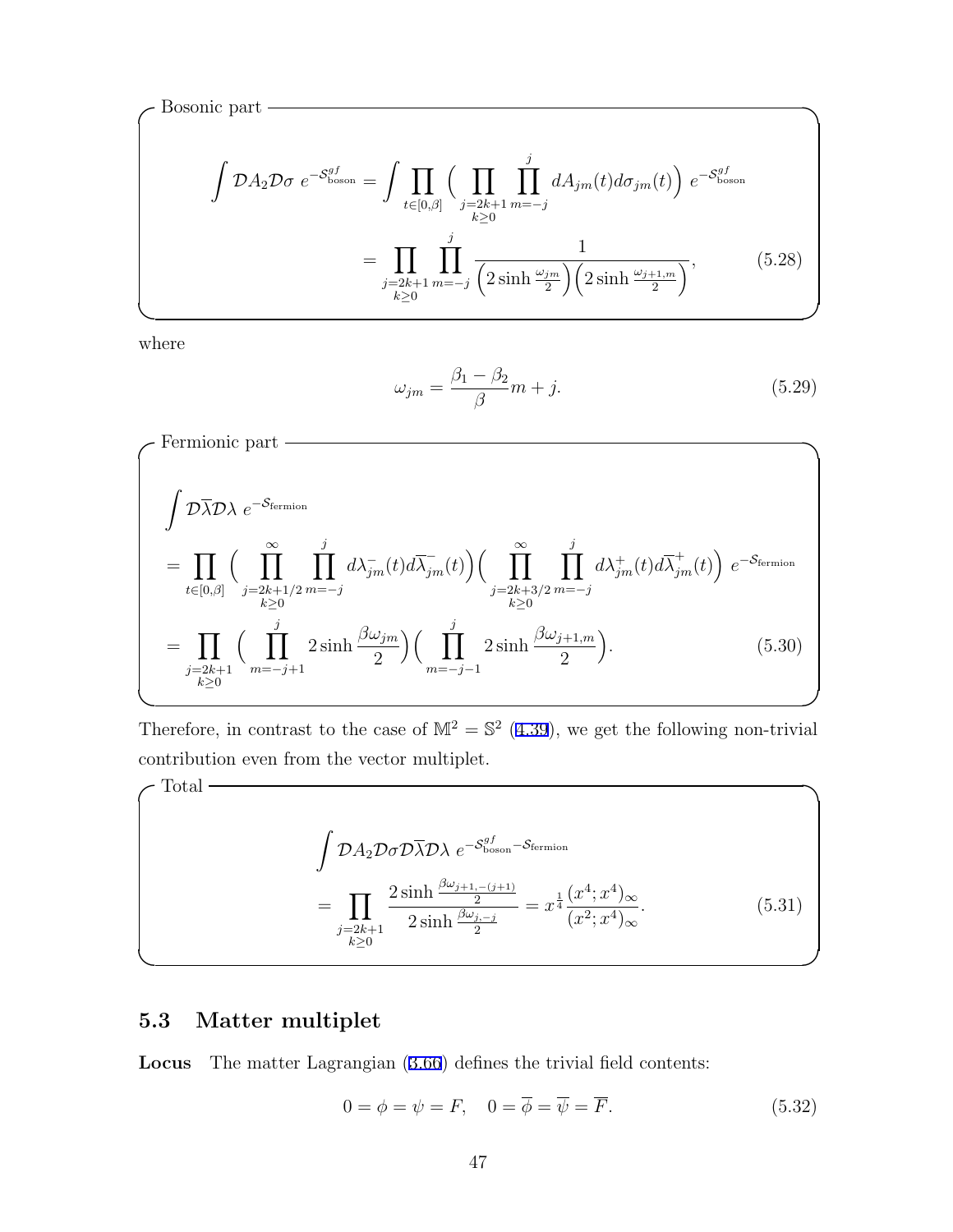**✓Actions for the fluctuation fields ✏**

$$
\mathcal{S}_{\text{boson}} = \int dt \int \sin \vartheta d\vartheta d\varphi \left( \mathbb{D}_{\mu} \overline{\phi} \mathbb{D}^{\mu} \phi - (2\Delta - 1) \overline{\phi} \mathbb{D}_{t} \phi - \Delta(\Delta - 1) \overline{\phi} \phi \right), \quad (5.33)
$$

$$
\mathcal{S}_{\text{fermion}} = \int dt \int \sin \vartheta d\vartheta d\varphi \left( -i(\overline{\psi}\gamma^{\mu} \mathbb{D}_{\mu}\psi) - \frac{i(2\Delta - 1)}{2}(\overline{\psi}\gamma_{3}\psi) \right), \tag{5.34}
$$

where  $\mathbb{D}_{\mu}$  represent the covariant derivative with respect to the locus gauge field (5.10):

$$
\mathbb{D}_i = \nabla_i - i\mathbf{q}A_i^{\text{flat}} \quad (i = \vartheta, \varphi), \tag{5.35}
$$

$$
\mathbb{D}_t = \mathfrak{D}_t = \partial_t - i \mathbf{q} \frac{\theta}{\beta}.
$$
\n(5.36)

## ${\bf 5.3.1} \quad \textbf{QFT on} \, \, \mathbb{RP}^2 \times S^1_{\beta} \rightarrow \textbf{QM on} \, \, S^1_{\beta}$

Here, for simplicity, we focus on the following two cases.

**One-flavor matter multiplet** First, we treat the  $e^{i \oint_{\gamma} q A_{\text{flat}}} = +1$  case in (5.3). In this case, we have to restrict  $j$  as follows:

$$
\phi(\vartheta,\varphi,t) = \sum_{\substack{j=2k \ m=-j}}^{\infty} \sum_{m=-j}^{j} e^{i \int^x \mathbf{q} A_{\text{flat}}} Y_{jm}(\vartheta,\varphi) \phi_{jm}(t),
$$
\n(5.37)

$$
\psi(\vartheta,\varphi,t) = \sum_{\substack{j=2k+1/2 \ m=-j}} \sum_{m=-j}^{j} e^{i \int^x \mathbf{q} A_{\text{flat}}} \Psi_{jm}^+(\vartheta,\varphi) \psi_{jm}^+(t) + \sum_{\substack{j=2k+3/2 \ m=-j}} \sum_{m=-j}^{j} e^{i \int^x \mathbf{q} A_{\text{flat}}} \Psi_{jm}^-(\vartheta,\varphi) \psi_{jm}^-(t),
$$
\n(5.38)

$$
\overline{\phi}(\vartheta,\varphi,t) = \sum_{\substack{j=2k \ m=-j}}^{\infty} \sum_{m=-j}^{j} e^{-i \int^{x} \mathbf{q} A_{\text{flat}} Y_{jm}^{*}(\vartheta,\varphi) \overline{\phi}_{jm}(t)},
$$
\n(5.39)

$$
\overline{\psi}(\vartheta,\varphi,t) = \sum_{\substack{j=2k+1/2 \ m=-j}} \sum_{m=-j}^{j} e^{-i \int^{x} \mathbf{q} A_{\text{flat}} } \overline{\Psi}_{jm}^{+}(\vartheta,\varphi) \overline{\psi}_{jm}^{+}(t) + \sum_{\substack{j=2k+3/2 \ m=-j}} \sum_{m=-j}^{j} e^{-i \int^{x} \mathbf{q} A_{\text{flat}} } \overline{\Psi}_{jm}^{-}(\vartheta,\varphi) \overline{\psi}_{jm}^{-}(t),
$$
\n(5.40)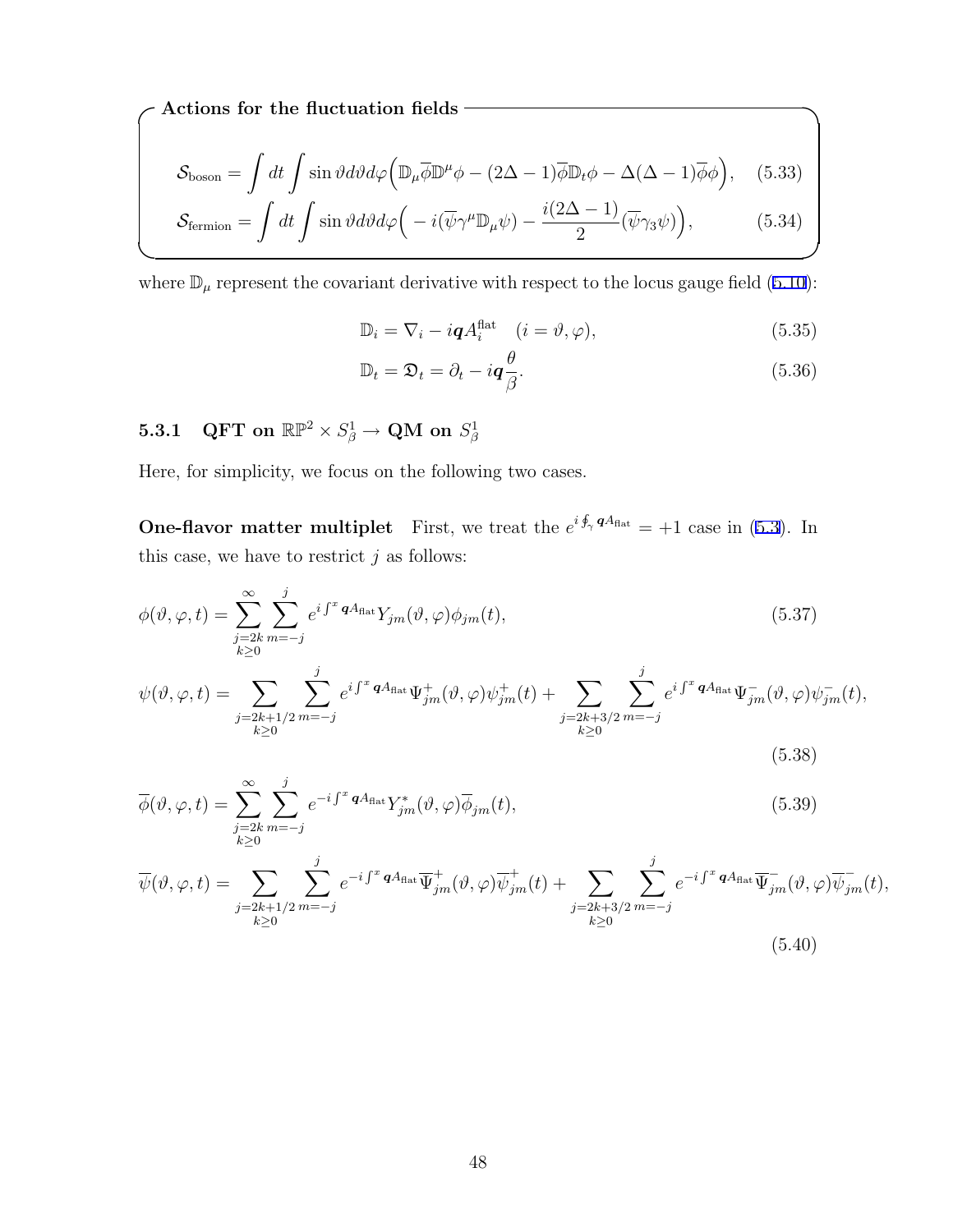where  $Y_{jm}$ ,  $\Psi_{jm}^{\pm}$  are harmonices explained in the Appendix B. Then, each action (5.33), (5.34) gives many-body quantum mechanics :

$$
\mathcal{S}_{\text{boson}} = \sum_{\substack{j=2k \ m=-j}} \sum_{m=-j}^{j} \int dt \ \overline{\phi}_{jm} (j + \Delta + \mathfrak{D}_{t}) (j + 1 - \Delta - \mathfrak{D}_{t}) \phi_{jm}, \tag{5.41}
$$
\n
$$
\mathcal{S}_{\text{boson}} = i \sum_{\substack{j=2k+1/2 \ m=-j}} \sum_{m=-j}^{j} \int dt \ \overline{\psi}_{jm}^{+} \Big( (j + \frac{1}{2}) - (\mathfrak{D}_{t} + \frac{2\Delta - 1}{2}) \Big) \psi_{jm}^{+}
$$
\n
$$
+ i \sum_{\substack{j=2k+3/2 \ m=-j}} \sum_{m=-j}^{j} \int dt \ \overline{\psi}_{jm}^{-} \Big( - (j + \frac{1}{2}) - (\mathfrak{D}_{t} + \frac{2\Delta - 1}{2}) \Big) \psi_{jm}^{-}. \tag{5.42}
$$

The periodicities can be read from the definition of SCI (3.1) and Table 1 :

$$
\phi_{jm}(t+\beta) = e^{(-\Delta - m)\beta_1 + m\beta_2 + i\mu} \phi_{jm}(t)
$$
\n(5.43)

$$
\psi_{jm}(t+\beta) = e^{(-\Delta + 1 - m)\beta_1 + m\beta_2 + i\mu} \psi_{jm}(t)
$$
\n(5.44)

Then each contribution becomes as follows.

$$
\int \mathcal{D}\phi \mathcal{D}\overline{\phi} e^{-S_{\text{boson}}} = \int \prod_{t \in [0,\beta]} \Big( \prod_{j=2k} \prod_{m=-j}^{j} d\overline{\phi}_{jm}(t) d\phi_{jm}(t) \Big) e^{-S_{\text{boson}}} \\
= \prod_{\substack{j=2k \\ k \ge 0}} \prod_{m=-j}^{j} \frac{1}{\Big( 2 \sinh \frac{\beta \omega_{jm}^{1}}{2} \Big) \Big( 2 \sinh \frac{\beta \omega_{jm}^{2}}{2} \Big)},
$$
\n(5.45)

where

$$
\beta \omega_{jm}^1 = -i\mathbf{q}\theta + (j - m)\beta_1 + (j + \Delta + m)\beta_2 + i\mu,\tag{5.46}
$$

$$
\beta \omega_{jm}^2 = -i\mathbf{q}\theta - (j+1+m)\beta_1 - (j+1-\Delta-m)\beta_2 + i\mu. \tag{5.47}
$$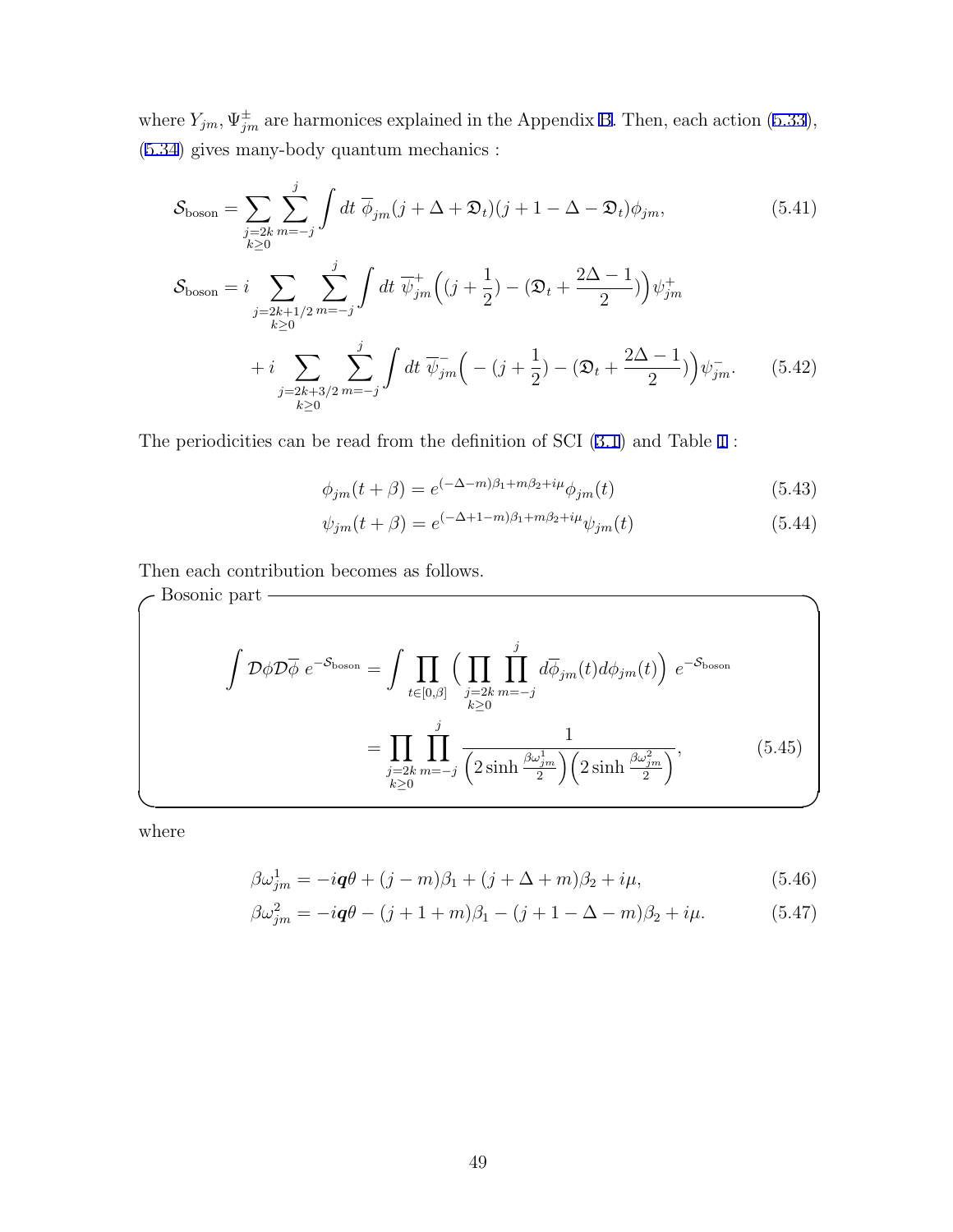Fermionic part  
\n
$$
\int \mathcal{D}\overline{\psi}\mathcal{D}\psi e^{-\mathcal{S}_{\text{fermion}}}
$$
\n
$$
= \int \prod_{t \in [0,\beta]} \Big(\prod_{j=2k+1/2} \prod_{m=-j}^{j} d\overline{\psi}_{jm}^{+}(t) d\psi_{jm}^{+}(t) \Big) \Big(\prod_{j=2k+3/2} \prod_{m=-j}^{j} d\overline{\psi}_{jm}^{-}(t) d\psi_{jm}^{-}(t) \Big) e^{-\mathcal{S}_{\text{fermion}}}
$$
\n
$$
= \prod_{\substack{j=2k \\ k \ge 0}} \prod_{m=-j-1}^{j} \Big(2 \sinh \frac{\beta \omega_{jm}^{2}}{2} \Big) \times \prod_{\substack{j=2k+2 \\ k \ge 0}} \prod_{m=-j}^{j-1} \Big(2 \sinh \frac{\beta \omega_{jm}^{1}}{2} \Big). \tag{5.48}
$$

 $\left\{\sqrt{\frac{1}{\pi}}\right\}$  **Total contribution for**  $e^{i\oint_{\gamma} qA_{\text{flat}}} = +1$  **sector**  $\left\{\sqrt{\frac{1}{\pi}}\right\}$ 

$$
\int \mathcal{D}\overline{\phi} \mathcal{D}\phi \mathcal{D}\overline{\psi} \mathcal{D}\psi e^{-\mathcal{S}_{\text{boson}} - \mathcal{S}_{\text{fermion}}} = \prod_{j=2k} \frac{2 \sinh \frac{\beta \omega_{j,-j-1}^1}{2}}{2 \sinh \frac{\beta \omega_{j,j}^2}{2}}
$$
  
=  $x^{+\frac{\Delta-1}{4}} e^{+\frac{i}{4}q\theta} \alpha^{+\frac{1}{4}} f \frac{(e^{-iq\theta} \alpha^{-f} x^{(2-\Delta)}; x^4)_{\infty}}{(e^{+iq\theta} \alpha^{+f} x^{\Delta}; x^4)_{\infty}}.$  (5.49)

**✒ ✑**

**✒ ✑**

Now, we turn to the contribution for  $e^{i \oint_{\gamma} q A_{\text{flat}}} = -1$  sector. The only difference is the range for *j* in bosonic sector. After repeating similar procedure, we get the following contribution.

Total contribution for 
$$
e^{i\oint_{\gamma} qA_{\text{flat}}} = -1
$$
 sector  
\n
$$
\int \mathcal{D}\overline{\phi}\mathcal{D}\phi\mathcal{D}\overline{\psi}\mathcal{D}\psi \ e^{-\mathcal{S}_{\text{boson}}-\mathcal{S}_{\text{fermion}}} = x^{-\frac{\Delta-1}{4}} e^{-\frac{i}{4}q\theta} \alpha^{-\frac{1}{4}f} \frac{(e^{-iq\theta}\alpha^{-f}x^{(4-\Delta)};x^4)_{\infty}}{(e^{+iq\theta}\alpha^{+f}x^{(2+\Delta)};x^4)_{\infty}}.
$$
\n(5.50)

**✒ ✑**

#### **Two-flavor matter multiplets with** (5.6)**-type parity matrix.**

In this case, as we have noted in (5.7), we can construct one-flavor matter multiplet on  $\mathbb{S}^2 \times S^1_\beta$  with zero monopole, therefore we easily get the result from (4.62).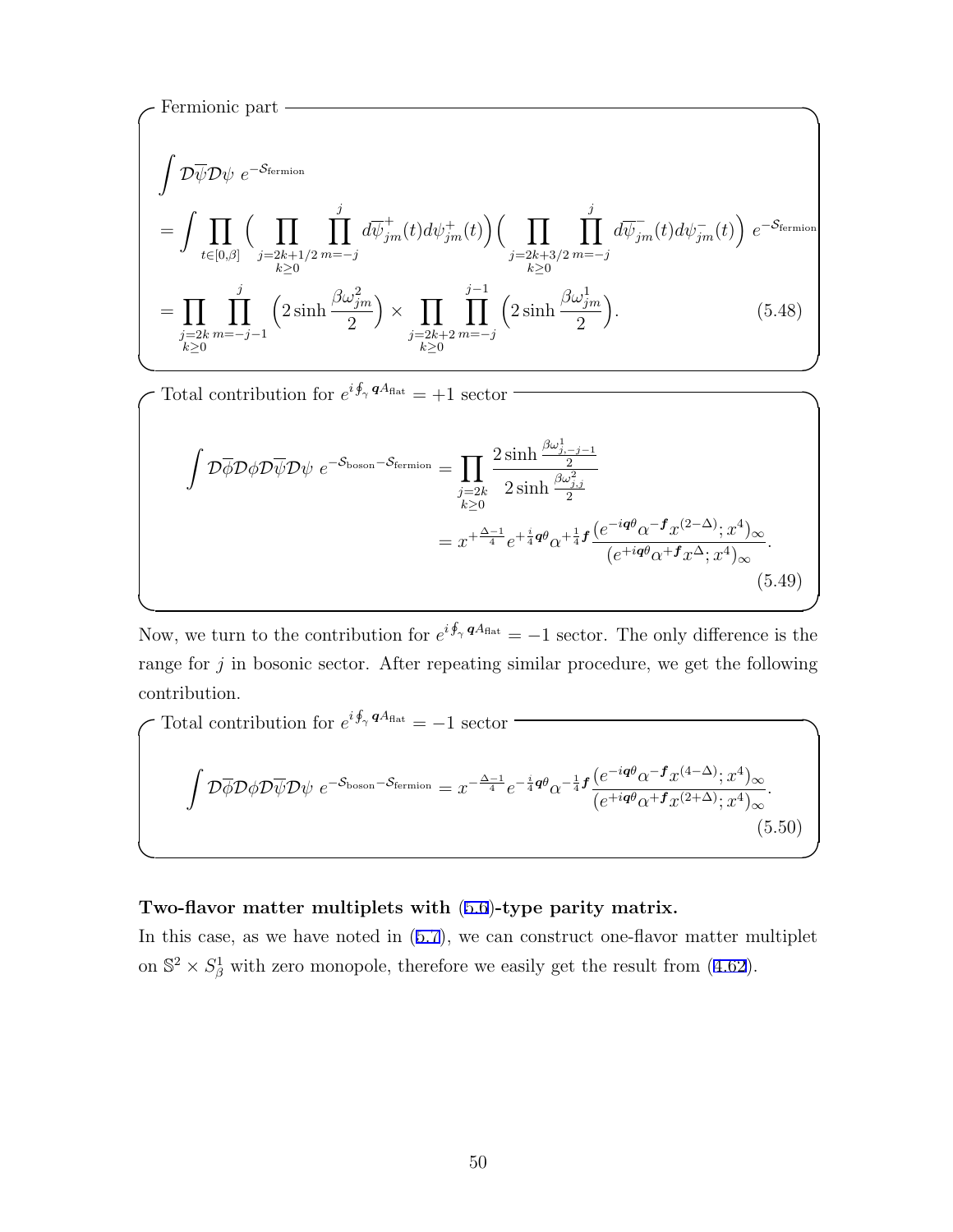Total contribution for a doublet with parity condition  $(5.6)$  -

$$
\int_{\mathbb{R}\mathbb{P}^2 \times S_{\beta}^1} \left[ \mathcal{D}\overline{\phi}_1 \mathcal{D}\phi_1 \mathcal{D}\overline{\psi}_1 \mathcal{D}\psi_1 \right] \left[ \mathcal{D}\overline{\phi}_2 \mathcal{D}\phi_2 \mathcal{D}\overline{\psi}_2 \mathcal{D}\psi_2 \right] e^{-S_{\text{boson1}} - S_{\text{fermion1}} - S_{\text{boson2}} - S_{\text{fermion2}}} \n= \int_{\mathbb{S}^2 \times S_{\beta}^1} \mathcal{D}\overline{\phi} \mathcal{D}\phi \mathcal{D}\overline{\psi} \mathcal{D}\psi e^{-S_{\text{boson}} - S_{\text{fermion}}} \n= \frac{(e^{-i\mathbf{q}\theta}\alpha^{-\mathbf{f}}x^{2-\Delta}; x^2)_{\infty}}{(e^{i\mathbf{q}\theta}\alpha^{+\mathbf{f}}x^{\Delta}; x^2)_{\infty}}.
$$
\n(5.51)

**✒ ✑**

### **5.4 Result**

We summarize here the toolkit for making SCI of our SUSY theories on  $\mathbb{RP}^2 \times S^1_{\beta}$ , focusing on the multiple of two types matter multiplets discussed in previous sub subsection.

#### **5.4.1 Non gauge theory**

In this case, we assume the following dynamical fields.

$$
\Phi_a = (\phi_a, F_a | \psi_a), \quad \overline{\Phi}_a = (\overline{\phi}_a, \overline{F}_a | \overline{\psi}_a), \quad a = 1, ..., N_f^{\text{single}} \quad \text{with } +1 \text{ in } (5.3), \tag{5.52}
$$
\n
$$
\Phi_{1,2}^A = (\phi_{1,2}^A, F_{1,2}^A | \psi_{1,2}^A), \quad \overline{\Phi}_{1,2}^A = (\overline{\phi}_{1,2}^A, \overline{F}_{1,2}^A | \overline{\psi}_{1,2}^A), \quad A = 1, ..., N_f^{\text{double}} \quad \text{with } (5.6) \text{ in } (5.4).
$$
\n(5.53)

We assign each multiplet with dimension  $\Delta_a$ ,  $\Delta_A$  and flavor charge  $f_a$ ,  $f_A$ . Our method can be applied to the theories with the following action:

$$
\mathcal{S}[\Phi,\overline{\Phi}] = \sum_{a=1}^{N_f^{\text{single}}}\mathcal{S}_{mat}^{q=0}[\Phi_a,\overline{\Phi}_a] + \sum_{A=1}^{N_f^{\text{double}}}\mathcal{S}_{mat}^{q=0}[\Phi_{1,2}^A,\overline{\Phi}_{1,2}^A] + W[\Phi] + \overline{W}[\overline{\Phi}],\tag{5.54}
$$

where  $S_{mat}^{q=0}$  is the action (3.66) with  $q=0$ . We can take arbitrary superpotential *W* off it is invariant under the parity conditions. The flavor charge assignments  $f_a, f_A$ have to preserve *W*.

$$
\mathcal{I}(x,\alpha) = \prod_{a=1}^{N_f^{\text{single}}} x^{+\frac{\Delta_a - 1}{4}} \alpha^{+\frac{1}{4}f_a} \frac{(\alpha^{-f_a} x^{(2-\Delta_a)}; x^4)_{\infty}}{(\alpha^{+f_a} x^{\Delta_a}; x^4)_{\infty}} \prod_{A=1}^{N_f^{\text{double}}} \frac{(\alpha^{-f_A} x^{(2-\Delta_A)}; x^2)_{\infty}}{(\alpha^{+f_A} x^{\Delta_A}; x^2)_{\infty}}
$$
\n(5.55)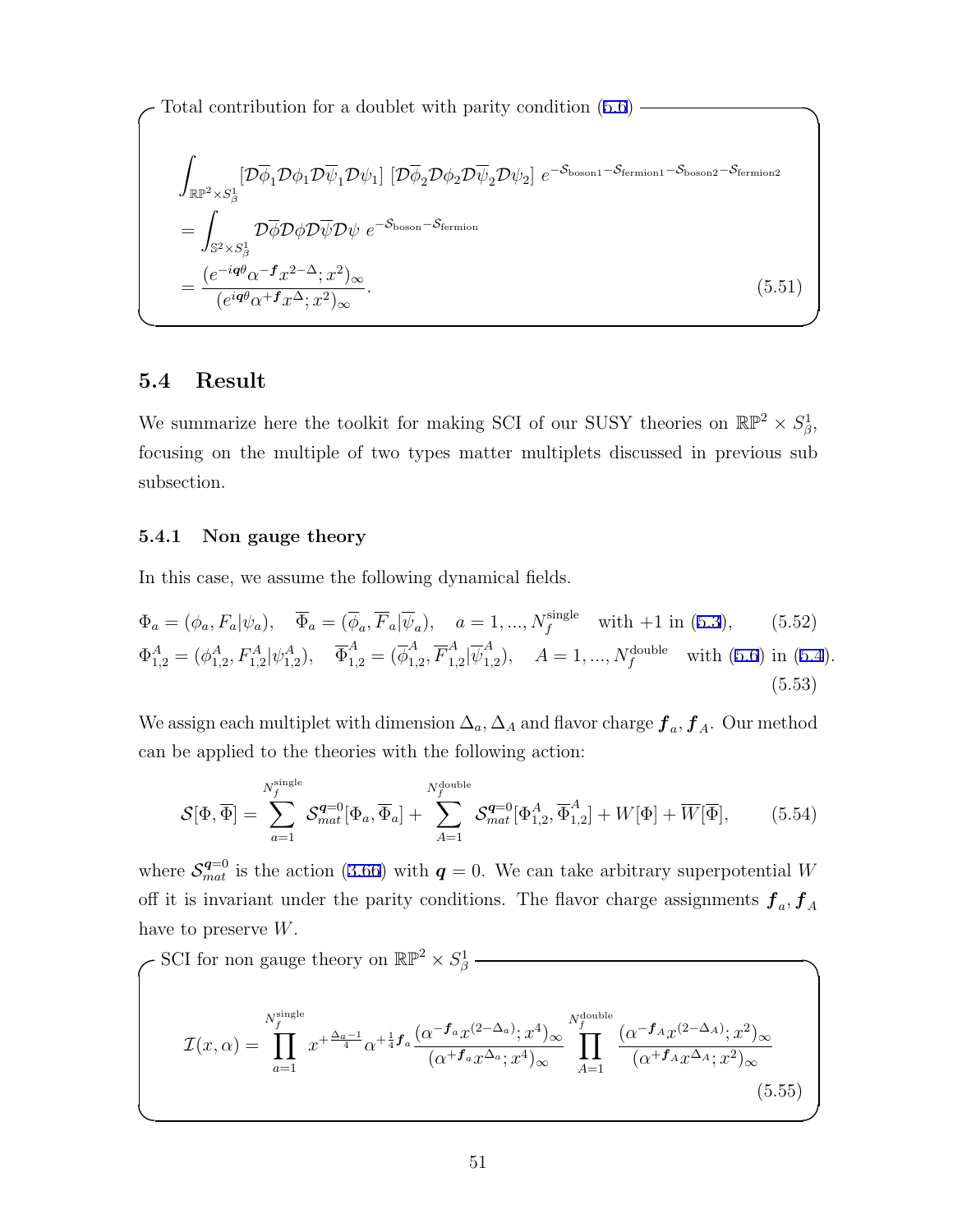### **5.4.2 Gauge theory**

We consider the  $U(1)$  gauge theory with single gauge field (vector multiplet):

$$
V = (A_{\mu}, \sigma, D | \overline{\lambda}, \lambda). \tag{5.56}
$$

Of course, we can add charged matter multiplets. But for simplicity, we consider matter singlets only :

$$
\Phi_a = (\phi_a, F_a | \psi_a), \quad \overline{\Phi}_a = (\overline{\phi}_a, \overline{F}_a | \overline{\psi}_a), \quad a = 1, ..., N_f \quad \text{with } +1 \text{ in } (5.3), \tag{5.57}
$$

with  $\Delta_a$ ,  $f_a$  and  $U(1)$  charges  $q_a$ . Our assuming action is

$$
\mathcal{S}[V; \Phi, \overline{\Phi}] = \mathcal{S}_{YM}[V] + \sum_{a=1}^{N_f} \mathcal{S}_{mat}^{q_a}[V; \Phi_a, \overline{\Phi}_a] + W[\Phi] + \overline{W}[\overline{\Phi}], \tag{5.58}
$$

where  $S_{YM}$  is the action (3.65) with  $U(1)$  gauge group. See [29] for more detail. We have to sum up all locus contributions. It means that we should sum up  $\pm$  sector's contributions and integrate  $\theta \in [0, 2\pi]$ :

$$
\mathcal{I}(x,\alpha) = \int_0^{2\pi} \frac{d\theta}{2\pi} \prod_{a=1}^{N_f} x^{+\frac{\Delta_a - 1}{4}} e^{+\frac{i}{4}\mathbf{q}\theta} \alpha^{+\frac{1}{4}} f_a \frac{(e^{-i\mathbf{q}\theta} \alpha^{-f_a} x^{(2-\Delta_a)}; x^4)_{\infty}}{(e^{+i\mathbf{q}\theta} \alpha^{+f_a} x^{\Delta_a}; x^4)_{\infty}} \times x^{\frac{1}{4}} \frac{(x^4; x^4)_{\infty}}{(x^2; x^4)_{\infty}} + \int_0^{2\pi} \frac{d\theta}{2\pi} \prod_{a=1}^{N_f} x^{-\frac{\Delta_a - 1}{4}} e^{-\frac{i}{4}\mathbf{q}\theta} \alpha^{-\frac{1}{4}} f_a \frac{(e^{-i\mathbf{q}\theta} \alpha^{-f_a} x^{(4-\Delta_a)}; x^4)_{\infty}}{(e^{+i\mathbf{q}\theta} \alpha^{+f_a} x^{(2+\Delta_a)}; x^4)_{\infty}} \times x^{\frac{1}{4}} \frac{(x^4; x^4)_{\infty}}{(x^2; x^4)_{\infty}} + \int_0^{2\pi} \frac{d\theta}{2\pi} \prod_{a=1}^{N_f} x^{-\frac{\Delta_a - 1}{4}} e^{-\frac{i}{4}\mathbf{q}\theta} \alpha^{-\frac{1}{4}} f_a \frac{(e^{-i\mathbf{q}\theta} \alpha^{-f_a} x^{(4-\Delta_a)}; x^4)_{\infty}}{(e^{+i\mathbf{q}\theta} \alpha^{+f_a} x^{(2+\Delta_a)}; x^4)_{\infty}} \times x^{\frac{1}{4}} \frac{(x^4; x^4)_{\infty}}{(x^2; x^4)_{\infty}} \tag{5.59}
$$

**✒ ✑**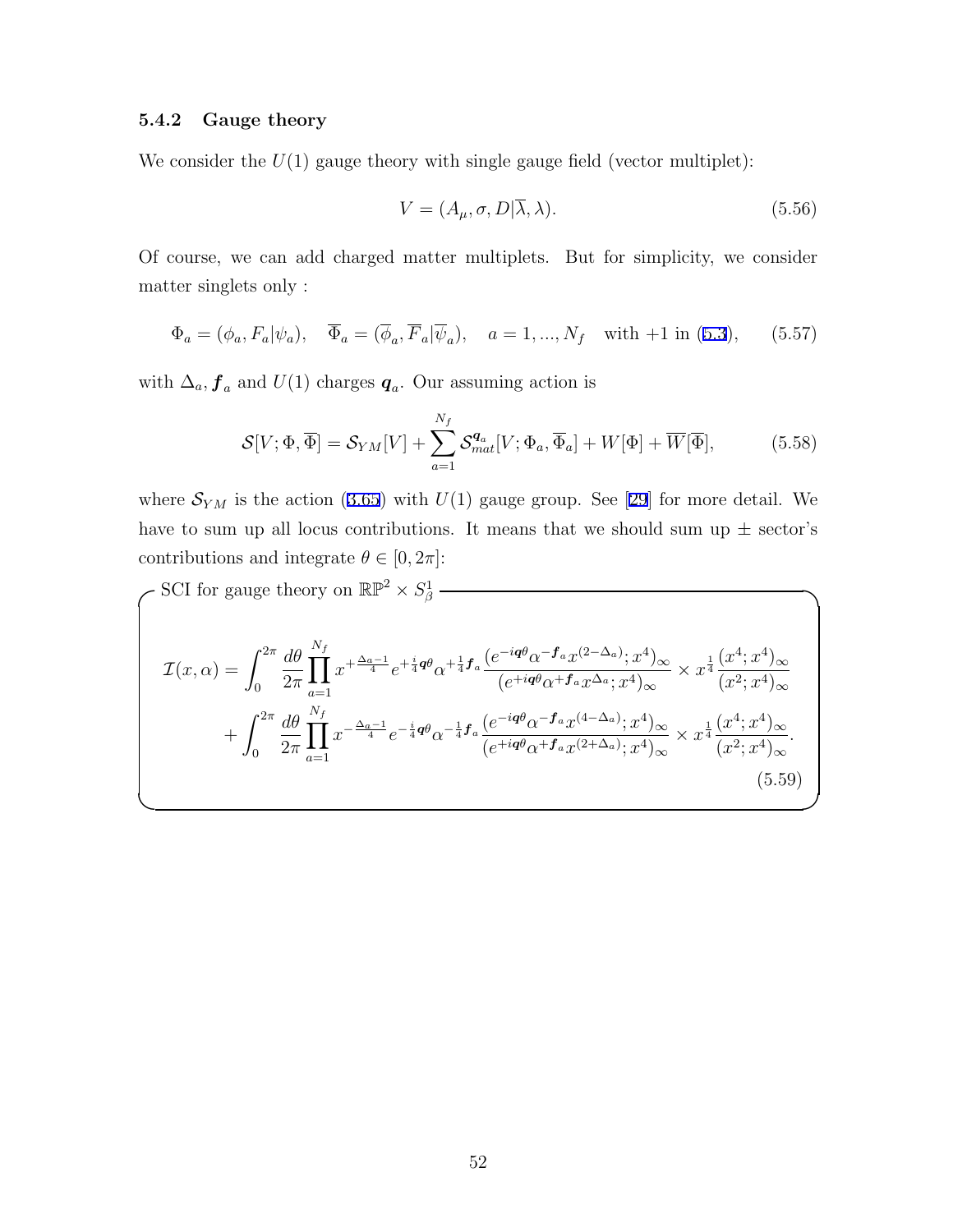## **6 An application : 3d abelian mirror symmetry**

In this section, we apply the exact results of SCI to the check of a conjectural duality called three-dimensional mirror symmetry [14, 15, 71] , duality between two distinct quantum field theories, SQED and XYZ-model.

### **6.1 Conjectual Duality between SQED and XYZ-model**

First, let us survey each theory's Lagrangian, global symmetries, etc.

### **6.1.1 XYZ-model**

**Degrees of freedom** This is a non gauge theory constructed of three matter multiplets

$$
X = (\phi_X, F_X, |\psi_X), \quad Y = (\phi_Y, F_Y, |\psi_Y), \quad Z = (\phi_Z, F_Z, |\psi_Z), \quad \text{and their conjugates.}
$$
\n
$$
(6.1)
$$

**Dimensions** Each multiplet have the following dimensions:

$$
\Delta_X = \Delta_Y = 1 - \Delta, \quad \Delta_Z = 2\Delta. \tag{6.2}
$$

**Lagrangian** Lagrangian is as follows.

$$
S_{XYZ}[X,Y,Z]
$$
  
=  $\mathcal{S}_{mat}^{q=0}[X] + \mathcal{S}_{mat}^{q=0}[Y] + \mathcal{S}_{mat}^{q=0}[Z] + \int dx^3 (XYZ)|_{\theta\theta} + \int dx^3 (\overline{XYZ})|_{\overline{\theta\theta}}$  (6.3)

The assignments of the dimension comes from the superpotential *XY Z* term.

**Global symmetries** There are two global symmetries called  $U(1)_V$  and  $U(1)_A$ . We denote here the corresponding flavor charges as  $f_V, f_A$ . See Table 2.

|   |  | Ζ |
|---|--|---|
|   |  | ı |
| А |  |   |

Table 2: Flavor charge assignments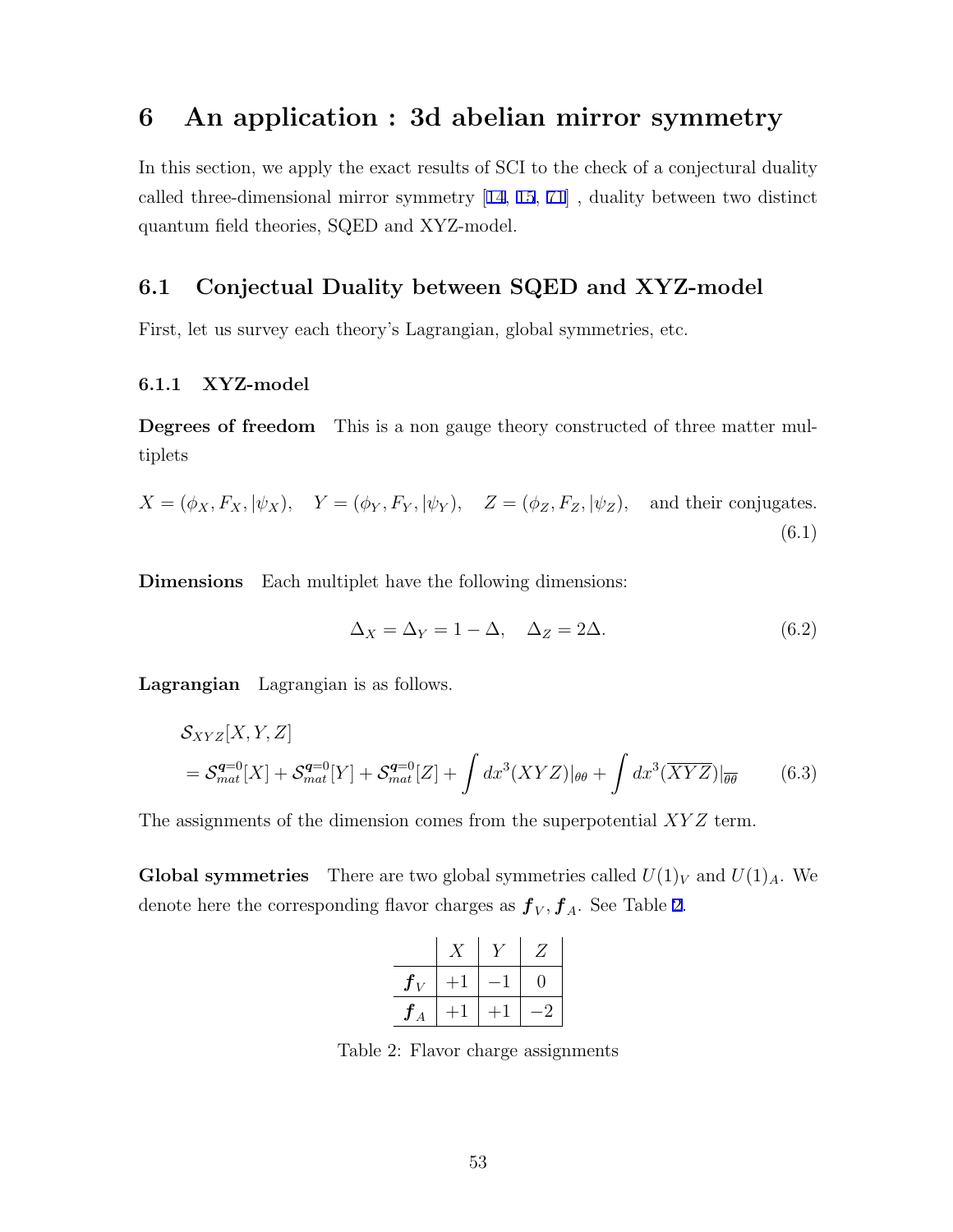**Parameters of the vacua** As well known, scalars can take vacuum expectation values (VEVs). In this case there are three scalars. Therefore, the parameters of the vacua are the following three VEVs:

$$
\langle \phi_X \rangle, \quad \langle \phi_Y \rangle, \quad \langle \phi_Z \rangle. \tag{6.4}
$$

### **6.1.2 SQED**

**Degrees of freedom** This is a gauge theory constructed from one vector multiplet and two charged matter multiplets.  $Q$  has a charge  $+1$ , and  $\tilde{Q}$  has a charge  $-1$ .

$$
V = (A_{\mu}, \sigma, D|\overline{\lambda}, \lambda), \tag{6.5}
$$

$$
Q = (\phi_Q, F_Q, |\psi_Q), \quad \tilde{Q} = (\phi_{\tilde{Q}}, F_{\tilde{Q}}, |\psi_{\tilde{Q}}), \quad \text{and their conjugates.} \tag{6.6}
$$

**Dimensions** Each multiplet has the following dimensions:

$$
\Delta_Q = \Delta_{\tilde{Q}} = \Delta. \tag{6.7}
$$

**Dual photon** In 3 dimension, d.o.f. of the massless vector is equivalent to the d.o.f. of a real scalar  $\rho$  through the following equation :

$$
\frac{1}{2}\epsilon_{\mu\nu\rho}F^{\nu\rho} = \partial_{\mu}\rho. \tag{6.8}
$$

The real scalar field *ρ* is called *dual photon*.

**Lagrangian** Lagrangian is as follows.

$$
S_{SQED}[V, Q, \tilde{Q}] = S_{YM}[V] + S_{mat}^{q=+1}[V; Q] + S_{mat}^{q=-1}[V; \tilde{Q}].
$$
 (6.9)

**Global symmetries** There are two global symmetries called  $U(1)_J$  and  $U(1)_A$ . We denote here the corresponding flavor charges as  $\tilde{f}_J$ ,  $\tilde{f}_A$ . See Table 3.

|                       | $e^{\sigma+i\rho}$ | $e^{-(\sigma+i\rho)}$ |  |
|-----------------------|--------------------|-----------------------|--|
| $\tilde{\phantom{a}}$ |                    |                       |  |
| $\sim$                |                    |                       |  |

Table 3: Flavor charge assignments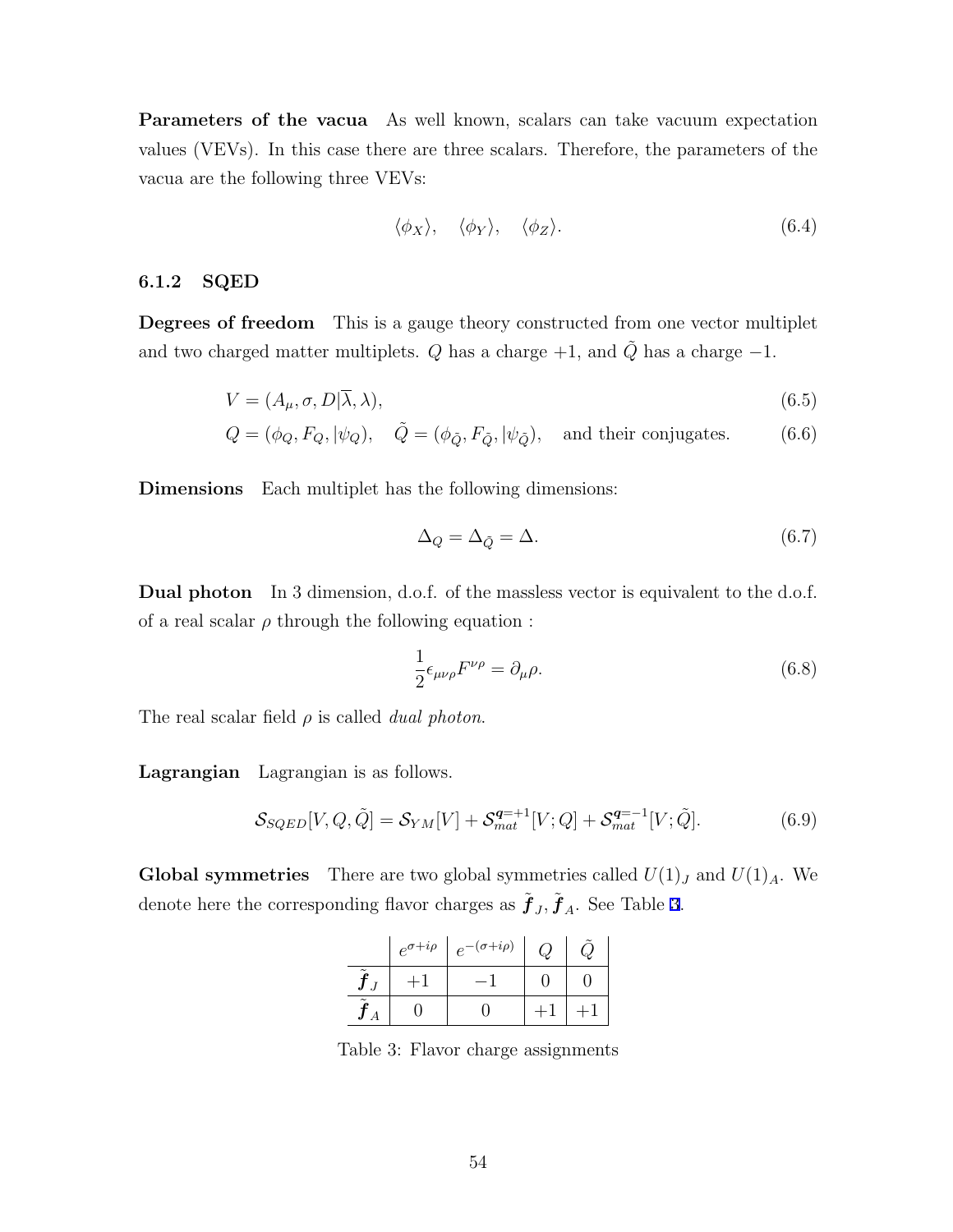**Parameters of the vacua** The scalar VEV have to preserve the gauge symmetry, so the meson field, the latest component of  $\tilde{Q}Q$  is one of the good coordinates. The other ones are  $e^{\sigma \pm i\rho}$ . Therefore, there are three relevant VEVs.

$$
\langle e^{\sigma + i\rho} \rangle, \quad \langle e^{-(\sigma + i\rho)} \rangle, \quad \langle \phi_{\tilde{Q}} \phi_Q \rangle. \tag{6.10}
$$

## **6.2** Check of  $\mathbb{M}^2 = \mathbb{S}^2$  case

At the beginning of the discovery of this duality, there were some indirect checks, moduli space equivalence, parity anomaly matching, etc [14, 15]. After the developments of the exact calculation of BPS sectors based on localization techniques, we can see its duality in the form of mathematical formula. For example, through the sphere partition function *Z*, the equivalence  $Z_{XYZ} = Z_{SQED}$  reduces to the identity [44, 43]

$$
\frac{1}{\cosh\frac{p}{2}} = \int_{-\infty}^{\infty} dx \frac{e^{ipx}}{\cosh\pi x}.
$$
\n(6.11)

This is, the Fourier transformation of the cosh*<sup>−</sup>*<sup>1</sup> function. In this section, we review recent developments of the precision check of the duality by using superconformal index on  $\mathbb{S}^2 \times S^1_{\beta}$ . In this section, for simplicity, we turn on only the fugacity for  $U(1)_A$ global symmetries.

#### **6.2.1 SCI of XYZ-model**

According to the formula in (4.66) and the charge assignments in Table 2, we get

$$
\mathcal{I}_{\text{XYZ}}^{\Delta}(x,\alpha) = \left(\frac{(\alpha^{-1}x^{(1+\Delta)};x^2)_{\infty}}{(\alpha^{+1}x^{(1-\Delta)};x^2)_{\infty}}\right)^2 \frac{(\alpha^{+2}x^{2(1-\Delta)};x^2)_{\infty}}{(\alpha^{-2}x^{2\Delta};x^2)_{\infty}}.
$$
(6.12)

For example, we can expand it with respect to x by taking spatial values for  $\Delta =$  $1/2, \alpha = 1$  as follows

$$
\mathcal{I}_{\text{XYZ}}^{1/2}(x,1) = 1 + 2x^{1/2} + 3x + 2x^{3/2} + x^2 + 2x^{5/2} + 4x^3 + 4x^{7/2} - 2x^{9/2} \dots \tag{6.13}
$$

This means that there are infinitely many BPS states (3.4) as summarized in Table 4.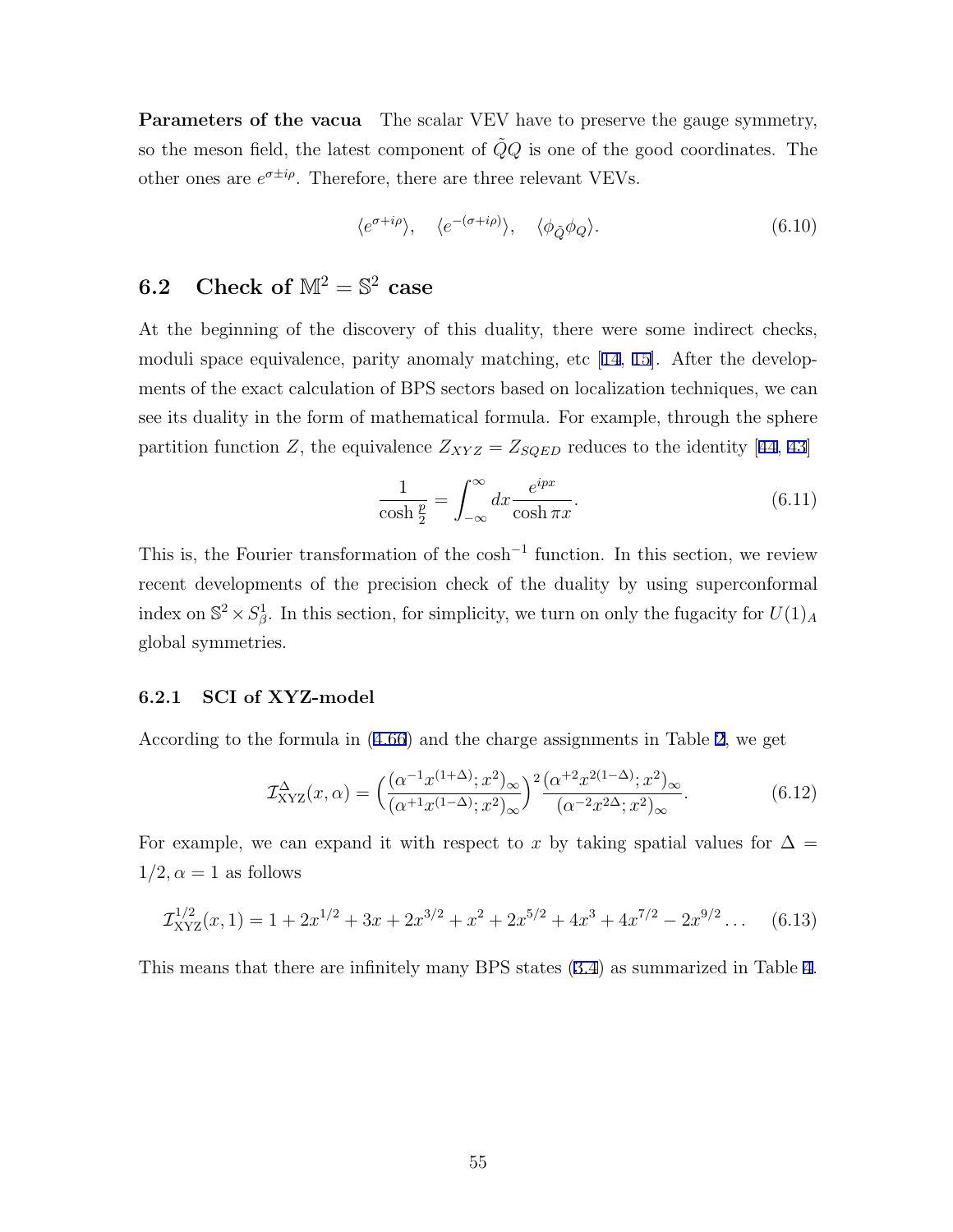|                                                                                                                                              |  |  |  | 0 1/2 1 3/2 2 5/2 3 7/2 9/2 |  |
|----------------------------------------------------------------------------------------------------------------------------------------------|--|--|--|-----------------------------|--|
| $\frac{1}{4}$ $\frac{1}{4}$ $\frac{1}{4}$ $\frac{1}{4}$ in BPS states $\begin{vmatrix} 1 & 2 & 3 & 2 & 1 & 2 & 4 & 4 & 4 & -2 \end{vmatrix}$ |  |  |  |                             |  |

Table 4: (6.13) indicates these BPS spectrum

### **6.2.2 SCI of SQED**

According to the formula  $(4.70)$  and the charge assignments in Table 3, we get<sup>13</sup>

$$
\mathcal{I}_{\text{SQED}}^{\Delta}(x, \alpha^{-1}) = \sum_{B \in \mathbb{Z}} \int_0^{2\pi} \frac{d\theta}{2\pi} \left( x^{(1-\Delta)} \alpha \right)^{|B|} \frac{\left( e^{-i\theta} \alpha x^{2-\Delta+|B|} ; x^2 \right)_{\infty}}{\left( e^{i\theta} \alpha^{-1} x^{\Delta+|B|} ; x^2 \right)_{\infty}} \times \frac{\left( e^{i\theta} \alpha x^{2-\Delta+|B|} ; x^2 \right)_{\infty}}{\left( e^{-i\theta} \alpha^{-1} x^{\Delta+|B|} ; x^2 \right)_{\infty}}.
$$
(6.14)

By using mathematica, we can get numerical value for  $\Delta = 1/2, \alpha = 1$  as follows:

$$
\mathcal{I}_{\text{SQED}}^{1/2}(x,1) = 1 + 2x^{1/2} + 3x + 2x^{3/2} + x^2 + 2x^{5/2} + 4x^3 + 4x^{7/2} - 2x^{9/2} + \dots \tag{6.15}
$$

As one can see, this looks in agreement with (6.13). In fact, one can find the analytic proof of

$$
\mathcal{I}_{\text{XYZ}}^{\Delta}(x,\alpha) = \mathcal{I}_{\text{SQED}}^{\Delta}(x,\alpha^{-1}),\tag{6.16}
$$

in Appendix C.1.

## **6.3** Check of  $\mathbb{M}^2 = \mathbb{RP}^2$  case

We can also check the duality through SCI on  $\mathbb{RP}^2 \times S^1_{\beta}$ . This case, we have to identify supersymmatric parity conditions in each side. The hint for it is the correspondence of the VEVs [15].

$$
\langle \phi_X \rangle = \langle e^{\sigma + i\rho} \rangle, \quad \langle \phi_Y \rangle = \langle e^{-(\sigma + i\rho)} \rangle, \quad \langle \phi_Z \rangle = \langle \phi_{\tilde{Q}} \phi_Q \rangle. \tag{6.17}
$$

Now, let us remind our parity conditions for component fields in vector multiplet (5.2). As one can simply check,

$$
\sigma + i\rho \rightarrow -(\sigma + i\rho) \tag{6.18}
$$

<sup>&</sup>lt;sup>13</sup> The reason for taking  $\alpha^{-1}$  not  $\alpha$  in (6.14) is that the sign of the conserved current for  $U(1)_A$  is reversed under the mirror symmetry [43].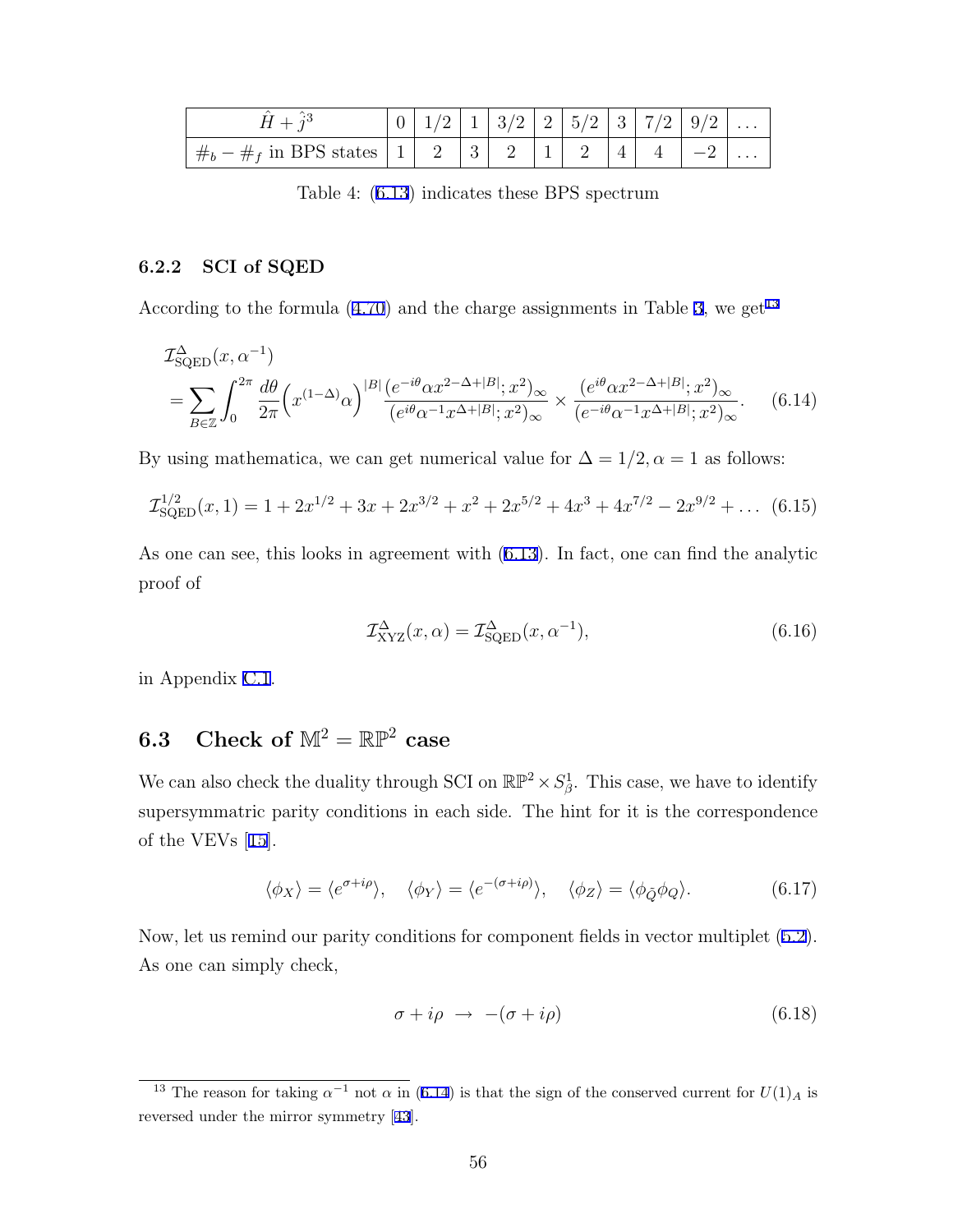under the antipodal identification (5.1). And we choose here the parity for matter fields in SQED as

$$
\phi_Q \to \phi_Q, \quad \phi_{\tilde{Q}} \to \phi_{\tilde{Q}}, \tag{6.19}
$$

then, (6.17) suggests the following parity conditions for XYZ-model:

$$
\phi_X \iff \phi_Y, \quad \phi_Z \to \phi_Z. \tag{6.20}
$$

The parity conditions (6.20) mean the matter multiplets *X* and *Y* form the doublet with the parity matrix (5.6). The condition (6.20) means that the matter multiplet Z is singlet under the antipodal identification.

#### **6.3.1 SCI of XYZ-model**

According to the formula in (5.55) and the charge assignments in Table 1, we get

$$
\mathcal{I}_{\text{XYZ}}^{\Delta}(x,\alpha) = \left(x^{+\frac{2\Delta-1}{4}}\alpha^{\frac{-1}{2}}\right) \frac{(\alpha^2 x^{2(1-\Delta)}; x^4)_{\infty}}{(\alpha^{-2} x^{2\Delta}; x^4)_{\infty}} \times \frac{(\alpha^{-1} x^{(1+\Delta)}; x^2)_{\infty}}{(\alpha x^{(1-\Delta)}; x^2)_{\infty}} \tag{6.21}
$$

The spatial value for  $\Delta = 1/2, \alpha = 1$  becomes

$$
\mathcal{I}_{\text{XYZ}}^{1/2}(x,1) = 1 + x^{1/2} + x + x^{5/2} + x^3 - x^4 + 2x^5 + x^{11/2} - x^6 - x^{13/2} + x^7 + \dots
$$
\n(6.22)

This gives totally different contributions compared with (6.13).

#### **6.3.2 SCI of SQED**

According to the formula (5.59) and the charge assignments in Table 2, we get

$$
\mathcal{I}_{\text{SQED}}^{\Delta}(x, \alpha^{-1}) = \int_{0}^{2\pi} \frac{d\theta}{2\pi} \left( x^{+\frac{2\Delta-1}{4}} \alpha^{\frac{-1}{2}} \right) \frac{(e^{-i\theta} \alpha x^{(2-\Delta)}; x^{4})_{\infty}}{(e^{i\theta} \alpha^{-1} x^{\Delta}; x^{4})_{\infty}} \times \frac{(e^{i\theta} \alpha x^{(2-\Delta)}; x^{4})_{\infty}}{(e^{-i\theta} \alpha^{-1} x^{\Delta}; x^{4})_{\infty}} \times \frac{(x^{4}; x^{4})_{\infty}}{(x^{2}; x^{4})_{\infty}} + \int_{0}^{2\pi} \frac{d\theta}{2\pi} \left( x^{-\frac{2\Delta-3}{4}} \alpha^{\frac{1}{2}} \right) \frac{(e^{-i\theta} \alpha x^{(4-\Delta)}; x^{4})_{\infty}}{(e^{i\theta} \alpha^{-1} x^{(2+\Delta)}; x^{4})_{\infty}} \times \frac{(e^{i\theta} \alpha x^{(4-\Delta)}; x^{4})_{\infty}}{(e^{-i\theta} \alpha^{-1} x^{(2+\Delta)}; x^{4})_{\infty}} \times \frac{(x^{4}; x^{4})_{\infty}}{(x^{2}; x^{4})_{\infty}}.
$$
\n(6.23)

This gives

$$
\mathcal{I}_{\text{SQED}}^{1/2}(x,1) = 1 + x^{1/2} + x + x^{5/2} + x^3 - x^4 + 2x^5 + x^{11/2} - x^6 - x^{13/2} + x^7 + \dots
$$
\n(6.24)

The reader can find the exact proof for this equality in Appendix C.2.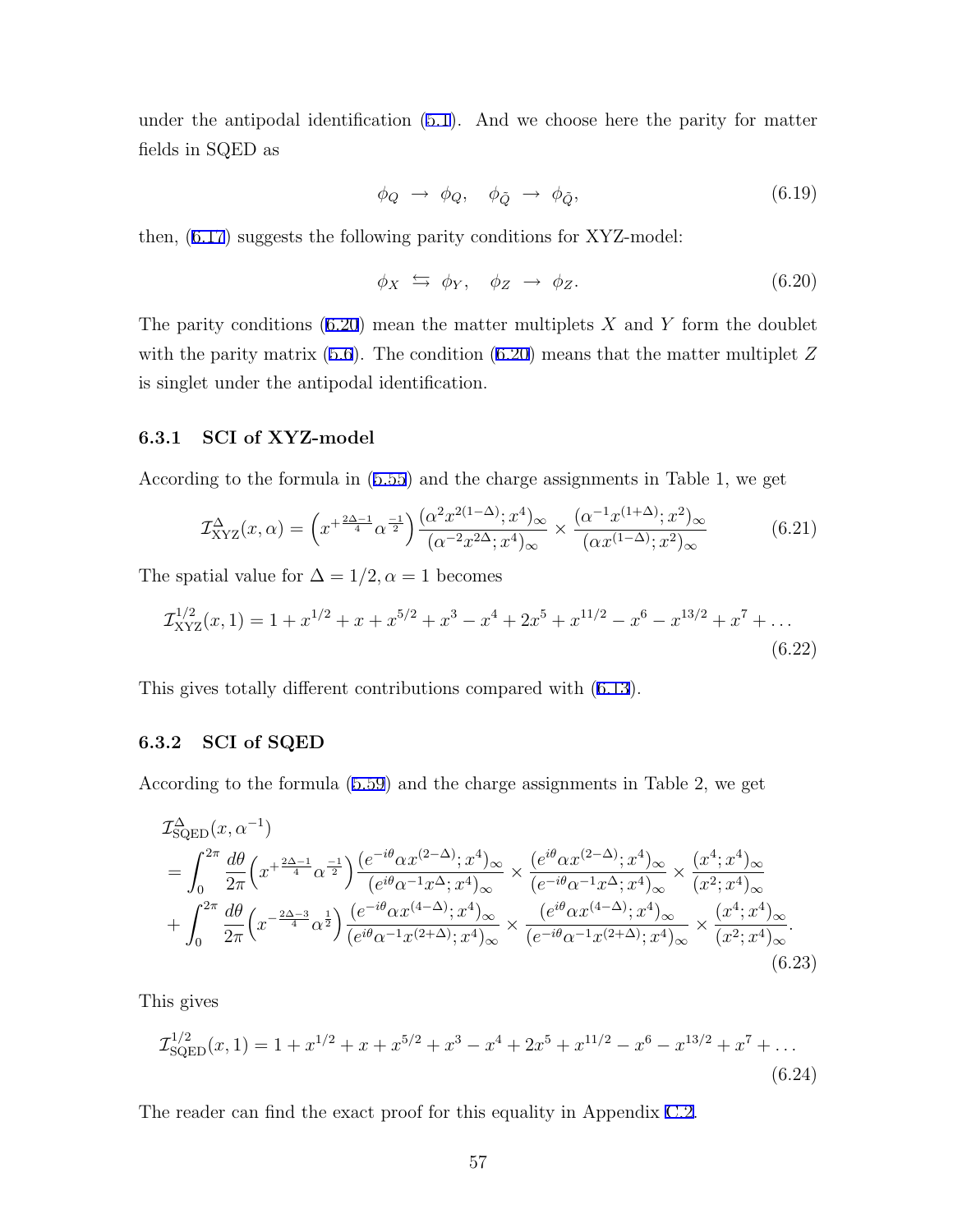## **7 Concluding remarks**

In this thesis, we performed exact calculations of the SCI based on the supersymmetric localization method. We considered supersymmetric QFT on  $\mathbb{S}^2 \times S^1_{\beta}$  in Section 4, on  $\mathbb{RP}^2 \times S^1_\beta$  in Section 5. By integrating out the degrees of freedom along the 2dimensional surface, we got many-body quantum mechanics. The families of many particles coming from the reduction along the S <sup>2</sup> are different from the ones along the  $\mathbb{RP}^2$ . In this sense, we may be able to regard that the difference between the SCI on  $\mathbb{S}^2 \times S^1_\beta$  and the SCI on  $\mathbb{RP}^2 \times S^1_\beta$  is the difference of the Hilbert space  $\mathcal H$  in (3.1). And we also applied these two SCI's to check the conjectural duality, 3d mirror symmetry or equivalence between XYZ-model (6.3) and SQED (6.9). As one can find in Appendix C, the equivalence can be recognized by the uses of the mathematical formulas.

$$
\mathbb{S}^2 \times S^1_{\beta} \text{ case}: \quad \left\{ \begin{array}{l}\n\bullet \text{ Ramanujan's summation formula (C.7)} \\
\bullet \text{ q-binomial formula (C.13)}\n\end{array} \right.
$$
\n
$$
\mathbb{RP}^2 \times S^1_{\beta} \text{ case}: \quad \bullet \text{ q-binomial formula (C.13)}
$$

Naively speaking, the use of Ramanujan's summation formula is necessary for summing up the monopole numbers  $B \in \mathbb{Z}$ . And the use of q-binomial formula is necessary for summing up the contributions from the residue integrals, so it comes from the integral over  $\theta \in [0, 2\pi]$ . In later case, as one can notice, the following unnamed formulas are important.

$$
(A;q)_{2l} = (A;q^2)_l (Aq;q^2)_l, \quad (A;q)_{2l+1} = (1-A)(Aq;q^2)_l (Aq^2;q^2)_l, \quad \text{for } l \in \mathbb{N}.
$$
\n(7.1)

Instead of the existence of the Dirac monopole on  $\mathbb{S}^2$ , this formulas are algebraic representations of the  $\pm$  holonomies along  $\mathbb{RP}^2$ . In summary, in the context of the mirror symmetry, there are the following correspondences between algebraic mathematical formula and geometric physical object.

> Ramanujan's summation formula *⇔* Monopoles on S 2  $(7.2)$

No name formulas in  $(7.1) \Leftrightarrow$  Holonomies along  $\mathbb{RP}^2$ , *,* (7.3)

> q-binomial formula *⇔* Holonomy along *S* 1 *β*  $(7.4)$

Thanks to the duality between two QFTs is realized in such way, we can observe how the duality works in mathematically rigorous way. These kinds of understandings of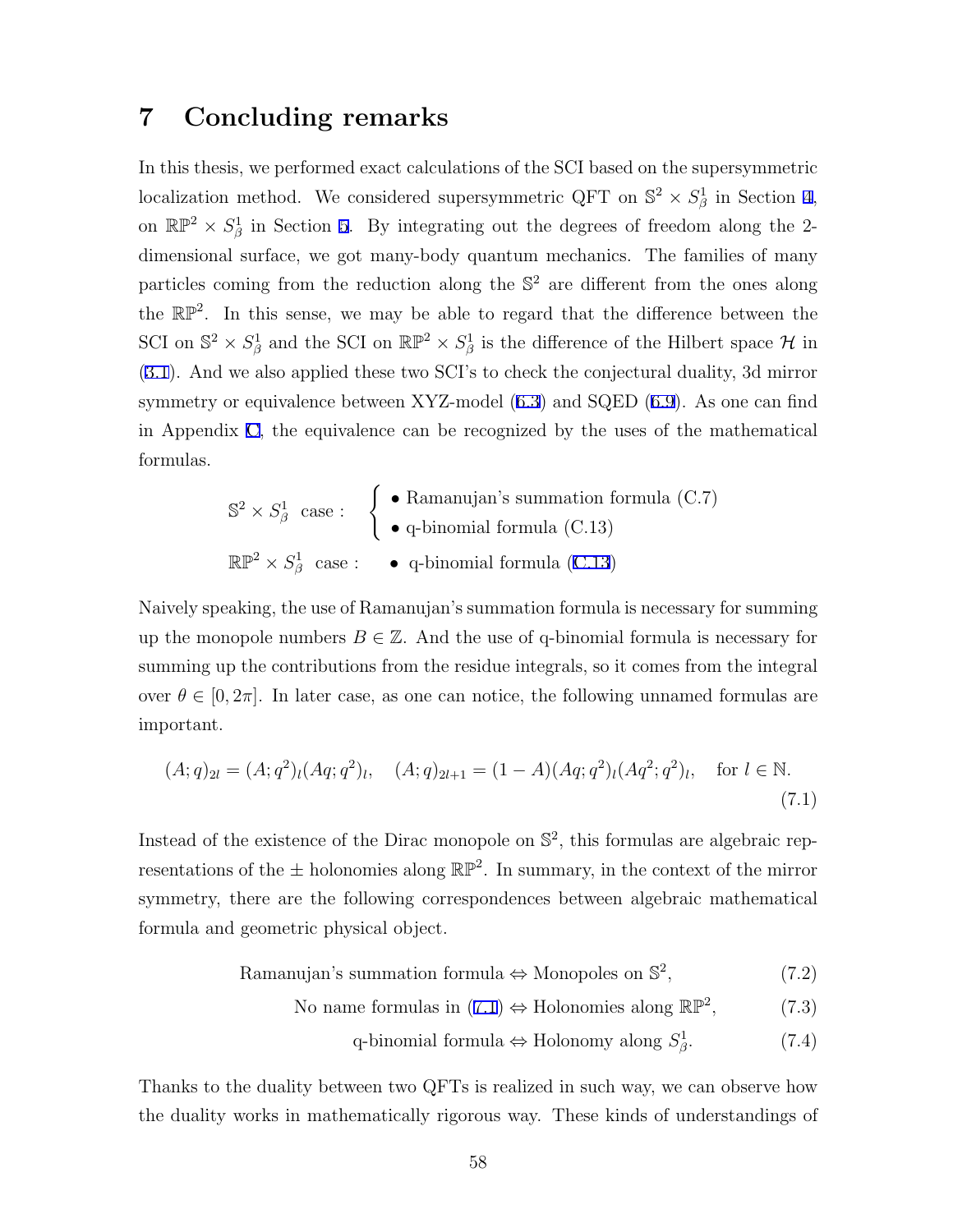QFT are inevitable for studying the non-perturbative structures of QFT, and conversely, the duality provides unexpected relationships between different mathematical objects. I guess, no one can imagine that the above formulas, including (6.11), are related under the concept of mirror symmetry. Therefore, the study of the dualities in quantum physics is fruitful and very interesting research area definitely.

**One more comment on ongoing project** As noted in Section 5, there may be different supersymmetric parity conditions. This is as follows.

$$
A_{\vartheta}(\pi - \vartheta, \pi + \varphi, t) = +A_{\vartheta}(\vartheta, \varphi, t), \quad A_{\varphi, t}(\pi - \vartheta, \pi + \varphi, t) = -A_{\varphi, t}(\vartheta, \varphi, t),
$$
  
\n
$$
\sigma(\pi - \vartheta, \pi + \varphi, t) = +\sigma(\vartheta, \varphi, t),
$$
  
\n
$$
\lambda(\pi - \vartheta, \pi + \varphi, t) = -i\gamma_1 \lambda(\vartheta, \varphi, t), \quad \overline{\lambda}(\pi - \vartheta, \pi + \varphi, t) = +i\gamma_1 \overline{\lambda}(\vartheta, \varphi, t),
$$
  
\n
$$
D(\pi - \vartheta, \pi + \varphi, t) = -D(\vartheta, \varphi, t).
$$
\n(7.5)

This condition also preserves SUSY and *U*(1) Yang-Mills action (3.65). However, it breaks the invariance of the following differential operator.

$$
(\partial - iA)^2,\t(7.6)
$$

because under the above transformation, we get

$$
(\partial - iA)^2 \to (\partial + iA)^2. \tag{7.7}
$$

In order to overcome such problem, we have to turn on two matters with  $\pm$  charges respectively. Happily, we have such mattes in SQED,  $Q$  and  $\tilde{Q}$ . We are now trying to check our above consideration's validity based on the check of mirror symmetry. We seem to be close at the correct understandings, however, we still have not get answer. According to our calculation, the SCI of XYZ-model becomes

$$
\frac{1}{\sqrt[4]{x}} + \left(\alpha + \frac{2}{\alpha}\right) \sqrt[4]{x} + \frac{\left(\alpha^4 + 2\right) x^{3/4}}{\alpha^2} + \frac{\left(\alpha^6 - \alpha^2 + 2\right) x^{5/4}}{\alpha^3} \n+ \left(\alpha^4 + \frac{2}{\alpha^4} - 2\right) x^{7/4} + \left(\alpha^5 + \frac{2}{\alpha^5} - \alpha - \frac{2}{\alpha}\right) x^{9/4} + \left(\alpha^6 + \frac{2}{\alpha^6} - \alpha^2 - \frac{2}{\alpha^2} + 2\right) x^{11/4} + \dots
$$
\n(7.8)

And the SCI of SQED becomes

$$
\frac{1}{\sqrt[4]{x}} + \frac{2\sqrt[4]{x}}{\alpha} + \frac{(\alpha^4 + 2)x^{3/4}}{\alpha^2} + \frac{2x^{5/4}}{\alpha^3} + \left(\alpha^4 + \frac{2}{\alpha^4} - 2\right)x^{7/4} + \frac{(2 - 2\alpha^4)x^{9/4}}{\alpha^5} + \frac{(\alpha^{12} - \alpha^8 - 2\alpha^4 + 2)x^{11/4}}{\alpha^6} + \dots \quad (7.9)
$$

There are many terms in agreement, but still, there are many junks. There seem to be something missed. We hope this problem to be solved in near future.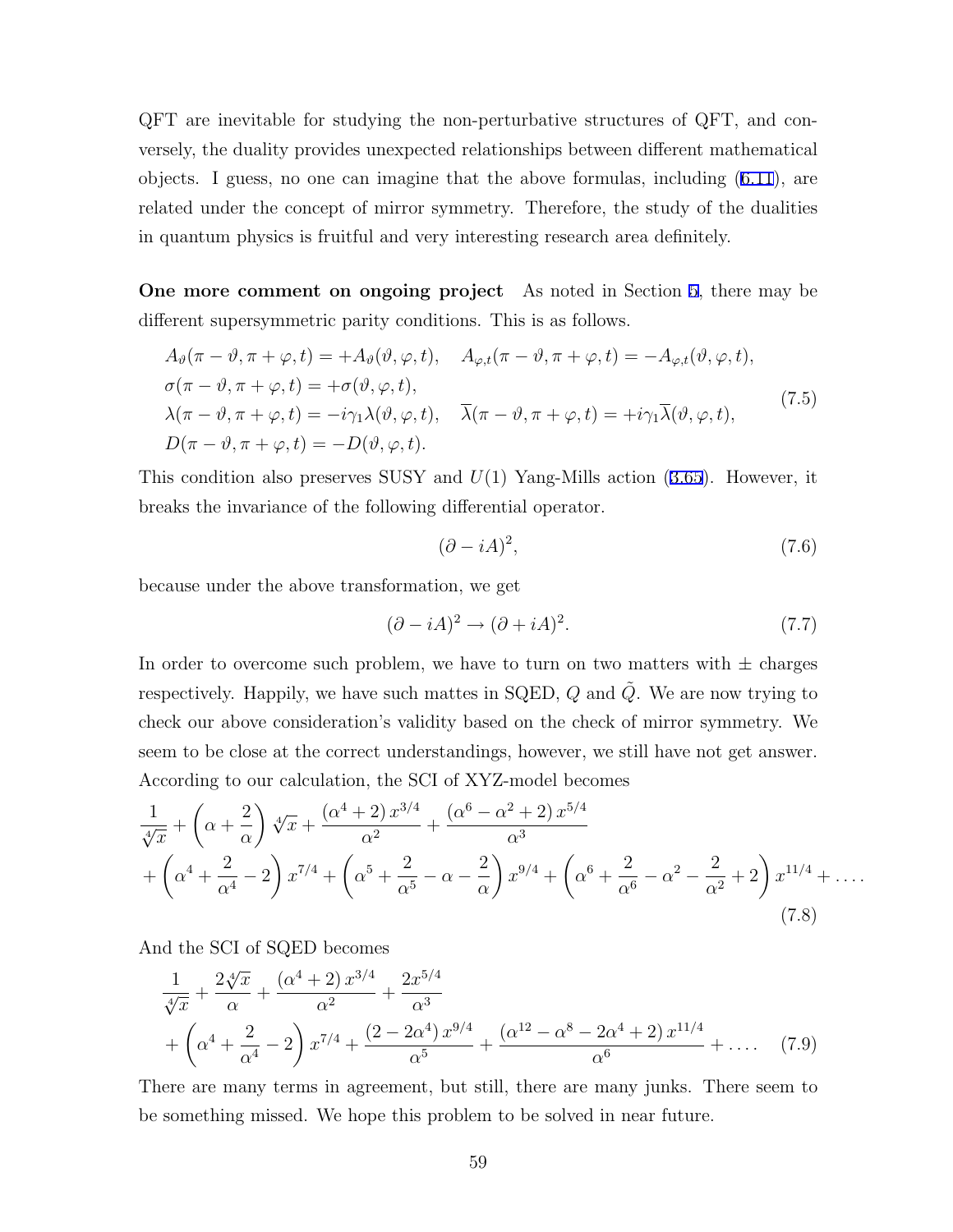### **Acknowledgment**

I would like to thank Yutaka Hosotani, Koji Hashimoto, Satoshi Yamaguchi, Norihiro Iizuka, Kensuke Kobayashi for reading this thesis carefully, and Hironori Mori, Takeshi Morita for the collaboration in the project which becomes basis of this thesis. I also would like to thank members of Korea Institute for Advanced Study, Kimyeong Lee, Sung-Soo Kim, Sang-Woo Kim, Futoshi Yagi, Hyun Seok Yang, Yutaka Yoshida, members of Hanyang University, Shigenori Seki, Yunseok Seo, Sang-Jin Sin, members of Seoul National University, Seok Kim, Sangmin Lee, Daisuke Yokoyama, members of National Taiwan University, Heng-Yu Chen, Toshiaki Fujimori, Kazuo Hosomichi, Takeo Inami, Hiroaki Nakajima, members of Tokyo institute of technology, Yosuke Imamura, Katsushi Ito, Tetuuji Kimura, Hiroki Matsuno, members of Rikkyo University, Tohru Eguchi, Chika Hasegawa, Yasuaki Hikida, for giving me opportunities to discuss our results, and Dongmin Gang, Yu Nakayama, Sara Pasquetti, Yuji Sugawara, for variable comments.

### **A Some arithmetics for the thesis**

In this appendix, we summarize and sometimes derive some mathematical formulas which are relevant in the thesis.

### **A.1 Trigonometric functions**

As well known, the trigonometric functions can be represented as infinite products :

$$
\sin \pi z = \pi z \prod_{n=1}^{\infty} \left( 1 - \frac{z^2}{n^2} \right), \quad \sinh \pi z = \pi z \prod_{n=1}^{\infty} \left( 1 + \frac{z^2}{n^2} \right) \tag{A.1}
$$

$$
\cos \pi z = \prod_{n=1}^{\infty} \left( 1 - \frac{z^2}{(n - \frac{1}{2})^2} \right), \quad \cosh \pi z = \prod_{n=1}^{\infty} \left( 1 + \frac{z^2}{(n - \frac{1}{2})^2} \right). \tag{A.2}
$$

One interesting application is an infinite product formula for *π*:

$$
1 = \sin\frac{\pi}{2} = \frac{\pi}{2} \prod_{n=1}^{\infty} \left( 1 - \frac{\left(\frac{1}{2}\right)^2}{n^2} \right) = \frac{\pi}{2} \prod_{n=1}^{\infty} \left( \frac{(2n)^2 - 1}{(2n)^2} \right)
$$

$$
= \frac{\pi}{2} \prod_{n=1}^{\infty} \left( \frac{(2n-1)(2n+1)}{(2n)^2} \right).
$$
(A.3)

This is called *Wallis' formula*.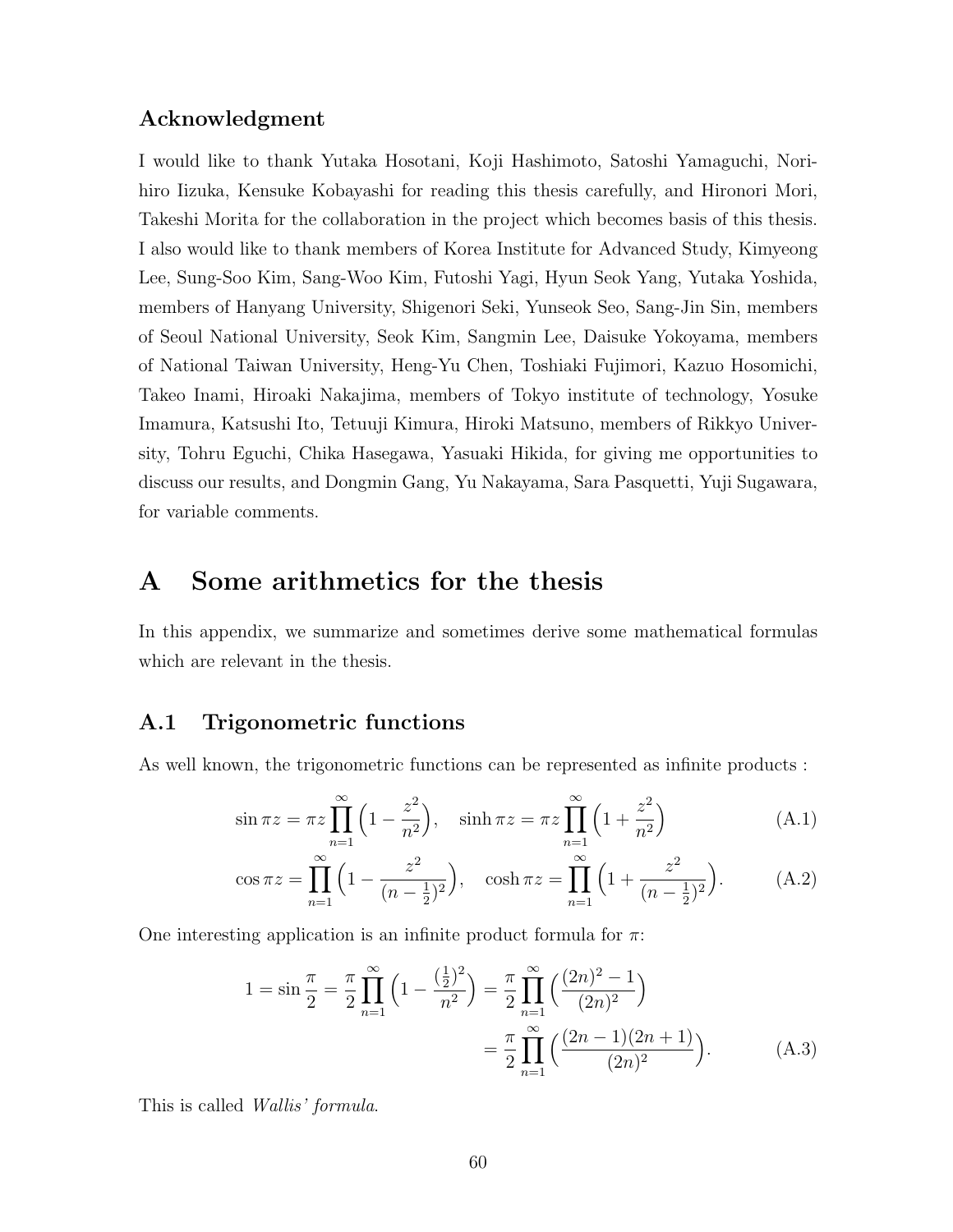### **A.2 Zeta function**

We use the *zeta function regularization* throughout this thesis. This regularization corresponds to introducing a soft cutoff to the UV momenta [72]. The zeta function is defined by

$$
\zeta(s) = \sum_{n=1}^{\infty} n^{-s} \text{ for } Re(s) > 1,
$$
\n(A.4)

and is analytically continued to whole complex plane  $s \in \mathbb{C}$ . One can try to calculate particular value for fixed *s* by introducing soft UV cutoff for *n*. For example,

$$
\zeta(0) \sim \sum_{n=1}^{\infty} 1 \xleftarrow{0 \leftarrow \epsilon} \sum_{n=1}^{\infty} e^{-\epsilon n} \n= \frac{e^{-\epsilon}}{1 - e^{-\epsilon}} = \frac{1}{e^{\epsilon} - 1} = \frac{1}{\epsilon \left(1 + \frac{1}{2}\epsilon + \mathcal{O}(\epsilon^2)\right)} \n= \frac{1}{\epsilon} \left(1 - \frac{1}{2}\epsilon + \mathcal{O}(\epsilon^2)\right) = \frac{1}{\epsilon} - \frac{1}{2} + \mathcal{O}(\epsilon),
$$
\n(A.5)

in this regularization, the "scale" for the cutoff corresponds to  $\epsilon$  and UV limit is  $\epsilon \to 0$ . Obviously, the divergent first term in (A.5) represent UV divergence. Now we take the following regularization:

$$
\zeta(0) := \lim_{\epsilon \to 0} \left[ \sum_{n=1}^{\infty} e^{-\epsilon n} - \frac{1}{\epsilon} \right] = -\frac{1}{2}.
$$
\n(A.6)

In fact, it is known that this procedure reproduces the precise analytic continued value for  $\zeta(0)$ . We would like to derive the value for  $\zeta'(0)$ . By differentiating (A.4) with *s*, we can get

$$
\zeta'(s) = -\sum_{n=1}^{\infty} n^{-s} \log n. \tag{A.7}
$$

So the value for  $s = 0$  may be

$$
\zeta'(0) \sim -\sum_{n=1}^{\infty} \log n = -\log \prod_{n=1}^{\infty} n.
$$
 (A.8)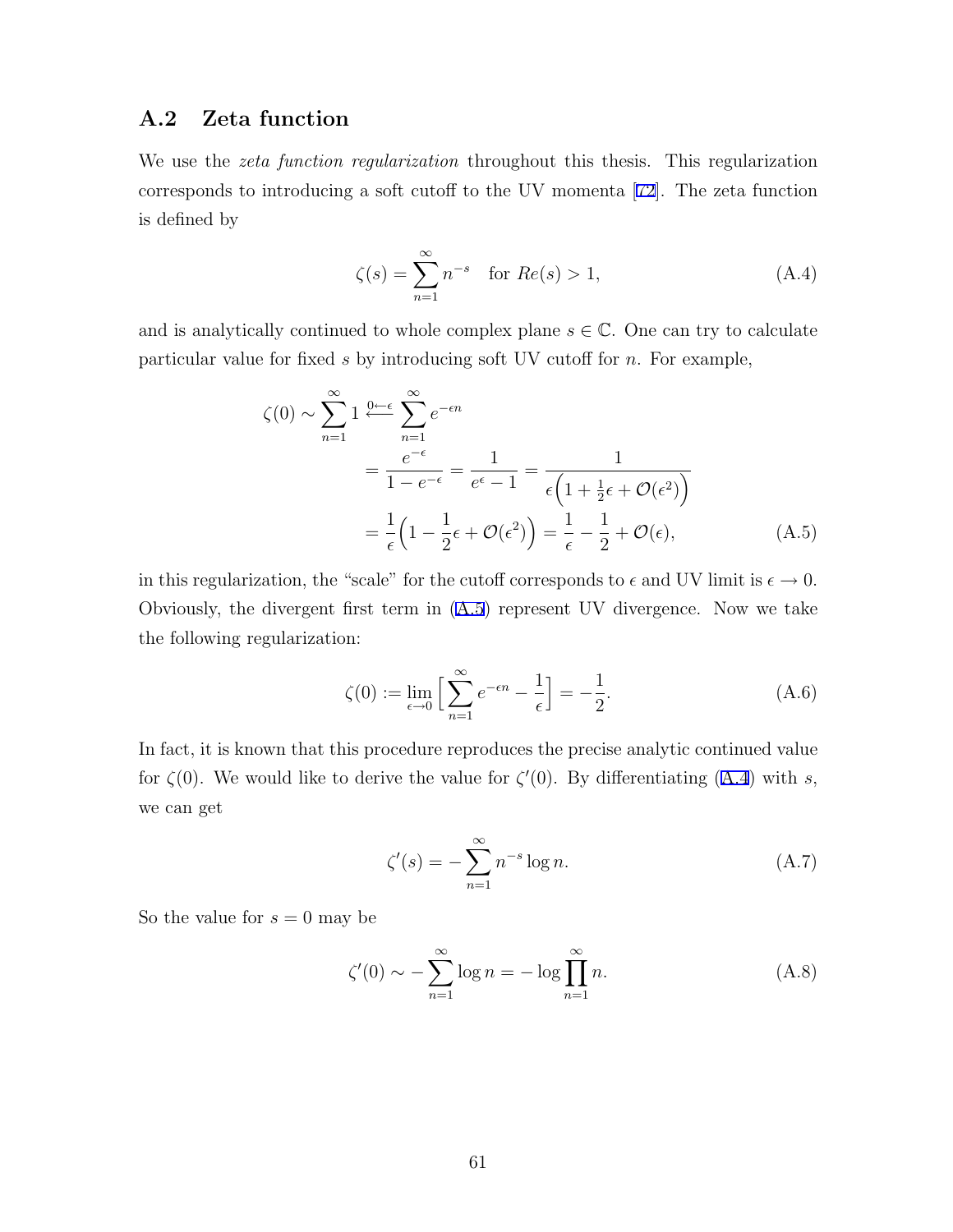This divergence can be regularize by using Wallis' formula and the regularized value of  $\zeta(0)$  as follows. 1st, by deforming Wallis' formula,

$$
\frac{\pi}{2} = \prod_{n=1}^{\infty} \frac{(2n)^2}{(2n-1)(2n+1)} = \prod_{n=1}^{\infty} \frac{(2n)^4}{(2n)^2(2n-1)(2n+1)}
$$

$$
= \left(\prod_{n=1}^{\infty} 2^4\right) \left(\prod_{n=1}^{\infty} n\right)^4 \left(\prod_{n=1}^{\infty} \frac{1}{(2n)(2n-1)}\right) \left(\prod_{n=1}^{\infty} \frac{1}{(2n)(2n+1)}\right)
$$

$$
= \left(2^4 \sum_{n=1}^{\infty} 1\right) \left(\prod_{n=1}^{\infty} n\right)^4 \left(\prod_{n=1}^{\infty} \frac{1}{n}\right) \left(\prod_{n=1}^{\infty} \frac{1}{n}\right)
$$

$$
\sim \left(2^{4\zeta(0)}\right) \left(\prod_{n=1}^{\infty} n\right)^2 = \left(2^{-2}\right) \left(\prod_{n=1}^{\infty} n\right)^2,
$$
(A.9)

2nd, by taking  $\sqrt{\ }$ , we arrive at

$$
\prod_{n=1}^{\infty} n \sim \sqrt{2\pi}.
$$
\n(A.10)

Then, by substituting it to (A.8), we get

$$
\zeta'(0) = -\frac{1}{2}\log 2\pi.
$$
\n(A.11)

### **A.3 Gaussian integrals**

The gaussian integral

$$
\int_{-\infty}^{\infty} dx \ e^{-\frac{1}{2}x^2} = \sqrt{2\pi}
$$
\n(A.12)

is the most important integral in this thesis. Here, we summarize basic facts of Gaussian integrals of bosonic degrees of freedom  $x_i$  and sermonic degrees of freedom  $\psi_i$ .

### **Bosonic case**

Real Gaussian : 
$$
\int \prod_{i} \frac{dx_i}{\sqrt{2\pi}} e^{-\frac{1}{2} \sum_{ij} x_i M_{ij} x_j} = \frac{1}{\sqrt{\det M_{ij}}} \tag{A.13}
$$

Complex Gaussian : 
$$
\int \prod_{i} \frac{dz_i d\bar{z}_i}{2\pi} e^{-\frac{1}{2} \sum_{ij} \bar{z}_i M_{ij} z_j} = \frac{1}{\det M_{ij}}
$$
 (A.14)

**Fermionic case**

Real Gaussian : 
$$
\int \prod_i d\psi_i e^{-\frac{1}{2} \sum_{ij} \psi_i M_{ij} \psi_j} = \sqrt{\det M_{ij}}
$$
 (A.15)

Complex Gaussian : 
$$
\int \prod_i d\psi_i d\bar{\psi}_i e^{-\frac{1}{2} \sum_{ij} \bar{\psi}_i M_{ij} \psi_j} = \det M_{ij}
$$
 (A.16)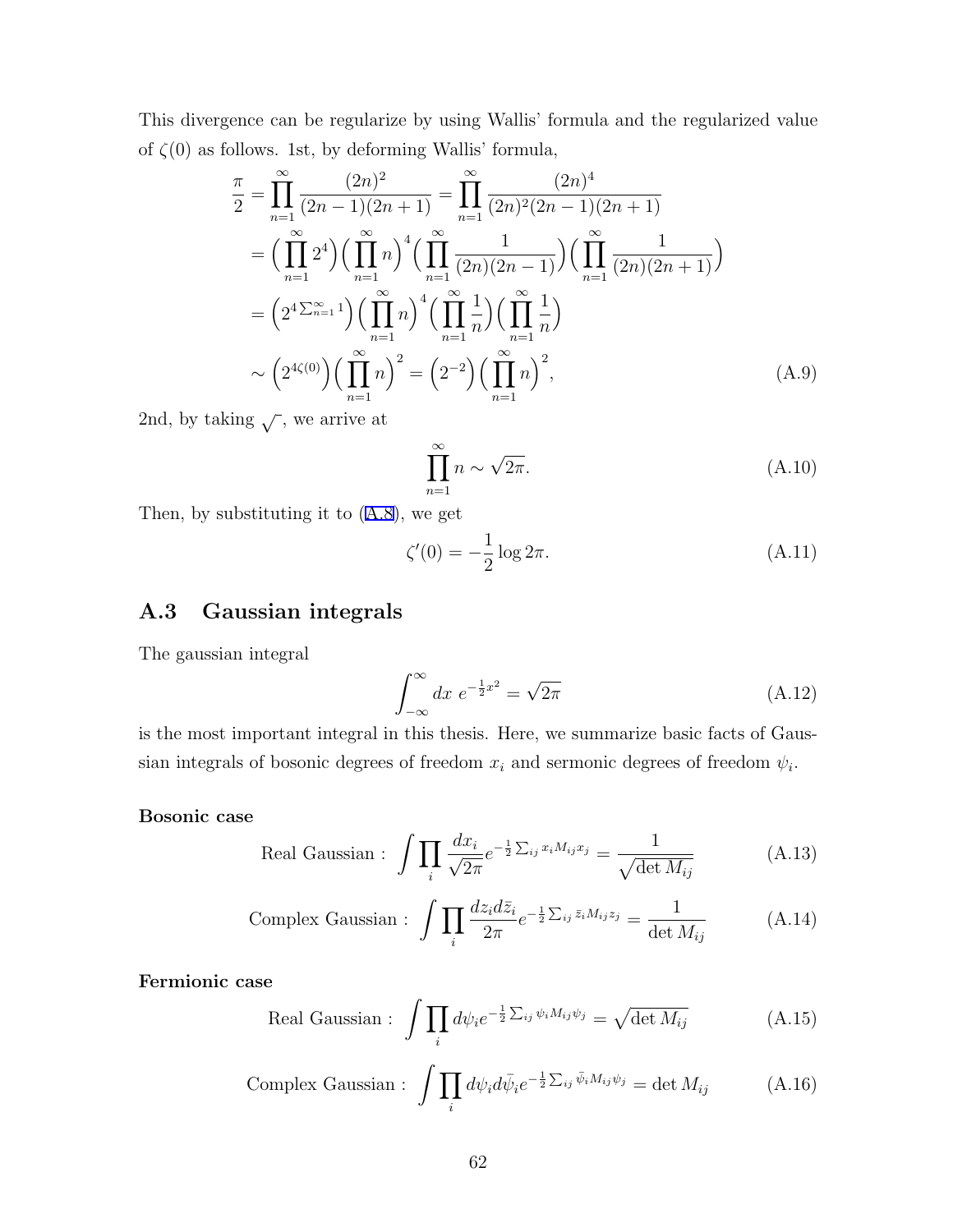## **B Monopole spherical harmonics**

As well known in the context of Schödinger equation with spherically symmetric system and Laplace equation etc, the spherical harmonics  $Y_{jm}(\vartheta, \varphi)$  diagonalizes the Laplacian on  $\mathbb{S}^2$  :

$$
\nabla_i \nabla^i Y_{jm}(\vartheta, \varphi) = \left(\frac{1}{\sin \vartheta} \partial_{\vartheta} \sin \vartheta \partial_{\vartheta} + \frac{1}{\sin^2 \vartheta} \partial_{\varphi}^2\right) Y_{jm}(\vartheta, \varphi)
$$
  
=  $-j(j+1)Y_{jm}(\vartheta, \varphi).$  (B.1)

This is a consequence of the fact that the Laplacian  $\nabla_i \nabla^i$  on  $\mathbb{S}^2$  can be regarded as the squared orbital angular momentum  $\vec{L}^2$ . Here, let us remind the definition for the orbital angular momentum operators:

$$
L_1 \pm iL_2 = e^{i\varphi} \Big( \pm \partial_{\vartheta} + i \cot \vartheta \partial_{\varphi} \Big), \quad L_3 = -i \partial_{\varphi}.
$$
 (B.2)

Of course,  $L_1, L_2, L_3$  satisfy the  $SU(2)$  algebra:

$$
[L_A, L_B] = i\epsilon_{ABC}L_C.
$$
 (B.3)

The spectrum of  $-\nabla_i \nabla^i = \vec{L}^2 = L_1^2 + L_2^2 + L_3^2$  is purely determined by this  $SU(2)$ algebraic structure:

$$
\vec{L}^2 Y_{jm}(\vartheta, \varphi) = j(j+1)Y_{jm}(\vartheta, \varphi),\tag{B.4}
$$

$$
L_3 Y_{jm}(\vartheta, \varphi) = m Y_{jm}(\vartheta, \varphi).
$$
\n(B.5)

In this appendix, we review extensions of this construction.

**Monopole background** Consider a background *U*(1) gauge field

$$
A_{\text{mon}} = \frac{B}{2}(\kappa - \cos \vartheta)d\varphi, \tag{B.6}
$$

where  $\kappa$  is +1 when we take a coordinate patch around north pole ;  $0 \leq \vartheta < \pi$ , and *−*1 when we take a coordinate patch around south pole ; 0 *< ϑ ≤ π*. The gauge field around north pole, say *A<sup>n</sup>* , and the gauge field around south pole, say *A<sup>s</sup>* are related by the following gauge transformation:

$$
A_{\text{mon}}^n = A_{\text{mon}}^s + ig^{-1}dg, \quad g = e^{Bi\varphi}.
$$
 (B.7)

Now, in order to define the gauge transformation  $g$  as single valued function on  $\mathbb{S}^2$ , we have to take  $B \in \mathbb{Z}$ . This is famous Dirac's quantization condition for monopole charge.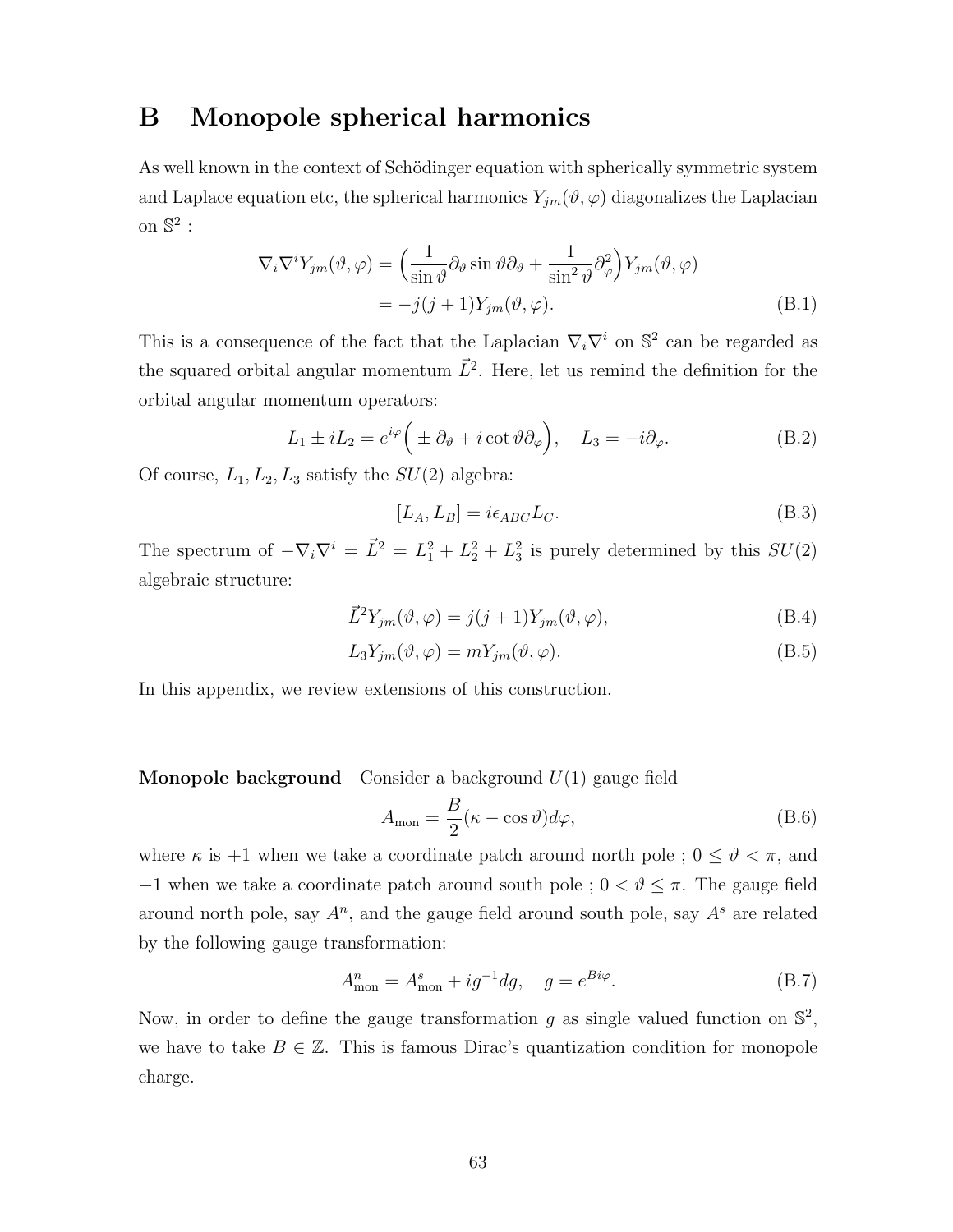**Monopole harmonics** By using the background gauge field (B.6), we can generalize the orbital angular momentum operators (B.2) :

$$
J_1 \pm iJ_2 = e^{i\varphi} \Big( \pm \partial_{\vartheta} + i \cot \vartheta (\partial_{\varphi} - iA_{\varphi}) + \frac{B}{2} \sin \vartheta \Big), \quad J_3 = -i \partial_{\varphi} \mp \frac{B}{2}.
$$
 (B.8)

One may wonder the physical meaning of this definition but it becomes clear when we represent them by using  $x_1 = r \sin \theta \cos \varphi, x_2 = r \sin \theta \sin \varphi, x_3 = r \cos \theta$ :

$$
\vec{J} = \vec{r} \times \left( -i\vec{\nabla} + \vec{A}_{\text{mon}} \right) + \frac{B}{2} \frac{\vec{r}}{r}.
$$
 (B.9)

 $\vec{J}$  is composed of orbital angular momentum under the background gauge field (B.6) and the angular moment of the monopole itself. Note that the value for  $A_{\varphi}$  on north pole patch and south pole patch are different, so  $J_1 \pm J_2$  are not usual differential operators. Precisely speaking, the operators (B.8) act on not functions but sections of certain non-trivial vector bundle. These operators satisfy

$$
[J_A, J_B] = i\epsilon_{ABC}J_C.
$$
 (B.10)

In the following sub-subsections, we briefly summarize the eigenstates for  $\vec{J}^2$ ,  $J_3$ :

$$
\vec{J}^2|j,m\rangle = j(j+1)|j,m\rangle,\tag{B.11}
$$

$$
J_3|j,m\rangle = m|j,m\rangle, \tag{B.12}
$$

with spin  $0, 1/2, 1$ , respectively. For later use, we define monopole covariant derivative

$$
\mathfrak{D}_i := \nabla_i - iA^{\text{mon}}_i,\tag{B.13}
$$

where  $\nabla_i$  is defined in (3.25), the usual covariant derivative with respect to the spin connection.

## $\textbf{B.1} \quad \textbf{Scalar harmonics} \ Y_{\frac{B}{2},jm}$

With a spin 0 field, scalar field, one can verify

$$
\mathfrak{D}_i \mathfrak{D}^i = -\left(\vec{J}^2 - \frac{B^2}{2^2}\right). \tag{B.14}
$$

This fact means that we can diagonalize the monopole Laplacian  $\mathfrak{D}_i\mathfrak{D}^i$  on  $\mathbb{S}^2$  with the state satisfying (B.11) and (B.12). Let us define the spin zero wave function as  $Y_{\frac{B}{2},jm}(\vartheta,\varphi)$ , then we get

$$
\mathfrak{D}_{i}\mathfrak{D}^{i}Y_{\frac{B}{2},jm}(\vartheta,\varphi) = -\left(j(j+1) - \frac{B^{2}}{2^{2}}\right)Y_{\frac{B}{2},jm}(\vartheta,\varphi).
$$
 (B.15)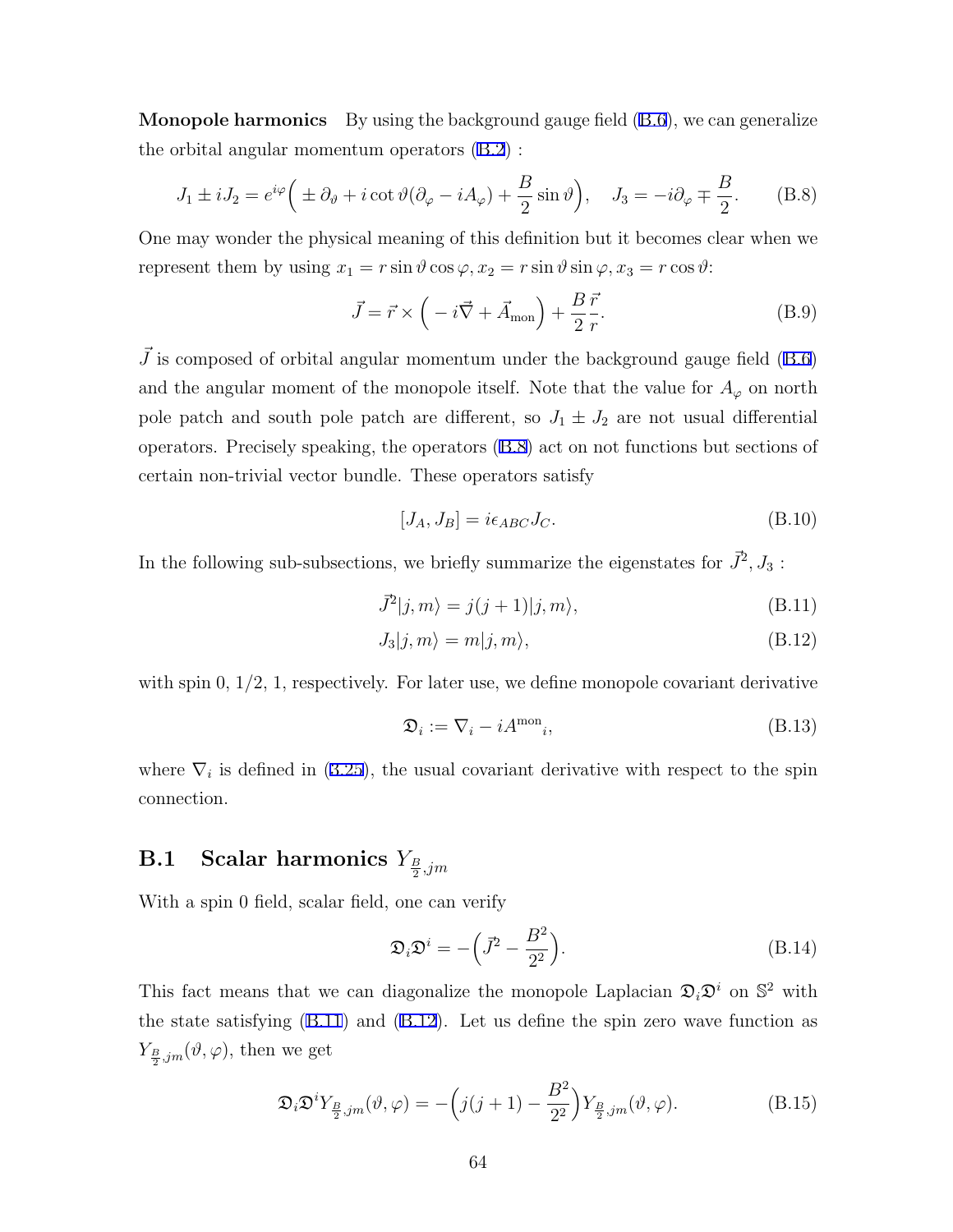By repeating well known argument of orthogonality, we can also derive

$$
\int \sin \vartheta d\vartheta d\varphi Y_{\frac{B}{2},jm}^{*}(\vartheta,\varphi) Y_{\frac{B}{2},j'm'}(\vartheta,\varphi) = \delta_{jj'}\delta_{mm'}.
$$
\n(B.16)

If and only if  $j \geq \left|\frac{B}{2}\right|$ ,  $Y_{\frac{B}{2},jm}$  is normalizable. See [73] for more details.

## $\textbf{B.2}\quad \textbf{Spinor~harmonics} \,\, \Upsilon_{\frac{B}{2},jm}, \Psi_{\frac{B}{2},jm}$

Spin 1/2 monopole angular momentum operators satisfy the following relation.

$$
\vec{J}_{spinor}^2 = -(\gamma^i \mathfrak{D}_i)^2 - \frac{1}{4} + \left(\frac{B}{2}\right)^2.
$$
 (B.17)

Therefore, by taking square root of this eigenvalues, we can diagonalize the monopole Dirac operator  $-i\gamma^i\mathfrak{D}_i$  on  $\mathbb{S}^2$  with the spin 1/2 state satisfying (B.11) and (B.12).

### **Eigenspinors for**  $-i\gamma^{i}\mathfrak{D}_{i}$

As one can notice, there must be two modes:

$$
-i\gamma^i \mathfrak{D}_i \Upsilon^{\pm}_{\frac{B}{2},jm}(\vartheta,\varphi) = \pm \mu_{j\frac{B}{2}} \Upsilon^{\pm}_{\frac{B}{2},jm}(\vartheta,\varphi), \quad \mu_{j\frac{B}{2}} = \frac{\sqrt{(2j+1)^2 - B^2}}{2}
$$
(B.18)

where the two modes are exchanged by the multiplication of  $\gamma_3$ :

$$
\gamma_3 \Upsilon^{\pm}_{\frac{B}{2},jm}(\vartheta,\varphi) = \Upsilon^{\mp}_{\frac{B}{2},jm}(\vartheta,\varphi). \tag{B.19}
$$

And the normalizability requires  $j \geq \frac{|B|}{2} - \frac{1}{2}$  $\frac{1}{2}$ . When  $j = \frac{|B|}{2} - \frac{1}{2}$  $\frac{1}{2}$ , we have one zero mode:

$$
-i\gamma^{i}\mathfrak{D}_{i}\Upsilon^0_{\frac{B}{2},jm}(\vartheta,\varphi)=0,
$$
\n(B.20)

$$
\gamma_3 \Upsilon^0_{\frac{B}{2},jm}(\vartheta,\varphi) = \text{sign}(B) \Upsilon^0_{\frac{B}{2},jm}(\vartheta,\varphi). \tag{B.21}
$$

 $\Psi_{\frac{B}{2},jm}^{\epsilon=\pm,0}(\vartheta,\varphi)$  are orthonormal:

$$
\int \sin \vartheta d\vartheta d\varphi \ \Upsilon^{\epsilon}_{\frac{B}{2},jm}(\vartheta,\varphi)^{\dagger} \Upsilon^{\epsilon'}_{\frac{B}{2},j'm'}(\vartheta,\varphi) = \delta^{\epsilon\epsilon'} \delta_{jj'} \delta_{mm'}.
$$
 (B.22)

See the appendix of [74] for more details.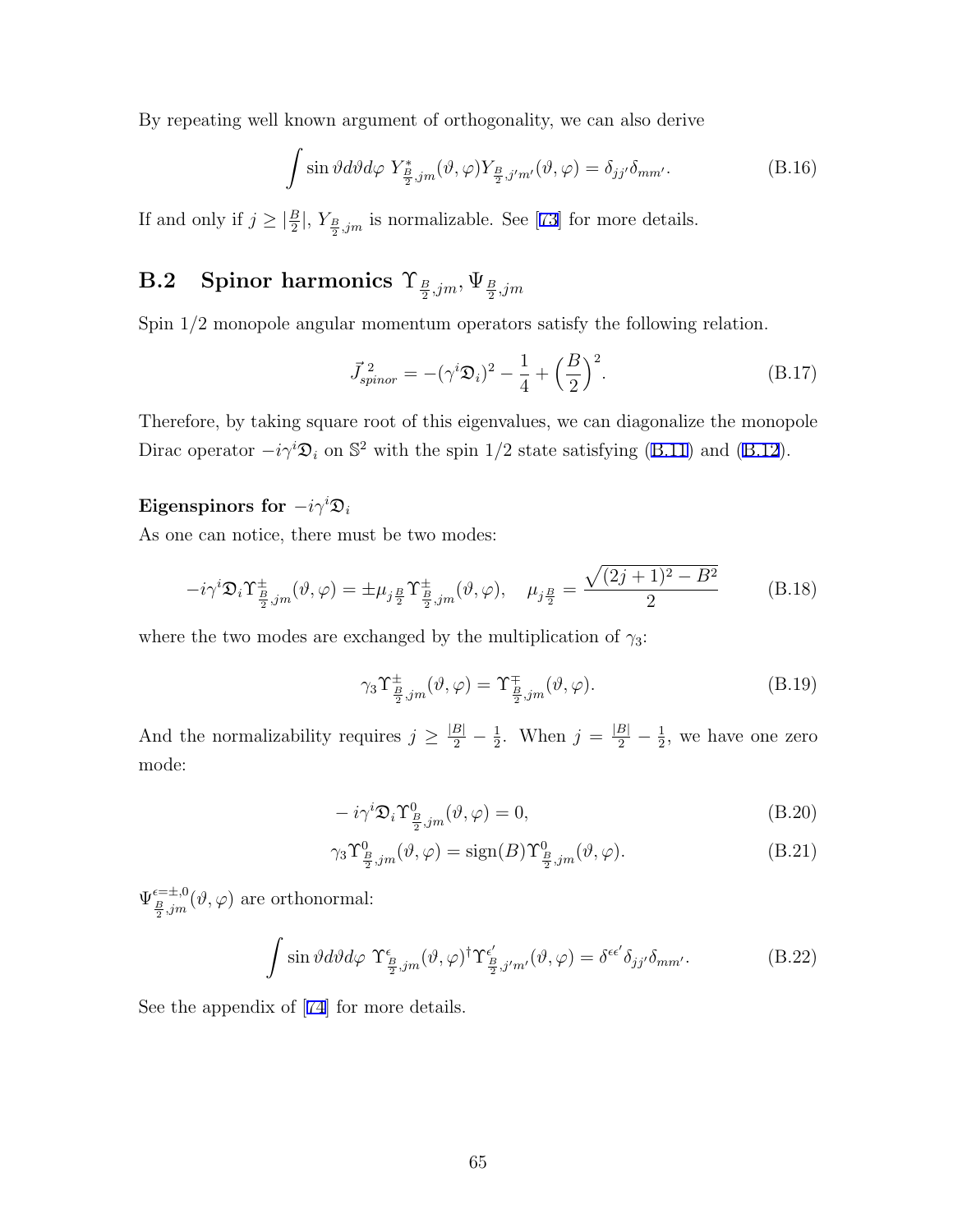### $\textbf{Eigenspinors for } -i\gamma_3\gamma^i\mathfrak{D}_i$

One can construct eigenspjnors for  $-i\gamma_3 \gamma^i \mathfrak{D}_i$  by taking

$$
\Psi^{\pm}_{\frac{B}{2},jm}(\vartheta,\varphi) = (1 - i\gamma_3) \Upsilon^{\pm}_{\frac{B}{2},jm}(\vartheta,\varphi). \tag{B.23}
$$

These spinors give following formula

$$
-i\gamma_3 \gamma^i \mathfrak{D}_i \Psi^{\pm}_{\frac{B}{2},jm}(\vartheta,\varphi) = \pm i\mu_{j\frac{B}{2}} \Psi^{\pm}_{\frac{B}{2},jm}(\vartheta,\varphi)
$$
(B.24)

We define corresponding  $\overline{\Psi}$  as

$$
\int \sin \vartheta d\vartheta d\varphi \, \overline{\Psi}^{\epsilon}_{\frac{B}{2},jm}(\vartheta,\varphi)\gamma_3 \Psi^{\epsilon'}_{\frac{B}{2},j'm'}(\vartheta,\varphi) = \delta^{\epsilon\epsilon'}\delta_{jj'}\delta_{mm'}.\tag{B.25}
$$

# $\textbf{B.3} \quad \textbf{Vector harmonics} \ V^i_{\frac{B}{2},jm}$

By repeating procedure similar to the case represented above, we can make vector harmonics [75]. However it is somewhat complicated, so we would like to concentrate on the case of

$$
B = 0, \quad \nabla_i V^i_{jm}(\vartheta, \varphi) = 0.
$$
 (B.26)

This vector satisfies the following formulas [41]:

$$
\nabla_1 V_{jm}^2(\vartheta, \varphi) - \nabla_2 V_{jm}^1(\vartheta, \varphi) = \sqrt{j(j+1)} Y_{jm}(\vartheta, \varphi), \quad \text{(for } j \ge 1)
$$
 (B.27)

$$
\nabla_1 V_{jm}^2(\vartheta, \varphi) - \nabla_2 V_{jm}^1(\vartheta, \varphi) = 0, \quad \text{(for } j = -1\text{)}.
$$
\n(B.28)

When  $j = \frac{|B|}{2}$  $\frac{B}{2}$ , the mode with (B.26) becomes zero. Orthonormality condition is

$$
\int \sin \vartheta d\vartheta d\varphi V^i_{jm}(\vartheta, \varphi) V^i_{j'm'}(\vartheta, \varphi) = \delta_{jj'} \delta_{mm'}.
$$
 (B.29)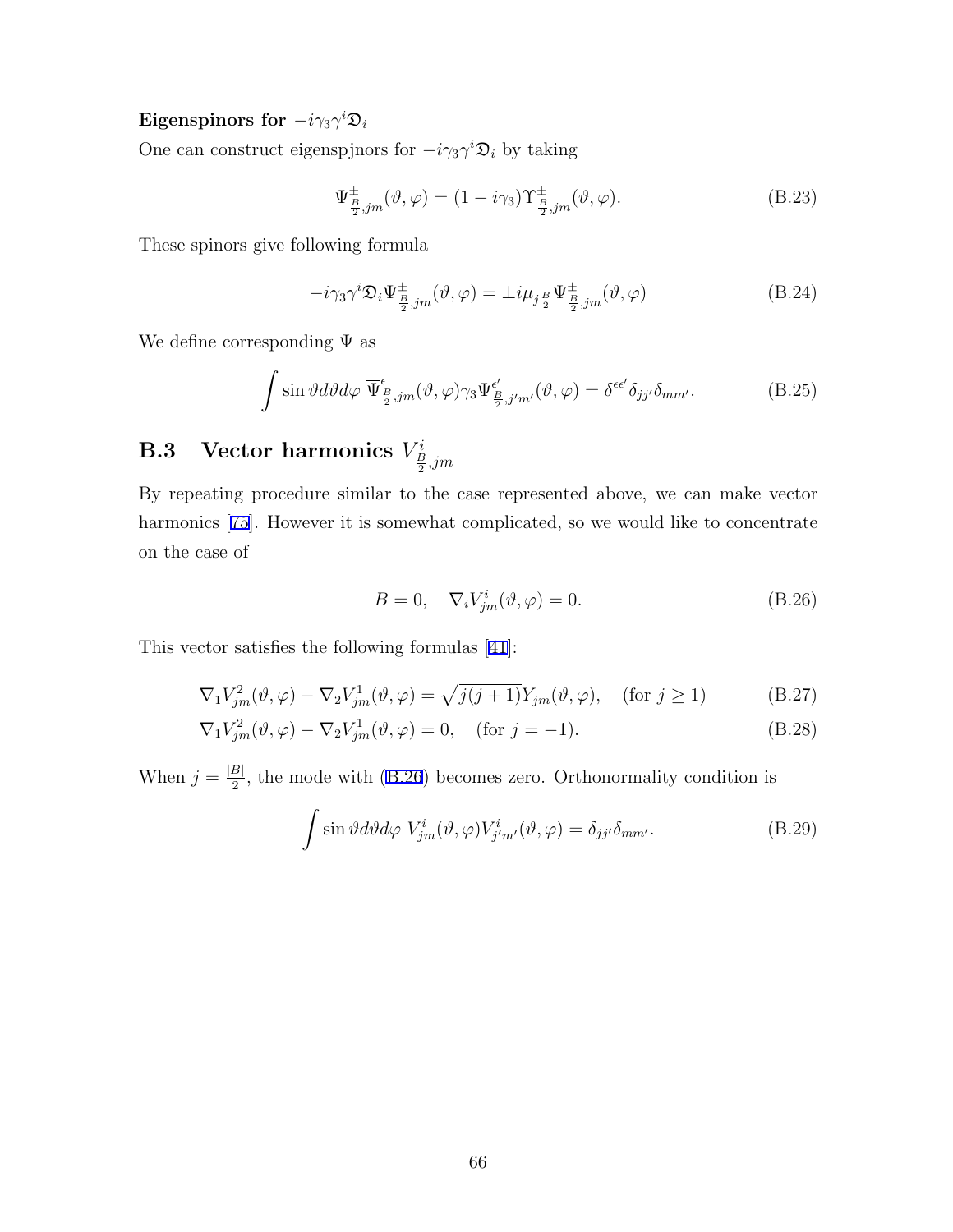### $\textbf{C} \quad \textbf{Proof of } \mathcal{I}_{XYZ}^\Delta = \mathcal{I}_{SG}^\Delta$ *SQED*

## **C.1**  $M^2 = S^2$  **case**

The following argument is originally found by [53]. In order to calculate this complex integral (6.14), it is useful to change the integration variable from  $\theta$  to  $z = e^{i\theta}$ :

$$
(6.14) = \sum_{B \in \mathbb{Z}} \oint \frac{dz}{2\pi i z} \left( x^{(1-\Delta)} \alpha \right)^{|B|} \frac{(z^{-1} \alpha x^{2-\Delta+|B|}; x^2)_{\infty}}{(z\alpha^{-1} x^{\Delta+|B|}; x^2)_{\infty}} \times \frac{(z\alpha x^{2-\Delta+|B|}; x^2)_{\infty}}{(z^{-1} \alpha^{-1} x^{\Delta+|B|}; x^2)_{\infty}},
$$
\n(C.1)

then, the problem is which poles are chosen. We assume here that

$$
|\alpha^{-1}x^{\Delta+|B|}| < 1. \tag{C.2}
$$

Then, the relevant residues are located at

$$
z_l = x^{2l + \Delta + |B|} \alpha^{-1}, \quad l = 0, 1, 2, \dots
$$
 (C.3)

and the integral becomes

(C.1) = 
$$
\sum_{B \in \mathbb{Z}} \sum_{l=0}^{\infty} \left( x^{(1-\Delta)} \alpha \right)^{|B|} \frac{(\alpha^2 x^{-2(l-1+\Delta)}; x^2)_{\infty}}{(\alpha^{-2} x^{2(l+\Delta+|B|)}; x^2)_{\infty}} \times \frac{(x^{2(1+l)+2|B|}; x^2)_{\infty}}{(x^2; x^2)_{\infty}} \times \frac{1}{(x^{-2l}; x^2)_l},
$$
\n(C.4)

where  $(A; q)_l = \prod_{n=0}^{l-1} (1 - Aq^n)$ . Now, we can observe the following fact: the  $|B|$  in the series  $(C.4)$  can be replaced by  $B$  [53, 43], and the following formula:

$$
(Ax^{2B};x^2)_{\infty} = \frac{(A;x^2)_{\infty}}{(A;x^2)_B},
$$
\n(C.5)

where  $(A; q)_{-l} = \prod_{n=1}^{l} (1 - Aq^{-n})^{-1}$  for  $l > 0$ . Then,

$$
(C.4) = \sum_{l=0}^{\infty} \frac{(\alpha^2 x^{-2(l-1+\Delta)}; x^2)_{\infty}}{(\alpha^{-2} x^{2(l+\Delta)}; x^2)_{\infty}} \frac{(x^{2(1+l)}; x^2)_{\infty}}{(x^2; x^2)_{\infty}} \frac{1}{(x^{-2l}; x^2)_l} \sum_{B \in \mathbb{Z}} \left( x^{(1-\Delta)} \alpha \right)^B \frac{(\alpha^{-2} x^{2(l+\Delta)}; x^2)_B}{(x^{2(1+l)}; x^2)_B},
$$
\n
$$
\frac{\text{1st key terms}}{\text{1st key terms}} \tag{C.6}
$$

Now, we use the following formula in order to deform the  $\lceil 1st \text{ key terms} \rceil$ :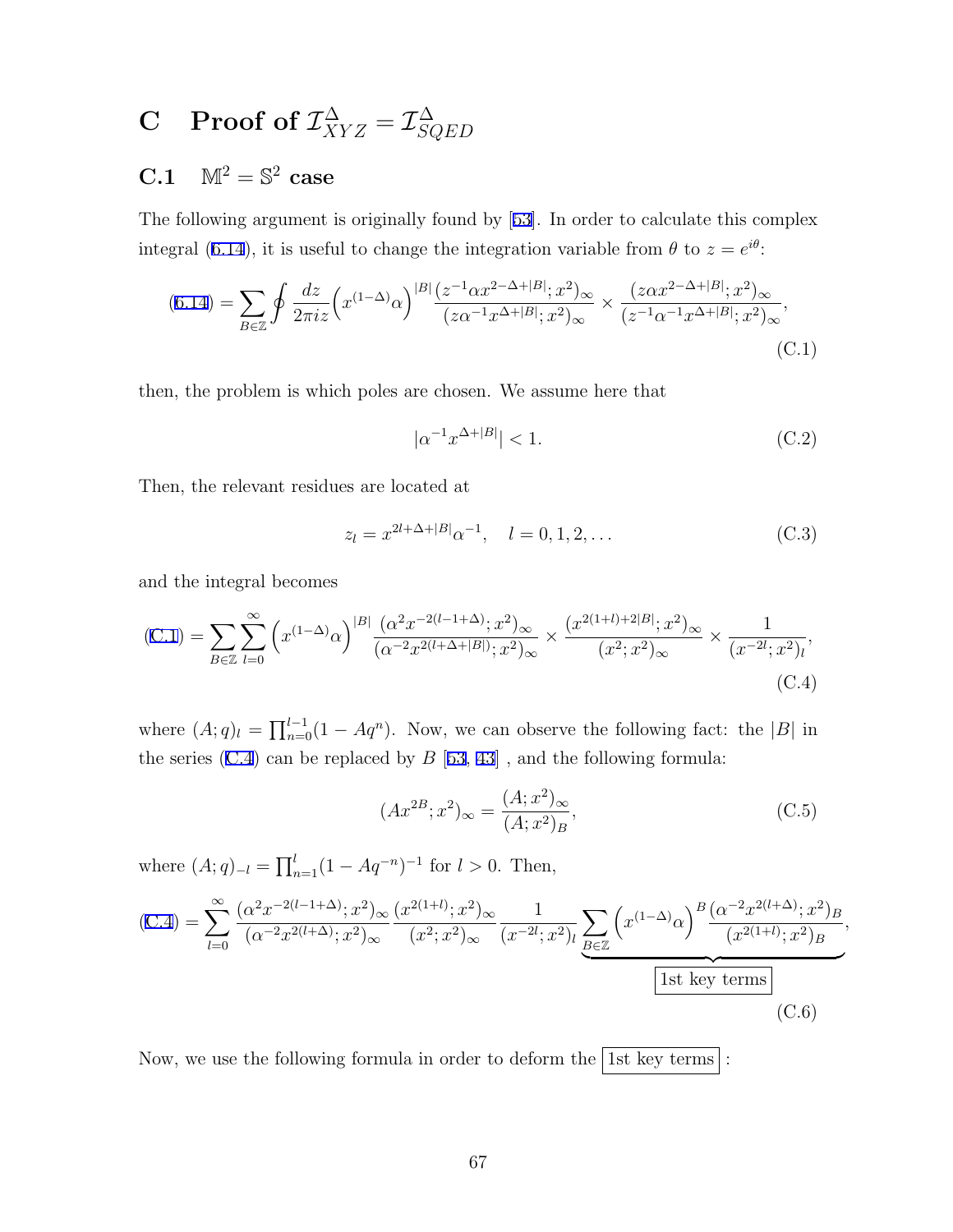**✓**Ramanujan's summation formula [70] **✏**

$$
\sum_{B \in \mathbb{Z}} z^B \frac{(a,q)_B}{(b,q)_B} = \frac{(q;q)_{\infty}(\frac{b}{a};q)_{\infty}(az;q)_{\infty}(\frac{q}{az};q)_{\infty}}{(b;q)_{\infty}(\frac{q}{a};q)_{\infty}(z;q)_{\infty}(\frac{b}{az};q)_{\infty}}
$$
(C.7)

In our case  $(C.6)$ ,

$$
q = x^2
$$
,  $z = (x^{(1-\Delta)}\alpha)$ ,  $a = (\alpha^{-2}x^{2(l+\Delta)}), b = x^{2(1+l)}$ . (C.8)

Then,

$$
\boxed{1\text{st key terms}} = \frac{(x^2; x^2)_{\infty} (\alpha^2 x^{2(1-\Delta)}; x^2)_{\infty} (\alpha^{-1} x^{2l+\Delta+1}; x^2)_{\infty} (\alpha x^{1-\Delta-2l}; x^2)_{\infty}}{(x^{2(1+l)}; x^2)_{\infty} (\alpha^2 x^{-2(l+\Delta-1)}; x^2)_{\infty} (\alpha x^{1-\Delta}; x^2)_{\infty} (\alpha x^{1-\Delta}; x^2)_{\infty}}.
$$
\n(C.9)

**✒ ✑**

By substituting it into (C.6), we get

$$
(C.6) = \sum_{l=0}^{\infty} \frac{(\alpha^2 x^{-2(l-1+\Delta)}; x^2)_{\infty}}{(\alpha^{-2} x^{2(l+\Delta)}; x^2)_{\infty}} \frac{(x^{2(1+l)}; x^2)_{\infty}}{(x^2; x^2)_{\infty}} \frac{1}{(x^{-2l}; x^2)_{l}}
$$
  
\n
$$
\times \frac{(x^2; x^2)_{\infty}(\alpha^2 x^{2(l-\Delta)}; x^2)_{\infty}(\alpha^{-1} x^{2l+\Delta+1}; x^2)_{\infty}(\alpha x^{1-\Delta-2l}; x^2)_{\infty}}{(x^{2(l+l)}; x^2)_{\infty}(\alpha^2 x^{-2(l+\Delta-1)}; x^2)_{\infty}(\alpha x^{1-\Delta}; x^2)_{\infty}(\alpha x^{1-\Delta}; x^2)_{\infty}}
$$
  
\n
$$
= \sum_{l=0}^{\infty} \frac{(-1)^l x^{-l(l+1)} (\alpha^2 x^{-2(l-1+\Delta)})^l (\alpha^{-2} x^{2(l-1+\Delta)} x^2; x^2)_l (\alpha^2 x^{-2(l-1+\Delta)}; x^2)_{\infty}}{(x^{-2} x^{2\Delta}; x^2)_{\infty}((\alpha^{-2} x^{2\Delta}; x^2)_l)} \frac{1}{(-1)^l x^{-l(l+1)}(x^2; x^2)_l}
$$
  
\n
$$
\times \frac{(\alpha^2 x^{2(l-\Delta)}; x^2)_{\infty} \frac{(\alpha^{-1} x^{\Delta+1}; x^2)_{\infty}}{(\alpha^{-1} x^{\Delta+1}; x^2)_l} (-1)^l x^{-l(l+1)} (\alpha x^{1-\Delta})^l (\alpha^{-1} x^{\Delta-1} x^2; x^2)_l (\alpha x^{1-\Delta}; x^2)_{\infty}}{(x^{1-\Delta}; x^2)_{\infty}
$$
  
\n
$$
= \frac{(\alpha^2 x^{-2(l-1+\Delta)}; x^2)_{\infty}(\alpha^{-1} x^{\Delta+1}; x^2)_{\infty}}{(\alpha^{-2} x^{2\Delta}; x^2)_{\infty}(\alpha x^{1-\Delta})^l} \frac{(\alpha^{-2} x^{2\Delta}; x^2)_l (\alpha x^{1-\Delta})^l}{(\alpha^{-2} x^{2\Delta}; x^2)_{\infty}(\alpha x^{1-\Delta}; x^2)_{\infty
$$

Here, we used the following formulas.

$$
(x^{-2l};x^2)_l = (-1)^l x^{-2l(l+1)} (x^2;x^2)_l,
$$
\n(C.11)

$$
(Ax^{-2l};x^2)_{\infty} = (-1)^l x^{-2l(l+1)} A^l (A^{-1}x^2; x^2)_l (A; x^2)_{\infty}
$$
 (C.12)

The final key is the following formula: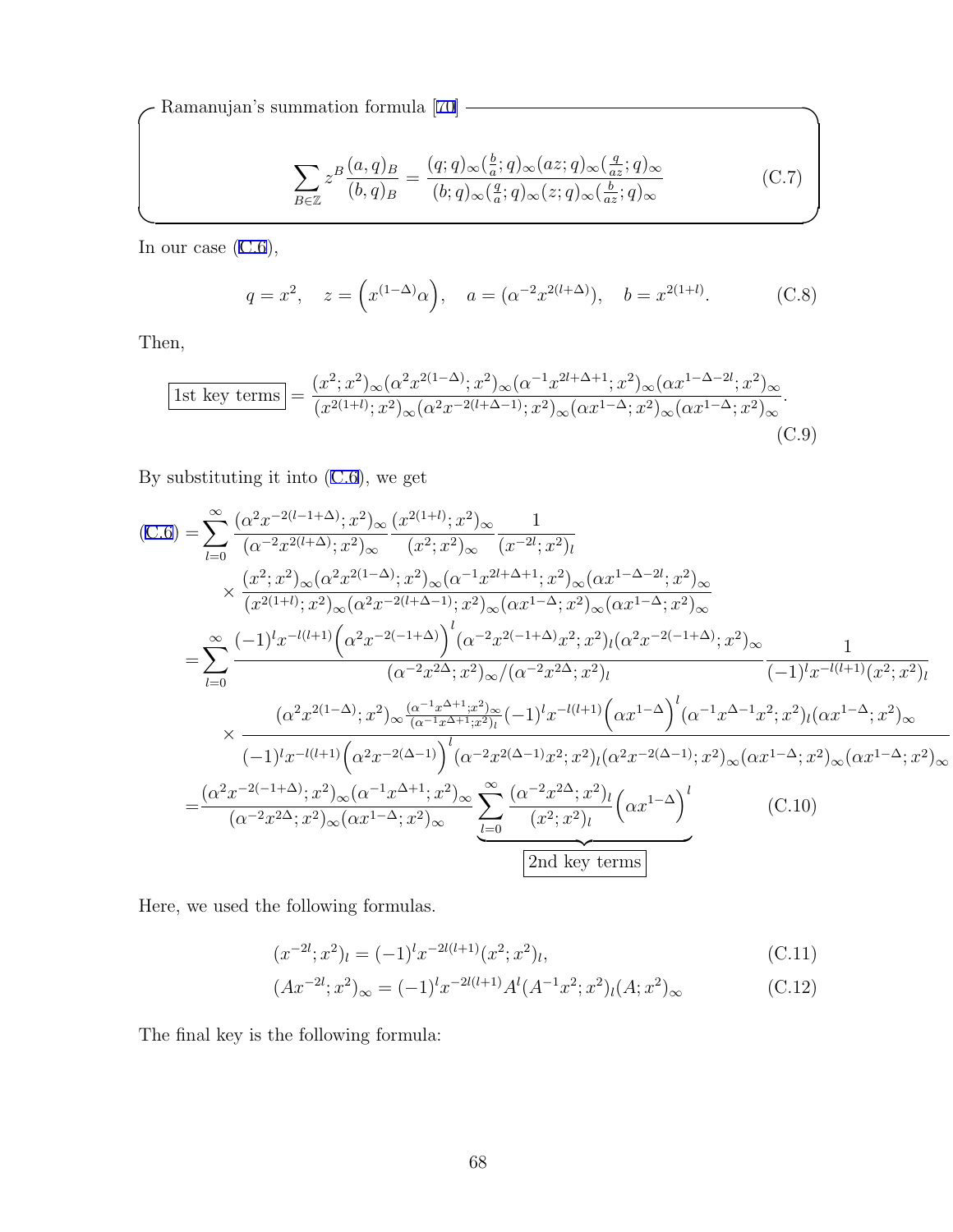**✓**q-binomial formula [70] **✏**

$$
\sum_{l=0}^{\infty} \frac{(A;q)_l}{(q;q)_l} Z^l = \frac{(AZ;q)_{\infty}}{(Z;q)_{\infty}} \tag{C.13}
$$

In our case,  $(C.10)$ ,

$$
q = x^2
$$
,  $A = \alpha^{-2} x^{2\Delta}$ ,  $Z = \alpha x^{1-\Delta}$ , (C.14)

so we get

$$
\boxed{\text{2nd key terms}} = \frac{(\alpha^{-1}x^{1+\Delta}; x^2)_{\infty}}{(\alpha x^{1-\Delta}; x^2)_{\infty}}
$$
(C.15)

Substituting it into (C.10), we finally arrived at

$$
(C.10) = \frac{(\alpha^2 x^{-2(-1+\Delta)}; x^2)_{\infty} (\alpha^{-1} x^{\Delta+1}; x^2)_{\infty}}{(\alpha^{-2} x^{2\Delta}; x^2)_{\infty} (\alpha x^{1-\Delta}; x^2)_{\infty}} \frac{(\alpha^{-1} x^{1+\Delta}; x^2)_{\infty}}{(\alpha x^{1-\Delta}; x^2)_{\infty}}
$$

$$
= \left(\frac{(\alpha^{-1} x^{1+\Delta}; x^2)_{\infty}}{(\alpha x^{1-\Delta}; x^2)_{\infty}}\right)^2 \frac{(\alpha^2 x^{2(1-\Delta)}; x^2)_{\infty}}{(\alpha^{-2} x^{2\Delta}; x^2)_{\infty}}.
$$
(C.16)

**✒ ✑**

This is exactly identical to the SCI of XYZ-model (6.12).

## $C.2 \quad M^2 = \mathbb{RP}^2 \text{ case}$

The following argument is based on our original work [29]. In order to calculate this complex integral (6.23), it is useful to change the integration variable from  $\theta$  to  $z, w$  $= e^{i\theta}$ :

$$
(6.23) = \oint \frac{dz}{2\pi i z} \left( x^{+\frac{2\Delta-1}{4}} \alpha^{\frac{-1}{2}} \right) \frac{(z^{-1} \alpha x^{(2-\Delta)}; x^{4})_{\infty}}{(z\alpha^{-1} x^{\Delta}; x^{4})_{\infty}} \times \frac{(z\alpha x^{(2-\Delta)}; x^{4})_{\infty}}{(z^{-1} \alpha^{-1} x^{\Delta}; x^{4})_{\infty}} \times \frac{(x^{4}; x^{4})_{\infty}}{(x^{2}; x^{4})_{\infty}} + \oint \frac{dw}{2\pi i z} \left( x^{-\frac{2\Delta-3}{4}} \alpha^{\frac{1}{2}} \right) \frac{(w^{-1} \alpha x^{(4-\Delta)}; x^{4})_{\infty}}{(w\alpha^{-1} x^{(2+\Delta)}; x^{4})_{\infty}} \times \frac{(w\alpha x^{(4-\Delta)}; x^{4})_{\infty}}{(w^{-1} \alpha^{-1} x^{(2+\Delta)}; x^{4})_{\infty}} \times \frac{(x^{4}; x^{4})_{\infty}}{(x^{2}; x^{4})_{\infty}} + (C.17)
$$

We take same assumption (C.2) :

$$
|\alpha^{-1}x^{\Delta+|B|}| < 1, \quad B = 0, 2. \tag{C.18}
$$

Then, the relevant residues are

$$
z_l = \alpha^{-1} x^{\Delta + 4l}
$$
,  $l = 0, 1, 2, ...$  for upper integral in (C.17), (C.19)

 $w_l = \alpha^{-1} x^{2 + \Delta + 4l}$ ,  $l = 0, 1, 2, \ldots$  for lower integral in (C.17). (C.20)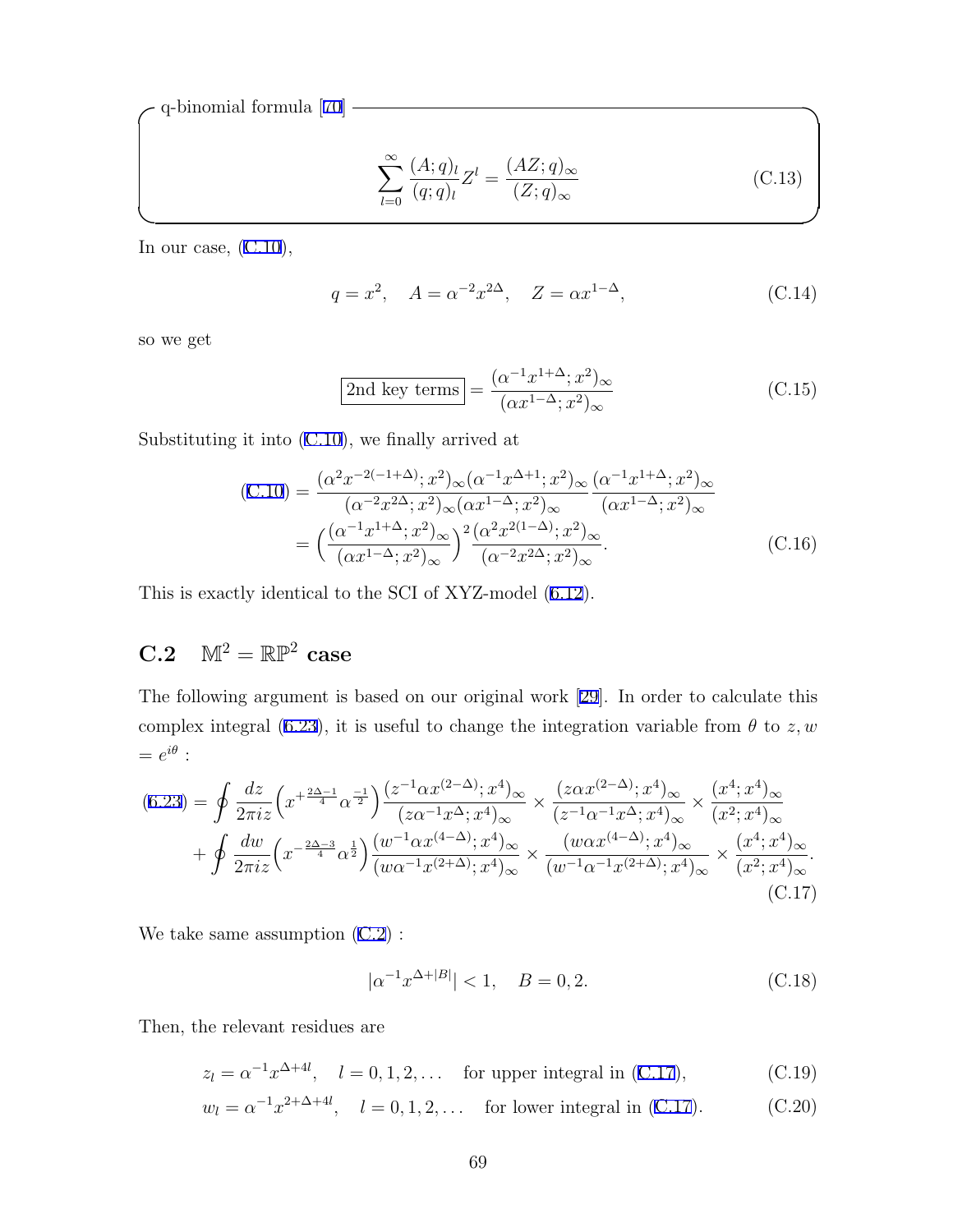The residue integral becomes

$$
(C.17)
$$
\n
$$
= \sum_{l=0}^{\infty} \left( x^{+\frac{2\Delta-1}{4}} \alpha^{-\frac{1}{2}} \right) \frac{(\alpha^2 x^{(2-2\Delta-4l)}; x^4)_{\infty}}{(\alpha^{-2} x^{2\Delta+4l}; x^4)_{\infty}} \times \frac{(x^{(2+4l)}; x^4)_{\infty}}{(x^4; x^4)_{\infty}(x^{-4l}; x^4)_0} \times \frac{(x^4; x^4)_{\infty}}{(x^2; x^4)_{\infty}} \n+ \sum_{l=0}^{\infty} \left( x^{-\frac{2\Delta-3}{4}} \alpha^{\frac{1}{2}} \right) \frac{(\alpha^2 x^{(2-2\Delta-4l)}; x^4)_{\infty}}{(\alpha^{-2} x^{(4+2\Delta+4l)}; x^4)_{\infty}} \times \frac{(x^{(6+4l)}; x^4)_{\infty}}{(x^4; x^4)_{\infty}(x^{-4l}; x^4)_l} \times \frac{(x^4; x^4)_{\infty}}{(x^2; x^4)_{\infty}} \n= \sum_{l=0}^{\infty} \left( x^{+\frac{2\Delta-1}{4}} \alpha^{-\frac{1}{2}} \right) \frac{(-1)^l x^{-4l(l+1)} \left( \alpha^2 x^{(2-2\Delta)} \right)^l (\alpha^{-2} x^{-(2-2\Delta)} x^4; x^4)_l (\alpha^2 x^{(2-2\Delta)}; x^4)_{\infty}}{( \alpha^{-2} x^{2\Delta}; x^4)_{\infty}/( \alpha^{-2} x^{2\Delta}; x^4)_l} \n\qquad \times \frac{(x^2; x^4)_{\infty}/(x^2; x^4)_l}{(x^4; x^4)_{\infty}(-1)^l x^{-4l(l+1)} (x^4; x^4)_l} \times \frac{(x^4; x^4)_{\infty}}{(x^2; x^4)_{\infty}} \n+ \sum_{l=0}^{\infty} \left( x^{-\frac{2\Delta-3}{4}} \alpha^{\frac{1}{2}} \right) \frac{(-1)^l x^{-4l(l+1)} \left( \alpha^2 x^{(2-2\Delta)} \right)^l (\alpha^{-2} x^{-(2-2\Delta)} x^4; x^4)_l (\alpha^2 x^{(2-2\Delta
$$

where we used the following formulas.

$$
(x^{-4l};x^4)_l = (-1)^l x^{-4l(l+1)} (x^4; x^4)_l,
$$
\n(C.22)

$$
(Ax^{-4l};x^2)_{\infty} = (-1)^l x^{-4l(l+1)} A^l (A^{-1} x^4; x^4)_l (A; x^4)_{\infty}.
$$
 (C.23)

We can deform the pre factor of lower term in  $(C.21)$  as follows:

$$
\left(x^{-\frac{2\Delta-3}{4}}\alpha^{\frac{1}{2}}\right)\frac{(\alpha^{2}x^{(2-2\Delta)};x^{4})_{\infty}}{(\alpha^{-2}x^{(4+2\Delta)};x^{4})_{\infty}}\frac{(x^{6};x^{4})_{\infty}}{(x^{2};x^{4})_{\infty}}
$$
\n
$$
=\left(x^{+\frac{2\Delta-1}{4}}\alpha^{\frac{-1}{2}}\right)x^{-\frac{4\Delta-4}{4}}\alpha^{1}\frac{(\alpha^{2}x^{(2-2\Delta)};x^{4})_{\infty}}{(\alpha^{-2}x^{2\Delta};x^{4})_{\infty}}\frac{(\alpha^{-2}x^{2\Delta};x^{4})_{\infty}}{(\alpha^{-2}x^{(4+2\Delta)};x^{4})_{\infty}}\frac{(x^{6};x^{4})_{\infty}}{(x^{2};x^{4})_{\infty}}
$$
\n
$$
=\left(x^{+\frac{2\Delta-1}{4}}\alpha^{\frac{-1}{2}}\right)x^{1-\Delta}\alpha^{1}\frac{(\alpha^{2}x^{(2-2\Delta)};x^{4})_{\infty}}{(\alpha^{-2}x^{2\Delta};x^{4})_{\infty}}\frac{(1-\alpha^{-2}x^{2\Delta})}{1-x^{2}}.\tag{C.24}
$$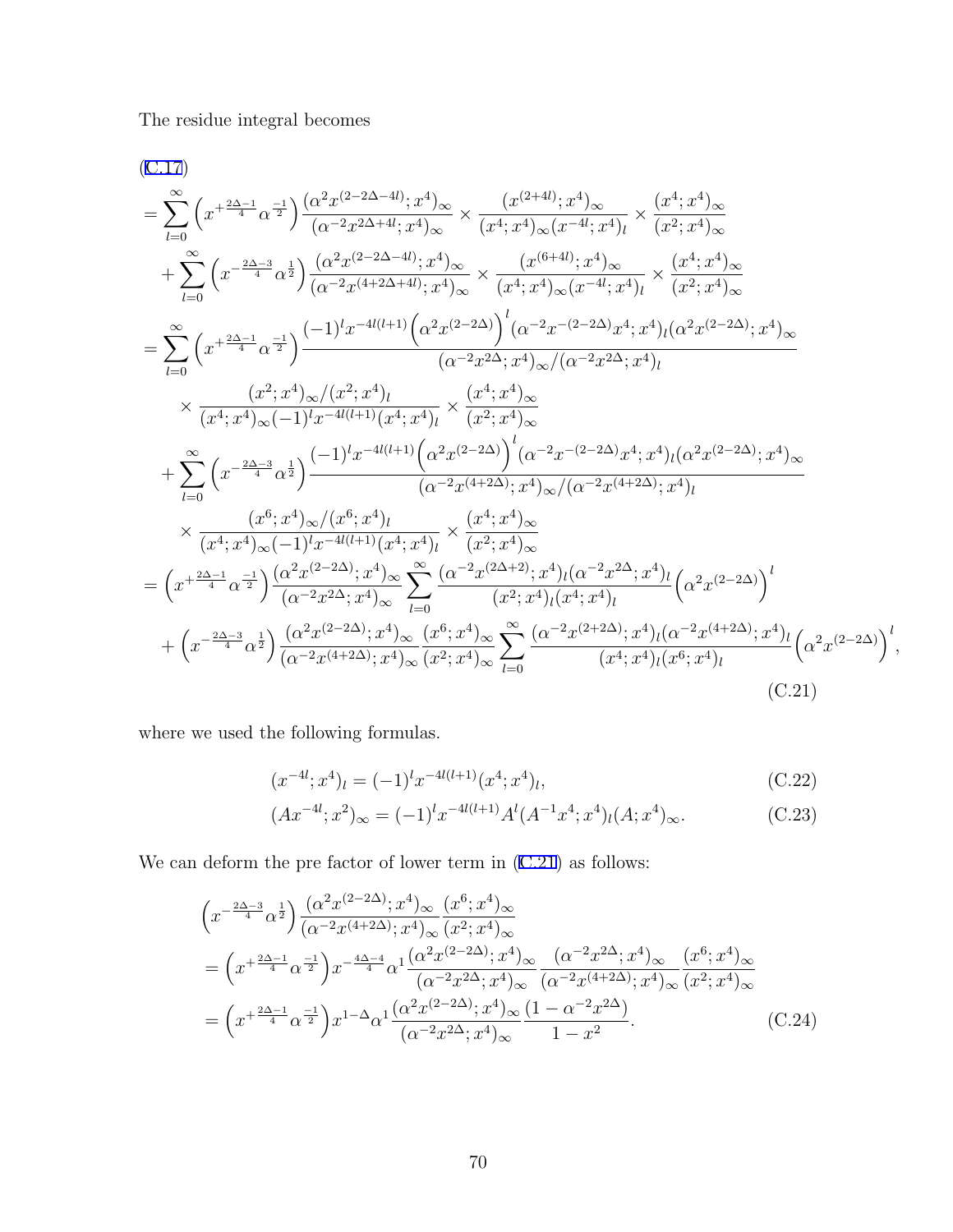Then

$$
(C.21)
$$
\n
$$
= \left(x^{+\frac{2\Delta-1}{4}}\alpha^{\frac{-1}{2}}\right)\frac{(\alpha^2 x^{(2-2\Delta)}; x^4)_{\infty}}{(\alpha^{-2}x^{2\Delta}; x^4)_{\infty}} \sum_{l=0}^{\infty} \left[\frac{(\alpha^{-2}x^{(2\Delta+2)}; x^4)_l (\alpha^{-2}x^{2\Delta}; x^4)_l}{(x^2; x^4)_l (x^4; x^4)_l}\right] (\alpha^2 x^{(2-2\Delta)})^l
$$
\n
$$
+ \frac{(1-\alpha^{-2}x^{2\Delta})}{1-x^2} \frac{(\alpha^{-2}x^{(2+2\Delta)}; x^4)_l (\alpha^{-2}x^{(4+2\Delta)}; x^4)_l}{(x^4; x^4)_l (x^6; x^4)_l} \left(\alpha^2 x^{(2-2\Delta)}\right)^l
$$
\n
$$
= \left(x^{+\frac{2\Delta-1}{4}}\alpha^{\frac{-1}{2}}\right) \frac{(\alpha^2x^{(2-2\Delta)}; x^4)_{\infty}}{(\alpha^{-2}x^{2\Delta}; x^4)_{\infty}} \sum_{l=0}^{\infty} \left[\frac{(\alpha^{-2}x^{2\Delta}; x^2)_{2l}}{(x^2; x^2)_{2l}} \left(\alpha x^{(1-\Delta)}\right)^{2l}
$$
\n
$$
+ \frac{(\alpha^{-2}x^{2\Delta}; x^2)_{2l+1}}{(x^2; x^2)_{2l+1}} \left(\alpha x^{(1-\Delta)}\right)^{2l+1}\right]
$$
\n
$$
= \left(x^{+\frac{2\Delta-1}{4}}\alpha^{\frac{-1}{2}}\right) \frac{(\alpha^2x^{(2-2\Delta)}; x^4)_{\infty}}{(\alpha^{-2}x^{2\Delta}; x^4)_{\infty}} \sum_{k=0}^{\infty} \left[\frac{(\alpha^{-2}x^{2\Delta}; x^2)_k}{(x^2; x^2)_k} \left(\alpha x^{(1-\Delta)}\right)^k\right]. \tag{C.25}
$$

Here we used

$$
(A;q)_{2l} = (A;q^2)_l (Aq;q^2)_l, \quad (A;q)_{2l+1} = (1-A)(Aq;q^2)_l (Aq^2;q^2)_l. \tag{C.26}
$$

Now, we can use the q-binomial formula (C.13) :

$$
\sum_{k=0}^{\infty} \frac{(A;q)_k}{(q;q)_k} Z^k = \frac{(AZ;q)_{\infty}}{(Z;q)_{\infty}},
$$
\n(C.27)

then we arrive at

$$
(C.25) = \left(x^{+\frac{2\Delta-1}{4}}\alpha^{\frac{-1}{2}}\right) \frac{(\alpha^2 x^{(2-2\Delta)}; x^4)_{\infty}}{(\alpha^{-2} x^{2\Delta}; x^4)_{\infty}} \frac{(\alpha^{-1} x^{1+\Delta}; x^2)_{\infty}}{(\alpha x^{1-\Delta}; x^2)_{\infty}}.
$$
 (C.28)

This is exactly (6.21).

## **References**

- [1] S. Weinberg, "The Quantum theory of fields. Vol. 1: Foundations,".
- [2] P. Ramond, "Dual Theory for Free Fermions," *Phys.Rev.* **D3** [\(1971\) 2415–2418](http://dx.doi.org/10.1103/PhysRevD.3.2415).
- [3] A. Neveu and J. Schwarz, "Factorizable dual model of pions," *[Nucl.Phys.](http://dx.doi.org/10.1016/0550-3213(71)90448-2)* **B31** [\(1971\) 86–112.](http://dx.doi.org/10.1016/0550-3213(71)90448-2)
- [4] J.-L. Gervais and B. Sakita, "Field Theory Interpretation of Supergauges in Dual Models," *Nucl.Phys.* **B34** [\(1971\) 632–639](http://dx.doi.org/10.1016/0550-3213(71)90351-8).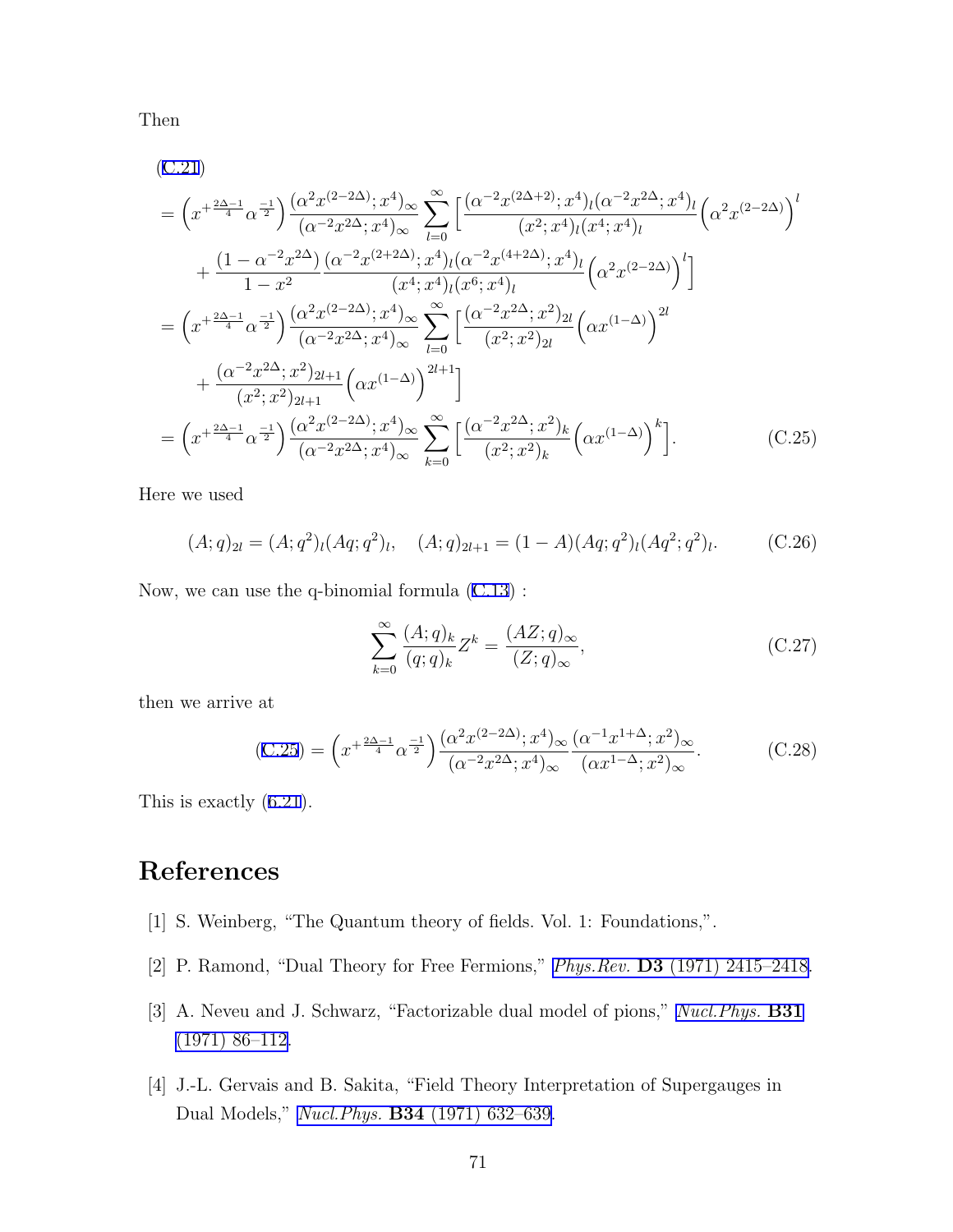- [5] J. Wess and B. Zumino, "Supergauge Transformations in Four-Dimensions," *Nucl.Phys.* **B70** [\(1974\) 39–50](http://dx.doi.org/10.1016/0550-3213(74)90355-1).
- [6] J. Wess and B. Zumino, "A Lagrangian Model Invariant Under Supergauge Transformations," *[Phys.Lett.](http://dx.doi.org/10.1016/0370-2693(74)90578-4)* **B49** (1974) 52.
- [7] N. Seiberg, "Exact results on the space of vacua of four-dimensional SUSY gauge theories," *Phys.Rev.* **D49** [\(1994\) 6857–6863,](http://dx.doi.org/10.1103/PhysRevD.49.6857) [arXiv:hep-th/9402044 \[hep-th\]](http://arxiv.org/abs/hep-th/9402044).
- [8] N. Seiberg and E. Witten, "Electric magnetic duality, monopole condensation, and confinement in N=2 supersymmetric Yang-Mills theory," *[Nucl.Phys.](http://dx.doi.org/10.1016/0550-3213(94)90124-4)* **B426** [\(1994\) 19–52,](http://dx.doi.org/10.1016/0550-3213(94)90124-4) [arXiv:hep-th/9407087 \[hep-th\]](http://arxiv.org/abs/hep-th/9407087).
- [9] N. A. Nekrasov, "Seiberg-Witten prepotential from instanton counting," *[Adv.Theor.Math.Phys.](http://dx.doi.org/10.4310/ATMP.2003.v7.n5.a4)* **7** (2004) 831–864, [arXiv:hep-th/0206161 \[hep-th\]](http://arxiv.org/abs/hep-th/0206161).
- [10] R. Haag, J. T. Lopuszanski, and M. Sohnius, "All Possible Generators of Supersymmetries of the s Matrix," *[Nucl.Phys.](http://dx.doi.org/10.1016/0550-3213(75)90279-5)* **B88** (1975) 257.
- [11] K. Wilson and J. B. Kogut, "The Renormalization group and the epsilon expansion," *Phys.Rept.* **12** [\(1974\) 75–200](http://dx.doi.org/10.1016/0370-1573(74)90023-4).
- [12] Y. Nakayama, "A lecture note on scale invariance vs conformal invariance," [arXiv:1302.0884 \[hep-th\]](http://arxiv.org/abs/1302.0884).
- [13] W. Nahm, "Supersymmetries and their Representations," *[Nucl.Phys.](http://dx.doi.org/10.1016/0550-3213(78)90218-3)* **B135** [\(1978\) 149](http://dx.doi.org/10.1016/0550-3213(78)90218-3).
- [14] K. A. Intriligator and N. Seiberg, "Mirror symmetry in three-dimensional gauge theories," *Phys.Lett.* **B387** [\(1996\) 513–519](http://dx.doi.org/10.1016/0370-2693(96)01088-X), [arXiv:hep-th/9607207 \[hep-th\]](http://arxiv.org/abs/hep-th/9607207).
- [15] O. Aharony, A. Hanany, K. A. Intriligator, N. Seiberg, and M. Strassler, "Aspects of  $N=2$  supersymmetric gauge theories in three-dimensions," *Nucl.Phys.* **B499** [\(1997\) 67–99](http://dx.doi.org/10.1016/S0550-3213(97)00323-4), [arXiv:hep-th/9703110 \[hep-th\]](http://arxiv.org/abs/hep-th/9703110).
- [16] I. Affleck, J. A. Harvey, and E. Witten, "Instantons and (Super)Symmetry Breaking in (2+1)-Dimensions," *[Nucl.Phys.](http://dx.doi.org/10.1016/0550-3213(82)90277-2)* **B206** (1982) 413.
- [17] N. Seiberg, "Naturalness versus supersymmetric nonrenormalization theorems," *Phys.Lett.* **B318** [\(1993\) 469–475](http://dx.doi.org/10.1016/0370-2693(93)91541-T), [arXiv:hep-ph/9309335 \[hep-ph\]](http://arxiv.org/abs/hep-ph/9309335).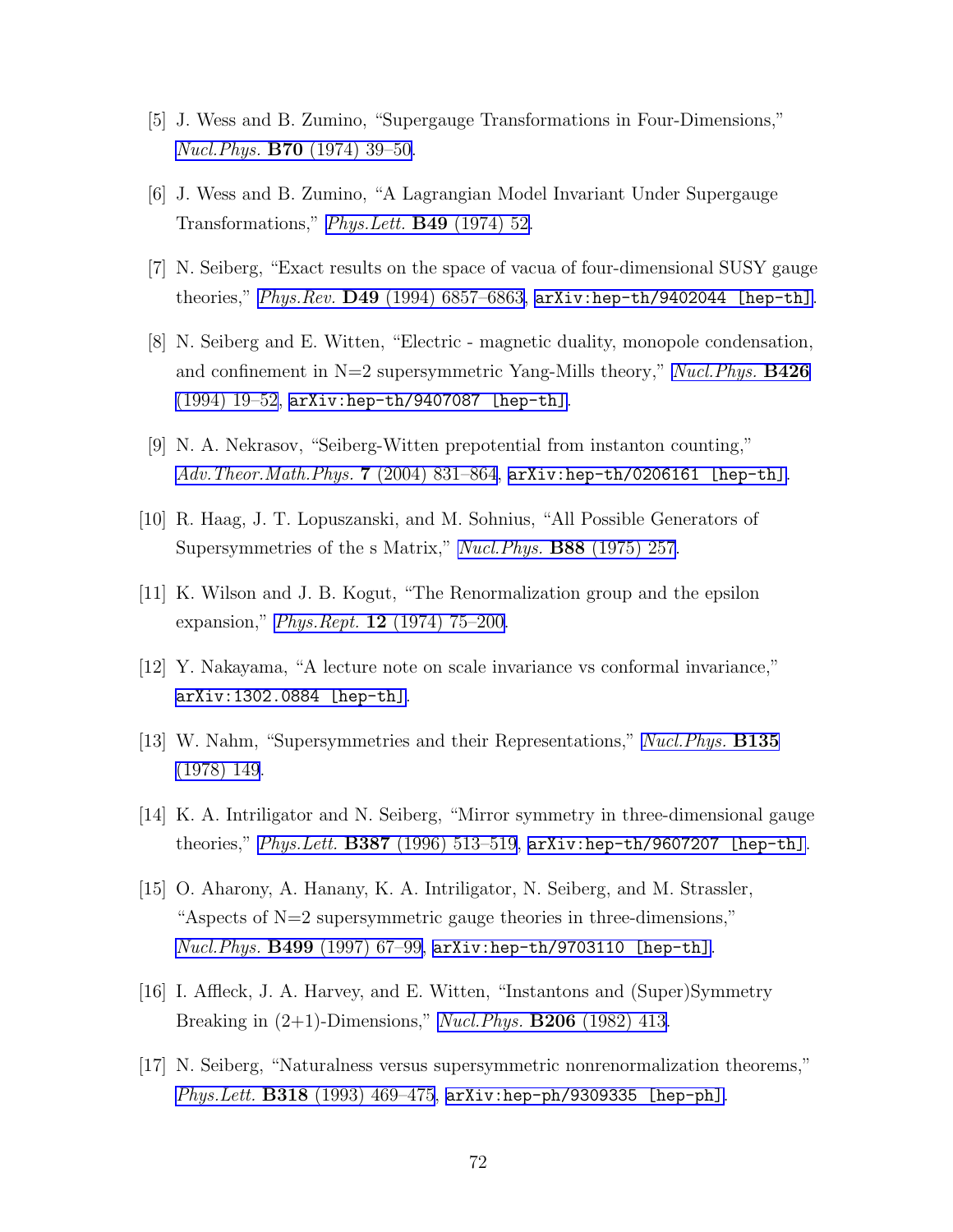- [18] P. C. Argyres, M. R. Plesser, and N. Seiberg, "The Moduli space of vacua of N=2 SUSY QCD and duality in N=1 SUSY QCD," *[Nucl.Phys.](http://dx.doi.org/10.1016/0550-3213(96)00210-6)* **B471** (1996) [159–194](http://dx.doi.org/10.1016/0550-3213(96)00210-6), [arXiv:hep-th/9603042 \[hep-th\]](http://arxiv.org/abs/hep-th/9603042).
- [19] A. Hanany and E. Witten, "Type IIB superstrings, BPS monopoles, and three-dimensional gauge dynamics," *Nucl.Phys.* **B492** [\(1997\) 152–190](http://dx.doi.org/10.1016/S0550-3213(97)00157-0), [arXiv:hep-th/9611230 \[hep-th\]](http://arxiv.org/abs/hep-th/9611230).
- [20] J. de Boer, K. Hori, Y. Oz, and Z. Yin, "Branes and mirror symmetry in  $N=2$ supersymmetric gauge theories in three-dimensions," *[Nucl.Phys.](http://dx.doi.org/10.1016/S0550-3213(97)00444-6)* **B502** (1997) [107–124](http://dx.doi.org/10.1016/S0550-3213(97)00444-6), [arXiv:hep-th/9702154 \[hep-th\]](http://arxiv.org/abs/hep-th/9702154).
- [21] N. Doroud, J. Gomis, B. Le Floch, and S. Lee, "Exact Results in D=2 Supersymmetric Gauge Theories," *JHEP* **1305** [\(2013\) 093](http://dx.doi.org/10.1007/JHEP05(2013)093), [arXiv:1206.2606](http://arxiv.org/abs/1206.2606) [\[hep-th\]](http://arxiv.org/abs/1206.2606).
- [22] F. Benini and S. Cremonesi, "Partition functions of  $N=(2,2)$  gauge theories on *S* <sup>2</sup> and vortices," [arXiv:1206.2356 \[hep-th\]](http://arxiv.org/abs/1206.2356).
- [23] H. Kim, S. Lee, and P. Yi, "Exact partition functions on RP<sup>2</sup> and orientifolds," *JHEP* **1402** [\(2014\) 103](http://dx.doi.org/10.1007/JHEP02(2014)103), [arXiv:1310.4505 \[hep-th\]](http://arxiv.org/abs/1310.4505).
- [24] F. Benini, R. Eager, K. Hori, and Y. Tachikawa, "Elliptic genera of two-dimensional N=2 gauge theories with rank-one gauge groups," *[Lett.Math.Phys.](http://dx.doi.org/10.1007/s11005-013-0673-y)* **104** (2014) 465–493, [arXiv:1305.0533 \[hep-th\]](http://arxiv.org/abs/1305.0533).
- [25] D. Honda and T. Okuda, "Exact results for boundaries and domain walls in 2d supersymmetric theories," [arXiv:1308.2217 \[hep-th\]](http://arxiv.org/abs/1308.2217).
- [26] K. Hori and M. Romo, "Exact Results In Two-Dimensional (2,2) Supersymmetric Gauge Theories With Boundary," [arXiv:1308.2438](http://arxiv.org/abs/1308.2438) [\[hep-th\]](http://arxiv.org/abs/1308.2438).
- [27] A. Kapustin, B. Willett, and I. Yaakov, "Exact Results for Wilson Loops in Superconformal Chern-Simons Theories with Matter," *JHEP* **1003** [\(2010\) 089](http://dx.doi.org/10.1007/JHEP03(2010)089), [arXiv:0909.4559 \[hep-th\]](http://arxiv.org/abs/0909.4559).
- [28] S. Kim, "The Complete superconformal index for N=6 Chern-Simons theory," *Nucl.Phys.* **B821** [\(2009\) 241–284,](http://dx.doi.org/10.1016/j.nuclphysb.2012.07.015, 10.1016/j.nuclphysb.2009.06.025) [arXiv:0903.4172 \[hep-th\]](http://arxiv.org/abs/0903.4172).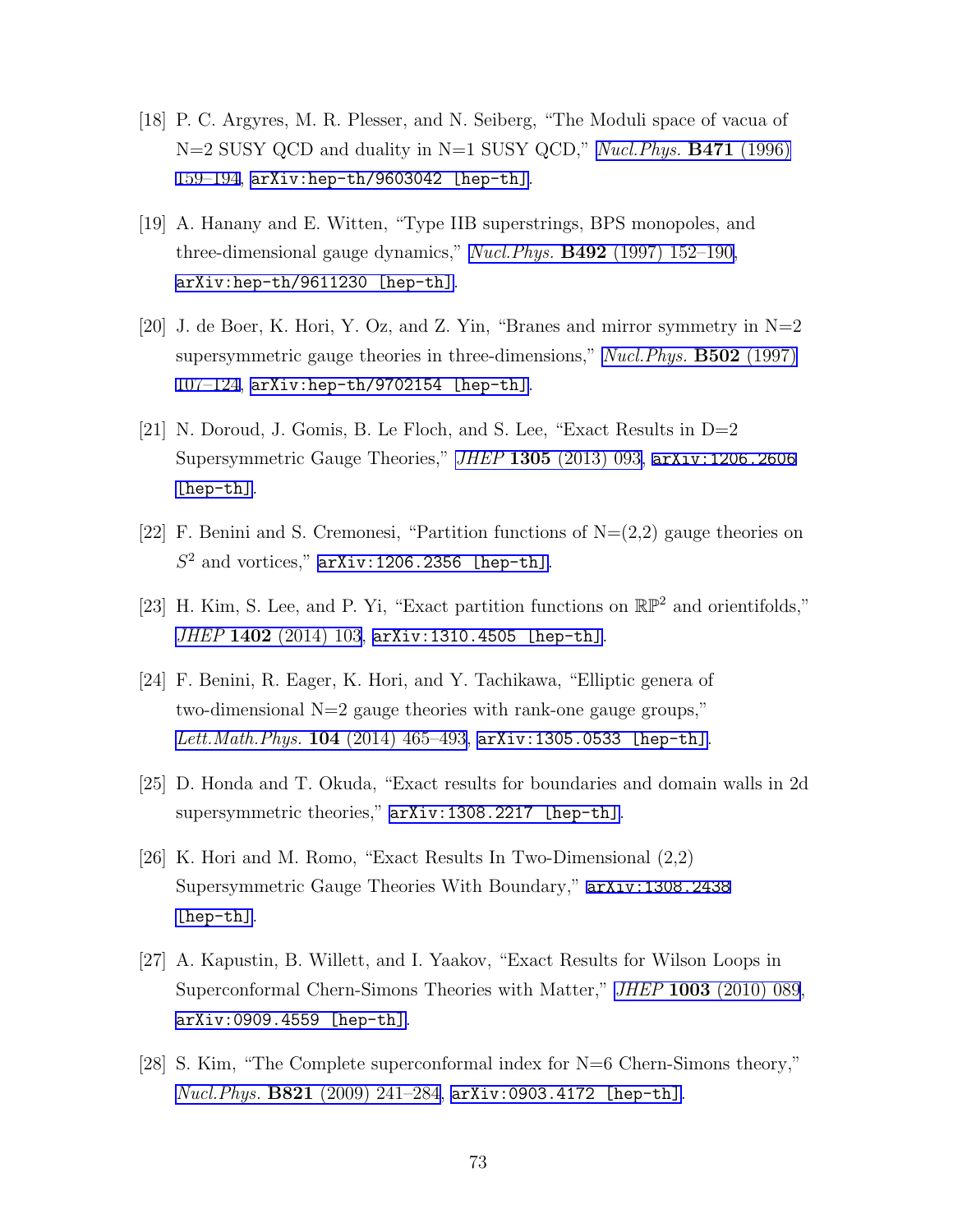- [29] A. Tanaka, H. Mori, and T. Morita, "Superconformal index on  $\mathbb{RP}^2 \times \mathbb{S}^1$  and mirror symmetry,"  $arXiv:1408.3371$  [hep-th].
- [30] Y. Yoshida and K. Sugiyama, "Localization of 3d  $\mathcal{N}=2$  Supersymmetric Theories on  $S^1 \times D^2$ ," [arXiv:1409.6713 \[hep-th\]](http://arxiv.org/abs/1409.6713).
- [31] J. K¨all´en, "Cohomological localization of Chern-Simons theory," *[JHEP](http://dx.doi.org/10.1007/JHEP08(2011)008)* **1108**  $(2011)$  008, [arXiv:1104.5353 \[hep-th\]](http://arxiv.org/abs/1104.5353).
- [32] Y. Imamura and D. Yokoyama, "*S* <sup>3</sup>*/Z<sup>n</sup>* partition function and dualities," *[JHEP](http://dx.doi.org/10.1007/JHEP11(2012)122)* **1211** [\(2012\) 122,](http://dx.doi.org/10.1007/JHEP11(2012)122) [arXiv:1208.1404 \[hep-th\]](http://arxiv.org/abs/1208.1404).
- [33] S. Sugishita and S. Terashima, "Exact Results in Supersymmetric Field Theories on Manifolds with Boundaries," *JHEP* **1311** [\(2013\) 021](http://dx.doi.org/10.1007/JHEP11(2013)021), [arXiv:1308.1973 \[hep-th\]](http://arxiv.org/abs/1308.1973).
- [34] V. Pestun, "Localization of gauge theory on a four-sphere and supersymmetric Wilson loops," *[Commun.Math.Phys.](http://dx.doi.org/10.1007/s00220-012-1485-0)* **313** (2012) 71–129, [arXiv:0712.2824](http://arxiv.org/abs/0712.2824) [\[hep-th\]](http://arxiv.org/abs/0712.2824).
- [35] S. Terashima, "A Localization Computation in Confining Phase," [arXiv:1410.3630 \[hep-th\]](http://arxiv.org/abs/1410.3630).
- [36] T. Nishioka and I. Yaakov, "Generalized indices for  $\mathcal{N}=1$  theories in four-dimensions," *JHEP* **1412** [\(2014\) 150,](http://dx.doi.org/10.1007/JHEP12(2014)150) [arXiv:1407.8520 \[hep-th\]](http://arxiv.org/abs/1407.8520).
- [37] J. Kallen, J. Qiu, and M. Zabzine, "The perturbative partition function of supersymmetric 5D Yang-Mills theory with matter on the five-sphere," *[JHEP](http://dx.doi.org/10.1007/JHEP08(2012)157)* **1208** [\(2012\) 157,](http://dx.doi.org/10.1007/JHEP08(2012)157) [arXiv:1206.6008 \[hep-th\]](http://arxiv.org/abs/1206.6008).
- [38] Y. Imamura, "Perturbative partition function for squashed  $S^5$ ," [arXiv:1210.6308 \[hep-th\]](http://arxiv.org/abs/1210.6308).
- [39] H.-C. Kim, S. Kim, S.-S. Kim, and K. Lee, "The general M5-brane superconformal index," [arXiv:1307.7660](http://arxiv.org/abs/1307.7660).
- [40] C. Closset, T. T. Dumitrescu, G. Festuccia, and Z. Komargodski, "Supersymmetric Field Theories on Three-Manifolds," *JHEP* **1305** [\(2013\) 017](http://dx.doi.org/10.1007/JHEP05(2013)017), [arXiv:1212.3388 \[hep-th\]](http://arxiv.org/abs/1212.3388).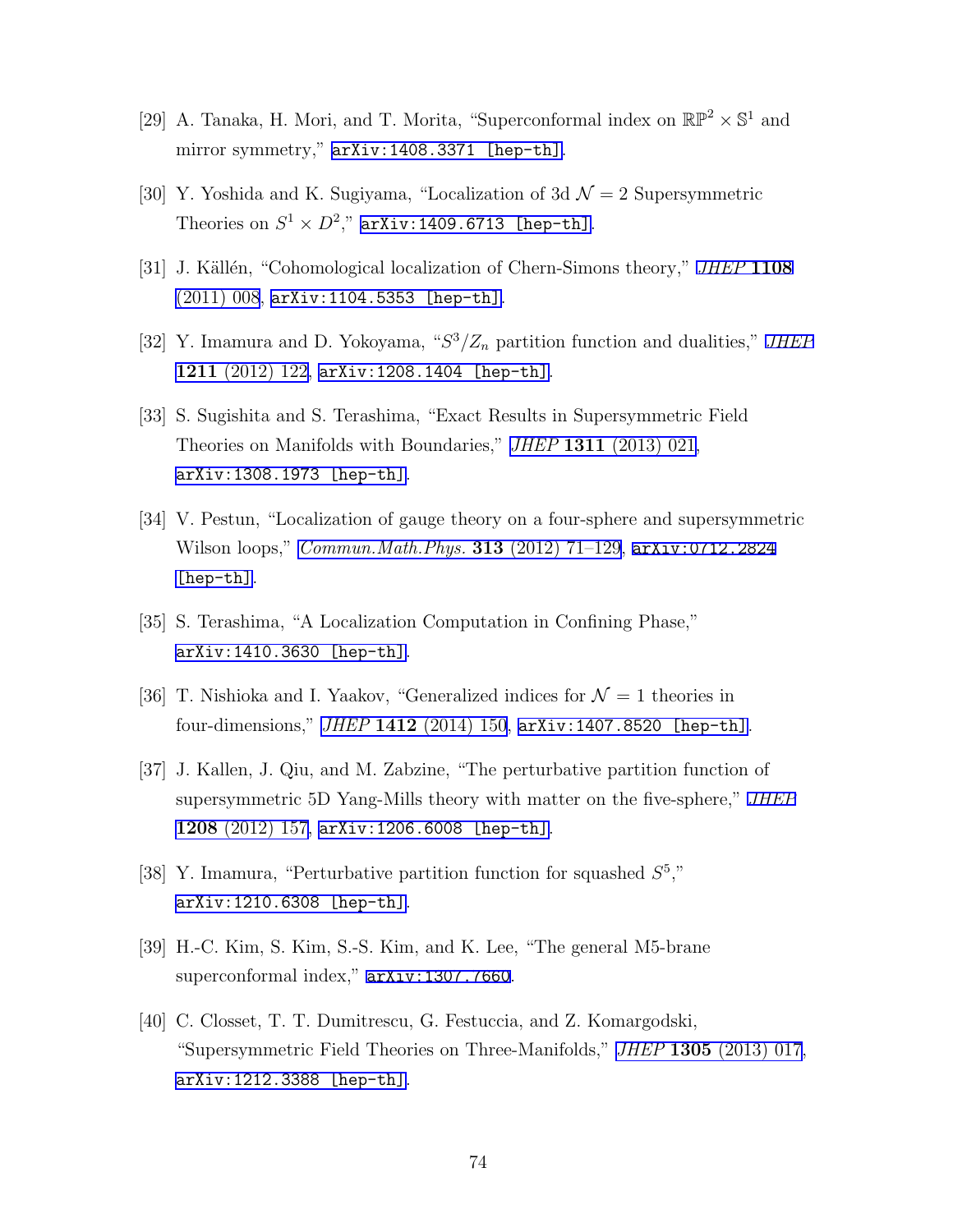- [41] D. Gang, "Chern-Simons theory on L(p,q) lens spaces and Localization," [arXiv:0912.4664 \[hep-th\]](http://arxiv.org/abs/0912.4664).
- [42] Y. Imamura and S. Yokoyama, "Index for three dimensional superconformal field theories with general R-charge assignments," *JHEP* **1104** [\(2011\) 007,](http://dx.doi.org/10.1007/JHEP04(2011)007) [arXiv:1101.0557 \[hep-th\]](http://arxiv.org/abs/1101.0557).
- [43] A. Kapustin and B. Willett, "Generalized Superconformal Index for Three Dimensional Field Theories," [arXiv:1106.2484 \[hep-th\]](http://arxiv.org/abs/1106.2484).
- [44] N. Hama, K. Hosomichi, and S. Lee, "Notes on SUSY Gauge Theories on Three-Sphere," *JHEP* **1103** [\(2011\) 127,](http://dx.doi.org/10.1007/JHEP03(2011)127) [arXiv:1012.3512 \[hep-th\]](http://arxiv.org/abs/1012.3512).
- [45] D. L. Jafferis, "The Exact Superconformal R-Symmetry Extremizes Z," *[JHEP](http://dx.doi.org/10.1007/JHEP05(2012)159)* **1205** [\(2012\) 159,](http://dx.doi.org/10.1007/JHEP05(2012)159) [arXiv:1012.3210 \[hep-th\]](http://arxiv.org/abs/1012.3210).
- [46] N. Hama, K. Hosomichi, and S. Lee, "SUSY Gauge Theories on Squashed Three-Spheres," *JHEP* **1105** [\(2011\) 014](http://dx.doi.org/10.1007/JHEP05(2011)014), [arXiv:1102.4716 \[hep-th\]](http://arxiv.org/abs/1102.4716).
- [47] Y. Imamura and D. Yokoyama, "N=2 supersymmetric theories on squashed three-sphere," *Phys.Rev.* **D85** [\(2012\) 025015,](http://dx.doi.org/10.1103/PhysRevD.85.025015) [arXiv:1109.4734 \[hep-th\]](http://arxiv.org/abs/1109.4734).
- [48] L. F. Alday, D. Martelli, P. Richmond, and J. Sparks, "Localization on Three-Manifolds," [arXiv:1307.6848 \[hep-th\]](http://arxiv.org/abs/1307.6848).
- [49] J. Nian, "Localization of Supersymmetric Chern-Simons-Matter Theory on a Squashed  $S^3$  with  $SU(2) \times U(1)$  Isometry,"  $\texttt{arXiv:1309.3266}$  [hep-th].
- [50] A. Tanaka, "Localization on round sphere revisited," *JHEP* **1311** [\(2013\) 103](http://dx.doi.org/10.1007/JHEP11(2013)103), [arXiv:1309.4992 \[hep-th\]](http://arxiv.org/abs/1309.4992).
- [51] M. Fujitsuka, M. Honda, and Y. Yoshida, "Higgs branch localization of 3d  $\mathcal{N} =$ 2 theories," *PTEP* **2014** [no. 12, \(2014\) 123B02,](http://dx.doi.org/10.1093/ptep/ptu158) [arXiv:1312.3627 \[hep-th\]](http://arxiv.org/abs/1312.3627).
- [52] K. Ohta and Y. Yoshida, "Non-Abelian Localization for Supersymmetric Yang-Mills-Chern-Simons Theories on Seifert Manifold," *[Phys.Rev.](http://dx.doi.org/10.1103/PhysRevD.86.105018)* **D86** (2012) [105018](http://dx.doi.org/10.1103/PhysRevD.86.105018), [arXiv:1205.0046 \[hep-th\]](http://arxiv.org/abs/1205.0046).
- [53] C. Krattenthaler, V. Spiridonov, and G. Vartanov, "Superconformal indices of three-dimensional theories related by mirror symmetry," *JHEP* **1106** [\(2011\)](http://dx.doi.org/10.1007/JHEP06(2011)008) [008,](http://dx.doi.org/10.1007/JHEP06(2011)008) [arXiv:1103.4075 \[hep-th\]](http://arxiv.org/abs/1103.4075).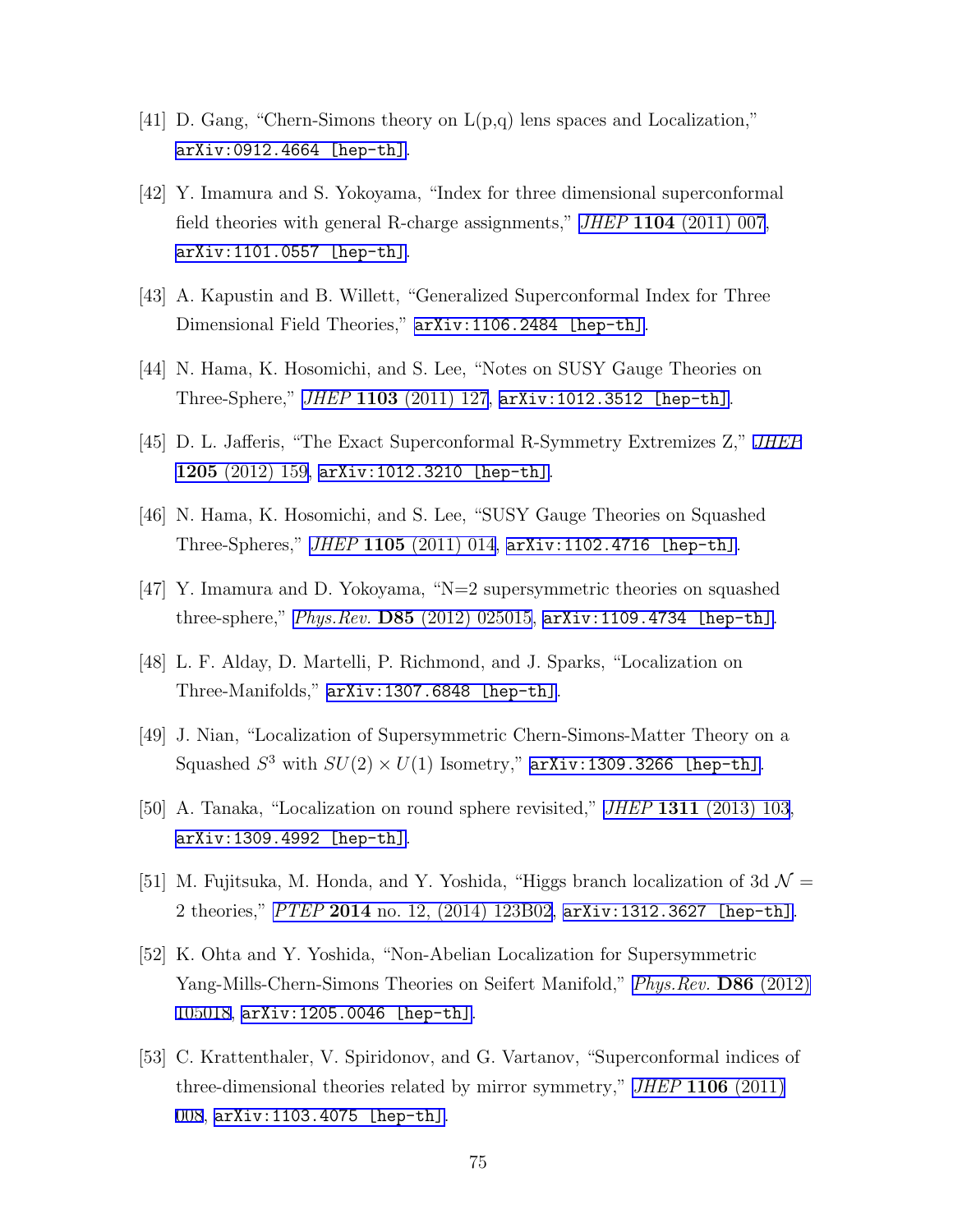- [54] E. Witten, "Quantization of Chern-Simons Gauge Theory With Complex Gauge Group," *[Commun.Math.Phys.](http://dx.doi.org/10.1007/BF02099116)* **137** (1991) 29–66.
- [55] E. Witten, "Constraints on Supersymmetry Breaking," *[Nucl.Phys.](http://dx.doi.org/10.1016/0550-3213(82)90071-2)* **B202** (1982) [253.](http://dx.doi.org/10.1016/0550-3213(82)90071-2)
- [56] L. Alvarez-Gaume, "Supersymmetry and the Atiyah-Singer Index Theorem," *[Commun.Math.Phys.](http://dx.doi.org/10.1007/BF01205500)* **90** (1983) 161.
- [57] D. Friedan and P. Windey, "Supersymmetric Derivation of the Atiyah-Singer Index and the Chiral Anomaly," *[Nucl.Phys.](http://dx.doi.org/10.1016/0550-3213(84)90506-6)* **B235** (1984) 395.
- [58] J. Bhattacharya, S. Bhattacharyya, S. Minwalla, and S. Raju, "Indices for Superconformal Field Theories in 3,5 and 6 Dimensions," *JHEP* **0802** [\(2008\)](http://dx.doi.org/10.1088/1126-6708/2008/02/064) [064,](http://dx.doi.org/10.1088/1126-6708/2008/02/064) [arXiv:0801.1435 \[hep-th\]](http://arxiv.org/abs/0801.1435).
- [59] J. Bhattacharya and S. Minwalla, "Superconformal Indices for  $N = 6$  Chern Simons Theories," *JHEP* **0901** [\(2009\) 014](http://dx.doi.org/10.1088/1126-6708/2009/01/014), [arXiv:0806.3251 \[hep-th\]](http://arxiv.org/abs/0806.3251).
- [60] I. Samsonov and D. Sorokin, "Gauge and matter superfield theories on *S* 2 ," *JHEP* **1409** [\(2014\) 097](http://dx.doi.org/10.1007/JHEP09(2014)097), [arXiv:1407.6270 \[hep-th\]](http://arxiv.org/abs/1407.6270).
- [61] E. Bogomolny, "Stability of Classical Solutions," *Sov.J.Nucl.Phys.* **24** (1976) 449.
- [62] M. Prasad and C. M. Sommerfield, "An Exact Classical Solution for the 't Hooft Monopole and the Julia-Zee Dyon," *Phys.Rev.Lett.* **35** [\(1975\) 760–762.](http://dx.doi.org/10.1103/PhysRevLett.35.760)
- [63] J. Wess and J. Bagger, "Supersymmetry and supergravity,".
- [64] I. Samsonov and D. Sorokin, "Superfield theories on *S* <sup>3</sup> and their localization," *JHEP* **1404** [\(2014\) 102](http://dx.doi.org/10.1007/JHEP04(2014)102), [arXiv:1401.7952 \[hep-th\]](http://arxiv.org/abs/1401.7952).
- [65] E. Witten, "Topological Quantum Field Theory," *[Commun.Math.Phys.](http://dx.doi.org/10.1007/BF01223371)* **117** [\(1988\) 353](http://dx.doi.org/10.1007/BF01223371).
- [66] T. Eguchi, P. B. Gilkey, and A. J. Hanson, "Gravitation, Gauge Theories and Differential Geometry," *[Phys.Rept.](http://dx.doi.org/10.1016/0370-1573(80)90130-1)* **66** (1980) 213.
- [67] C. Nash and S. Sen, *TOPOLOGY AND GEOMETRY FOR PHYSICISTS*. 1983.